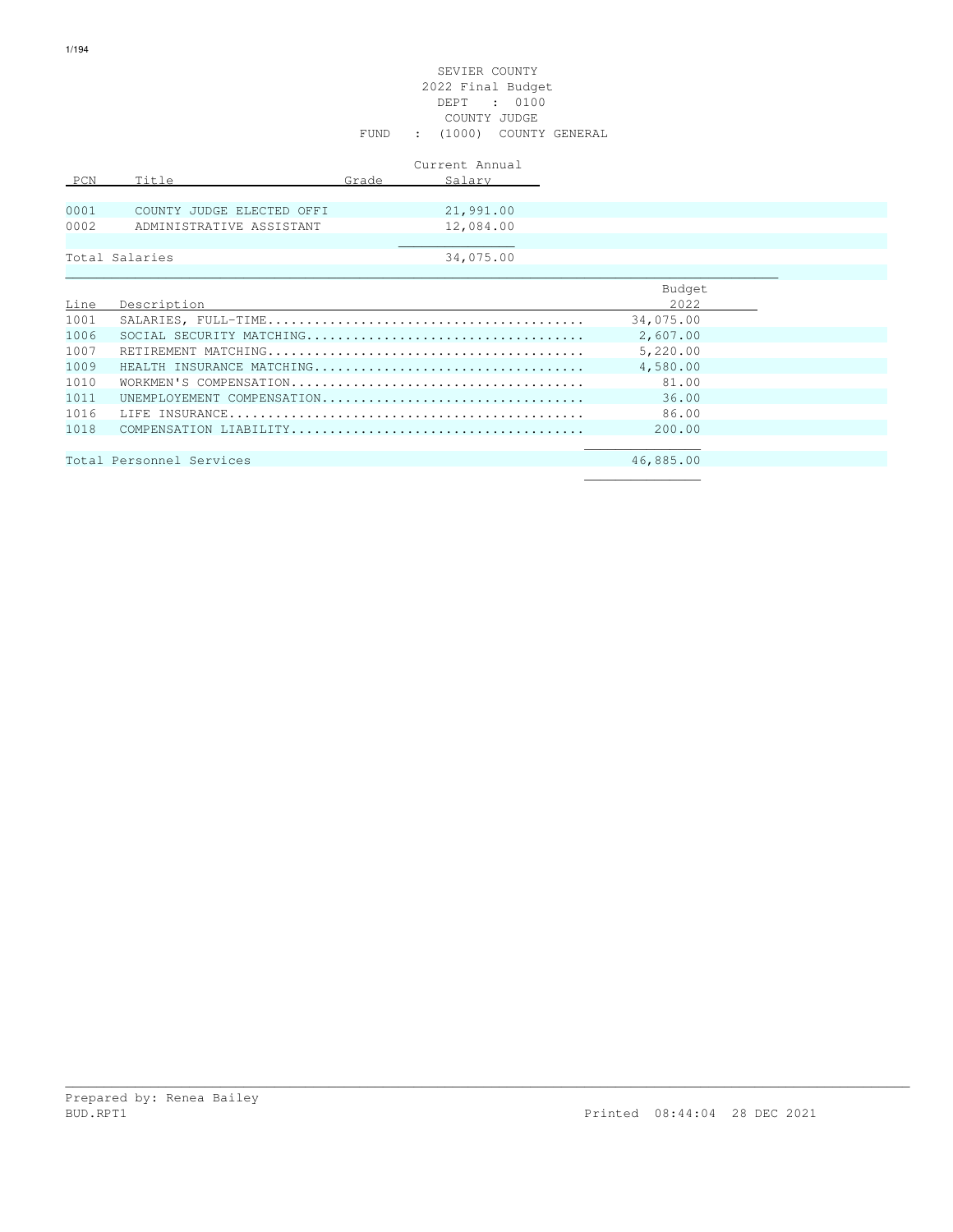#### SEVIER COUNTY 2022 Final Budget DEPT : 0100 COUNTY JUDGE FUND : (1000) COUNTY GENERAL

| Description<br>Line       |                                                    | Budget<br>2.022               |  |
|---------------------------|----------------------------------------------------|-------------------------------|--|
|                           |                                                    |                               |  |
| Section 2:<br>Supplies    |                                                    |                               |  |
| 2001                      |                                                    | 3,000.00                      |  |
| 2002                      |                                                    | 500.00                        |  |
| 2023                      |                                                    | 200.00                        |  |
| Total Supplies            |                                                    | 3,700.00                      |  |
| Section 3: Other Charges  |                                                    |                               |  |
| 3009                      | OTHER PROFESSIONAL SERVICES                        | 5,000.00                      |  |
| 3020                      | TELEPHONE & FAX - LANDLINE                         | 600.00                        |  |
| 3021                      |                                                    | 159.00                        |  |
| 3022                      |                                                    | 1,400.00                      |  |
| 3023                      |                                                    | 2,000.00                      |  |
| 3030                      |                                                    | 500.00                        |  |
| 3040                      | ADVERTISING & PUBLICATION                          | 2,300.00                      |  |
| 3054                      |                                                    | 150.00                        |  |
| 3073                      | LEASE - MACHINERY & EQUIPMENT                      | 500.00                        |  |
| 3090                      |                                                    | 7,000.00                      |  |
| 3094                      |                                                    | 1,500.00                      |  |
| 3095                      |                                                    | 1,200.00                      |  |
| 3100                      |                                                    | 33,000.00                     |  |
| 3101                      |                                                    | 1,000.00                      |  |
| 3102                      | COMPUTER SOFTWARE, SUPPORT & MAINTENANCE AGREEMENT | 6,000.00                      |  |
| Total Other Charges       |                                                    | 62,309.00                     |  |
| Section 4: Capital Outlay |                                                    |                               |  |
| 4004                      |                                                    | 1,700.00                      |  |
| Total Capital Outlay      |                                                    | 1,700.00                      |  |
| Dept 0100 Total Budget    |                                                    | 114,594.00<br>=============== |  |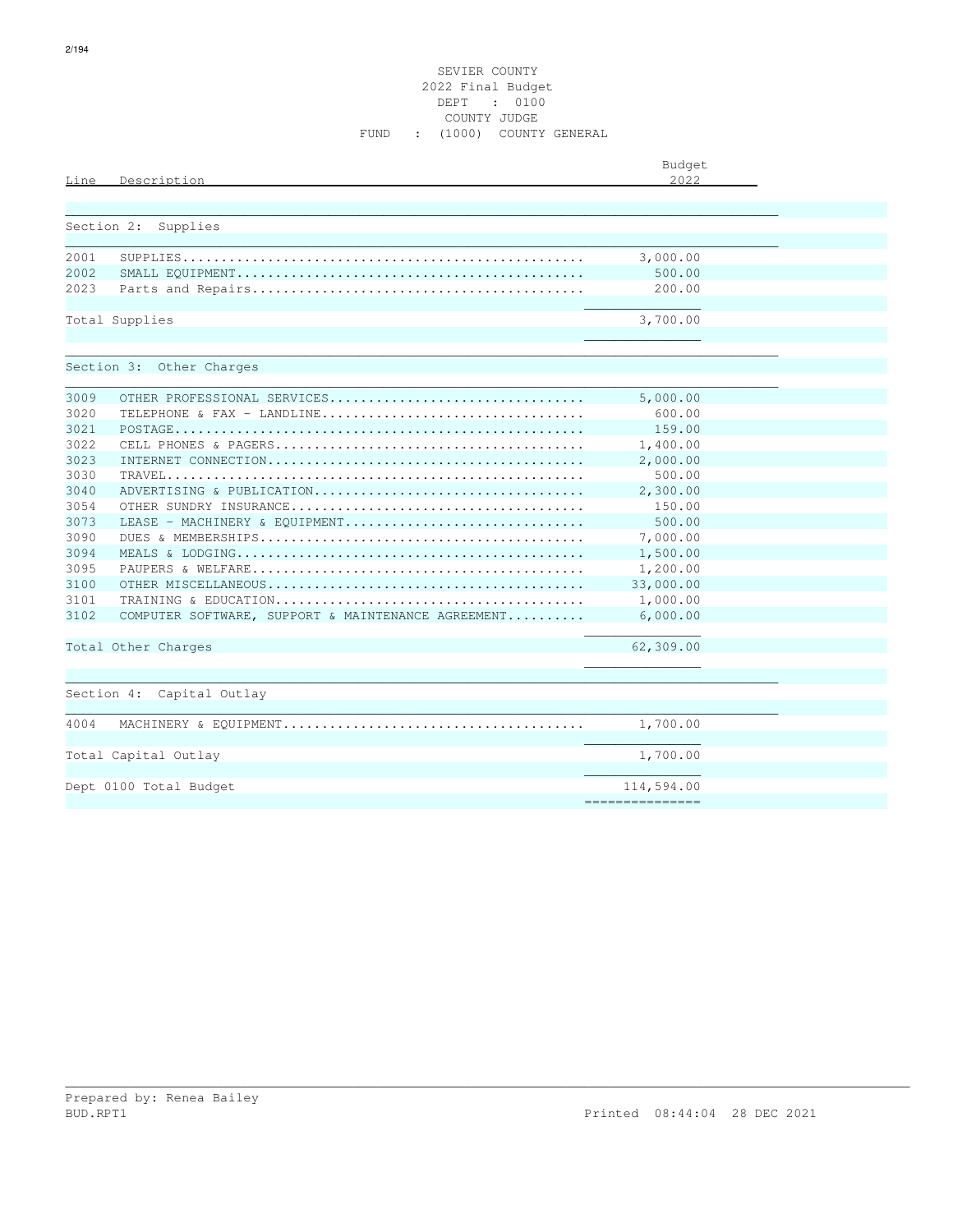#### SEVIER COUNTY 2022 Final Budget DEPT : 0101 COUNTY CLERK FUND : (1000) COUNTY GENERAL

|      |                           |       | Current Annual |
|------|---------------------------|-------|----------------|
| PCN  | Title                     | Grade | Salary         |
|      |                           |       |                |
| 0001 | COUNTY CLERK ELECTED OFFI |       | 52,557.00      |
| 0002 | CHIEF DEPUTY CLERK        |       | 31,977.00      |
| 0003 | DEPUTY CLERK              |       | 28,270.00      |
| 002  | CHIEF DEPUTY CLERK        |       | 0.00           |
| 0004 | DEPUTY CLERK              |       | 25,617.00      |
| 0005 | PART TIME CLERICAL        |       |                |
| 0006 | DEPUTY CLERK              |       | 14,144.00      |
| 0007 | COUNTY CLERK ELECTED TRAI |       | 15,184.00      |
|      |                           |       |                |
|      | Total Salaries            |       | 167,749.00     |
|      |                           |       |                |
|      |                           |       |                |

|      |                                       | <b>Budder</b> |
|------|---------------------------------------|---------------|
| Line | Description                           | 2022          |
| 1001 |                                       | 167,749.00    |
| 1005 | OVERTIME & OTHER PREMIUM COMPENSATION | 3,500.00      |
| 1006 |                                       | 13,101.00     |
| 1007 |                                       | 26,235.00     |
| 1009 | HEALTH INSURANCE MATCHING             | 29,638.00     |
| 1010 |                                       | 3,293.00      |
| 1011 | UNEMPLOYEMENT COMPENSATION            | 300.00        |
| 1016 |                                       | 632.00        |
| 1018 |                                       | 753.00        |
|      |                                       |               |
|      | Total Personnel Services              | 245,201.00    |
|      |                                       |               |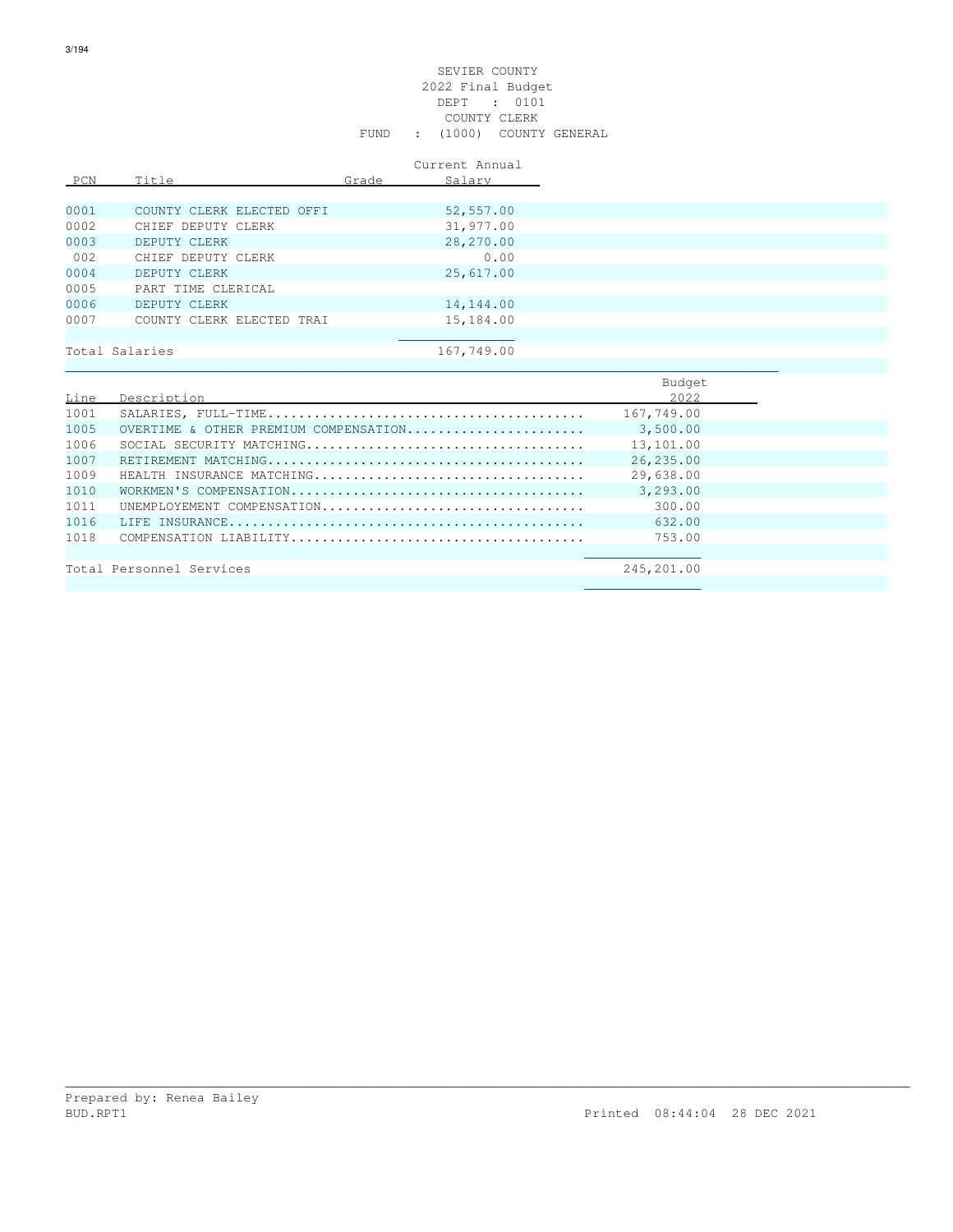#### SEVIER COUNTY 2022 Final Budget DEPT : 0101 COUNTY CLERK FUND : (1000) COUNTY GENERAL

| Description<br>Line                                        | Budget<br>2.022               |  |
|------------------------------------------------------------|-------------------------------|--|
|                                                            |                               |  |
| Section 2:<br>Supplies                                     |                               |  |
| 2001                                                       | 4,000.00                      |  |
| 2002                                                       | 1,500.00                      |  |
| 2006                                                       | 900.00                        |  |
| 2007                                                       | 100.00                        |  |
| 2.024<br>MAINTENANCE & SERVICE CONTRACTS                   | 1,600.00                      |  |
| Total Supplies                                             | 8,100.00                      |  |
|                                                            |                               |  |
|                                                            |                               |  |
| Section 3: Other Charges                                   |                               |  |
|                                                            |                               |  |
| 3009<br>OTHER PROFESSIONAL SERVICES                        | 1,100.00                      |  |
| 3020<br>TELEPHONE & FAX - LANDLINE                         | 1,682.00                      |  |
| 3021                                                       | 5,000.00                      |  |
| 3023                                                       | 3,000.00                      |  |
| 3030                                                       | 500.00                        |  |
| 3040<br>ADVERTISING & PUBLICATION<br>3054                  | 250.00                        |  |
| 3073                                                       | 400.00<br>407.00              |  |
| LEASE - MACHINERY & EQUIPMENT<br>3090                      | 250.00                        |  |
| 3094                                                       | 1,500.00                      |  |
| 3101                                                       | 1,700.00                      |  |
| 3102<br>COMPUTER SOFTWARE, SUPPORT & MAINTENANCE AGREEMENT | 15,850.00                     |  |
|                                                            |                               |  |
| Total Other Charges                                        | 31,639.00                     |  |
|                                                            |                               |  |
| Section 4: Capital Outlay                                  |                               |  |
| 4004                                                       | 2,000.00                      |  |
| Total Capital Outlay                                       | 2,000.00                      |  |
| Dept 0101 Total Budget                                     | 286,940.00<br>=============== |  |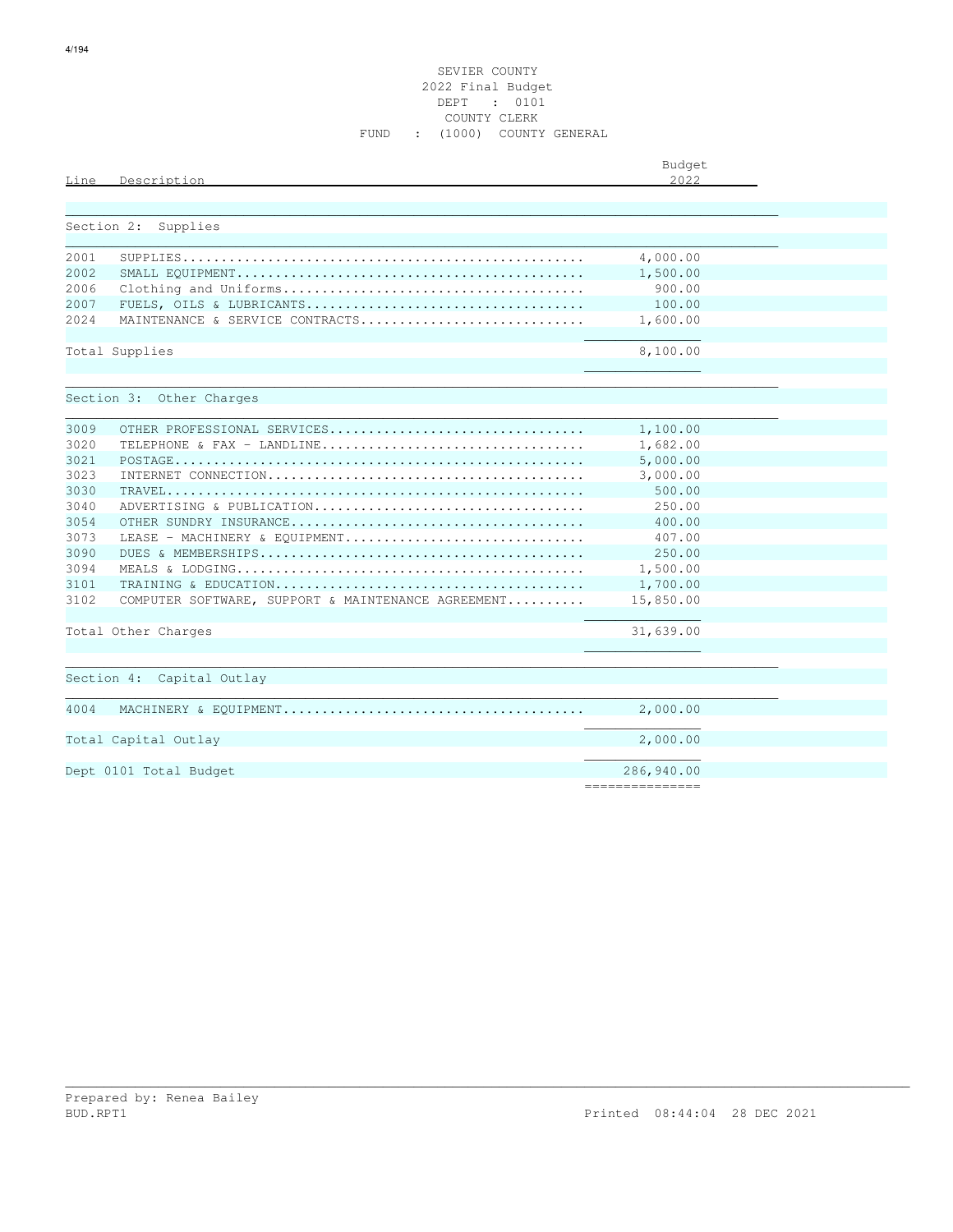#### SEVIER COUNTY 2022 Final Budget DEPT : 0102 CIRCUIT CLERK FUND : (1000) COUNTY GENERAL

|      |                           |       | Current Annual |
|------|---------------------------|-------|----------------|
| PCN  | Title                     | Grade | Salary         |
|      |                           |       |                |
| 0001 | CIRCUIT CLERK ELECTED OFF |       | 52,557.00      |
| 0002 | CHIEF DEPUTY CLERK        |       | 30,632.00      |
| 0003 | DEPUTY CLERK              |       | 27,486.00      |
|      |                           |       |                |
|      | Total Salaries            |       | 110,675.00     |

|      |                           | Budget     |  |
|------|---------------------------|------------|--|
| Line | Description               | 2022       |  |
| 1001 |                           | 110,675.00 |  |
| 1006 |                           | 8,467.00   |  |
| 1007 |                           | 18,269.00  |  |
| 1009 | HEALTH INSURANCE MATCHING | 17,307.00  |  |
| 1010 |                           | 150.00     |  |
| 1011 | UNEMPLOYMENT COMPENSATION | 150.00     |  |
| 1016 |                           | 366.00     |  |
| 1017 |                           | 6.00       |  |
| 1018 |                           | 103.00     |  |
| 1025 |                           | 5,636.00   |  |
|      |                           |            |  |
|      | Total Personnel Services  | 161,129.00 |  |

| Total Personnel Services |  |  | 101,149.00 |
|--------------------------|--|--|------------|
|                          |  |  |            |
|                          |  |  |            |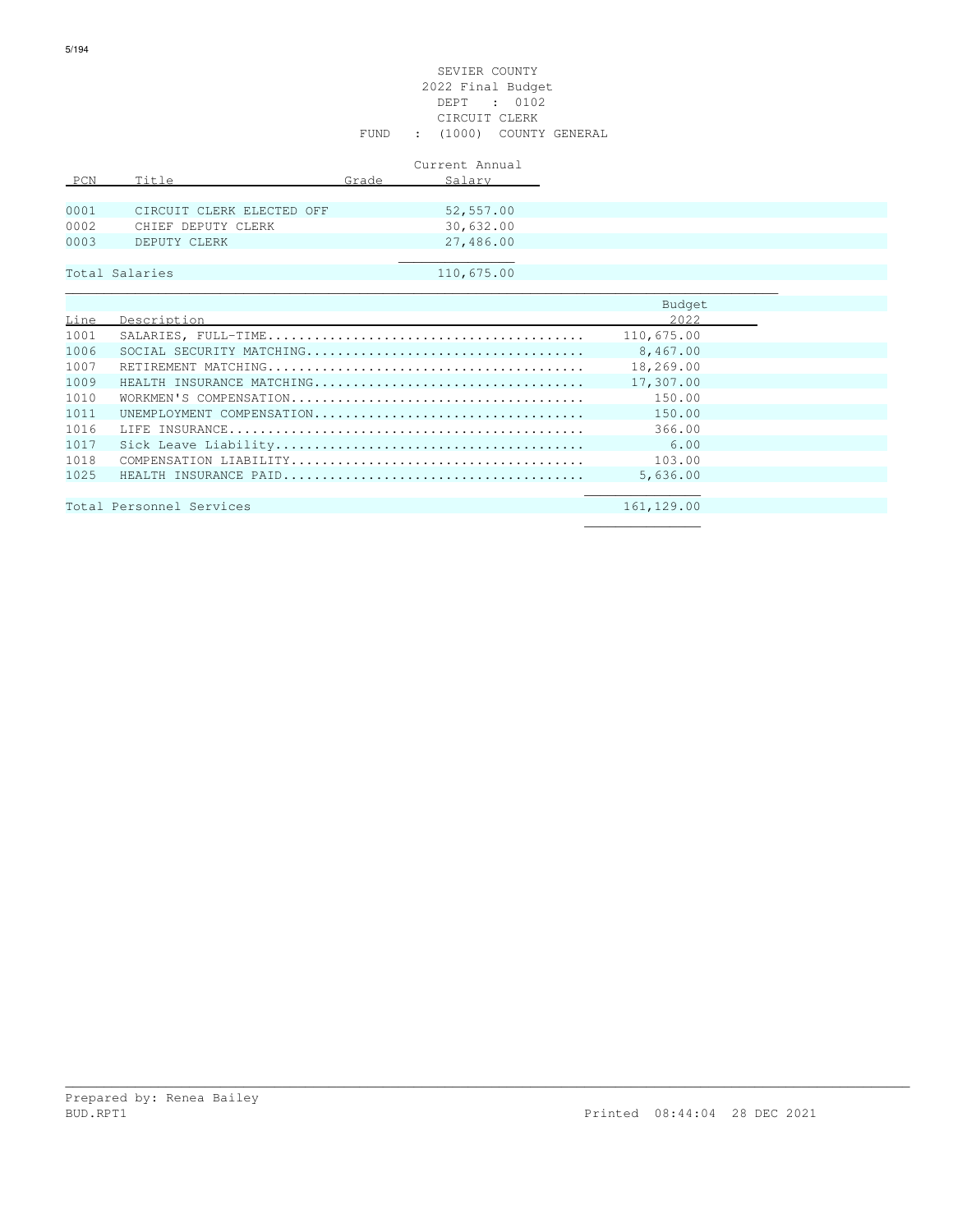#### SEVIER COUNTY 2022 Final Budget DEPT : 0102 CIRCUIT CLERK FUND : (1000) COUNTY GENERAL

| Line       | Description                     | Budget<br>2.022 |  |
|------------|---------------------------------|-----------------|--|
| Section 2: | Supplies                        |                 |  |
| 2001       |                                 | 4,000.00        |  |
| 2002       |                                 | 600.00          |  |
| 2005       |                                 | 230.00          |  |
| 2020       | BUILDING MATERIALS & SUPPLIES   | 500.00          |  |
| 2.024      | MAINTENANCE & SERVICE CONTRACTS | 1,100.00        |  |
|            | Total Supplies                  | 6,430.00        |  |
|            | Section 3: Other Charges        |                 |  |
| 3009       | OTHER PROFESSIONAL SERVICES     | 250.00          |  |
| 3020       | TELEPHONE & FAX - LANDLINE      | 3,000.00        |  |
| 3021       |                                 | 3,000.00        |  |
| 3023       |                                 | 2,500.00        |  |
| 3030       |                                 | 800.00          |  |
| 3040       | ADVERTISING & PUBLICATION       | 100.00          |  |
| 3054       |                                 | 300.00          |  |
| 3073       | LEASE - MACHINERY & EOUIPMENT   | 3,600.00        |  |
| 3080       |                                 | 1,500.00        |  |
| 3090       |                                 | 150.00          |  |
| 3094       |                                 | 2,000.00        |  |
| 3100       |                                 | 500.00          |  |
| 3101       |                                 | 500.00          |  |
|            | Total Other Charges             | 18,200.00       |  |
|            | Dept 0102 Total Budget          | 185,759.00      |  |

\_\_\_\_\_\_\_\_\_\_\_\_\_\_\_\_\_\_\_\_\_\_\_\_\_\_\_\_\_\_\_\_\_\_\_\_\_\_\_\_\_\_\_\_\_\_\_\_\_\_\_\_\_\_\_\_\_\_\_\_\_\_\_\_\_\_\_\_\_\_\_\_\_\_\_\_\_\_\_\_\_\_\_\_\_\_\_\_\_\_\_\_\_\_\_\_\_\_\_\_\_\_\_\_\_\_\_\_\_

===============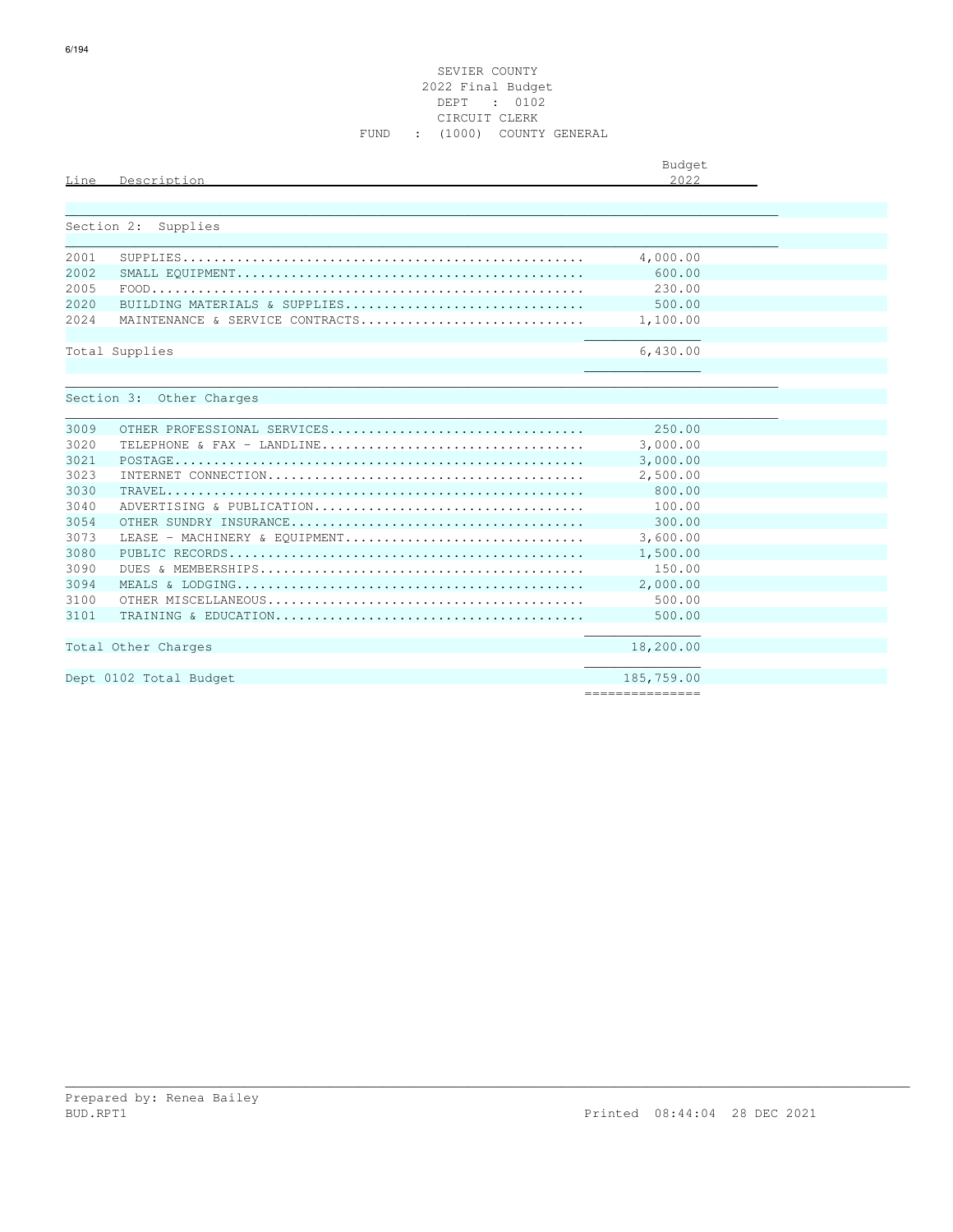#### SEVIER COUNTY 2022 Final Budget DEPT : 0103 TREASURER FUND : (1000) COUNTY GENERAL

|      |                           |       | Current Annual |
|------|---------------------------|-------|----------------|
| PCN  | Title                     | Grade | Salary         |
|      |                           |       |                |
| 0001 | TREASURER ELECTED OFFICIA |       | 47,942.00      |
| 0002 | TREASURER - DEPUTY        |       | 18,628.00      |
|      |                           |       |                |
|      | Total Salaries            |       | 66,570.00      |

|      |                           | Budget    |
|------|---------------------------|-----------|
| Line | Description               | 2022      |
| 1001 |                           | 47,942.00 |
| 1002 |                           | 18,628.00 |
| 1006 |                           | 5,093.00  |
| 1007 |                           | 8,544.00  |
| 1009 | HEALTH INSURANCE MATCHING | 5,766.00  |
| 1010 |                           | 90.00     |
| 1011 | UNEMPLOYMENT COMPENSATION | 100.00    |
| 1016 |                           | 122.00    |
|      |                           |           |
|      | Total Personnel Services  | 86,285.00 |
|      |                           |           |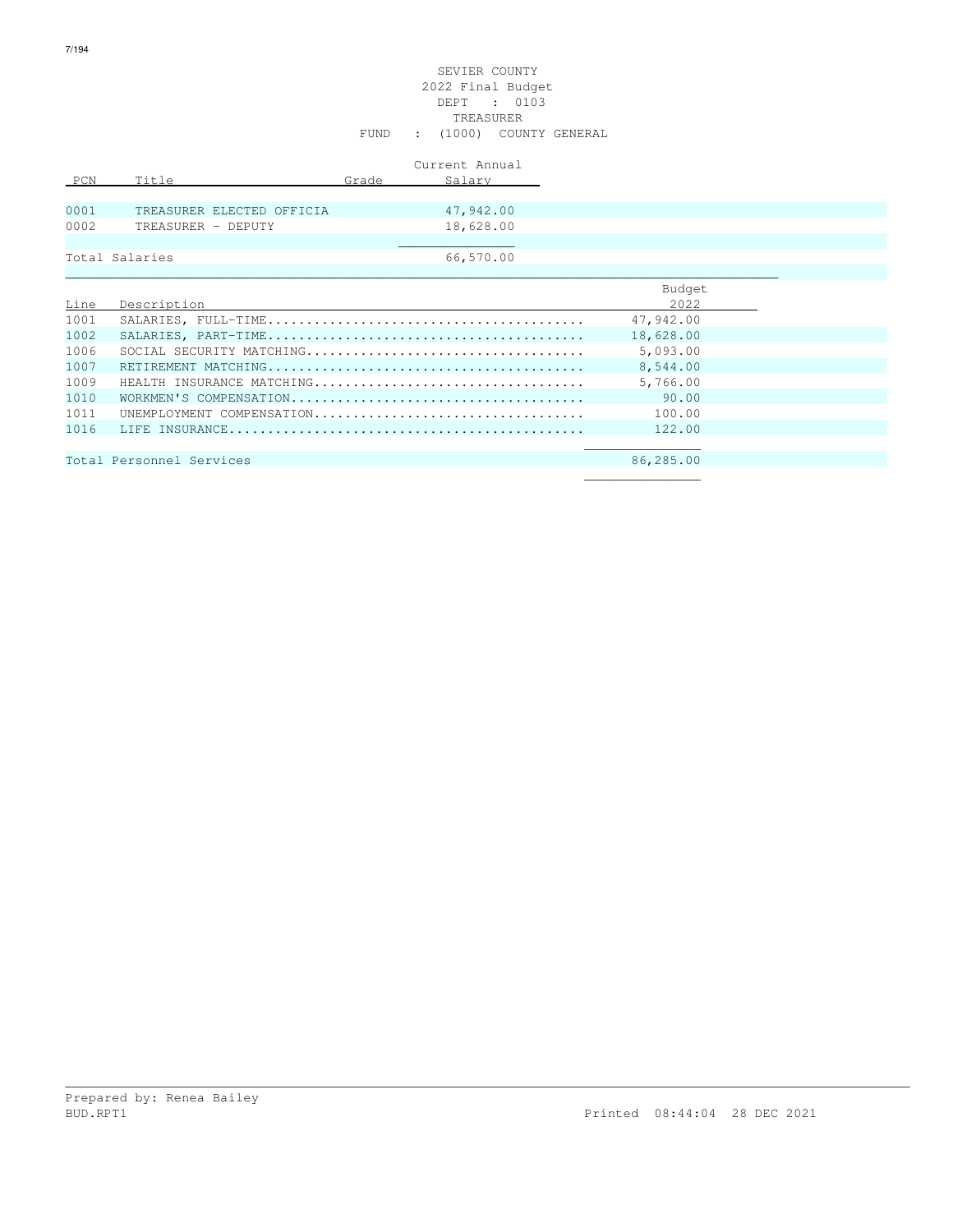#### SEVIER COUNTY 2022 Final Budget DEPT : 0103 TREASURER FUND : (1000) COUNTY GENERAL

| Line<br>Description                              | Budget<br>2.022 |  |
|--------------------------------------------------|-----------------|--|
|                                                  |                 |  |
| Section 2:<br>Supplies                           |                 |  |
| 2001                                             | 1,500.00        |  |
| 2002                                             | 500.00          |  |
| Total Supplies                                   | 2,000.00        |  |
| Section 3: Other Charges                         |                 |  |
| 3020<br>TELEPHONE & FAX - LANDLINE               | 1,800.00        |  |
| 3021                                             | 115.00          |  |
| 3023                                             | 2,000.00        |  |
| 3030                                             | 500.00          |  |
| 3054                                             | 200.00          |  |
| 3073<br>LEASE - MACHINERY & EOUIPMENT            | 500.00          |  |
| 3090                                             | 300.00          |  |
| 3094                                             | 800.00          |  |
| 3101                                             | 150.00          |  |
| 3102<br>COMPUTER SOFTWARE, SUPPORT & MAINTENANCE | 5,000.00        |  |
| Total Other Charges                              | 11,365.00       |  |
|                                                  |                 |  |
| Section 4: Capital Outlay                        |                 |  |
| 4004                                             | 700.00          |  |
| Total Capital Outlay                             | 700.00          |  |
| Dept 0103 Total Budget                           | 100,350.00      |  |
|                                                  | =============== |  |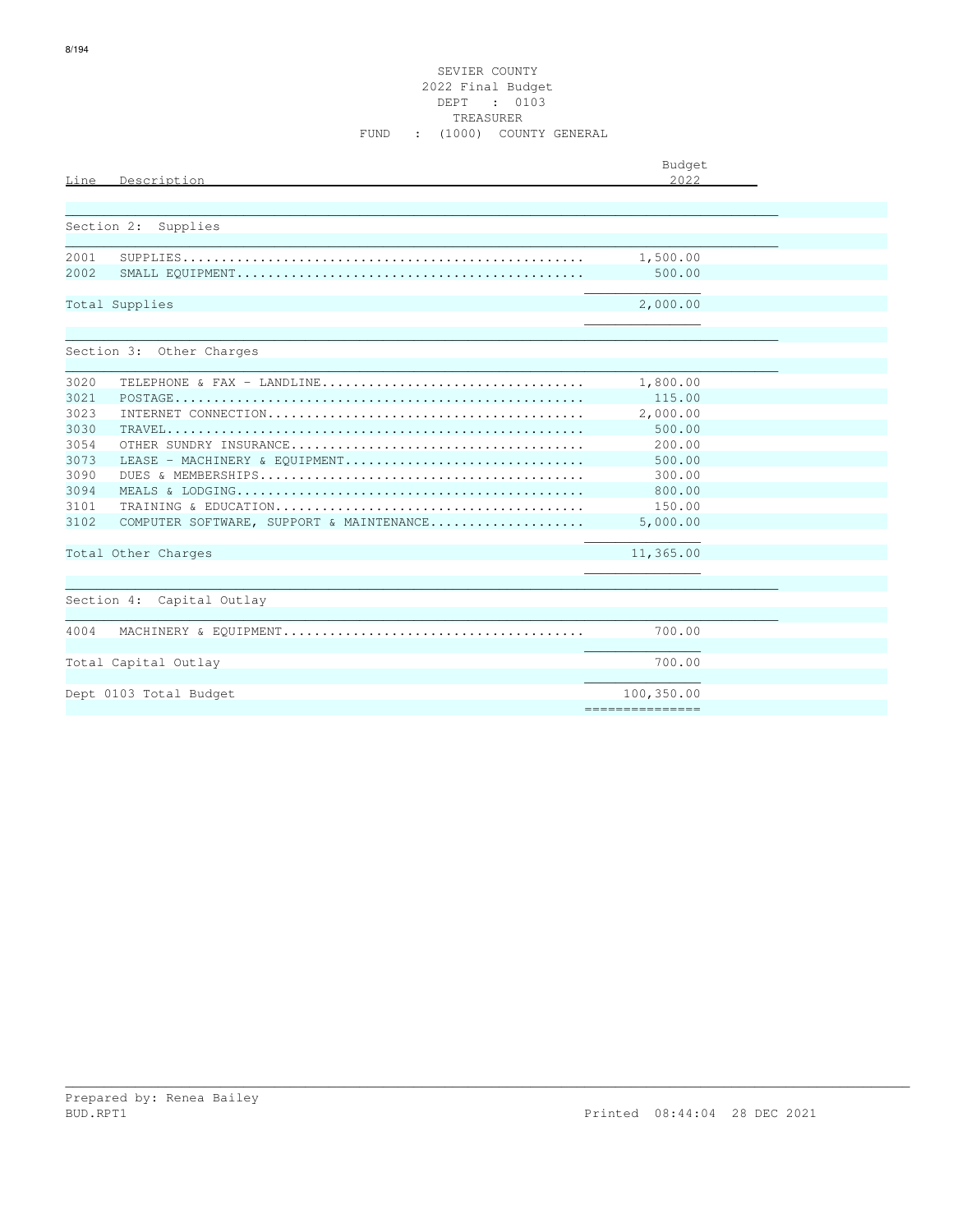#### SEVIER COUNTY 2022 Final Budget DEPT : 0104 COLLECTOR FUND : (1000) COUNTY GENERAL

|      |                           |       | Current Annual |
|------|---------------------------|-------|----------------|
| PCN  | Title                     | Grade | Salary         |
|      |                           |       |                |
| 0001 | TAX COLLECTOR ELECTED OFF |       | 30,084.00      |
| 0002 | CHIEF DEPUTY COLLECTOR    |       | 31,406.00      |
| 0003 | DEPUTY COLLECTOR          |       | 28,888.00      |
|      |                           |       |                |
|      | Total Salaries            |       | 90,378.00      |

|      |                                       | Budget    |
|------|---------------------------------------|-----------|
| Line | Description                           | 2022      |
| 1001 |                                       | 90,378.00 |
| 1005 | OVERTIME & OTHER PREMIUM COMPENSATION | 2,500.00  |
| 1006 |                                       | 7,105.00  |
| 1007 |                                       | 14,229.00 |
| 1009 | HEALTH INSURANCE MATCHING             | 14,415.00 |
| 1010 |                                       | 728.00    |
| 1011 | UNEMPIOYMENT COMPENSATION             | 125.00    |
| 1016 |                                       | 305.00    |
| 1017 |                                       | 1,953.00  |
| 1018 |                                       | 593.56    |
|      |                                       |           |

\_\_\_\_\_\_\_\_\_\_\_\_\_\_\_\_\_\_\_\_\_\_\_\_\_\_\_\_\_\_\_\_\_\_\_\_\_\_\_\_\_\_\_\_\_\_\_\_\_\_\_\_\_\_\_\_\_\_\_\_\_\_\_\_\_\_\_\_\_\_\_\_\_\_\_\_\_\_\_\_\_\_\_\_\_\_\_\_\_\_\_\_\_\_\_\_\_\_\_\_\_\_\_\_\_\_\_\_\_

Total Personnel Services 132,331.56  $\mathcal{L}_\mathcal{L}$  , we can assume that the contract of the contract of the contract of the contract of the contract of the contract of the contract of the contract of the contract of the contract of the contract of the contr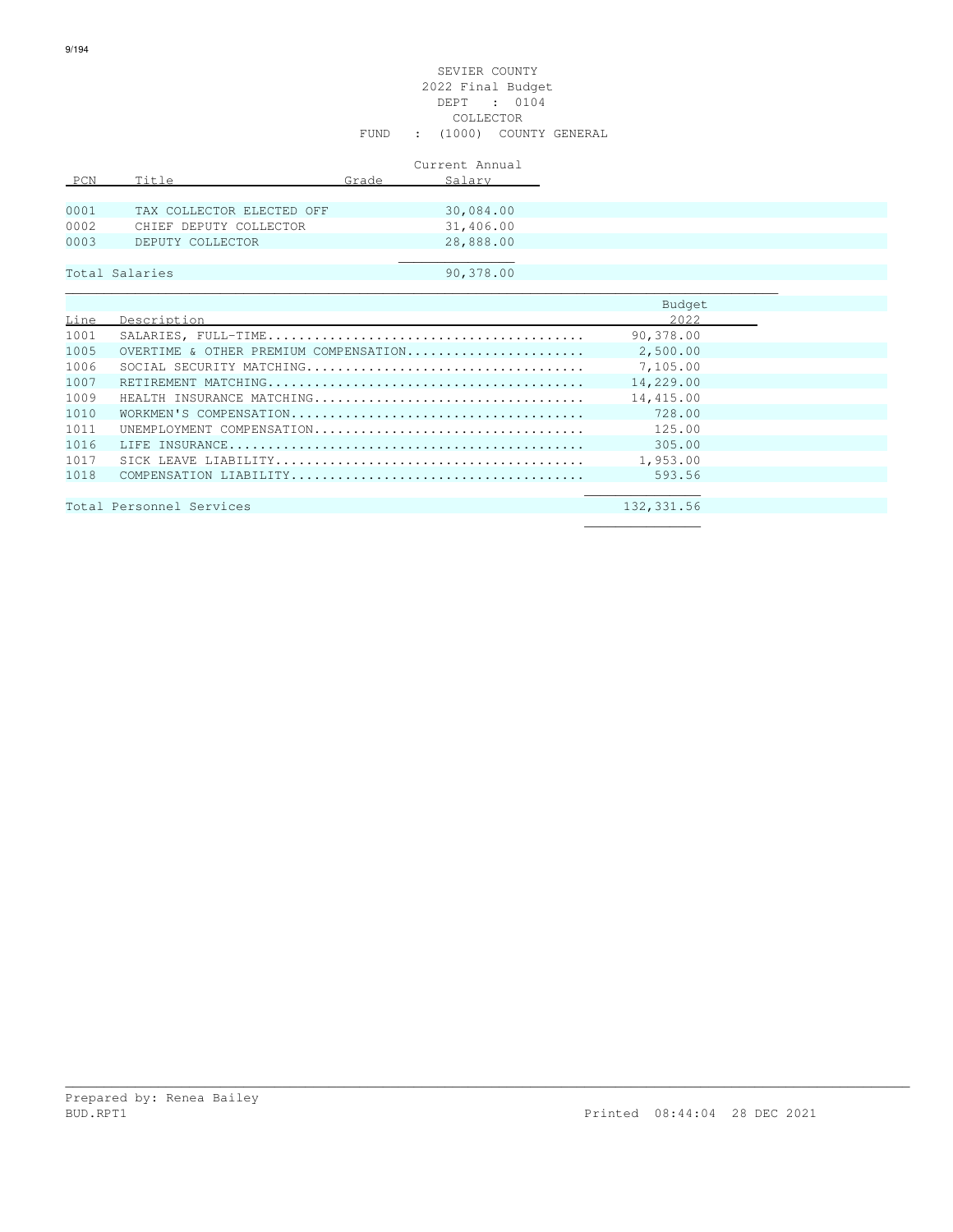#### SEVIER COUNTY 2022 Final Budget DEPT : 0104 COLLECTOR FUND : (1000) COUNTY GENERAL

| 2022<br>Description<br>Line<br>Section 2:<br>Supplies<br>5,000.00<br>2001<br>2002<br>500.00<br>5,500.00<br>Total Supplies<br>Section 3: Other Charges<br>3020<br>800.00<br>TELEPHONE & FAX - LANDLINE<br>3021<br>7,741.00<br>2,000.00<br>3023<br>3030<br>400.00<br>7,000.00<br>3040<br>ADVERTISING & PUBLICATION<br>3054<br>250.00<br>500.00<br>3073<br>LEASE - MACHINERY & EOUIPMENT<br>3090<br>100.00<br>500.00<br>3094<br>750.00<br>3100 |                     | Budget    |
|---------------------------------------------------------------------------------------------------------------------------------------------------------------------------------------------------------------------------------------------------------------------------------------------------------------------------------------------------------------------------------------------------------------------------------------------|---------------------|-----------|
|                                                                                                                                                                                                                                                                                                                                                                                                                                             |                     |           |
|                                                                                                                                                                                                                                                                                                                                                                                                                                             |                     |           |
|                                                                                                                                                                                                                                                                                                                                                                                                                                             |                     |           |
|                                                                                                                                                                                                                                                                                                                                                                                                                                             |                     |           |
|                                                                                                                                                                                                                                                                                                                                                                                                                                             |                     |           |
|                                                                                                                                                                                                                                                                                                                                                                                                                                             |                     |           |
|                                                                                                                                                                                                                                                                                                                                                                                                                                             |                     |           |
|                                                                                                                                                                                                                                                                                                                                                                                                                                             |                     |           |
|                                                                                                                                                                                                                                                                                                                                                                                                                                             |                     |           |
|                                                                                                                                                                                                                                                                                                                                                                                                                                             |                     |           |
|                                                                                                                                                                                                                                                                                                                                                                                                                                             |                     |           |
|                                                                                                                                                                                                                                                                                                                                                                                                                                             |                     |           |
|                                                                                                                                                                                                                                                                                                                                                                                                                                             |                     |           |
|                                                                                                                                                                                                                                                                                                                                                                                                                                             |                     |           |
|                                                                                                                                                                                                                                                                                                                                                                                                                                             |                     |           |
|                                                                                                                                                                                                                                                                                                                                                                                                                                             |                     |           |
|                                                                                                                                                                                                                                                                                                                                                                                                                                             |                     |           |
|                                                                                                                                                                                                                                                                                                                                                                                                                                             |                     |           |
|                                                                                                                                                                                                                                                                                                                                                                                                                                             |                     |           |
|                                                                                                                                                                                                                                                                                                                                                                                                                                             |                     |           |
|                                                                                                                                                                                                                                                                                                                                                                                                                                             | Total Other Charges | 20,041.00 |
|                                                                                                                                                                                                                                                                                                                                                                                                                                             |                     |           |
| 157,872.56<br>Dept 0104 Total Budget<br>===============                                                                                                                                                                                                                                                                                                                                                                                     |                     |           |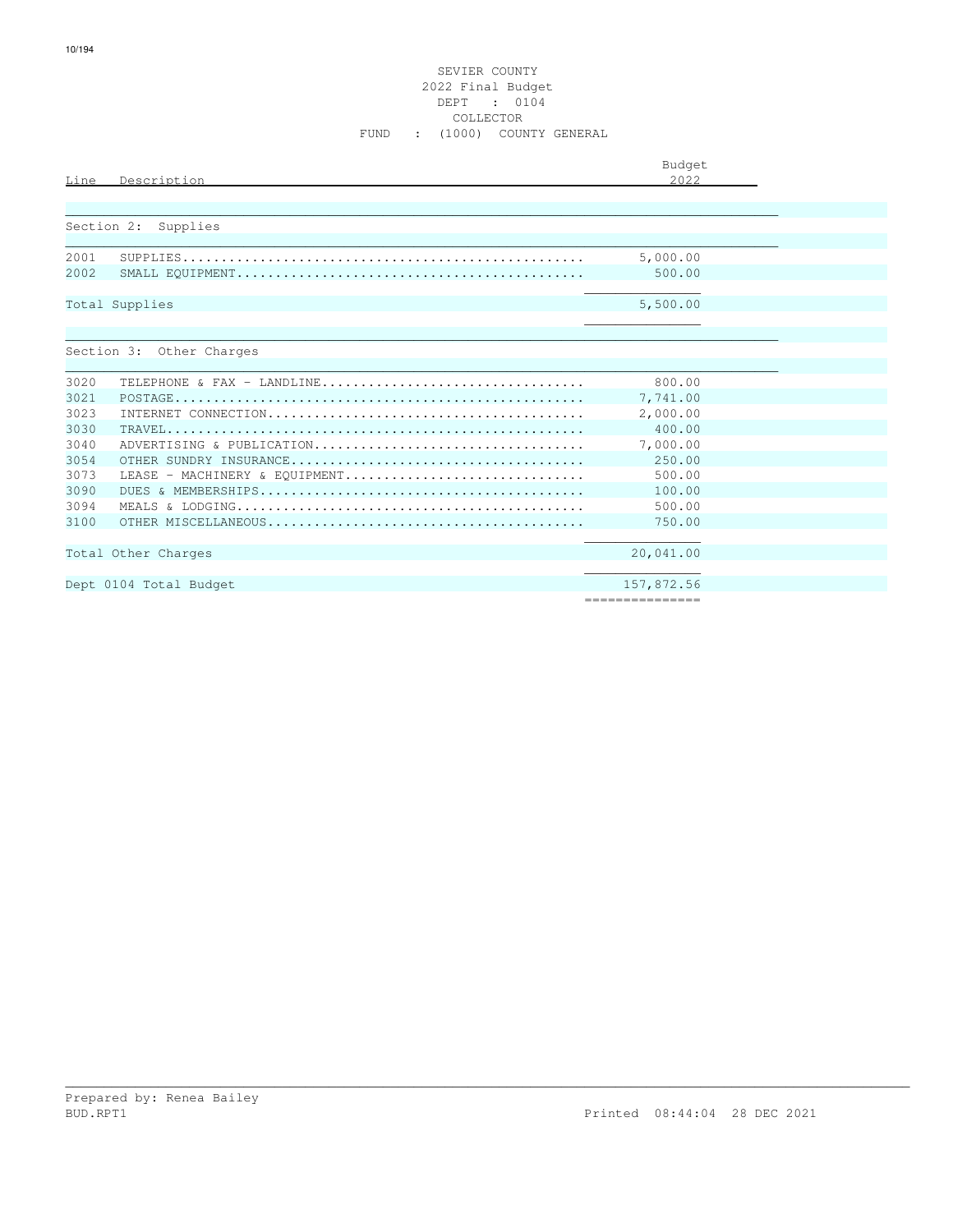|      |                           |       | Current Annual |
|------|---------------------------|-------|----------------|
| PCN  | Title                     | Grade | Salary         |
|      |                           |       |                |
| 0001 | ASSESSOR ELECTED OFFICIAL |       | 47,942.00      |
| 0002 | CHIEF DEPUTY ASSESSOR     |       | 27,802.00      |
| 0003 | DEPUTY ASSESSOR           |       | 25,617.00      |
| 0004 | PART TIME DEPUTY ASSESSOR |       |                |
| 0005 | DEPUTY ASSESSOR           |       |                |
|      |                           |       |                |

# Total Salaries 101,361.00

|      |                                                                                                                | Budget     |
|------|----------------------------------------------------------------------------------------------------------------|------------|
| Line | Description                                                                                                    | 2022       |
| 1001 |                                                                                                                | 101,361.00 |
| 1006 |                                                                                                                | 7,754.00   |
| 1007 |                                                                                                                | 16,709.00  |
| 1009 | HEALTH INSURANCE MATCHING                                                                                      | 18,186.00  |
| 1010 |                                                                                                                | 879.00     |
| 1011 | UNEMPIOYMENT COMPENSATION                                                                                      | 150.00     |
| 1016 |                                                                                                                | 366.00     |
| 1018 |                                                                                                                | 251.00     |
|      |                                                                                                                |            |
|      | 그 그 사람들은 그 사람들은 그 사람들은 그 사람들을 지르며 그 사람들을 지르며 그 사람들을 지르며 그 사람들을 지르며 그 사람들을 지르며 그 사람들을 지르며 그 사람들을 지르며 그 사람들을 지르며 |            |

\_\_\_\_\_\_\_\_\_\_\_\_\_\_\_\_\_\_\_\_\_\_\_\_\_\_\_\_\_\_\_\_\_\_\_\_\_\_\_\_\_\_\_\_\_\_\_\_\_\_\_\_\_\_\_\_\_\_\_\_\_\_\_\_\_\_\_\_\_\_\_\_\_\_\_\_\_\_\_\_\_\_\_\_\_\_\_\_\_\_\_\_\_\_\_\_\_\_\_\_\_\_\_\_\_\_\_\_\_

Total Personnel Services 145,656.00  $\mathcal{L}_\mathcal{L}$  , we can assume that the contract of the contract of the contract of the contract of the contract of the contract of the contract of the contract of the contract of the contract of the contract of the contr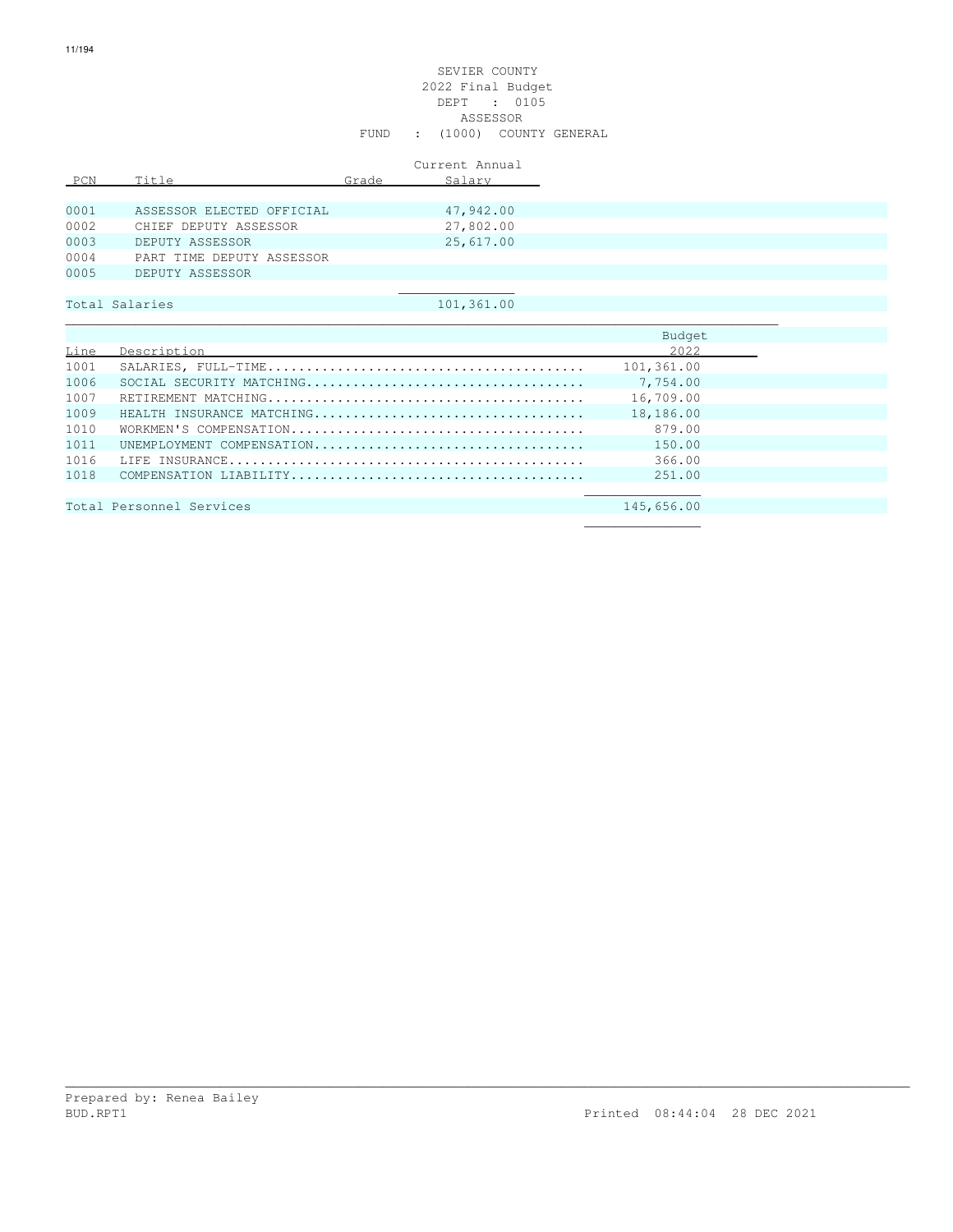#### SEVIER COUNTY 2022 Final Budget DEPT : 0105 ASSESSOR FUND : (1000) COUNTY GENERAL

| Line<br>Description                                        | Budget<br>2022       |  |
|------------------------------------------------------------|----------------------|--|
|                                                            |                      |  |
| Section 2: Supplies                                        |                      |  |
| 2001<br>2002                                               | 5,000.00<br>2,000.00 |  |
| Total Supplies                                             | 7,000.00             |  |
|                                                            |                      |  |
| Section 3: Other Charges                                   |                      |  |
| 3008                                                       | 98,364.00            |  |
| 3009<br>OTHER PROFESSIONAL SERVICES                        | 1,000.00             |  |
| 3020<br>TELEPHONE & FAX - LANDLINE                         | 2,500.00             |  |
| 3021                                                       | 1,929.00             |  |
| 3023                                                       | 2,500.00             |  |
| 3030                                                       | 2,500.00             |  |
| 3040<br>ADVERTISING & PUBLICATION                          | 1,800.00             |  |
| 3054                                                       | 300.00               |  |
| 3073<br>LEASE - MACHINERY & EOUIPMENT                      | 407.00               |  |
| 3090                                                       | 1,200.00             |  |
| 3094                                                       | 3,000.00             |  |
| 3101                                                       | 5,000.00             |  |
| 3102<br>COMPUTER SOFTWARE, SUPPORT & MAINTENANCE AGREEMENT | 38,000.00            |  |
| Total Other Charges                                        | 158,500.00           |  |
|                                                            |                      |  |
| Section 4: Capital Outlay                                  |                      |  |
| Total Capital Outlay                                       |                      |  |
| Dept 0105 Total Budget                                     | 311,156.00           |  |
|                                                            | ===============      |  |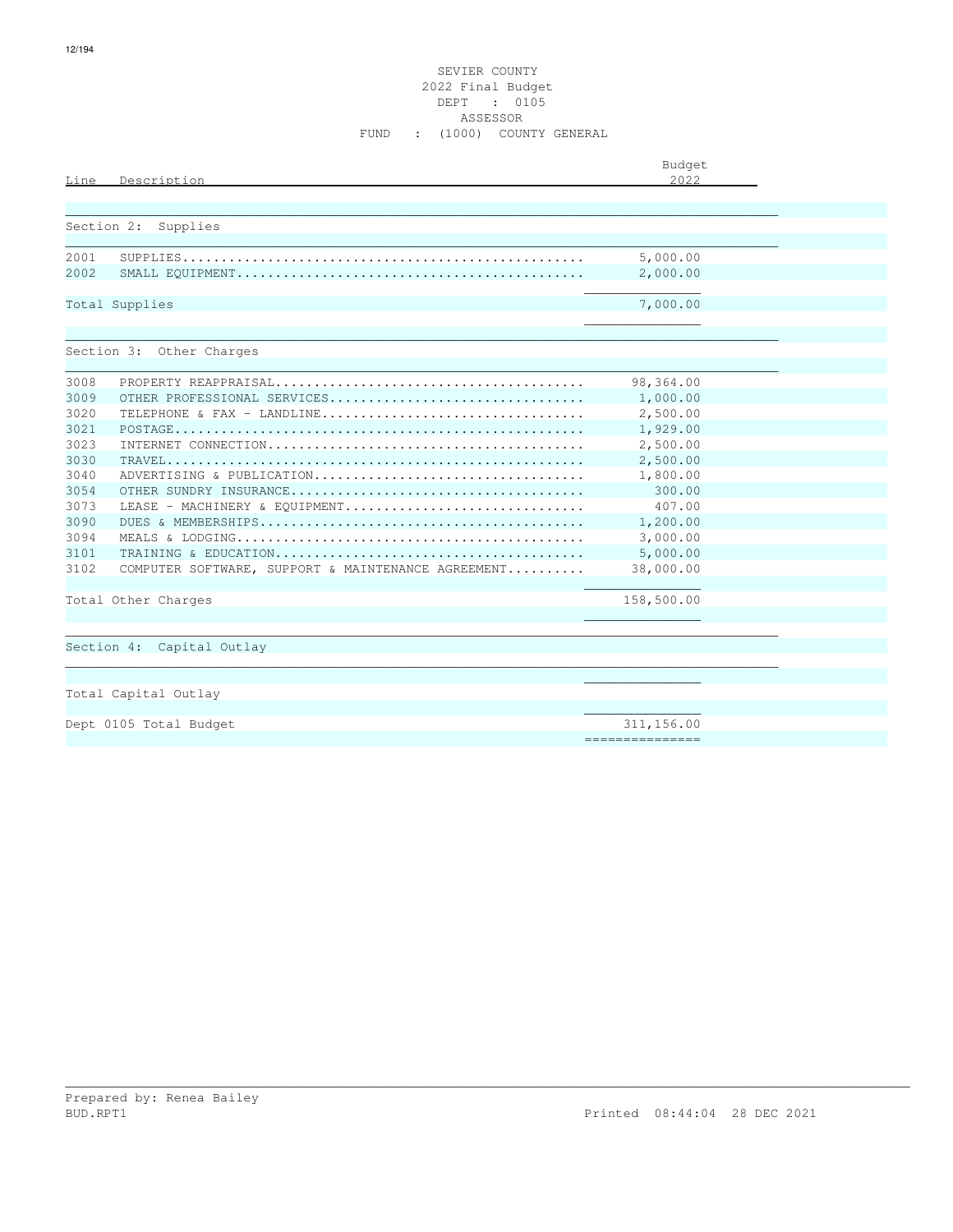#### SEVIER COUNTY 2022 Final Budget DEPT : 0106 BOARD OF EQUALIZATION FUND : (1000) COUNTY GENERAL

|      |                          |       | Current Annual            |          |  |
|------|--------------------------|-------|---------------------------|----------|--|
| PCN  | Title                    | Grade | Salary                    |          |  |
|      |                          |       |                           |          |  |
| 0001 | BOARD MEMBER             |       | 2,500.00                  |          |  |
|      |                          |       |                           |          |  |
|      | Total Salaries           |       | 2,500.00                  |          |  |
|      |                          |       |                           |          |  |
|      |                          |       |                           | Budget   |  |
| Line | Description              |       |                           | 2022     |  |
| 1002 |                          |       |                           | 2,500.00 |  |
| 1006 |                          |       |                           | 192.00   |  |
| 1010 |                          |       |                           | 2.00     |  |
| 1011 |                          |       | UNEMPLOYMENT COMPENSATION | 250.00   |  |
|      |                          |       |                           |          |  |
|      | Total Personnel Services |       |                           | 2,944.00 |  |
|      |                          |       |                           |          |  |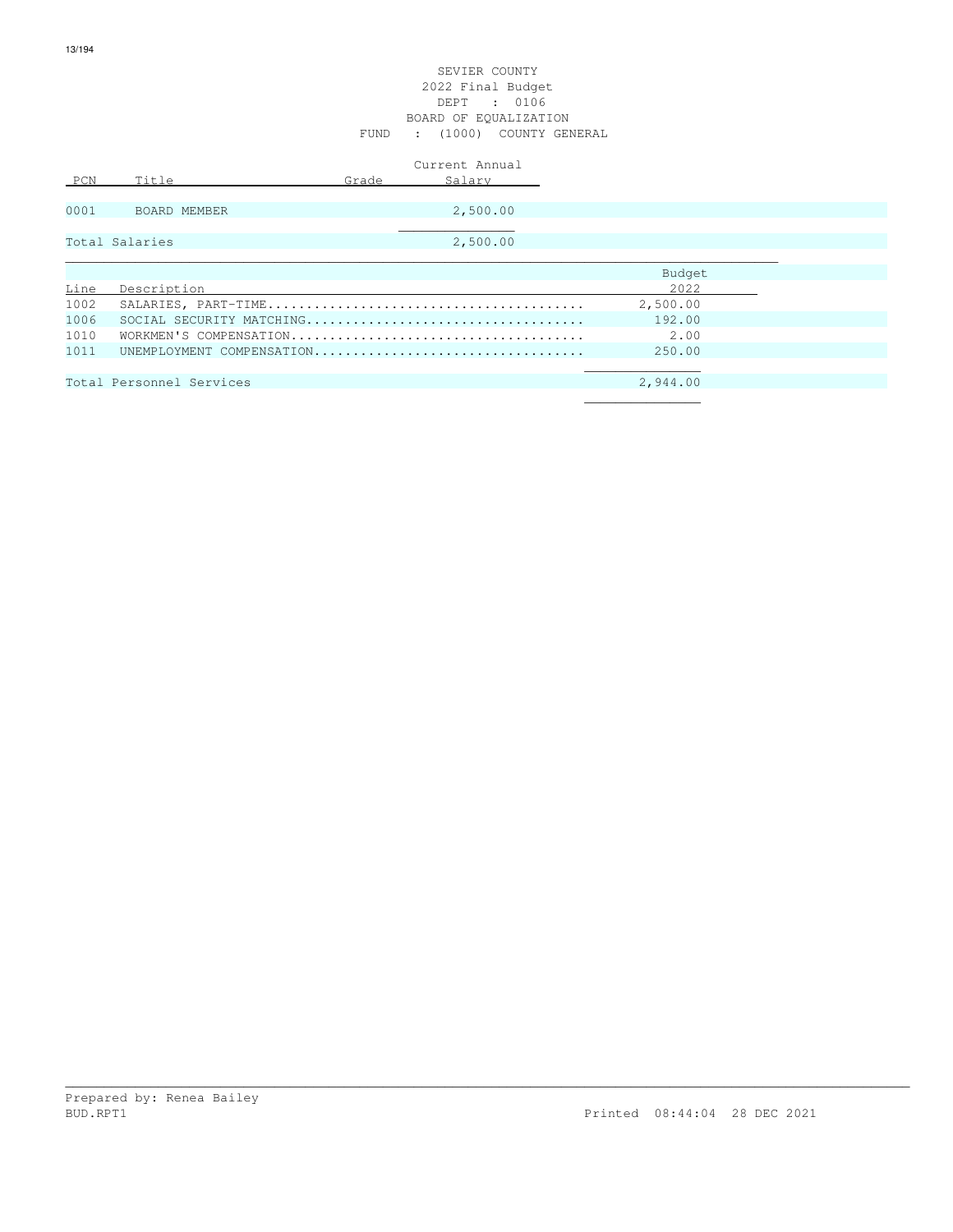| Line<br>Description                 | Budget<br>2022  |  |
|-------------------------------------|-----------------|--|
| Section 2: Supplies                 |                 |  |
| 2001                                | 200.00          |  |
| 3021                                | 50.00           |  |
| Total Supplies                      | 250.00          |  |
| Section 3: Other Charges            |                 |  |
| 3030                                | 300.00          |  |
| 3040<br>ADVERTISING & PUBLICATION   | 500.00          |  |
| 3054                                | 500.00          |  |
| 3073<br>Lease Machinery & Equipment | 25.00           |  |
| 3094                                | 250.00          |  |
|                                     |                 |  |
| Total Other Charges                 | 1,575.00        |  |
|                                     |                 |  |
| Dept 0106 Total Budget              | 4,769.00        |  |
|                                     | =============== |  |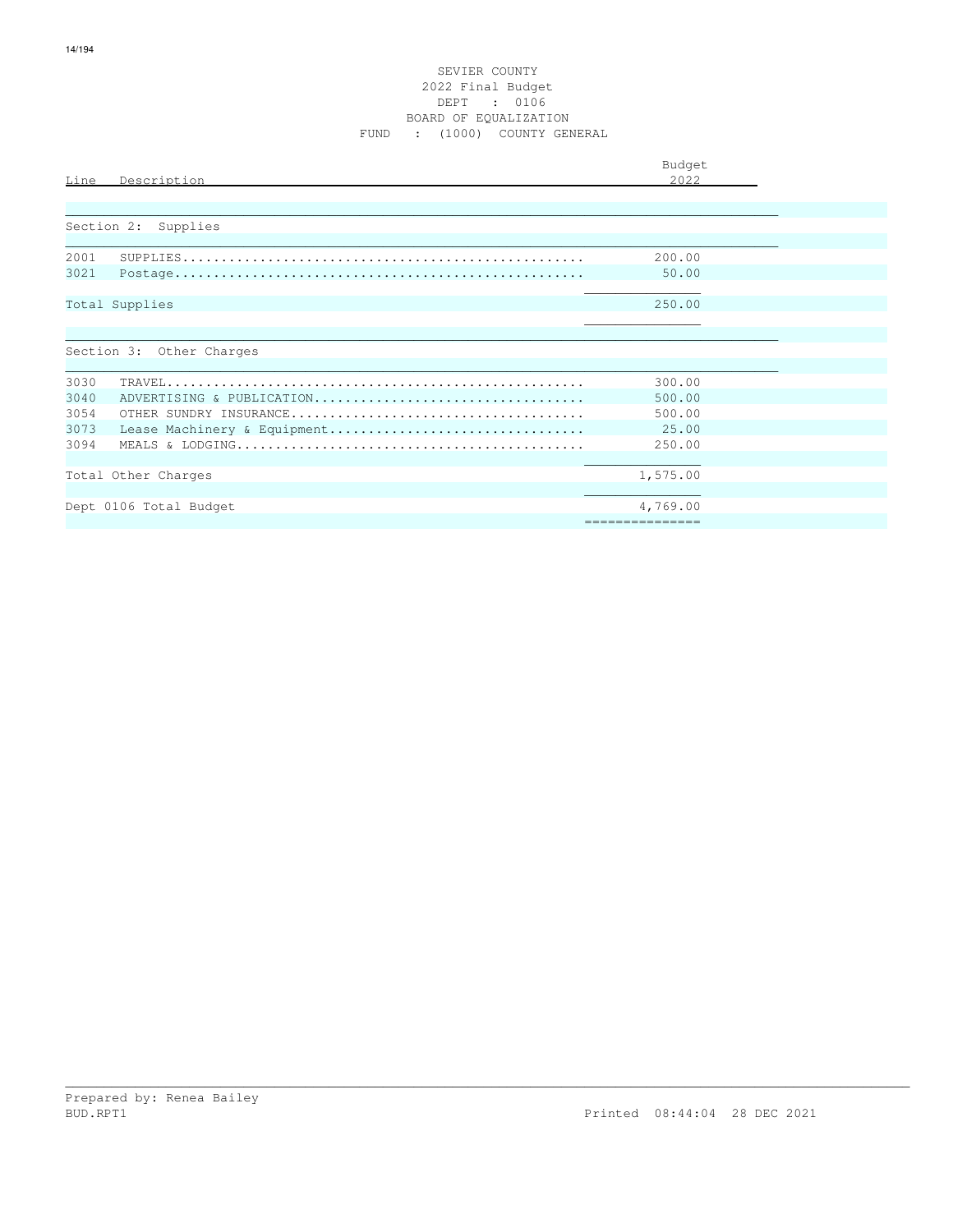|      |                           |       | Current Annual |           |
|------|---------------------------|-------|----------------|-----------|
| PCN  | Title                     | Grade | Salary         |           |
|      |                           |       |                |           |
| 0001 | JUSTICE OF THE PEACE      |       | 34,852.00      |           |
|      | Total Salaries            |       | 34,852.00      |           |
|      |                           |       |                |           |
|      |                           |       |                | Budget    |
| Line | Description               |       |                | 2022      |
| 1002 |                           |       |                | 34,852.00 |
| 1006 |                           |       |                | 2,667.00  |
| 1009 | HEALTH INSURANCE MATCHING |       |                | 1,080.00  |
| 1010 |                           |       |                | 47.00     |
|      |                           |       |                |           |
|      | Total Personnel Services  |       |                | 38,646.00 |
|      |                           |       |                |           |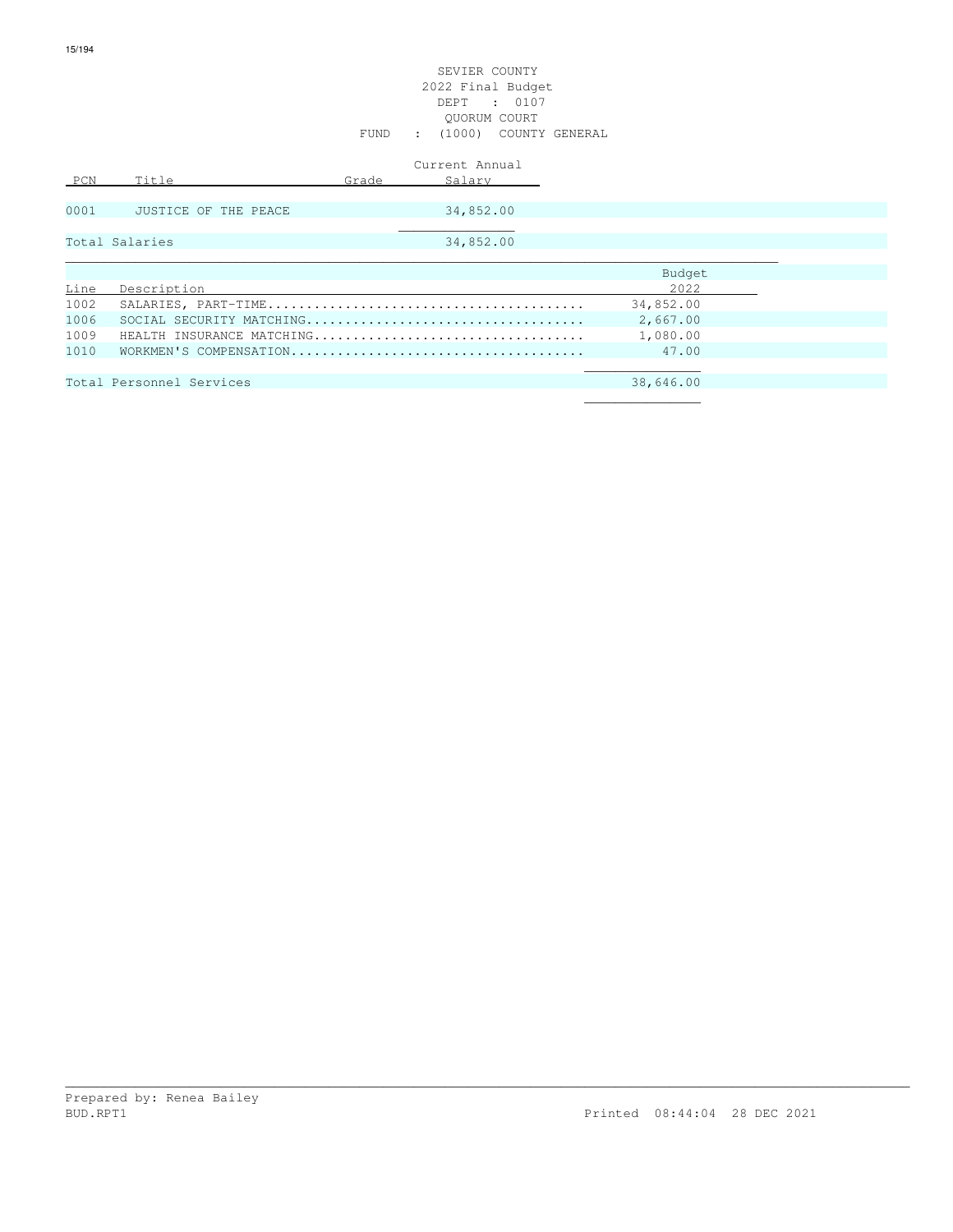#### SEVIER COUNTY 2022 Final Budget DEPT : 0107 QUORUM COURT FUND : (1000) COUNTY GENERAL

| Line | Description               | Budget<br>2022  |  |
|------|---------------------------|-----------------|--|
|      |                           |                 |  |
|      | Section 2:<br>Supplies    |                 |  |
| 2001 |                           | 100.00          |  |
| 2002 |                           | 250.00          |  |
|      | Total Supplies            | 350.00          |  |
|      | Section 3: Other Charges  |                 |  |
| 3023 |                           | 3,200.00        |  |
| 3030 |                           | 1,000.00        |  |
| 3040 | ADVERTISING & PUBLICATION | 5,185.00        |  |
| 3054 |                           | 900.00          |  |
| 3090 |                           | 135.00          |  |
| 3100 |                           | 100,000.00      |  |
|      | Total Other Charges       | 110,420.00      |  |
|      |                           |                 |  |
|      | Section 4: Capital Outlay |                 |  |
|      |                           |                 |  |
|      | Total Capital Outlay      |                 |  |
|      | Dept 0107 Total Budget    | 149,416.00      |  |
|      |                           | =============== |  |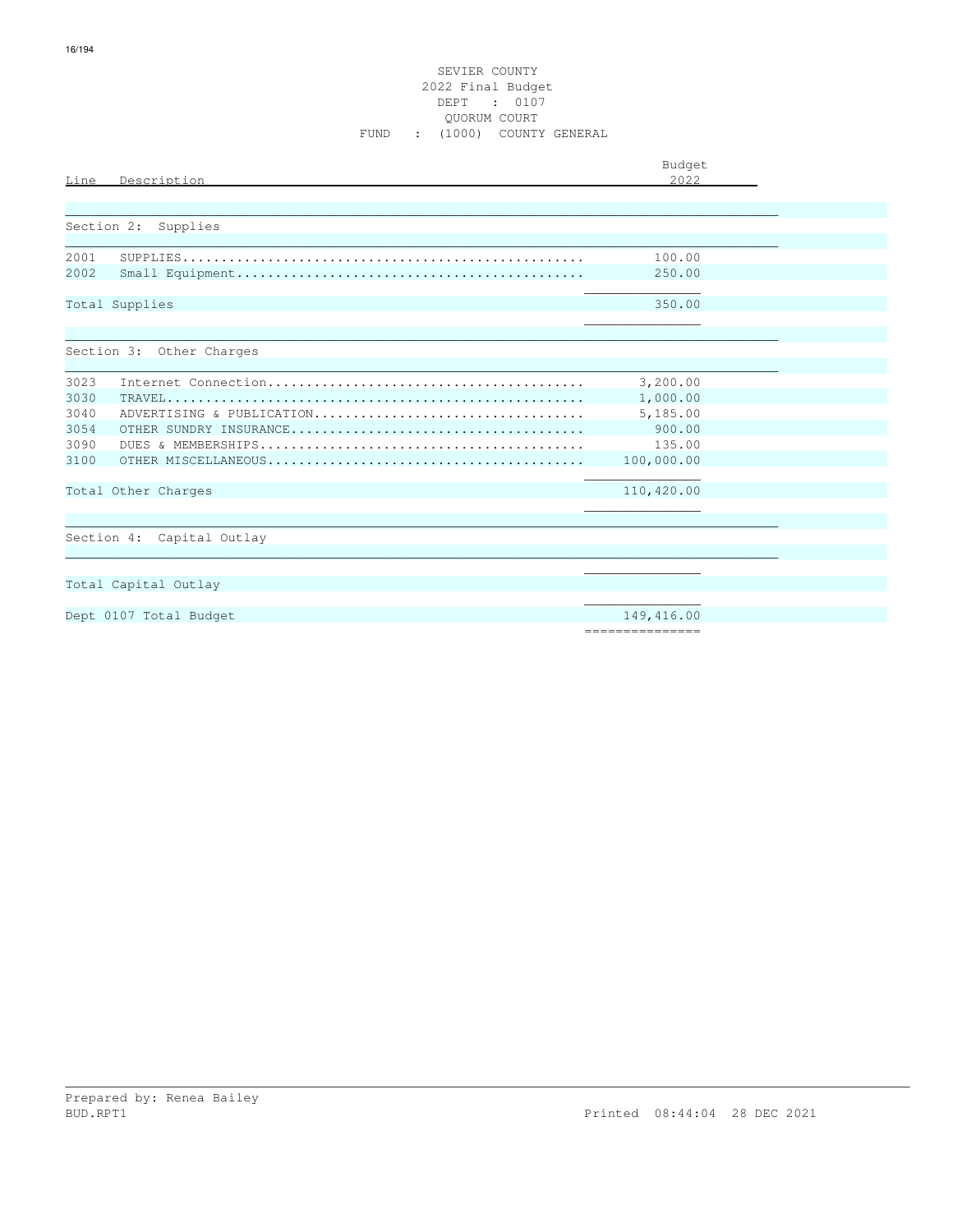#### SEVIER COUNTY 2022 Final Budget DEPT : 0108 COURTHOUSE MAINTENANCE FUND : (1000) COUNTY GENERAL

|      |                |       | Current Annual |       |
|------|----------------|-------|----------------|-------|
| PCN  | Title          | Grade | Salary         |       |
|      |                |       |                |       |
| 0001 | JANITOR        |       | 29,642.00      |       |
| 0002 | JANITOR        |       | 29,642.00      |       |
|      |                |       |                |       |
|      | Total Salaries |       | 59,284.00      |       |
|      |                |       |                |       |
|      |                |       |                | _____ |

|      |                           | Budget    |
|------|---------------------------|-----------|
| Line | Description               | 2022      |
| 1001 |                           | 59,284.00 |
| 1006 |                           | 4,535.00  |
| 1007 |                           | 9,082.00  |
| 1009 | HEALTH INSURANCE MATCHING | 11,532.00 |
| 1010 |                           | 1,373.00  |
| 1011 | UNEMPLOYMENT COMPENSATION | 100.00    |
| 1016 |                           | 244.00    |
|      |                           |           |
|      | Total Personnel Services  | 86,150.00 |
|      |                           |           |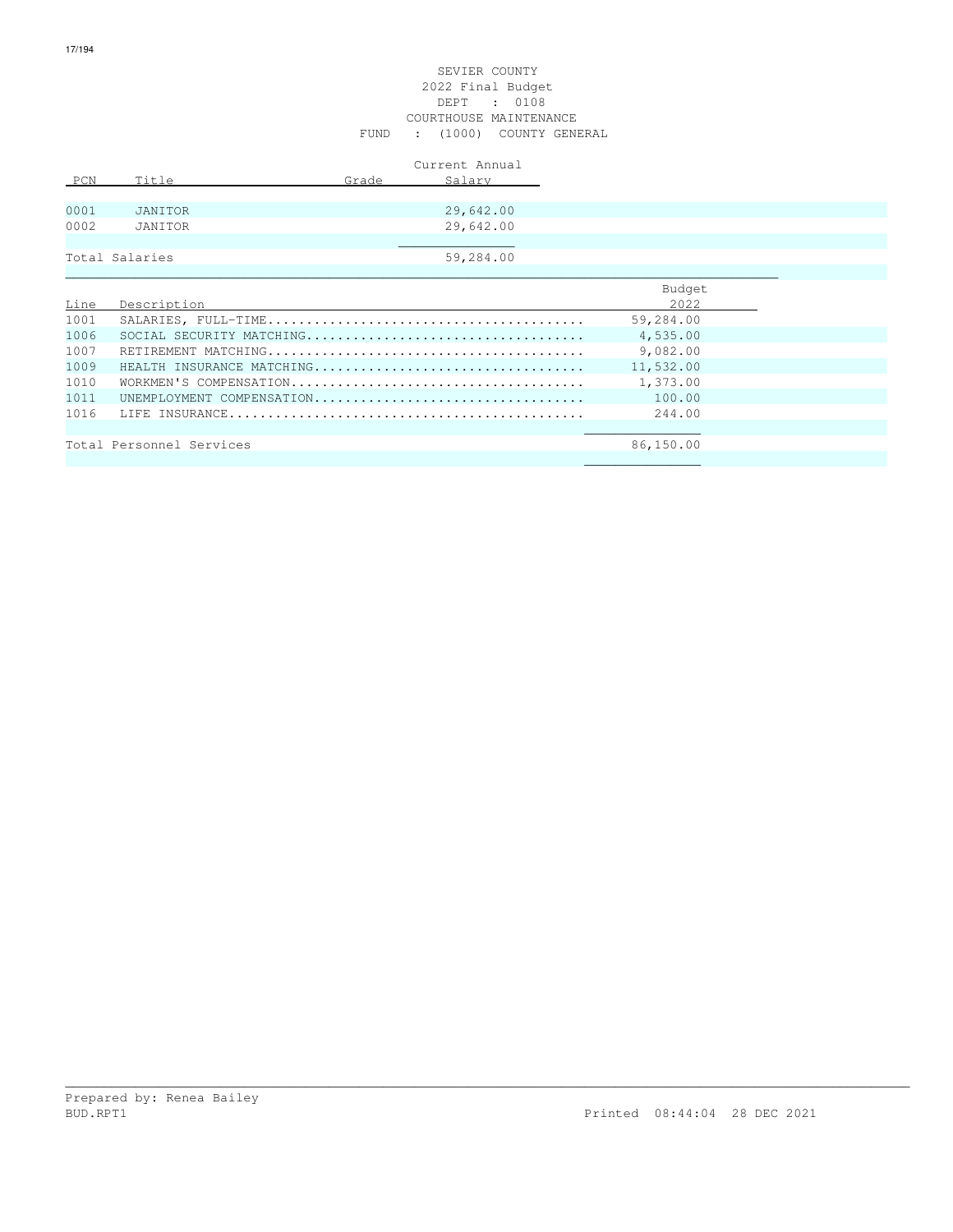### SEVIER COUNTY 2022 Final Budget DEPT : 0108 COURTHOUSE MAINTENANCE FUND : (1000) COUNTY GENERAL

|      |                            | Budget<br>$\sim$ |
|------|----------------------------|------------------|
| Line | Decerinti<br>$\sim$ $\sim$ | つれつつ<br>.        |
|      |                            |                  |

\_\_\_\_\_\_\_\_\_\_\_\_\_\_\_\_\_\_\_\_\_\_\_\_\_\_\_\_\_\_\_\_\_\_\_\_\_\_\_\_\_\_\_\_\_\_\_\_\_\_\_\_\_\_\_\_\_\_\_\_\_\_\_\_\_\_\_\_\_\_\_\_\_\_\_\_\_\_\_\_\_\_\_\_\_\_\_\_\_\_\_\_

| Section 2: | Supplies                          |                  |  |
|------------|-----------------------------------|------------------|--|
| 2001       |                                   | 10,000.00        |  |
| 2002       |                                   | 1,000.00         |  |
| 2003       |                                   | 500.00           |  |
| 2007       |                                   | 500.00           |  |
| 2008       |                                   | 100.00           |  |
| 2020       | BUILDING MATERIALS & SUPPLIES     | 1,000.00         |  |
| 2021       |                                   | 1,000.00         |  |
| 2.022      |                                   | 1,000.00         |  |
| 2023       |                                   | 50,000.00        |  |
| 2024       | MAINTENANCE & SERVICE CONTRACTS   | 3,000.00         |  |
| 2028       |                                   | 300.00           |  |
| 2029       |                                   | 500.00           |  |
|            | Total Supplies                    | 68,900.00        |  |
|            |                                   |                  |  |
|            | Section 3: Other Charges          |                  |  |
| 3007       |                                   | 200.00           |  |
| 3052       |                                   | 11,789.00        |  |
| 3054       |                                   | 200.00           |  |
| 3060       |                                   | 30,000.00        |  |
| 3061       |                                   | 500.00           |  |
| 3062       |                                   | 2,000.00         |  |
| 3071       | RENT - MACHINERY AND EOUIPMENT    | 500.00           |  |
| 3098       |                                   | 500.00           |  |
| 3100       |                                   | 5,000.00         |  |
|            | Total Other Charges               | 50,689.00        |  |
|            |                                   |                  |  |
|            | Section 4: Capital Outlay         |                  |  |
| 4003       | IMPROVEMENTS OTHER THAN BUILDINGS | 100,000.00       |  |
| 4004       |                                   | 4,000.00         |  |
|            |                                   |                  |  |
|            |                                   | 104,000.00       |  |
|            | Total Capital Outlay              |                  |  |
|            | Dept 0108 Total Budget            | 309,739.00       |  |
|            |                                   | ---------------- |  |
|            |                                   |                  |  |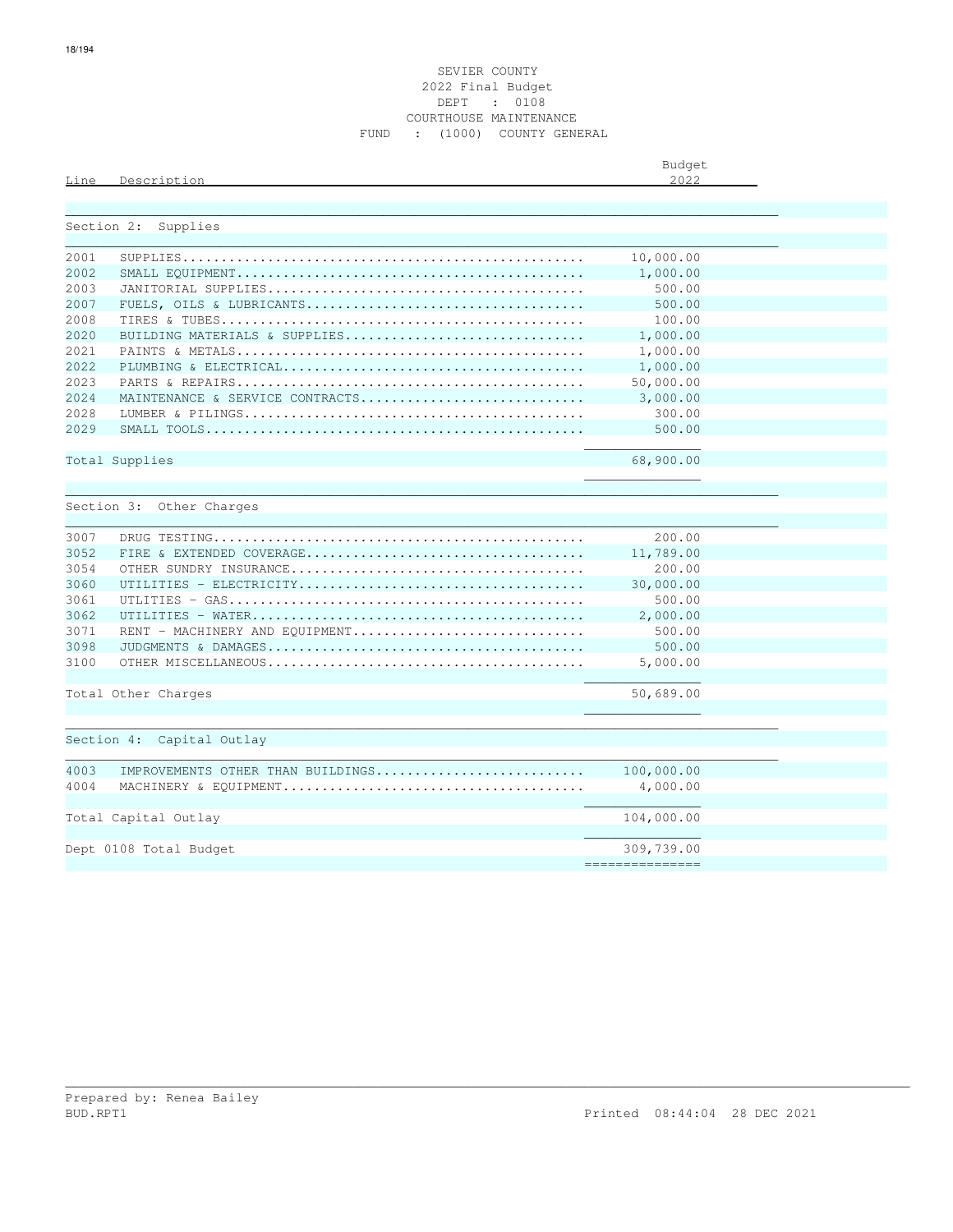#### SEVIER COUNTY 2022 Final Budget DEPT : 0109 ELECTION COMMISSION FUND : (1000) COUNTY GENERAL

|      |                           |       | Current Annual |
|------|---------------------------|-------|----------------|
| PCN  | Title                     | Grade | Salary         |
|      |                           |       |                |
| 001  | ELECTION COMMISSIONER     |       | 1,000.00       |
| 0002 | Poll Workers              |       | 35,205.00      |
| 0500 | Part time Election Cleric |       |                |
|      |                           |       |                |
|      | Total Salaries            |       | 36,205.00      |
|      |                           |       |                |
|      |                           |       |                |

|      |                           | Budget    |
|------|---------------------------|-----------|
| Line | Description               | 2022      |
| 1002 |                           | 36,205.00 |
| 1006 |                           | 2,693.00  |
| 1010 |                           | 50.00     |
| 1011 | UNEMPLOYMENT COMPENSATION | 2,770.00  |
|      |                           |           |
|      | Total Personnel Services  | 41,718.00 |
|      |                           |           |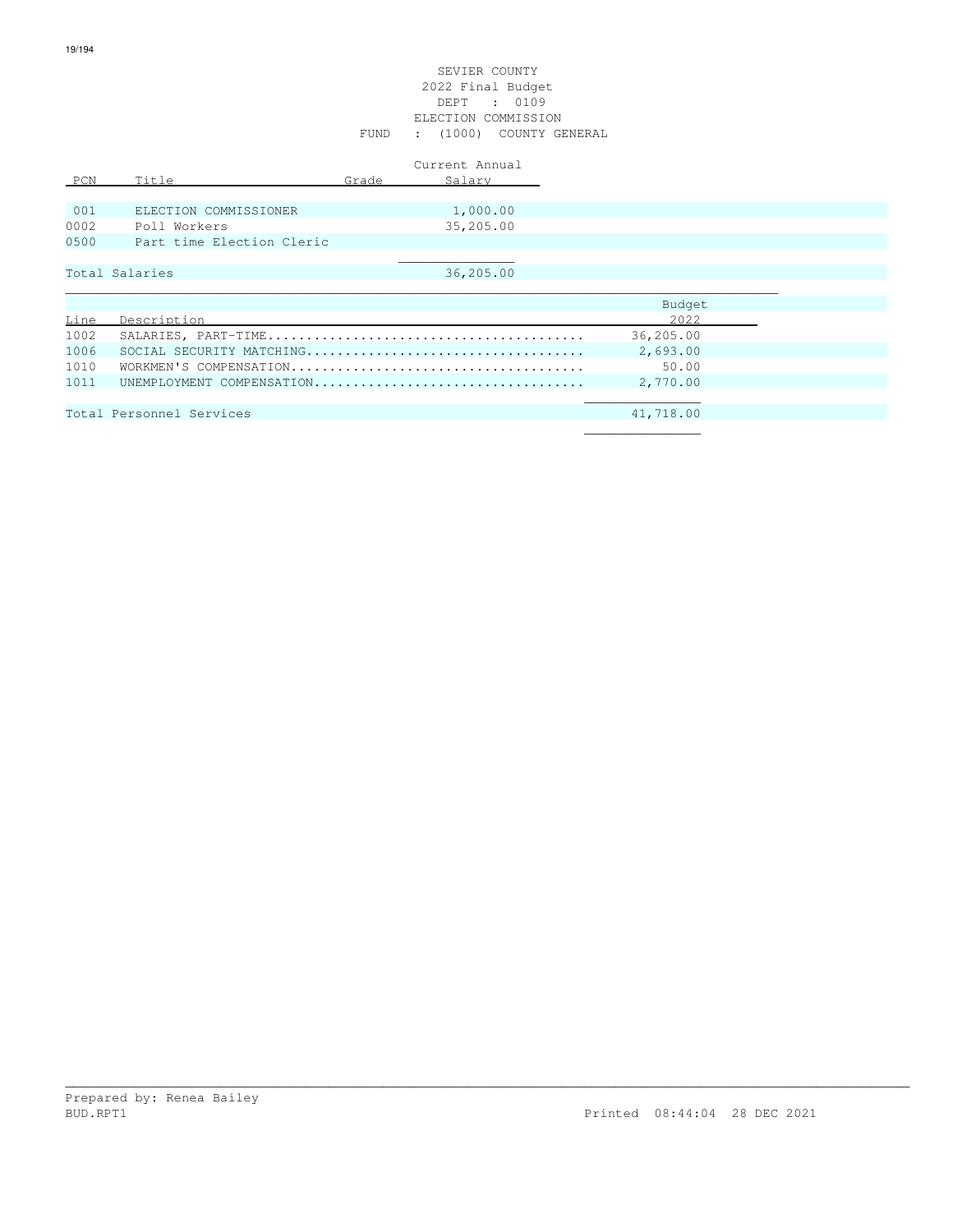| Line       | Description                                        | Budget<br>2022  |
|------------|----------------------------------------------------|-----------------|
| Section 2: | Supplies                                           |                 |
| 2001       |                                                    | 6,000.00        |
| 2002       |                                                    | 1,200.00        |
| 2005       |                                                    | 200.00          |
| 2007       |                                                    | 300.00          |
| 2023       |                                                    | 4,000.00        |
| 2.024      | MAINTENANCE & SERVICE CONTRACTS                    | 170.00          |
|            |                                                    |                 |
|            | Total Supplies                                     | 11,870.00       |
|            |                                                    |                 |
|            |                                                    |                 |
|            | Section 3: Other Charges                           |                 |
| 3009       | OTHER PROFESSIONAL SERVICES                        | 16,000.00       |
| 3021       |                                                    | 1,500.00        |
| 3030       |                                                    | 390.00          |
| 3040       | ADVERTISING & PUBLICATION                          | 5,000.00        |
| 3052       |                                                    | 525.00          |
| 3053       |                                                    | 250.00          |
| 3054       |                                                    | 1,500.00        |
| 3073       | LEASE - MACHINERY & EOUIPMENT                      | 500.00          |
| 3101       |                                                    | 3,825.00        |
| 3102       | COMPUTER SOFTWARE, SUPPORT & MAINTENANCE AGREEMENT | 7,000.00        |
|            | Total Other Charges                                | 36,490.00       |
|            |                                                    |                 |
|            | Section 4: Capital Outlay                          |                 |
|            |                                                    |                 |
| 4004       |                                                    | 30,875.00       |
|            | Total Capital Outlay                               | 30,875.00       |
|            |                                                    |                 |
|            | Dept 0109 Total Budget                             | 120,953.00      |
|            |                                                    | --------------- |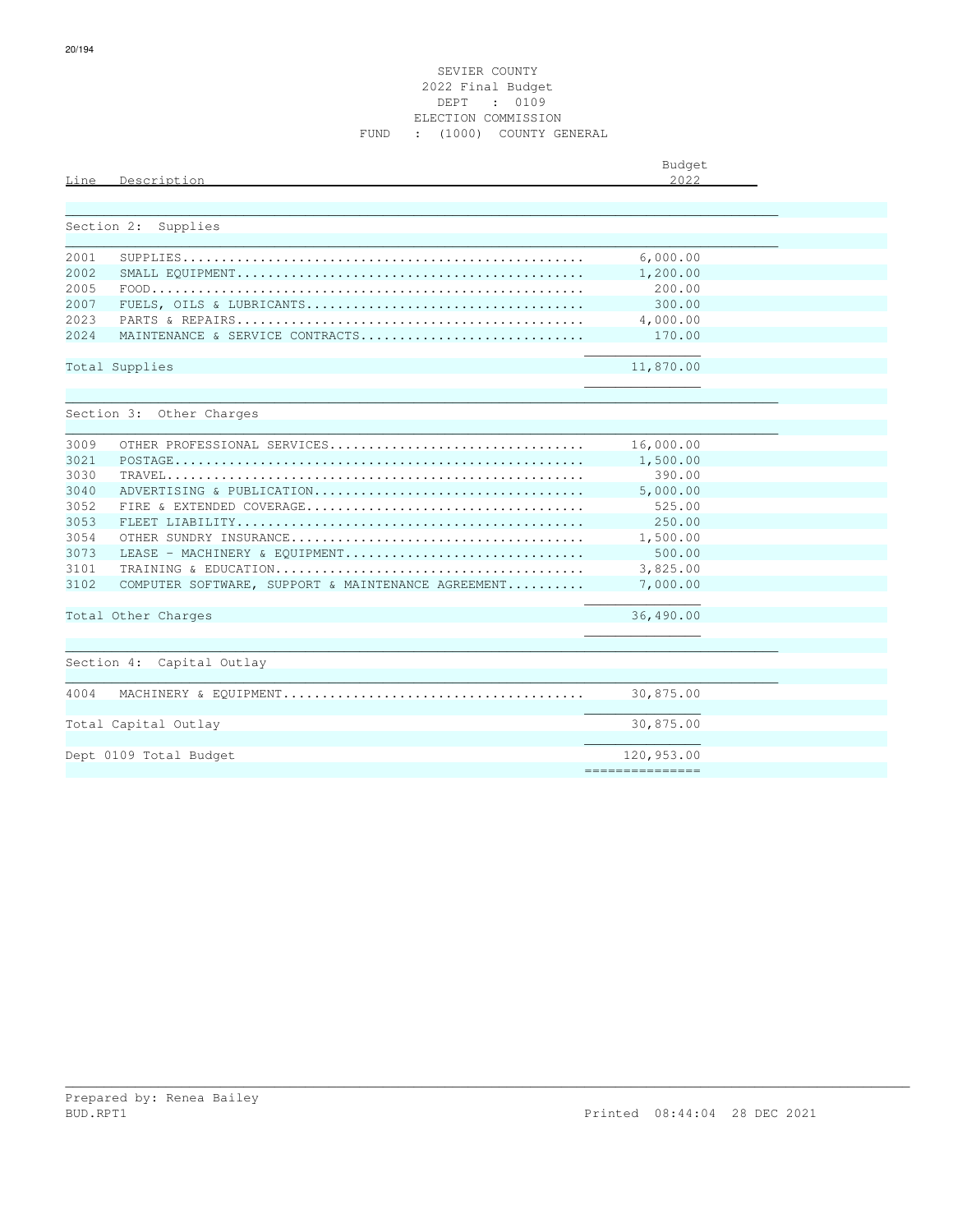#### SEVIER COUNTY 2022 Final Budget DEPT : 0111 COUNTY BUILDINGS FUND : (1000) COUNTY GENERAL

| Line | Description | Budget<br>2022 |
|------|-------------|----------------|
|      |             |                |
| Line | Description | Budget<br>2022 |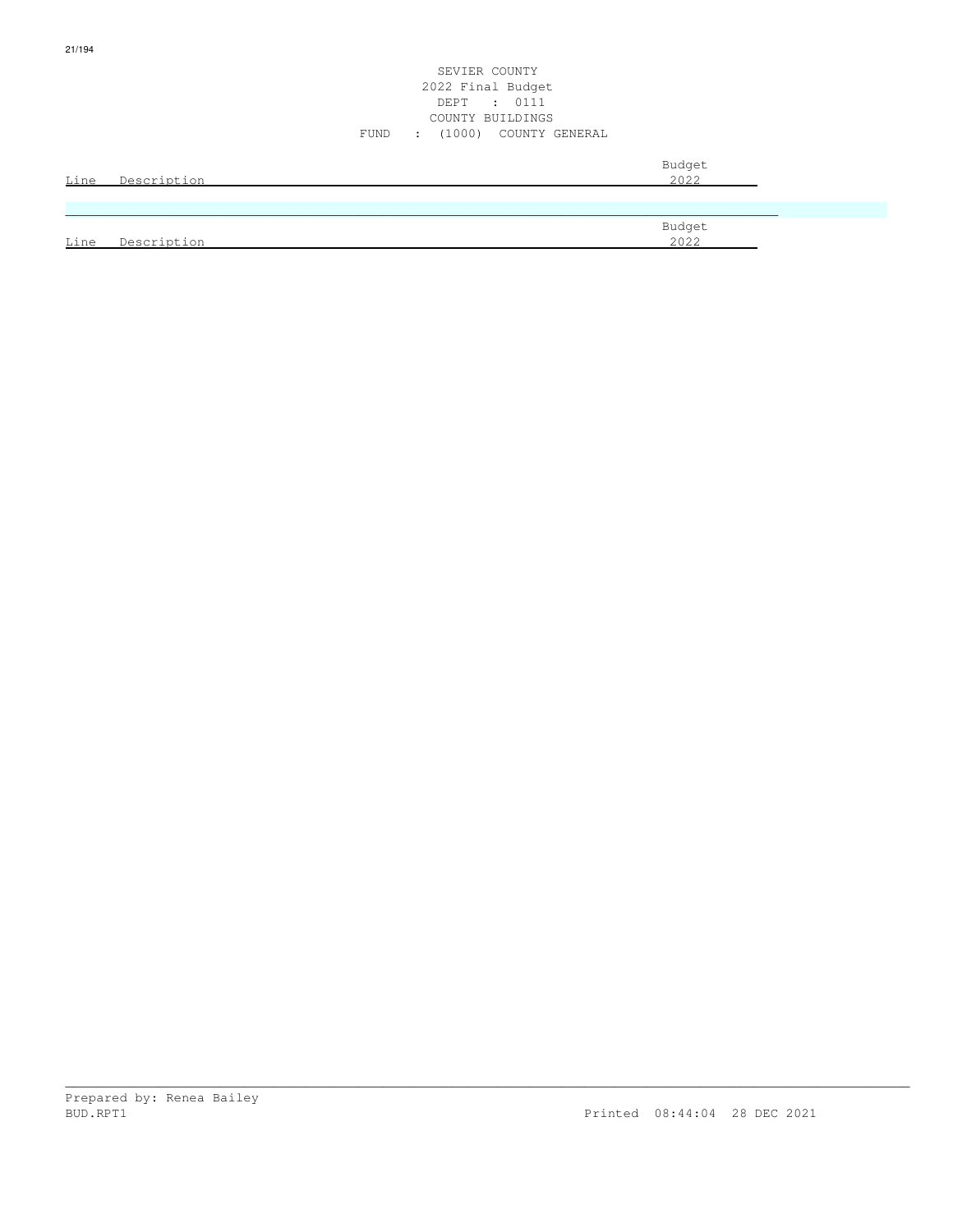#### SEVIER COUNTY 2022 Final Budget DEPT : 0111 COUNTY BUILDINGS FUND : (1000) COUNTY GENERAL

| Line | Description                     | Budget<br>2022  |
|------|---------------------------------|-----------------|
|      |                                 |                 |
|      |                                 |                 |
|      | Section 2: Supplies             |                 |
| 2023 |                                 | 20,000.00       |
| 2024 | MAINTENANCE & SERVICE CONTRACTS | 500.00          |
|      |                                 |                 |
|      | Total Supplies                  | 20,500.00       |
|      |                                 |                 |
|      |                                 |                 |
|      | Section 3: Other Charges        |                 |
| 3052 |                                 | 392.00          |
| 3060 |                                 | 700.00          |
| 3061 |                                 | 600.00          |
| 3062 |                                 | 550.00          |
|      |                                 |                 |
|      | Total Other Charges             | 2,242.00        |
|      |                                 |                 |
|      |                                 |                 |
|      | Section 4: Capital Outlay       |                 |
|      |                                 |                 |
|      | Total Capital Outlay            |                 |
|      |                                 |                 |
|      | Dept 0111 Total Budget          | 22,742.00       |
|      |                                 | =============== |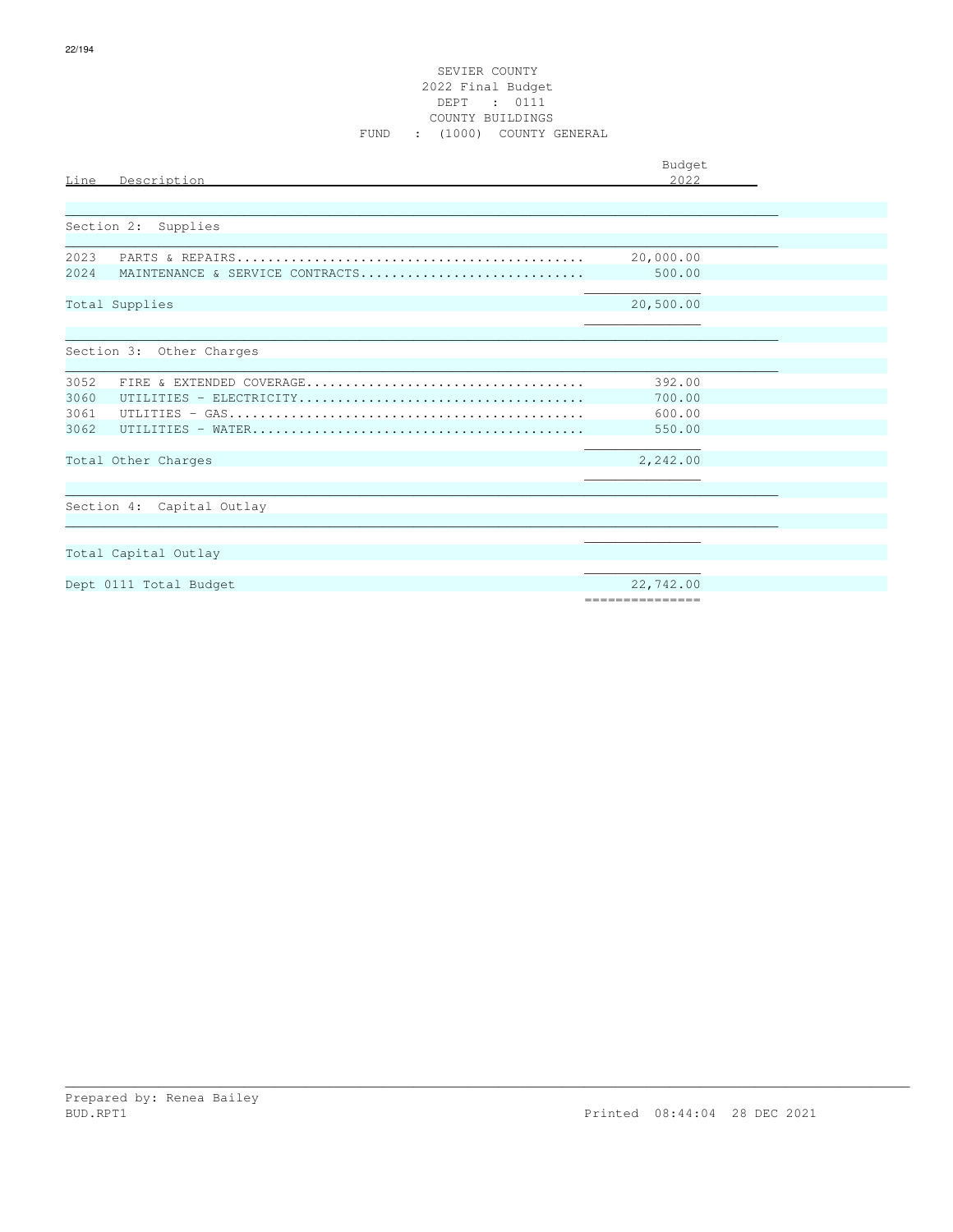#### SEVIER COUNTY 2022 Final Budget DEPT : 0116 GRANTS-IN-AID/GENERAL FUND : (1000) COUNTY GENERAL

| Line | Description | Budget<br>2022 |
|------|-------------|----------------|
|      |             |                |
| Line | Description | Budget<br>2022 |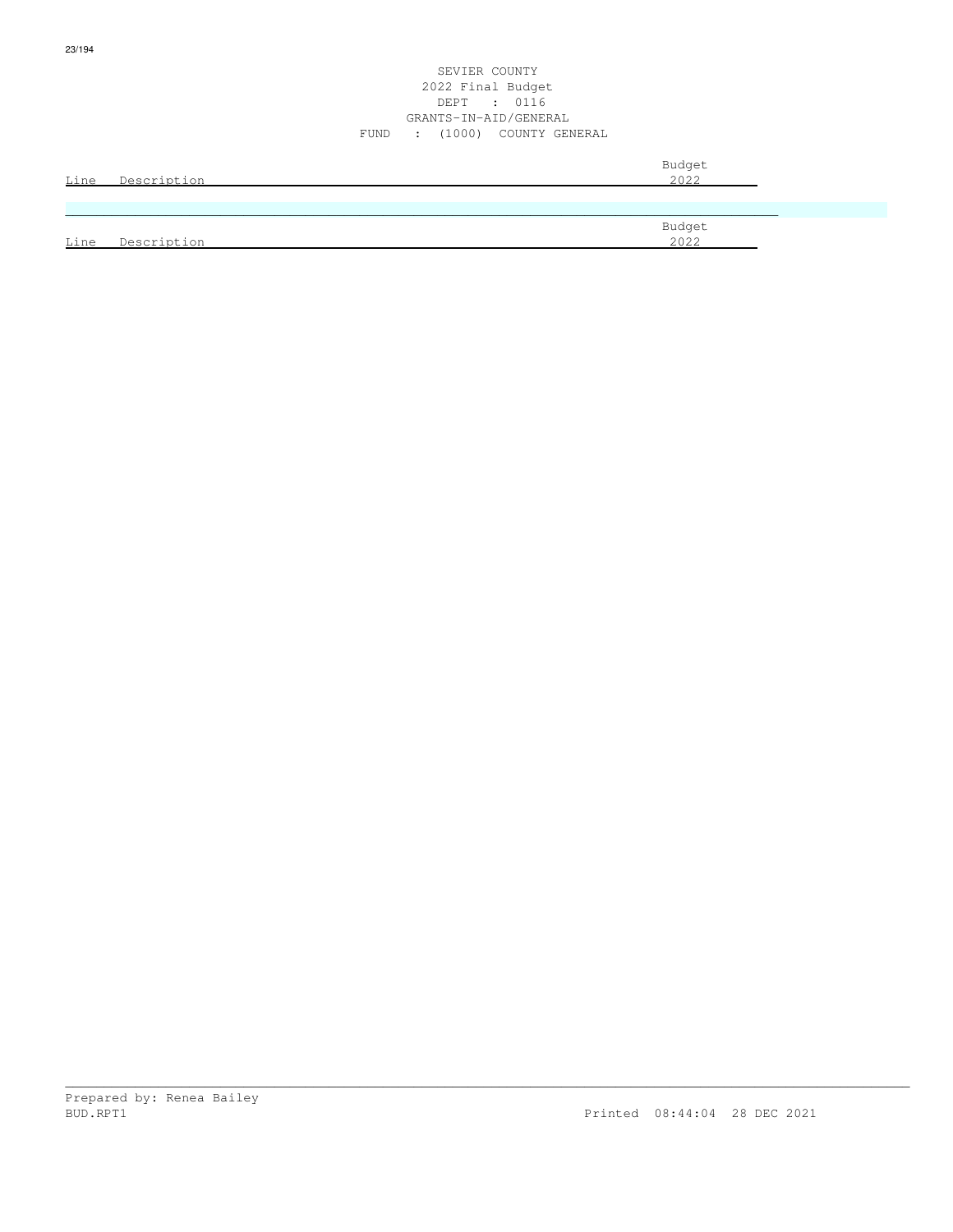#### SEVIER COUNTY 2022 Final Budget DEPT : 0116 GRANTS-IN-AID/GENERAL FUND : (1000) COUNTY GENERAL

Budget is a state of the state of the state of the state of the state of the state of the state of the state of the state of the state of the state of the state of the state of the state of the state of the state of the st

| Line<br>Description      | 2022       |
|--------------------------|------------|
|                          |            |
|                          |            |
| Section 2: Supplies      |            |
|                          |            |
|                          |            |
| Section 3: Other Charges |            |
|                          |            |
| 3103                     | 11,000.00  |
|                          |            |
| Total Other Charges      | 11,000.00  |
|                          |            |
| Dept 0116 Total Budget   | 11,000.00  |
|                          | ========== |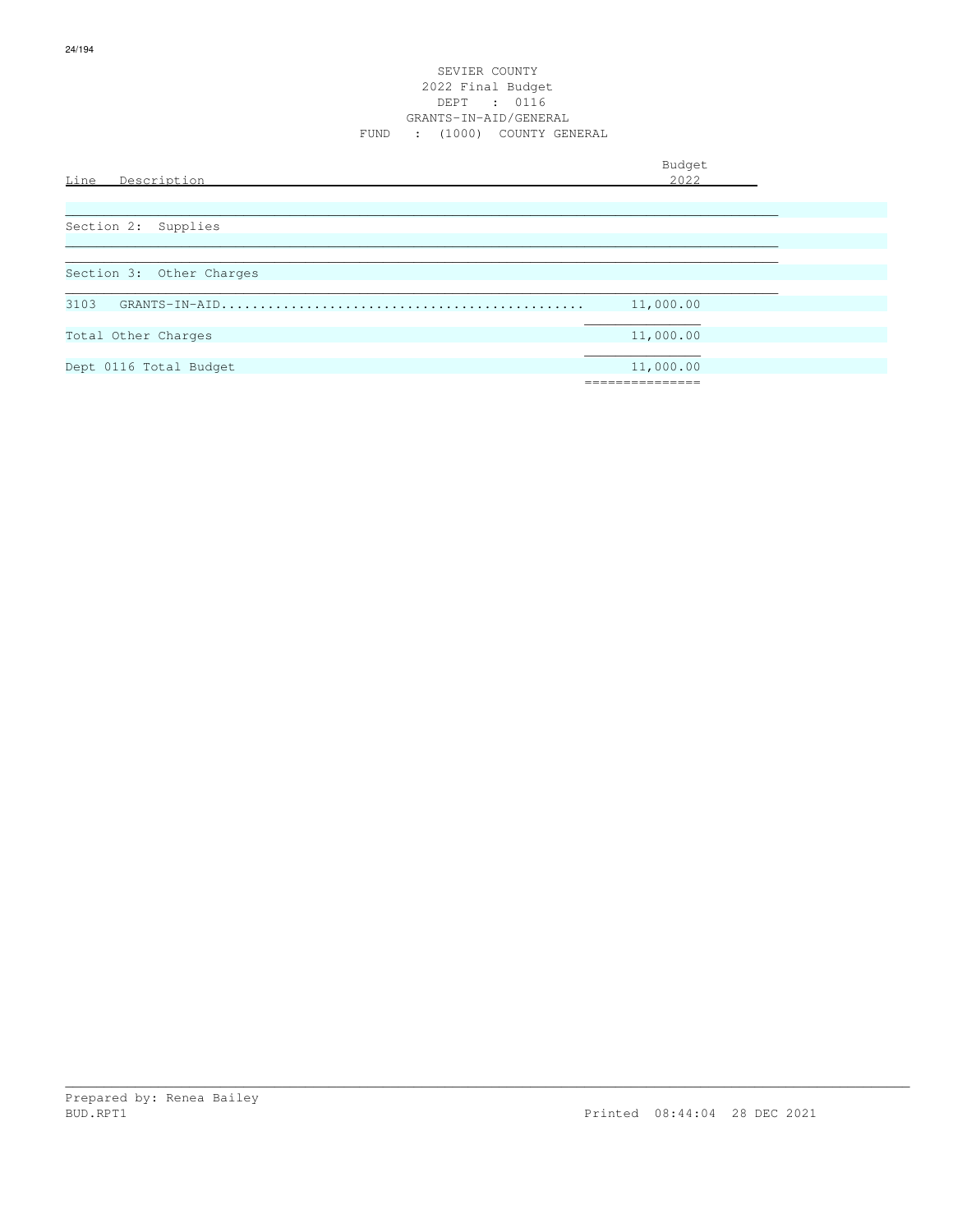|      |             | SEVIER COUNTY<br>2022 Final Budget<br>: 0300<br>DEPT<br>COUNTY HEALTH<br>: (1000) COUNTY GENERAL<br>FUND |  |
|------|-------------|----------------------------------------------------------------------------------------------------------|--|
| Line | Description | Budget<br>2022                                                                                           |  |
|      |             | Budget                                                                                                   |  |
| Line | Description | 2022                                                                                                     |  |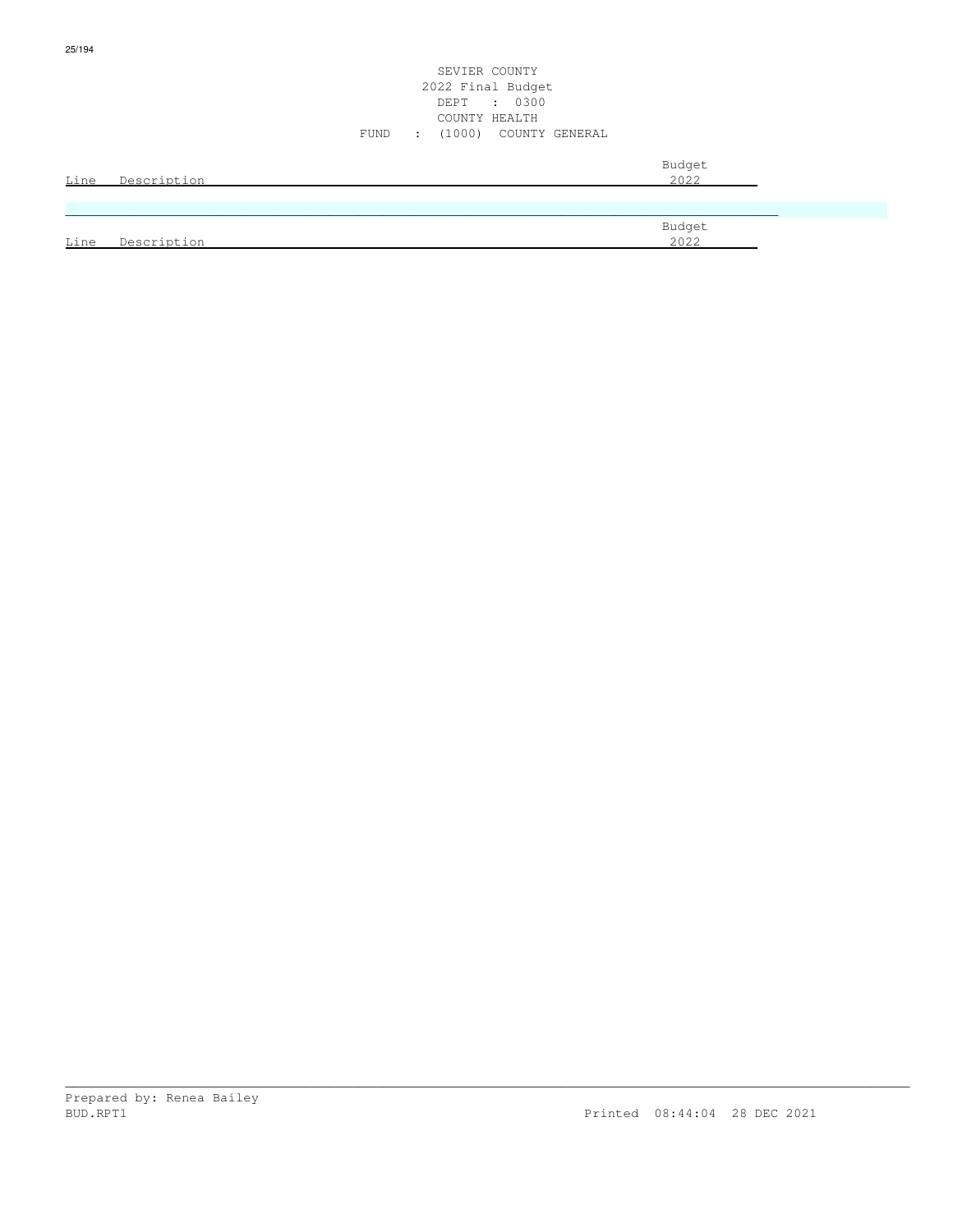|      |             | Budget |
|------|-------------|--------|
| Line | Description | 2022   |
|      |             |        |

|      | Section 2: Supplies             |                 |
|------|---------------------------------|-----------------|
| 2001 |                                 | 5,000.00        |
| 2002 |                                 | 2,000.00        |
| 2003 |                                 | 4,000.00        |
| 2005 |                                 | 300.00          |
| 2020 | BUILDING MATERIALS & SUPPLIES   | 4,000.00        |
| 2021 |                                 | 200.00          |
| 2022 |                                 | 3,000.00        |
| 2023 |                                 | 12,000.00       |
| 2024 | MAINTENANCE & SERVICE CONTRACTS | 45,500.00       |
|      |                                 |                 |
|      | Total Supplies                  | 76,000.00       |
|      |                                 |                 |
|      | Section 3: Other Charges        |                 |
|      |                                 |                 |
| 3020 | TELEPHONE & FAX - LANDLINE      | 5,000.00        |
| 3021 |                                 | 110.00          |
| 3052 |                                 | 5,000.00        |
| 3060 |                                 | 13,000.00       |
| 3061 |                                 | 1,600.00        |
| 3062 |                                 | 1,900.00        |
| 3100 |                                 | 2,500.00        |
|      |                                 | 29,110.00       |
|      | Total Other Charges             |                 |
|      |                                 |                 |
|      | Section 4: Capital Outlay       |                 |
|      |                                 |                 |
|      |                                 |                 |
|      | Total Capital Outlay            |                 |
|      |                                 |                 |
|      | Dept 0300 Total Budget          | 105,110.00      |
|      |                                 | =============== |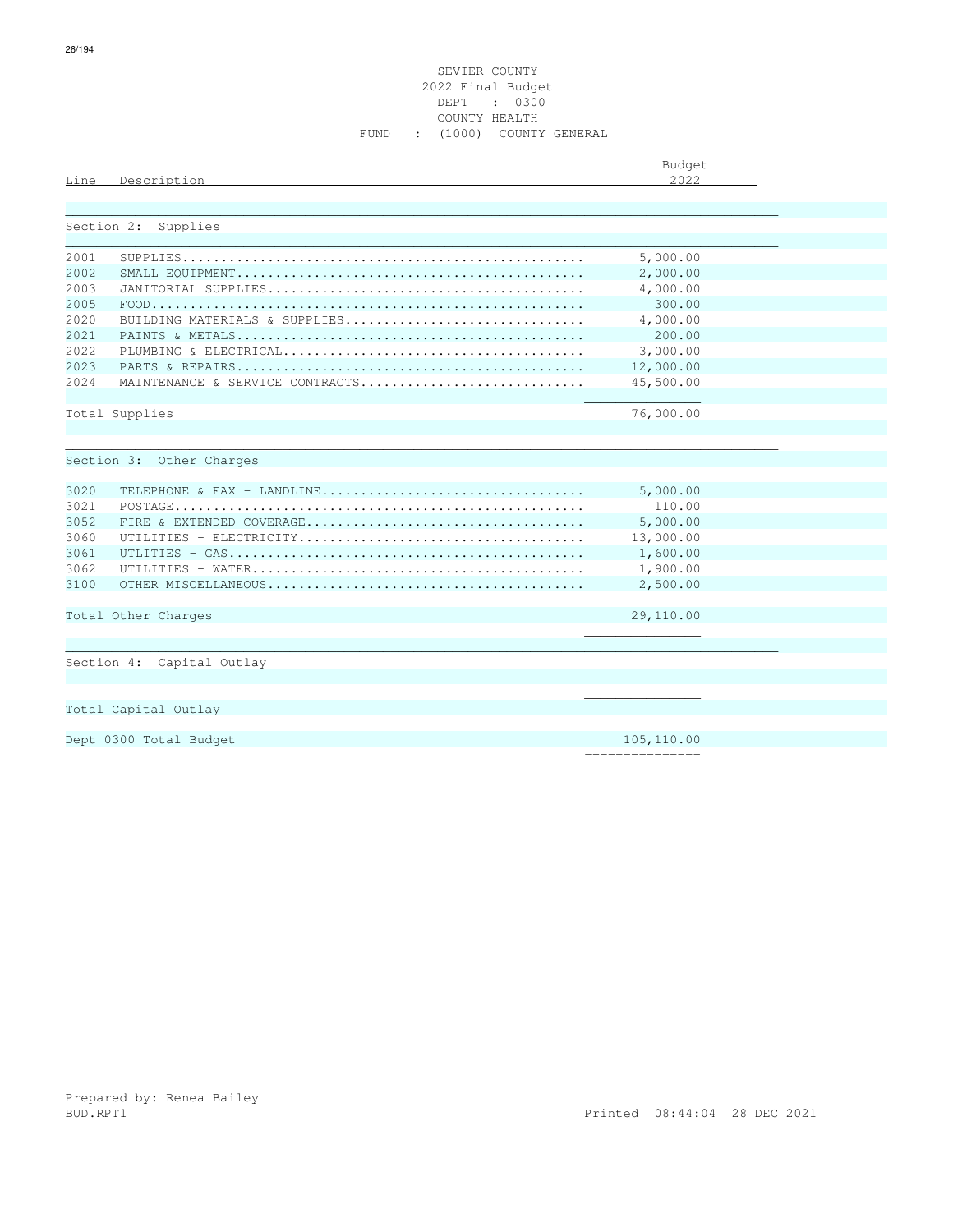#### SEVIER COUNTY 2022 Final Budget DEPT : 0304 GRANTS-IN-AID / HEALTH FUND : (1000) COUNTY GENERAL

| Line | Description | Budget<br>2022 |
|------|-------------|----------------|
|      |             |                |
|      |             | Budget         |
| Line | Description | 2022           |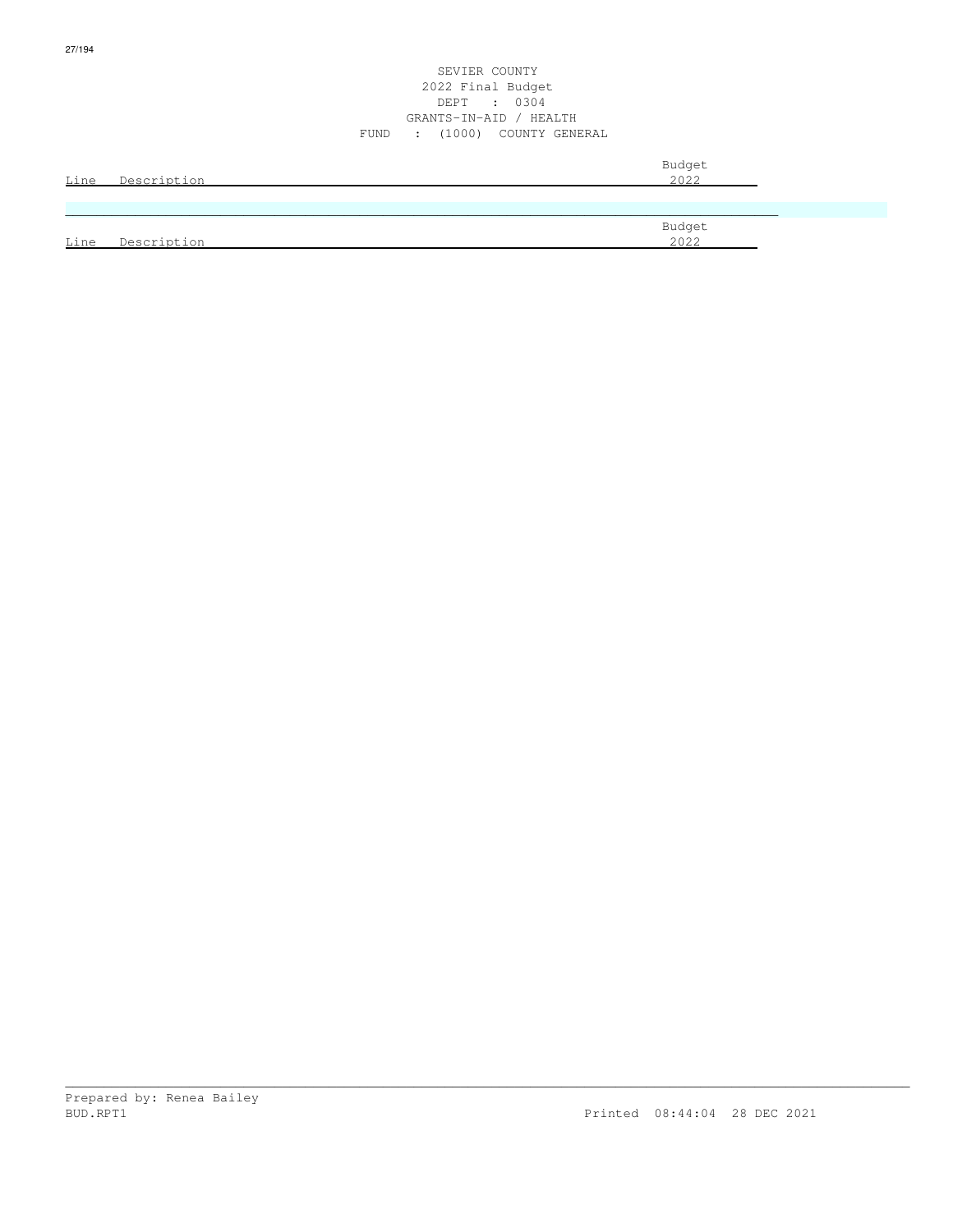#### SEVIER COUNTY 2022 Final Budget DEPT : 0304 GRANTS-IN-AID / HEALTH FUND : (1000) COUNTY GENERAL

| Line<br>Description      | Budget<br>2022 |  |
|--------------------------|----------------|--|
|                          |                |  |
| Section 2: Supplies      |                |  |
| Section 3: Other Charges |                |  |
| 3103                     | 8,000.00       |  |
| Total Other Charges      | 8,000.00       |  |
| Dept 0304 Total Budget   | 8,000.00       |  |
|                          |                |  |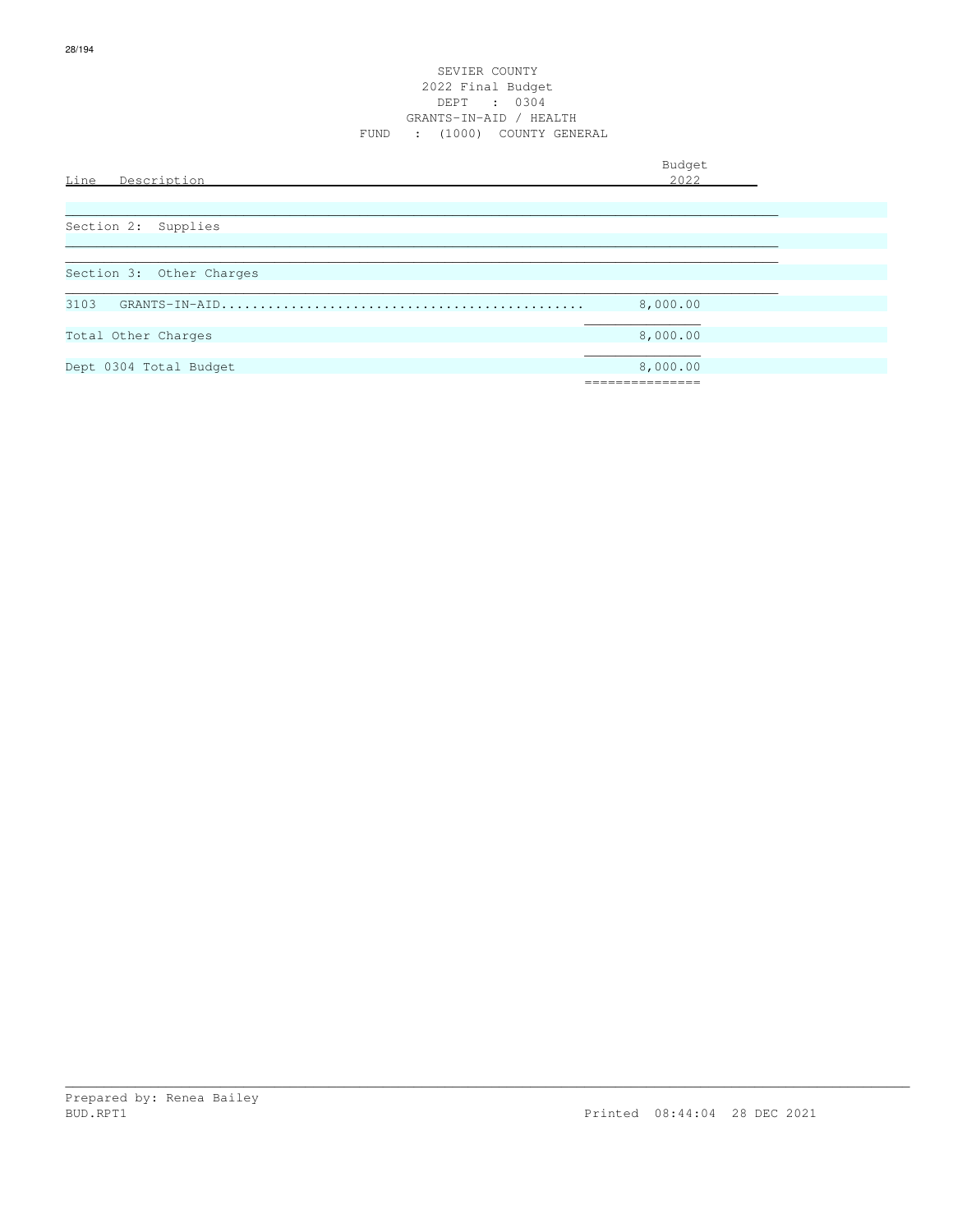### SEVIER COUNTY 2022 Final Budget DEPT : 0400 SHERIFF SHERIFF SHERIFF SHERIFF SHERIFF SHERIFF SHERIFF SHERIFF SHERIFF SHERIFF SHERIFF SHERIFF SHERIFF SHERIFF SHERIFF SHERIFF SHERIFF SHERIFF SHERIFF SHERIFF SHERIFF SHERIFF SHERIFF SHERIFF SHERIFF SHERIFF SHERIFF SHERIF FUND : (1000) COUNTY GENERAL

Current Annual

| PCN  | Title                     | Grade | Salary     |
|------|---------------------------|-------|------------|
|      |                           |       |            |
| 0001 | SHERIFF ELECTED OFFICIAL  |       | 30,084.00  |
| 0002 | CHIEF DEPUTY SHERIFF      |       | 48,168.00  |
| 0003 | <b>DEPUTY</b>             |       | 42,898.00  |
| 0004 | DEPUTY                    |       | 38,817.00  |
| 0005 | DEPUTY                    |       | 39,247.00  |
| 0006 | DEPUTY - INVESTIGATOR     |       | 42,553.00  |
| 0007 | DEPUTY - INVESTIGATOR     |       | 46,020.00  |
| 0008 | DEPUTY                    |       | 38,718.00  |
| 0009 | DEPUTY                    |       | 38,802.00  |
| 0010 | DEPUTY                    |       | 38,674.00  |
| 0011 | <b>DEPUTY</b>             |       | 38,674.00  |
| 0012 | COURTHOUSE DEPUTY         |       | 37, 331.00 |
| 0013 | SCHOOL RESOURCE OFFICER   |       | 38,340.00  |
| 0015 | MAINTENANCE               |       | 32,018.00  |
| 0016 | Community Service Officer |       | 39,192.00  |
| 0018 | DEPUTY JAILER             |       | 0.00       |
| 0019 | ADMINISTRATIVE ASSISTANT  |       | 0.00       |
| 0020 | DEPUTY                    |       | 36,856.00  |
| 5000 | MERIT PAY                 |       | 4,200.00   |
|      |                           |       |            |

## Total Salaries 630,592.00

\_\_\_\_\_\_\_\_\_\_\_\_\_\_\_\_\_\_\_\_\_\_\_\_\_\_\_\_\_\_\_\_\_\_\_\_\_\_\_\_\_\_\_\_\_\_\_\_\_\_\_\_\_\_\_\_\_\_\_\_\_\_\_\_\_\_\_\_\_\_\_\_\_\_\_\_\_\_\_\_\_\_\_\_\_\_\_\_\_\_\_\_

|      |                                       | Budget      |  |
|------|---------------------------------------|-------------|--|
| Line | Description                           | 2022        |  |
| 1001 |                                       | 630,592.00  |  |
| 1005 | OVERTIME & OTHER PREMIUM COMPENSATION | 30,000.00   |  |
| 1006 |                                       | 50,214.00   |  |
| 1007 |                                       | 100,559.00  |  |
| 1009 | HEALTH INSURANCE MATCHING             | 89,374.00   |  |
| 1010 |                                       | 14,132.00   |  |
| 1011 | UNEMPLOYMENT COMPENSATION             | 775.00      |  |
| 1016 |                                       | 1,888.00    |  |
| 1018 |                                       | 6,407.00    |  |
|      |                                       |             |  |
|      | Total Personnel Services              | 923, 941.00 |  |
|      |                                       |             |  |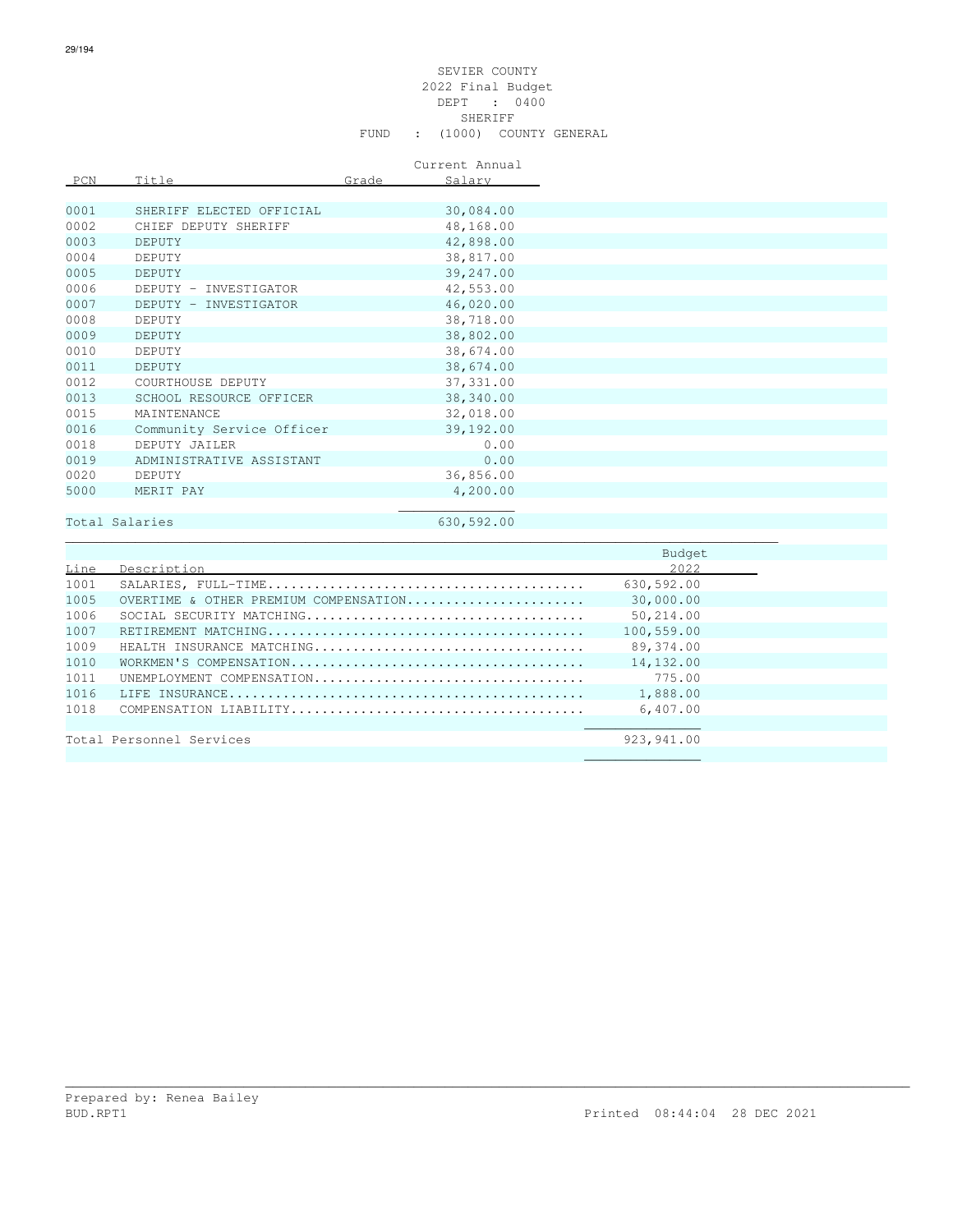| Budget |  |
|--------|--|
| つへつつ   |  |

| Section 2: | Supplies                                           |                  |
|------------|----------------------------------------------------|------------------|
|            |                                                    |                  |
| 2001       |                                                    | 10,000.00        |
| 2002       |                                                    | 10,000.00        |
| 2003       |                                                    | 300.00           |
| 2004       |                                                    | 100.00           |
| 2005       |                                                    | 1,000.00         |
| 2006       |                                                    | 9,600.00         |
| 2007       |                                                    | 55,000.00        |
| 2008       |                                                    | 7,500.00         |
| 2021       |                                                    | 50.00            |
| 2023       |                                                    | 10,000.00        |
| 2028       |                                                    | 100.00           |
| 2029       |                                                    | 300.00           |
|            | Total Supplies                                     | 103,950.00       |
|            |                                                    |                  |
|            | Section 3: Other Charges                           |                  |
|            |                                                    |                  |
| 3006       | MEDICAL, DENTAL & HOSPITAL                         | 500.00           |
| 3007       |                                                    | 600.00           |
| 3009       | OTHER PROFESSIONAL SERVICES                        | 6,000.00         |
| 3020       | TELEPHONE & FAX - LANDLINE                         | 2,200.00         |
| 3021       |                                                    | 1,000.00         |
| 3022       |                                                    | 3,100.00         |
| 3023       |                                                    | 17,500.00        |
| 3040       | ADVERTISING & PUBLICATION                          | 1,000.00         |
| 3052       |                                                    | 7,500.00         |
| 3053       |                                                    | 16,500.00        |
| 3054       |                                                    | 4,975.00         |
| 3060       |                                                    | 18,000.00        |
| 3061       |                                                    | 4,000.00         |
| 3062       |                                                    | 5,000.00         |
| 3071       | RENT - MACHINERY AND EQUIPMENT                     | 1,000.00         |
| 3073       |                                                    | 500.00           |
|            | LEASE - MACHINERY & EOUIPMENT                      |                  |
| 3090       |                                                    | 650.00           |
| 3093       | MISCELLANEOUS LAW ENFORCEMENT                      | 10,000.00        |
| 3094       |                                                    | 4,000.00         |
| 3100       |                                                    | 5,000.00         |
| 3101       |                                                    | 4,000.00         |
| 3102       | COMPUTER SOFTWARE, SUPPORT & MAINTENANCE AGREEMENT | 19,000.00        |
|            | Total Other Charges                                | 132,025.00       |
|            |                                                    |                  |
|            |                                                    |                  |
|            | Section 4:<br>Capital Outlay                       |                  |
| 4004       |                                                    | 10,700.00        |
| 4005       | VEHICLES                                           | 72,000.00        |
|            |                                                    |                  |
|            | Total Capital Outlay                               | 82,700.00        |
|            |                                                    |                  |
|            | Dept 0400 Total Budget                             | 1,242,616.00     |
|            |                                                    | ---------------- |

Prepared by: Renea Bailey<br>BUD.RPT1

Printed 08:44:04 28 DEC 2021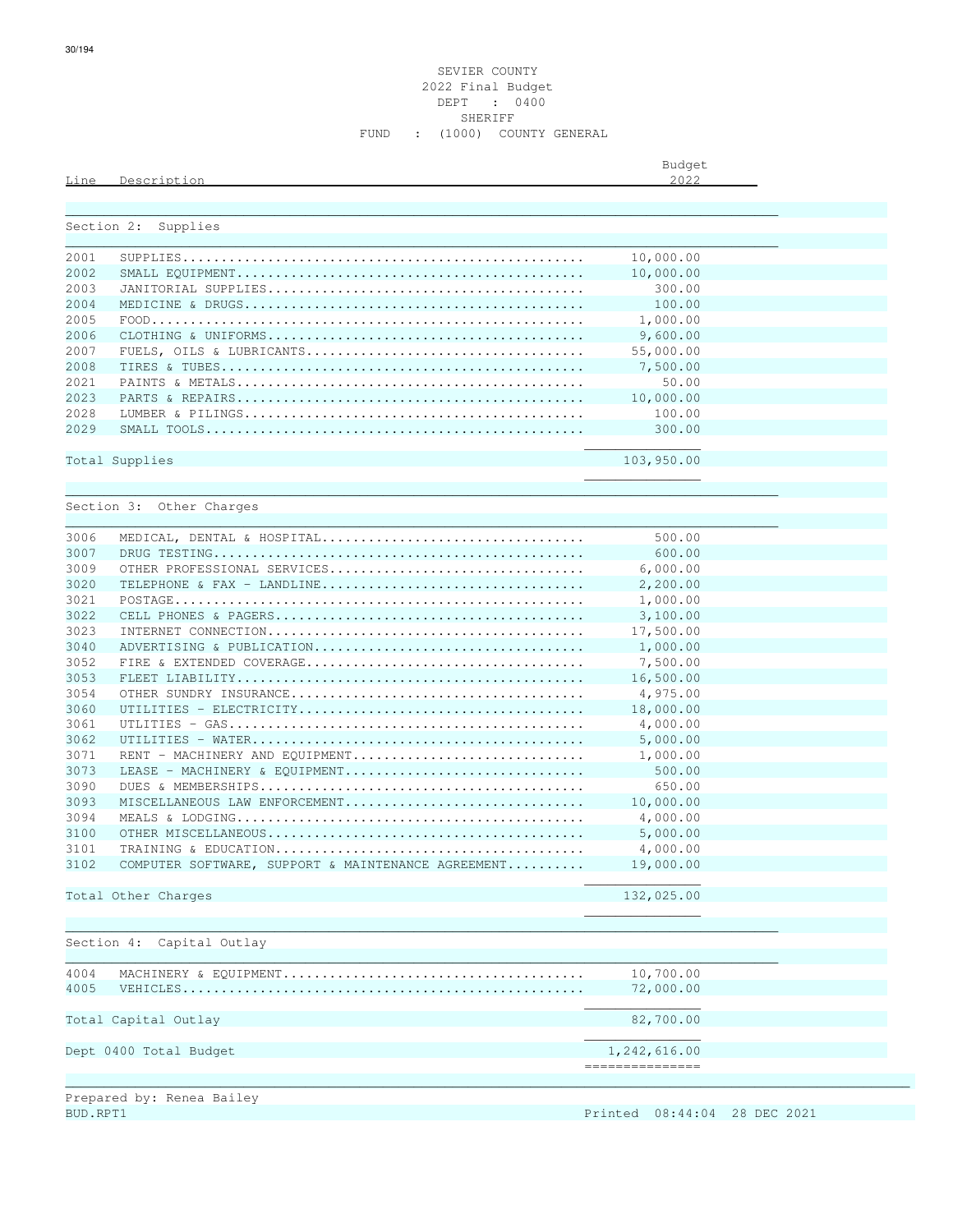|                   |                  |  | SEVIER COUNTY                |        |  |
|-------------------|------------------|--|------------------------------|--------|--|
| 2022 Final Budget |                  |  |                              |        |  |
|                   |                  |  | DEPT : 0400                  |        |  |
|                   |                  |  | SHERIFF                      |        |  |
|                   |                  |  | FUND : (1000) COUNTY GENERAL |        |  |
|                   |                  |  |                              |        |  |
|                   |                  |  |                              | Budget |  |
|                   | Line Description |  |                              | 2022   |  |
|                   |                  |  |                              |        |  |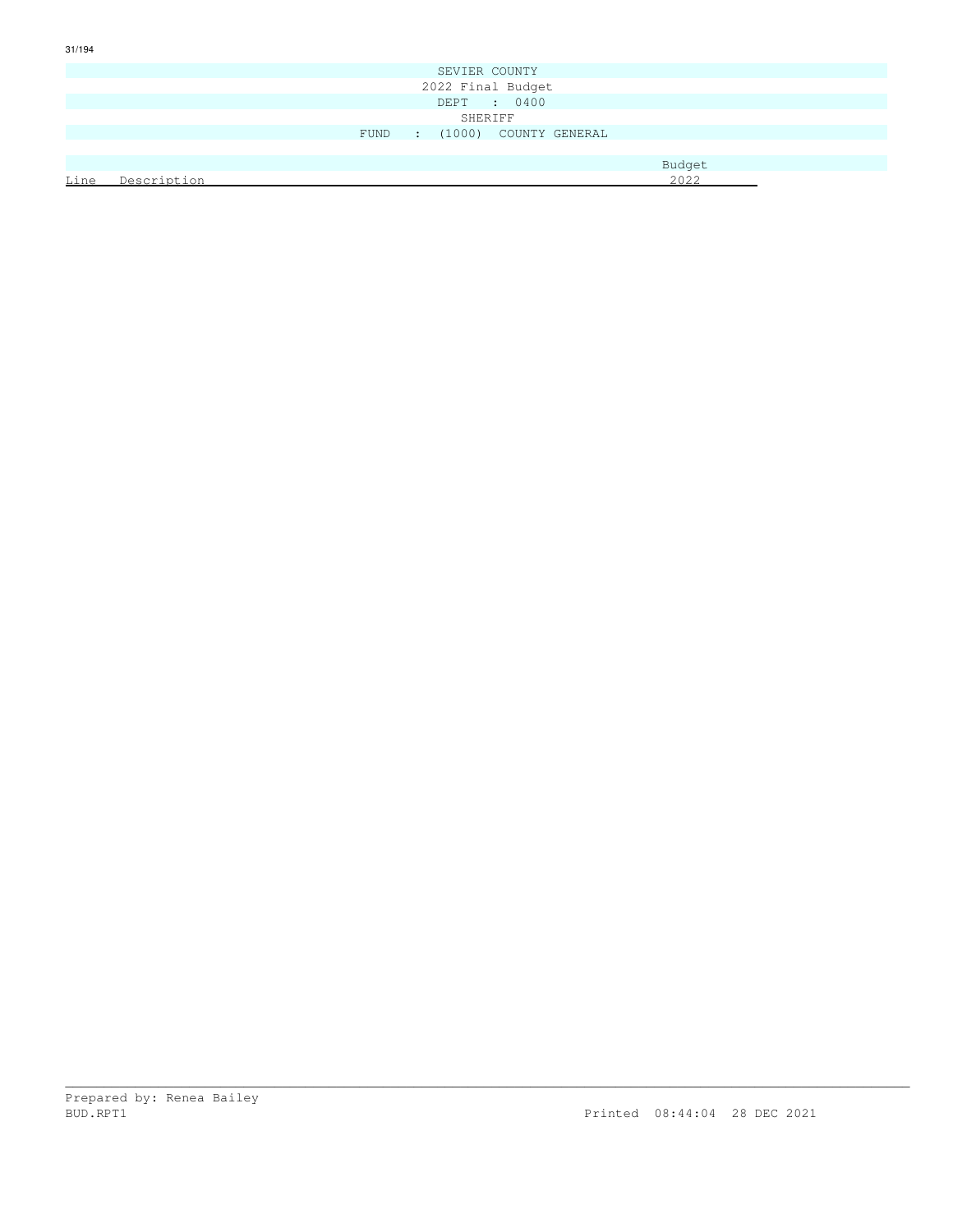|      |                  | SEVIER COUNTY<br>2022 Final Budget<br>DEPT : 0401<br>CIRCUIT COURT<br>FUND : (1000) COUNTY GENERAL |  |
|------|------------------|----------------------------------------------------------------------------------------------------|--|
|      | Line Description | Budget<br>2022                                                                                     |  |
| Line | Description      | Budget<br>2022                                                                                     |  |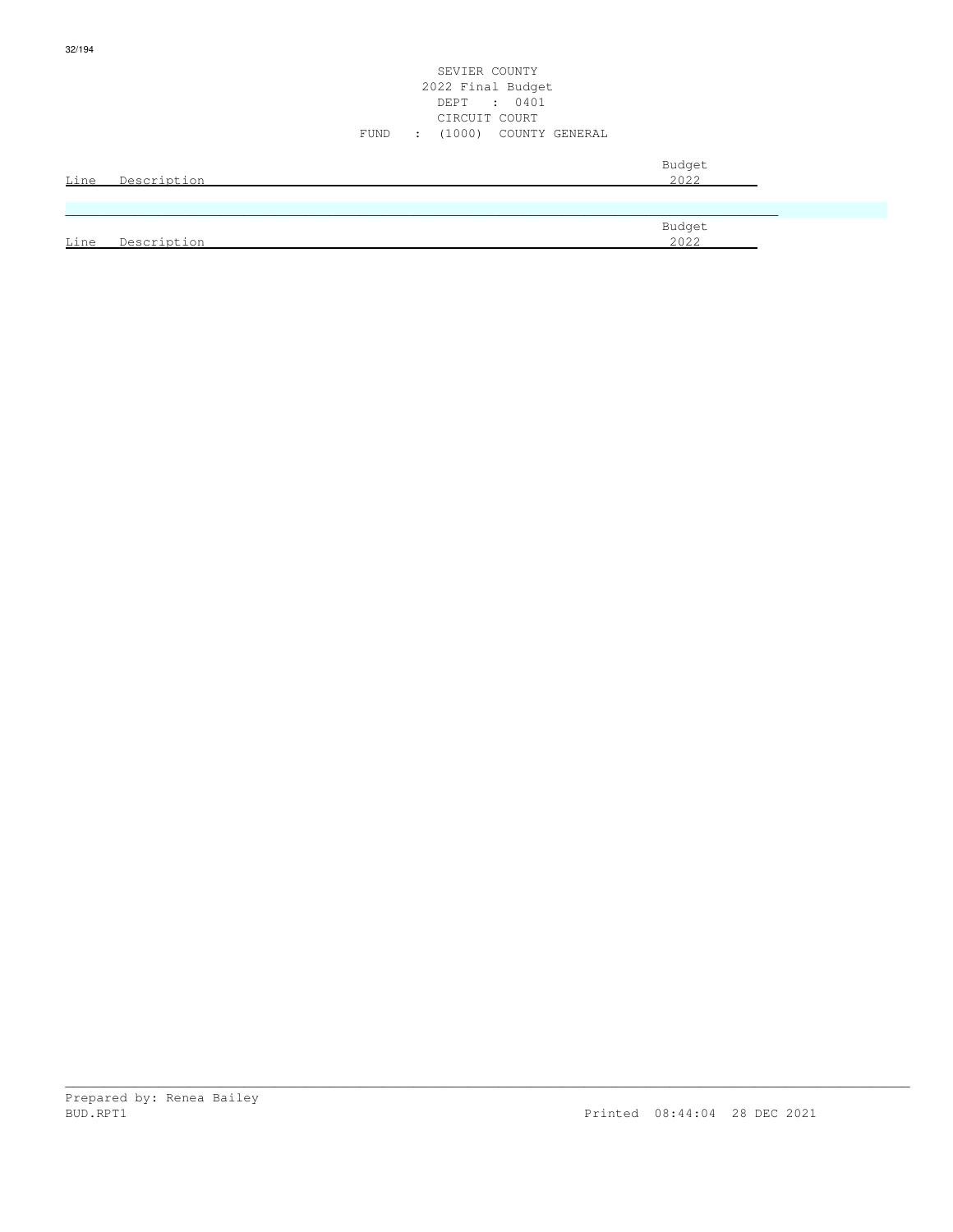| Line | Description                                                                                            | Budget<br>2022 |  |
|------|--------------------------------------------------------------------------------------------------------|----------------|--|
|      |                                                                                                        |                |  |
|      |                                                                                                        |                |  |
|      | Section 2:<br>Supplies                                                                                 |                |  |
| 2001 |                                                                                                        | 1,050.00       |  |
| 2002 |                                                                                                        | 1,250.00       |  |
| 2003 |                                                                                                        | 50.00          |  |
| 2024 | MAINTENANCE & SERVICE CONTRACTS                                                                        | 250.00         |  |
|      | Total Supplies                                                                                         | 2,600.00       |  |
|      |                                                                                                        |                |  |
|      |                                                                                                        |                |  |
|      | Section 3: Other Charges                                                                               |                |  |
| 3003 |                                                                                                        | 125.00         |  |
| 3009 | OTHER PROFESSIONAL SERVICES                                                                            | 775.00         |  |
| 3020 | TELEPHONE & FAX - LANDLINE                                                                             | 1,563.00       |  |
| 3021 |                                                                                                        | 367.00         |  |
| 3023 |                                                                                                        | 3,500.00       |  |
| 3030 | $\texttt{TRAVEL}\dots\dots\dots\dots\dots\dots\dots\dots\dots\dots\dots\dots\dots\dots\dots\dots\dots$ | 225.00         |  |
| 3040 | ADVERTISING & PUBLICATION                                                                              | 750.00         |  |
| 3052 | FIRE AND EXTENDED COVERAGE                                                                             | 61.00          |  |
| 3090 |                                                                                                        | 663.00         |  |
| 3091 | COURT-APPOINTED ATTORNEYS                                                                              | 125.00         |  |
| 3092 |                                                                                                        | 7,000.00       |  |
| 3094 |                                                                                                        | 313.00         |  |
| 3100 |                                                                                                        | 85.00          |  |
| 3101 |                                                                                                        | 125.00         |  |
| 3102 | COMPUTER SOFTWARE, SUPPORT & MAINTENANCE AGREEMENT                                                     | 850.00         |  |
| 3105 |                                                                                                        | 125.00         |  |
|      | Total Other Charges                                                                                    | 16,652.00      |  |
|      |                                                                                                        |                |  |
|      |                                                                                                        |                |  |
|      | Section 4: Capital Outlay                                                                              |                |  |
| 4004 |                                                                                                        | 250.00         |  |
|      |                                                                                                        |                |  |
|      | Total Capital Outlay                                                                                   | 250.00         |  |
|      | Dept 0401 Total Budget                                                                                 | 19,502.00      |  |

===============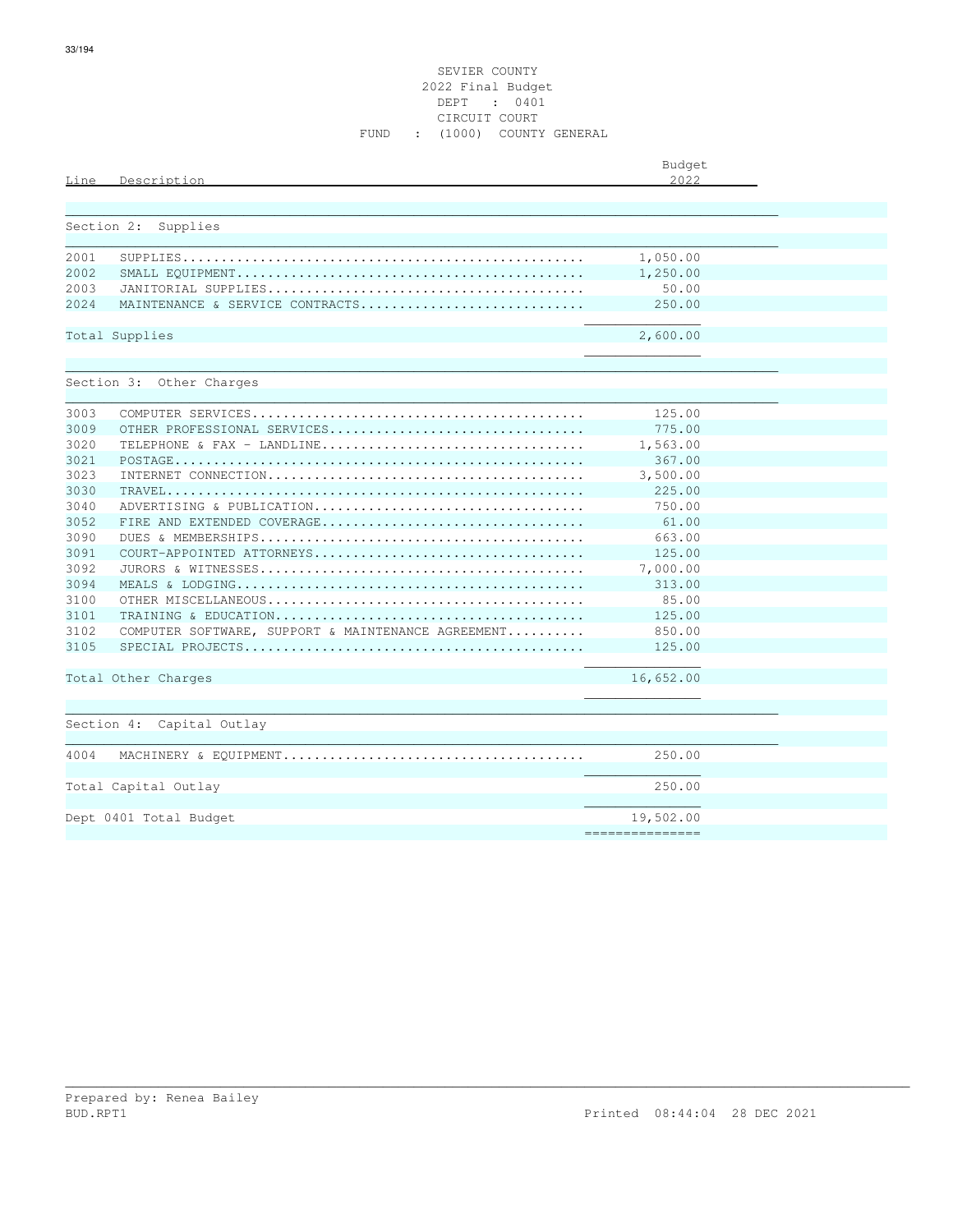|      |                  | SEVIER COUNTY<br>2022 Final Budget<br>DEPT : 0409<br>DISTRICT COURT<br>FUND : (1000) COUNTY GENERAL |  |
|------|------------------|-----------------------------------------------------------------------------------------------------|--|
|      | Line Description | Budget<br>2022                                                                                      |  |
| Line | Description      | Budget<br>2022                                                                                      |  |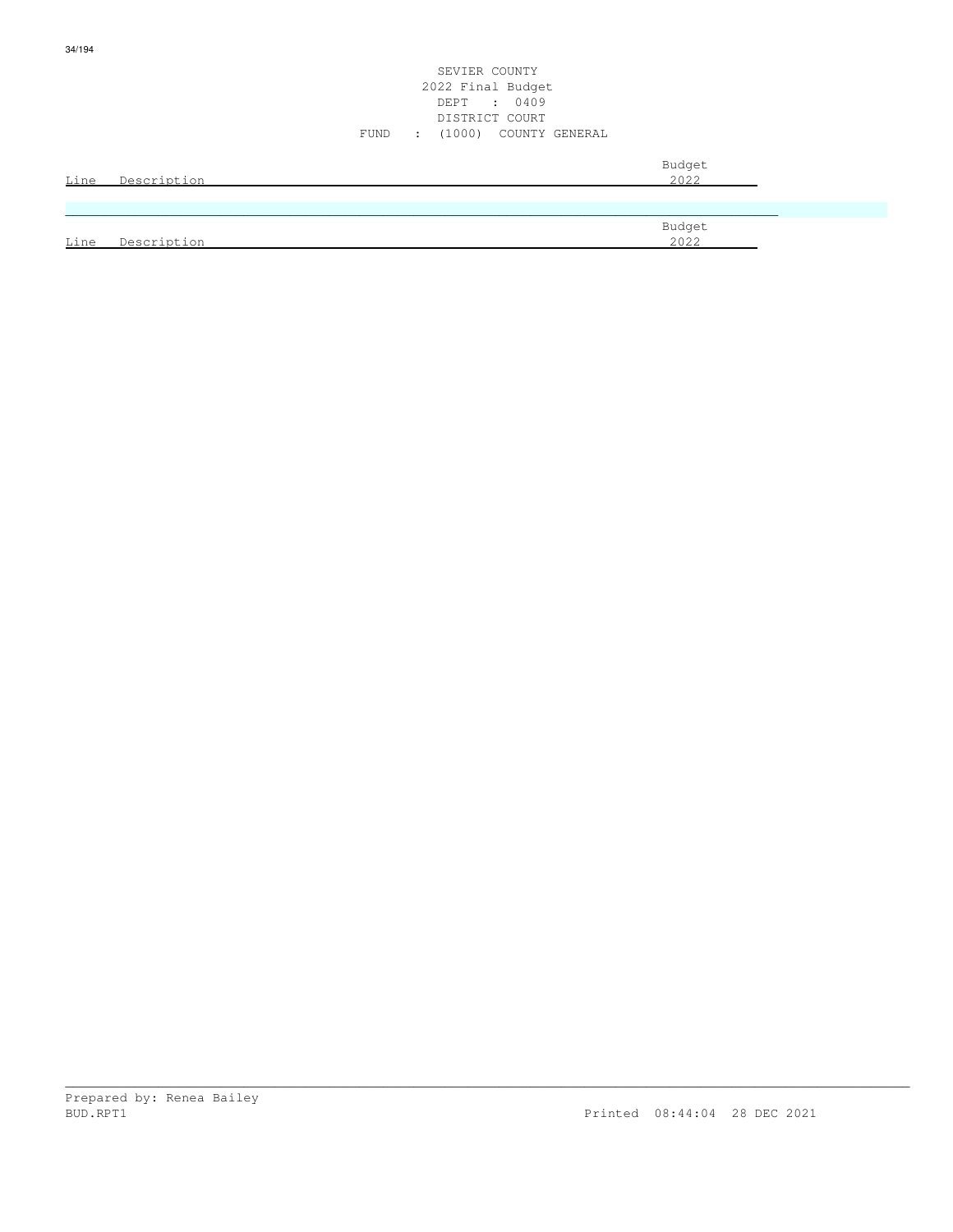| Description<br>Line                                        | Budget<br>2022  |
|------------------------------------------------------------|-----------------|
|                                                            |                 |
| Section 2:<br>Supplies                                     |                 |
|                                                            |                 |
| 2001                                                       | 4,300.00        |
| 2002                                                       | 3,250.00        |
| 2006                                                       | 250.00          |
| 2.024<br>MAINTENANCE & SERVICE CONTRACTS                   | 2,000.00        |
| Total Supplies                                             | 9,800.00        |
|                                                            |                 |
| Section 3: Other Charges                                   |                 |
|                                                            |                 |
| 3009<br>OTHER PROFESSIONAL SERVICES                        | 117,356.13      |
| 3020<br>TELEPHONE & FAX - LANDLINE                         | 600.00          |
| 3021                                                       | 1,500.00        |
| 3023                                                       | 2,500.00        |
| 3030                                                       | 1,000.00        |
| 3040<br>ADVERTISING & PUBLICATION                          | 1,250.00        |
| 3071<br>RENT - MACHINERY AND EQUIPMENT                     | 10.00           |
| 3073<br>LEASE - MACHINERY & EQUIPMENT                      | 550.00          |
| 3090                                                       | 600.00          |
| 3091<br>COURT-APPOINTED ATTORNEYS                          | 550.00          |
| 3101                                                       | 500.00          |
| 3102<br>COMPUTER SOFTWARE, SUPPORT & MAINTENANCE AGREEMENT | 6,000.00        |
| Total Other Charges                                        | 132, 416.13     |
|                                                            |                 |
| Section 4: Capital Outlay                                  |                 |
|                                                            |                 |
| 4004                                                       | 17,424.00       |
| Total Capital Outlay                                       | 17,424.00       |
|                                                            |                 |
| Dept 0409 Total Budget                                     | 159,640.13      |
|                                                            | =============== |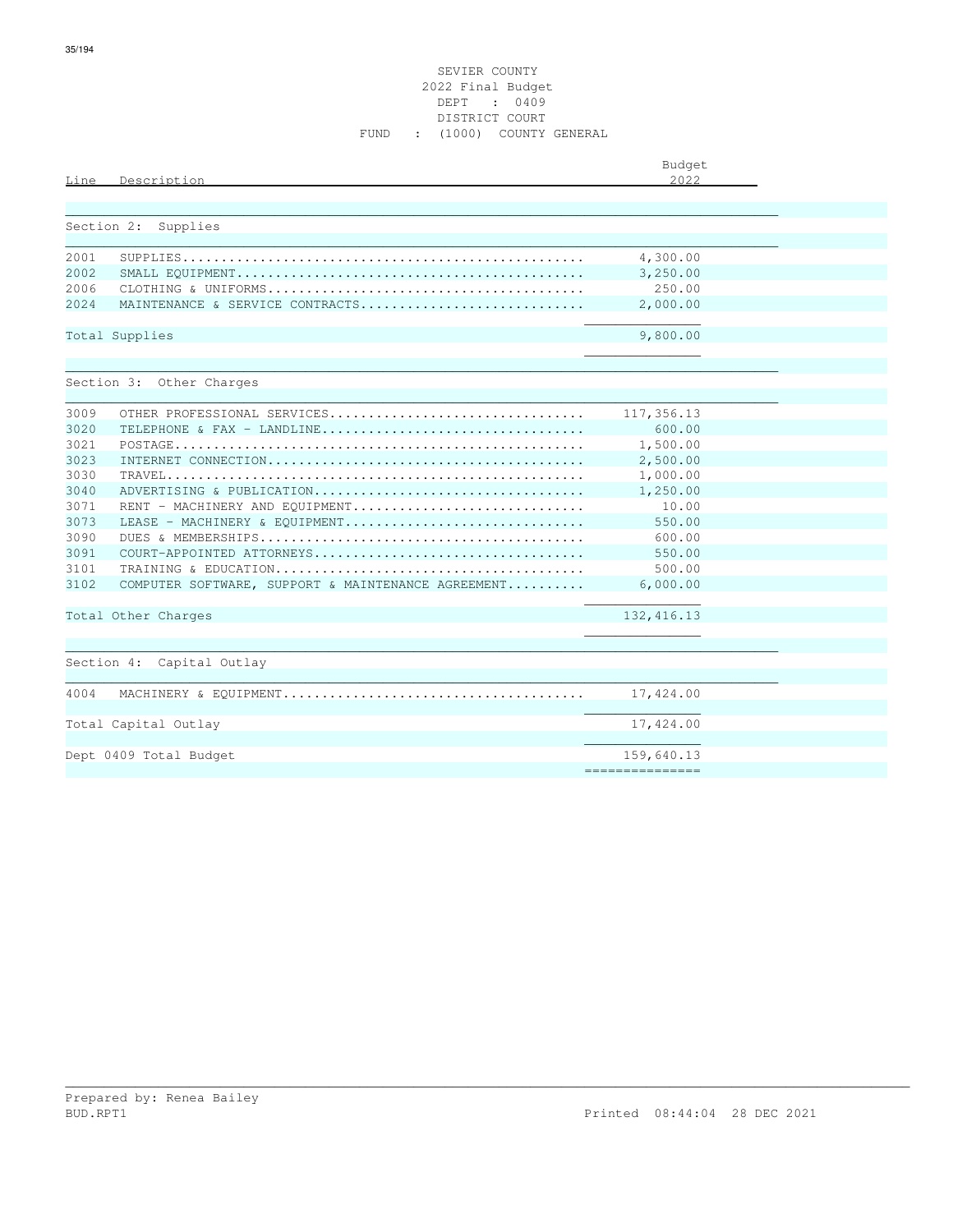|      |             | SEVIER COUNTY<br>2022 Final Budget<br>DEPT : 0414<br>JUVENILE COURT<br>FUND : (1000) COUNTY GENERAL |
|------|-------------|-----------------------------------------------------------------------------------------------------|
| Line | Description | Budget<br>2022                                                                                      |
|      |             |                                                                                                     |
| Line | Description | Budget<br>2022                                                                                      |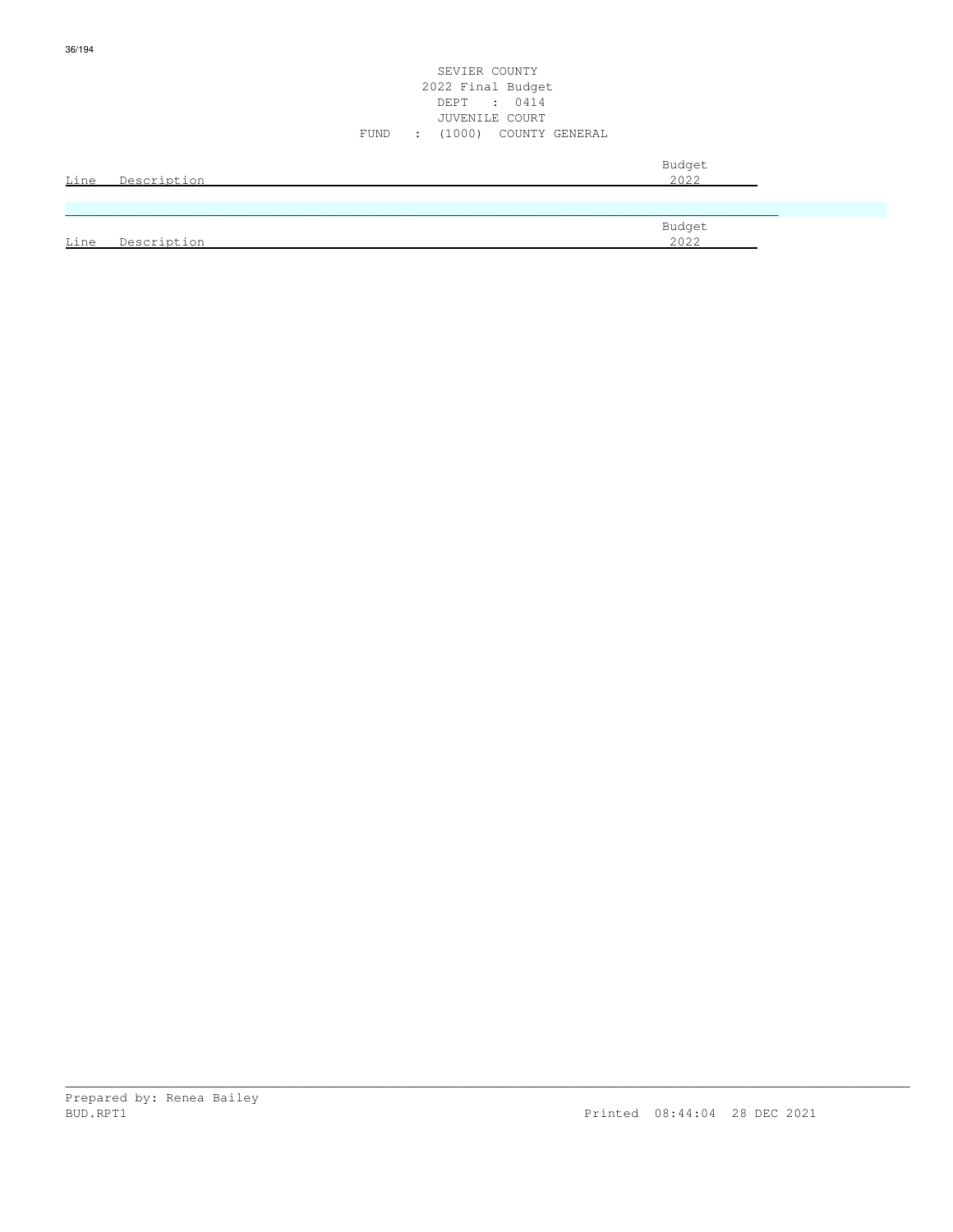| Line                 | Description                                   | Budget<br>2022                           |  |
|----------------------|-----------------------------------------------|------------------------------------------|--|
|                      | Section 2: Supplies                           |                                          |  |
| 2001<br>2002<br>2023 |                                               | 850.00<br>500.00<br>200.00               |  |
|                      | Total Supplies<br>Section 3: Other Charges    | 1,550.00                                 |  |
| 3003<br>3021         |                                               | 275.00<br>2.5.00                         |  |
| 3096<br>3100         |                                               | 6,000.00<br>150.00                       |  |
|                      | Total Other Charges<br>Dept 0414 Total Budget | 6,450.00<br>8,000.00<br>---------------- |  |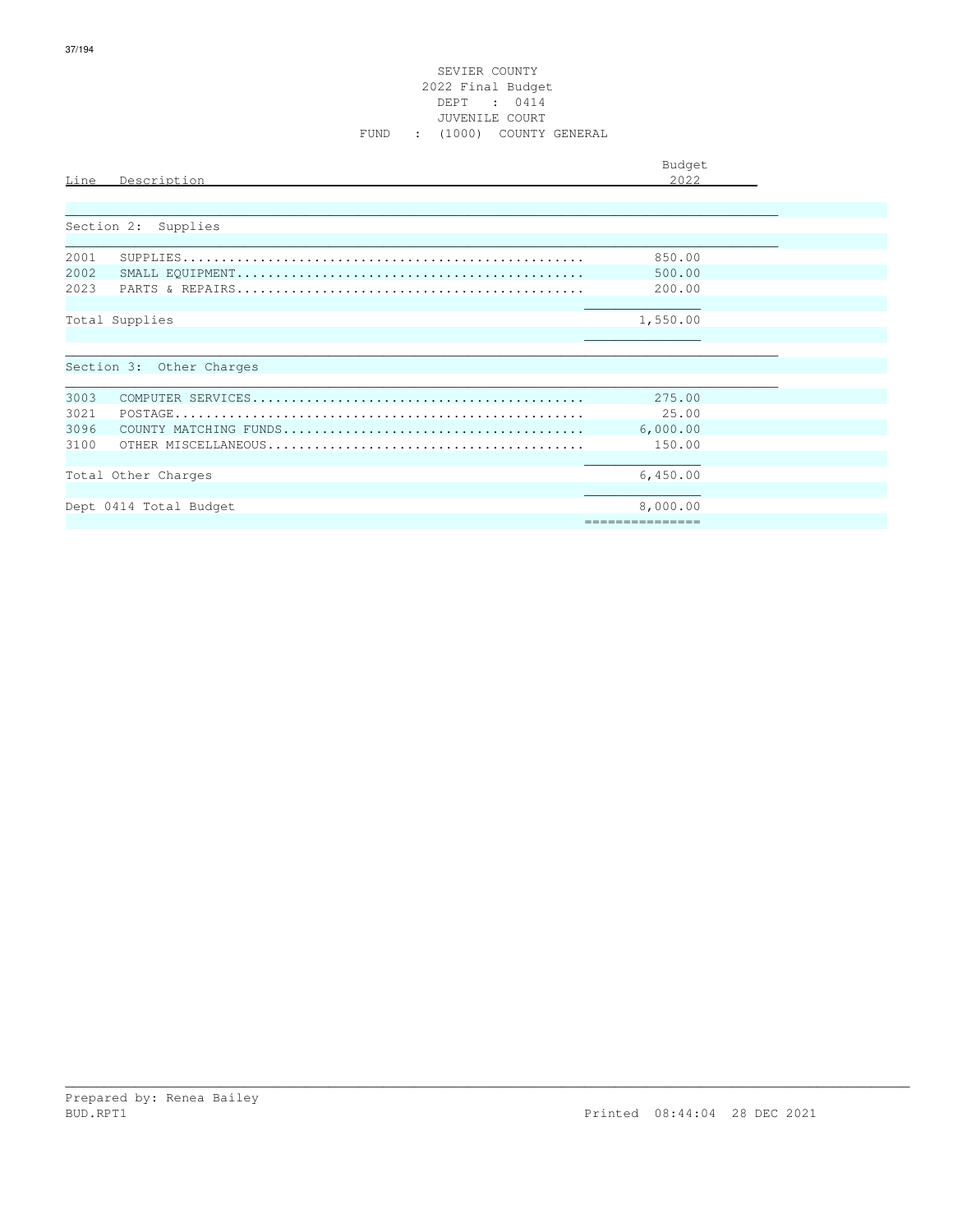## SEVIER COUNTY 2022 Final Budget DEPT : 0415 JUVENILE INTAKE FUND : (1000) COUNTY GENERAL

| PCN  | Title                    | Grade | Current Annual<br>Salary |        |
|------|--------------------------|-------|--------------------------|--------|
| 0001 | JUVENILE INTAKE OFFICER  |       | 0.00                     |        |
|      | Total Salaries           |       | 0.00                     |        |
|      |                          |       |                          | Budget |
| Line | Description              |       |                          | 2022   |
|      | Total Personnel Services |       |                          |        |

\_\_\_\_\_\_\_\_\_\_\_\_\_\_\_\_\_\_\_\_\_\_\_\_\_\_\_\_\_\_\_\_\_\_\_\_\_\_\_\_\_\_\_\_\_\_\_\_\_\_\_\_\_\_\_\_\_\_\_\_\_\_\_\_\_\_\_\_\_\_\_\_\_\_\_\_\_\_\_\_\_\_\_\_\_\_\_\_\_\_\_\_\_\_\_\_\_\_\_\_\_\_\_\_\_\_\_\_\_

 $\mathcal{L}_\mathcal{L}$  , we can assume that the contract of the contract of the contract of the contract of the contract of the contract of the contract of the contract of the contract of the contract of the contract of the contr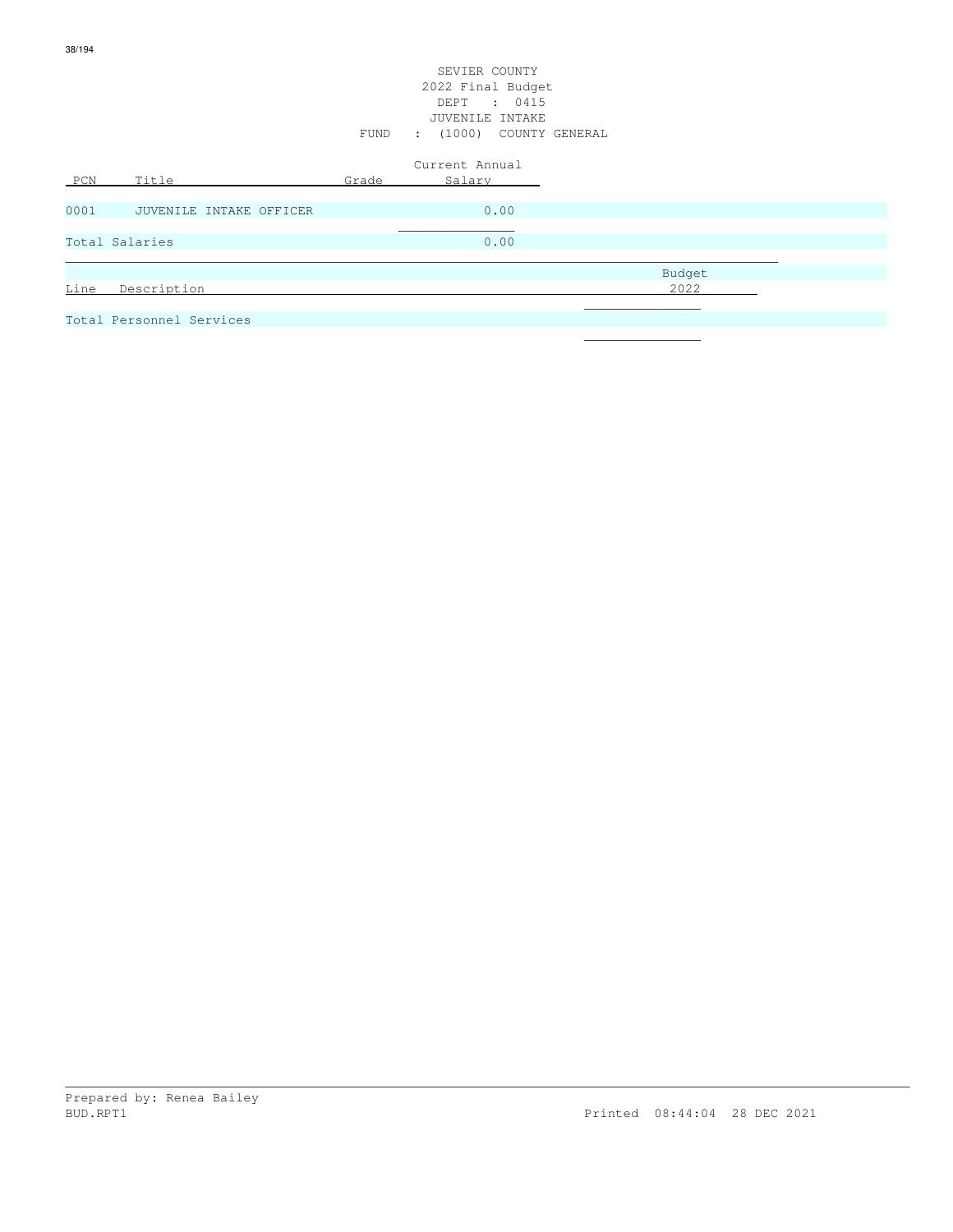| Description<br>Line                 | Budget<br>2.022  |  |
|-------------------------------------|------------------|--|
|                                     |                  |  |
| Section 2:<br>Supplies              |                  |  |
| 2001                                | 250.00           |  |
| 2002                                | 100.00           |  |
| Total Supplies                      | 350.00           |  |
|                                     |                  |  |
| Section 3: Other Charges            |                  |  |
| 3003                                | 37.50            |  |
| 3009<br>OTHER PROFESSIONAL SERVICES | 13, 132.75       |  |
| 3021                                | 3.75             |  |
| 3022                                | 150.00           |  |
| 3023                                | 900.00           |  |
| 3030                                | 1,500.00         |  |
| 3054                                | 25.00            |  |
| 3094                                | 375.00           |  |
| 3101                                | 125.00           |  |
| Total Other Charges                 | 16,249.00        |  |
|                                     |                  |  |
| Section 4: Capital Outlay           |                  |  |
|                                     |                  |  |
|                                     |                  |  |
| Total Capital Outlay                |                  |  |
|                                     |                  |  |
| Dept 0415 Total Budget              | 16,599.00        |  |
|                                     | ================ |  |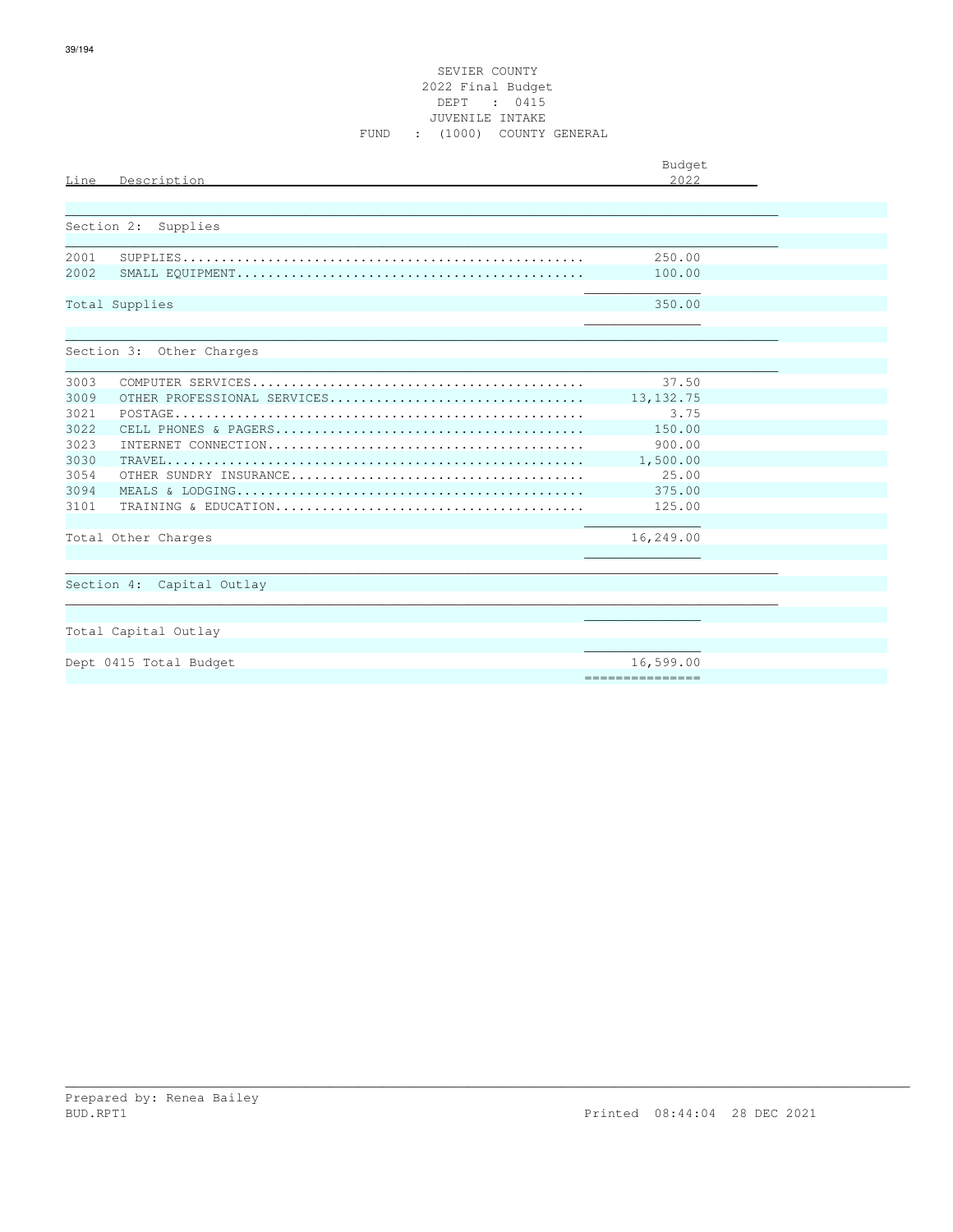| Line | Description | Budget<br>2022 |
|------|-------------|----------------|
|      |             |                |
| Line | Description | Budget<br>2022 |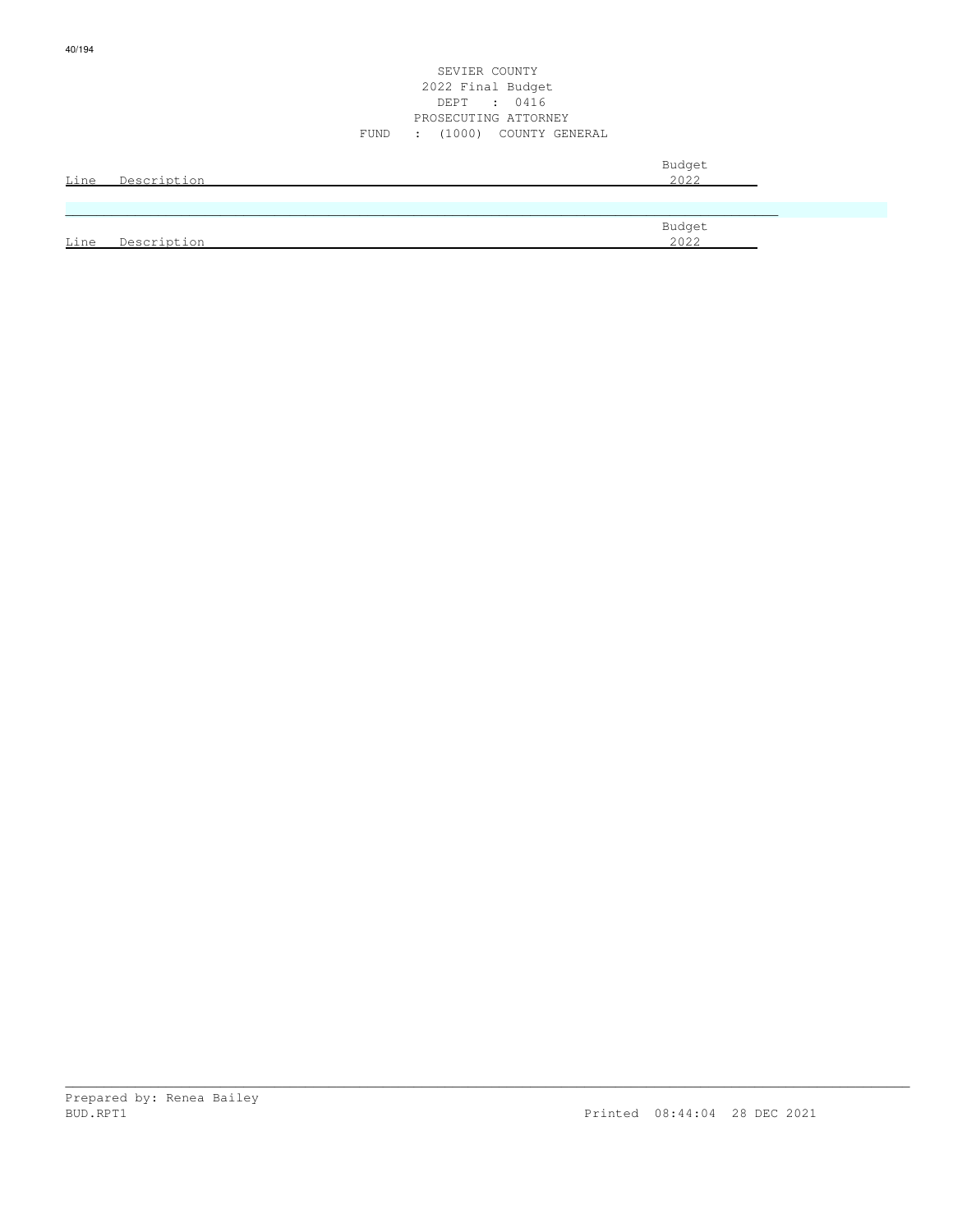Budget is a state of the state of the state of the state of the state of the state of the state of the state of the state of the state of the state of the state of the state of the state of the state of the state of the st

| Description<br>Line                 | 2022      |
|-------------------------------------|-----------|
| Section 2:<br>Supplies              |           |
| Section 3: Other Charges            |           |
| 3009<br>OTHER PROFESSIONAL SERVICES | 25,000.00 |
| 3096                                | 24,961.00 |
|                                     |           |
| Total Other Charges                 | 49,961.00 |
|                                     |           |
| Dept 0416 Total Budget              | 49,961.00 |
|                                     |           |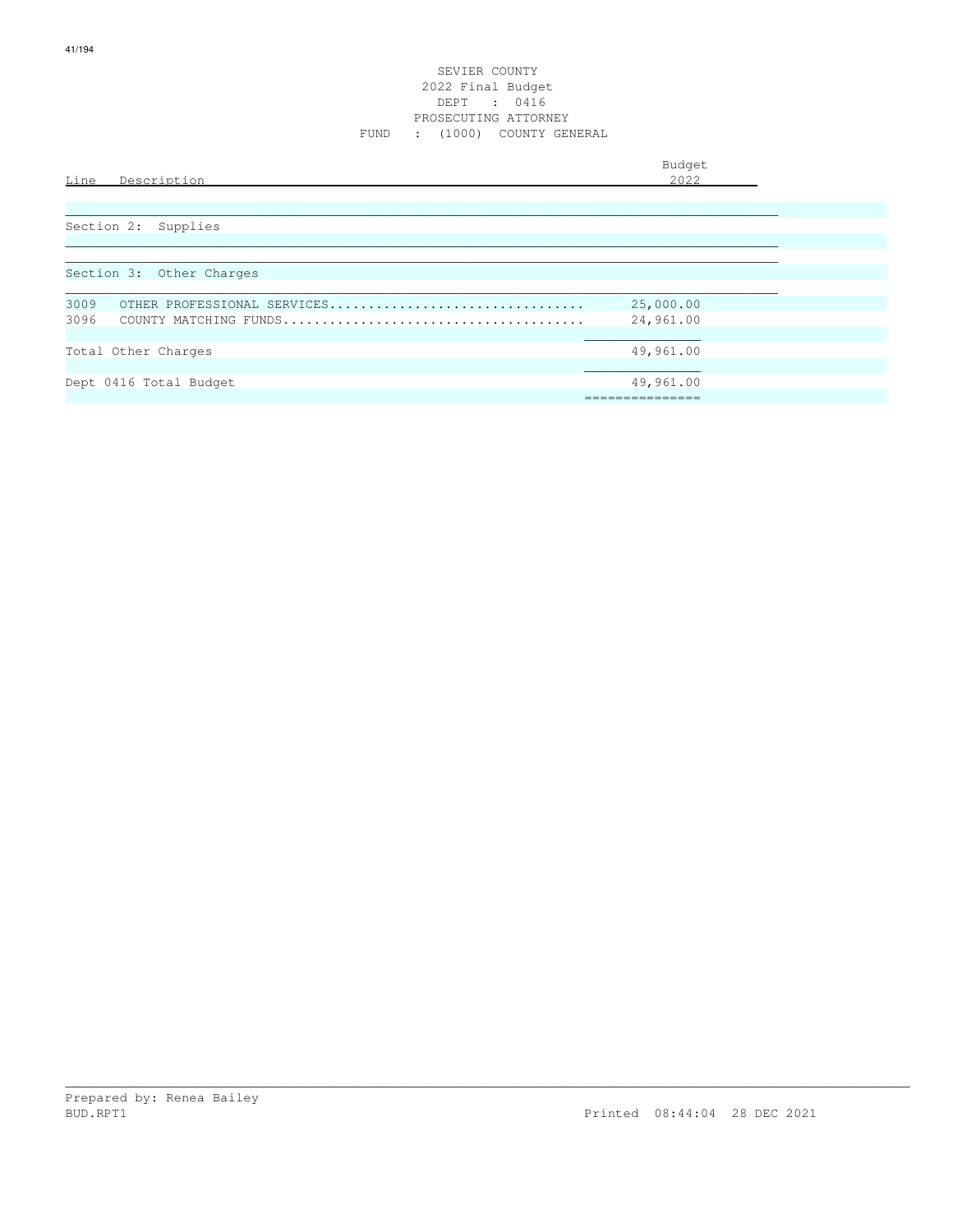# SEVIER COUNTY 2022 Final Budget DEPT : 0419 CORONER FUND : (1000) COUNTY GENERAL

|      |                           |       | Current Annual |           |
|------|---------------------------|-------|----------------|-----------|
| PCN  | Title                     | Grade | Salary         |           |
|      |                           |       |                |           |
| 0001 | CORONER ELECTED OFF       |       | 12,000.00      |           |
| 0002 | DEPUTY CORONER            |       | 6,044.00       |           |
|      |                           |       |                |           |
|      | Total Salaries            |       | 18,044.00      |           |
|      |                           |       |                |           |
|      |                           |       |                | Budget    |
| Line | Description               |       |                | 2022      |
| 1002 |                           |       |                | 18,044.00 |
| 1006 |                           |       |                | 1,380.37  |
| 1009 | HEALTH INSURANCE MATCHING |       |                | 130.00    |
| 1010 |                           |       |                | 45.00     |
| 1011 | UNEMPLOYMENT COMPENSATION |       |                | 150.00    |
|      |                           |       |                |           |

\_\_\_\_\_\_\_\_\_\_\_\_\_\_\_\_\_\_\_\_\_\_\_\_\_\_\_\_\_\_\_\_\_\_\_\_\_\_\_\_\_\_\_\_\_\_\_\_\_\_\_\_\_\_\_\_\_\_\_\_\_\_\_\_\_\_\_\_\_\_\_\_\_\_\_\_\_\_\_\_\_\_\_\_\_\_\_\_\_\_\_\_\_\_\_\_\_\_\_\_\_\_\_\_\_\_\_\_\_

 $\mathcal{L}_\mathcal{L}$  , we have the contribution of the contribution of the contribution of the contribution of the contribution of the contribution of the contribution of the contribution of the contribution of the contribution

19,749.37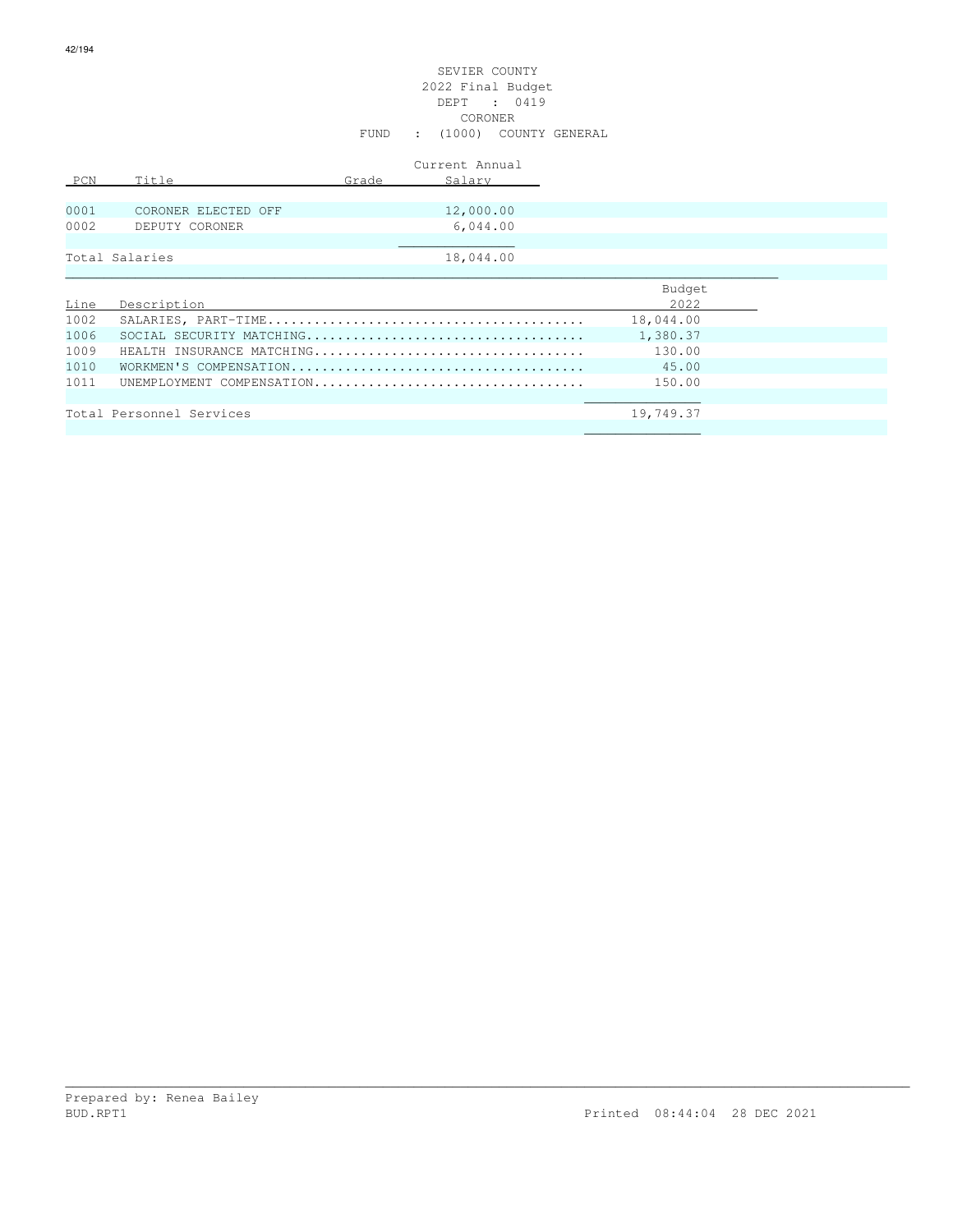## SEVIER COUNTY 2022 Final Budget DEPT : 0419 **CORONER** FUND : (1000) COUNTY GENERAL

| Description<br>Line                 | Budget<br>2.022 |
|-------------------------------------|-----------------|
|                                     |                 |
| Section 2: Supplies                 |                 |
| 2001                                | 600.00          |
| 2002                                | 250.00          |
| Total Supplies                      | 850.00          |
| Section 3: Other Charges            |                 |
|                                     |                 |
| 3009<br>OTHER PROFESSIONAL SERVICES | 3,000.00        |
| 3022                                | 700.00          |
| 3030                                | 1,500.00        |
| 3054                                | 600.00          |
| 3090                                | 150.00          |
| 3094                                | 2,000.00        |
| 3100                                | 1,000.00        |
| 3101                                | 1,500.00        |
| Total Other Charges                 | 10,450.00       |
|                                     |                 |
| Section 4: Capital Outlay           |                 |
|                                     |                 |
| Total Capital Outlay                |                 |
|                                     |                 |
| Dept 0419 Total Budget              | 31,049.37       |
|                                     | =============== |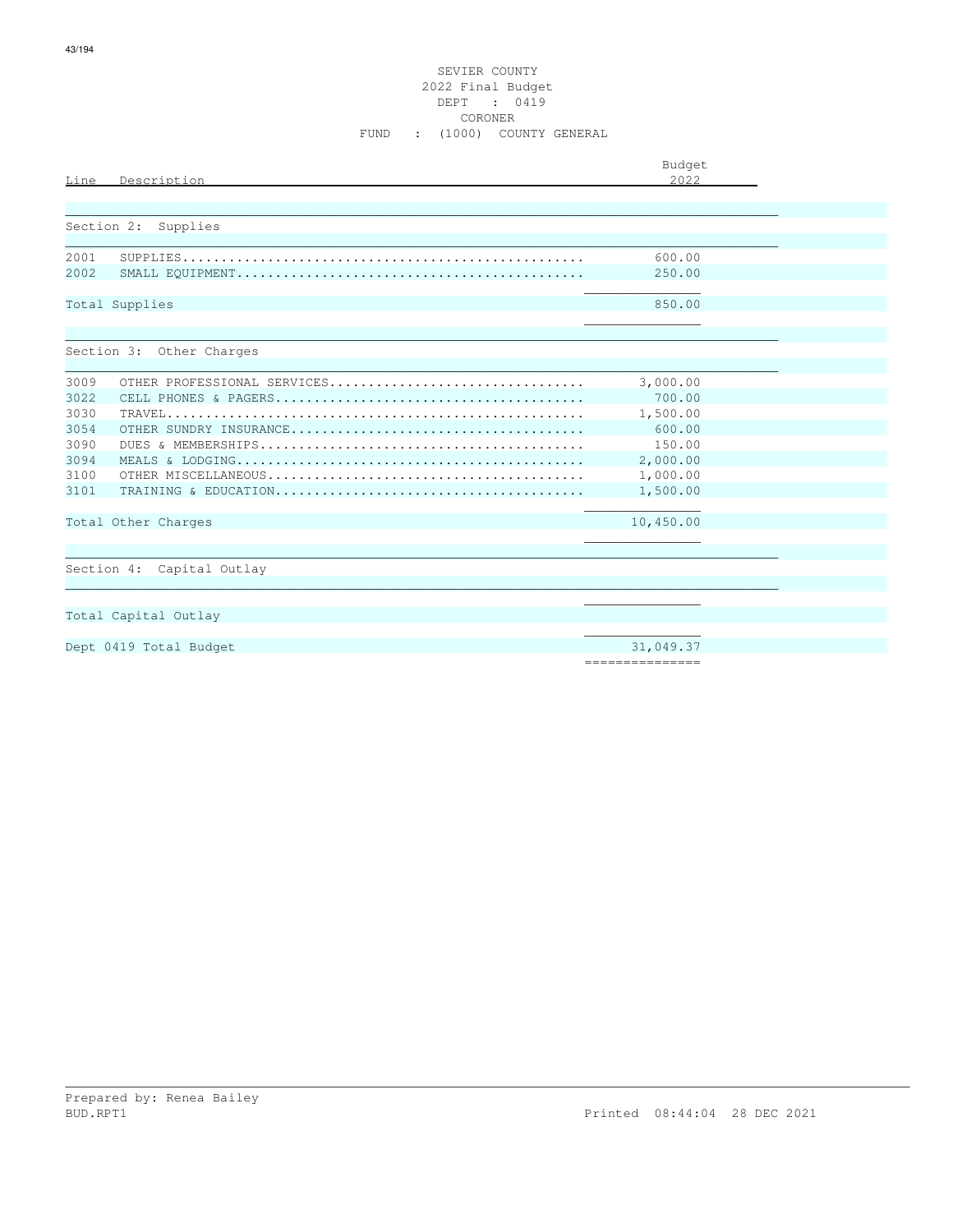## SEVIER COUNTY 2022 Final Budget DEPT : 0500 OFFICE OF EMERGENCY MANAGEMENT FUND : (1000) COUNTY GENERAL

|      |                           |  |       | Current Annual |
|------|---------------------------|--|-------|----------------|
| PCN  | Title                     |  | Grade | Salary         |
|      |                           |  |       |                |
| 0001 | EMERGENCY SERVICE COORDIN |  |       | 31,187.00      |
| 0002 | EMERGENCY SERVICE COORDIN |  |       | 20,031.00      |
|      |                           |  |       |                |
|      | Total Salaries            |  |       | 51,218.00      |
|      |                           |  |       |                |

|      |                           | Budget    |
|------|---------------------------|-----------|
| Line | Description               | 2022      |
| 1001 |                           | 51,218.00 |
| 1006 |                           | 3,918,00  |
| 1007 |                           | 7,847.00  |
| 1009 | HEALTH INSURANCE MATCHING | 7,291.00  |
| 1010 |                           | 1,703.00  |
| 1011 | UNEMPLOYMENT COMPENSATION | 88.00     |
| 1016 |                           | 153.00    |
| 1018 |                           | 452.00    |
|      |                           |           |
|      | Total Personnel Services  | 72,670.00 |
|      |                           |           |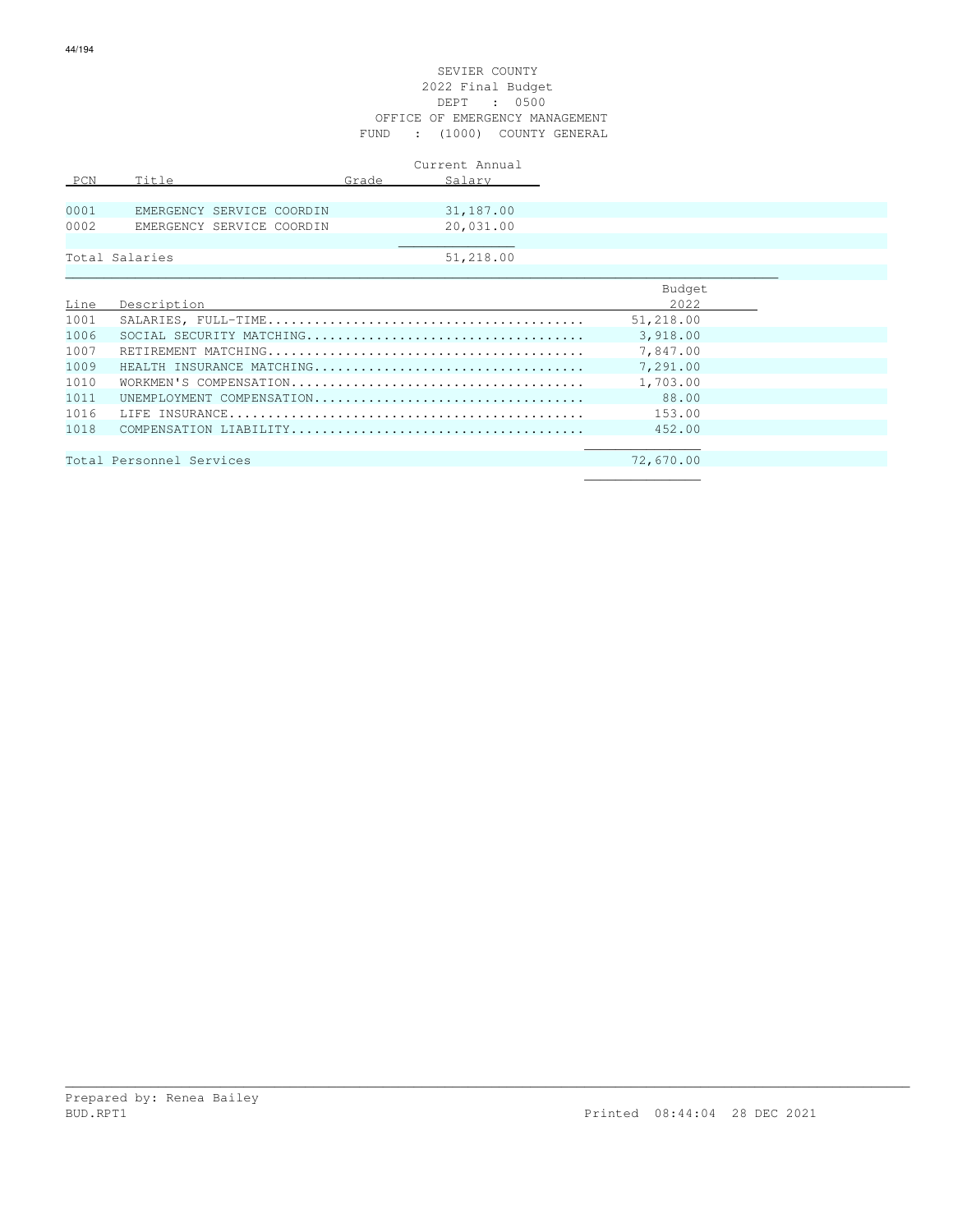|      |                                                    | Budget    |  |
|------|----------------------------------------------------|-----------|--|
| Line | Description                                        | 2.022     |  |
|      |                                                    |           |  |
|      | Section 2:<br>Supplies                             |           |  |
| 2001 |                                                    | 1,000.00  |  |
| 2002 |                                                    | 2,000.00  |  |
| 2005 |                                                    | 500.00    |  |
| 2007 |                                                    | 2,500.00  |  |
| 2008 |                                                    | 500.00    |  |
| 2020 | BUILDING MATERIALS & SUPPLIES                      | 1,000.00  |  |
| 2021 |                                                    | 100.00    |  |
| 2023 |                                                    | 2,000.00  |  |
|      | Total Supplies                                     | 9,600.00  |  |
|      |                                                    |           |  |
|      |                                                    |           |  |
|      | Section 3: Other Charges                           |           |  |
| 3009 | OTHER PROFESSIONAL SERVICES                        | 7,457.00  |  |
| 3020 | TELEPHONE & FAX - LANDLINE                         | 1,070.00  |  |
| 3021 |                                                    | 50.00     |  |
| 3023 |                                                    | 2,000.00  |  |
| 3052 |                                                    | 107.00    |  |
| 3053 |                                                    | 850.00    |  |
| 3054 |                                                    | 200.00    |  |
| 3090 |                                                    | 150.00    |  |
| 3094 |                                                    | 1,000.00  |  |
| 3100 |                                                    | 200.00    |  |
| 3101 |                                                    | 300.00    |  |
| 3102 | COMPUTER SOFTWARE, SUPPORT & MAINTENANCE AGREEMENT | 2,250.00  |  |
|      | Total Other Charges                                | 15,634.00 |  |
|      |                                                    |           |  |
|      | Section 4: Capital Outlay                          |           |  |
|      |                                                    |           |  |
| 4004 |                                                    | 700.00    |  |
|      | Total Capital Outlay                               | 700.00    |  |
|      |                                                    |           |  |
|      | Dept 0500 Total Budget                             | 98,604.00 |  |

===============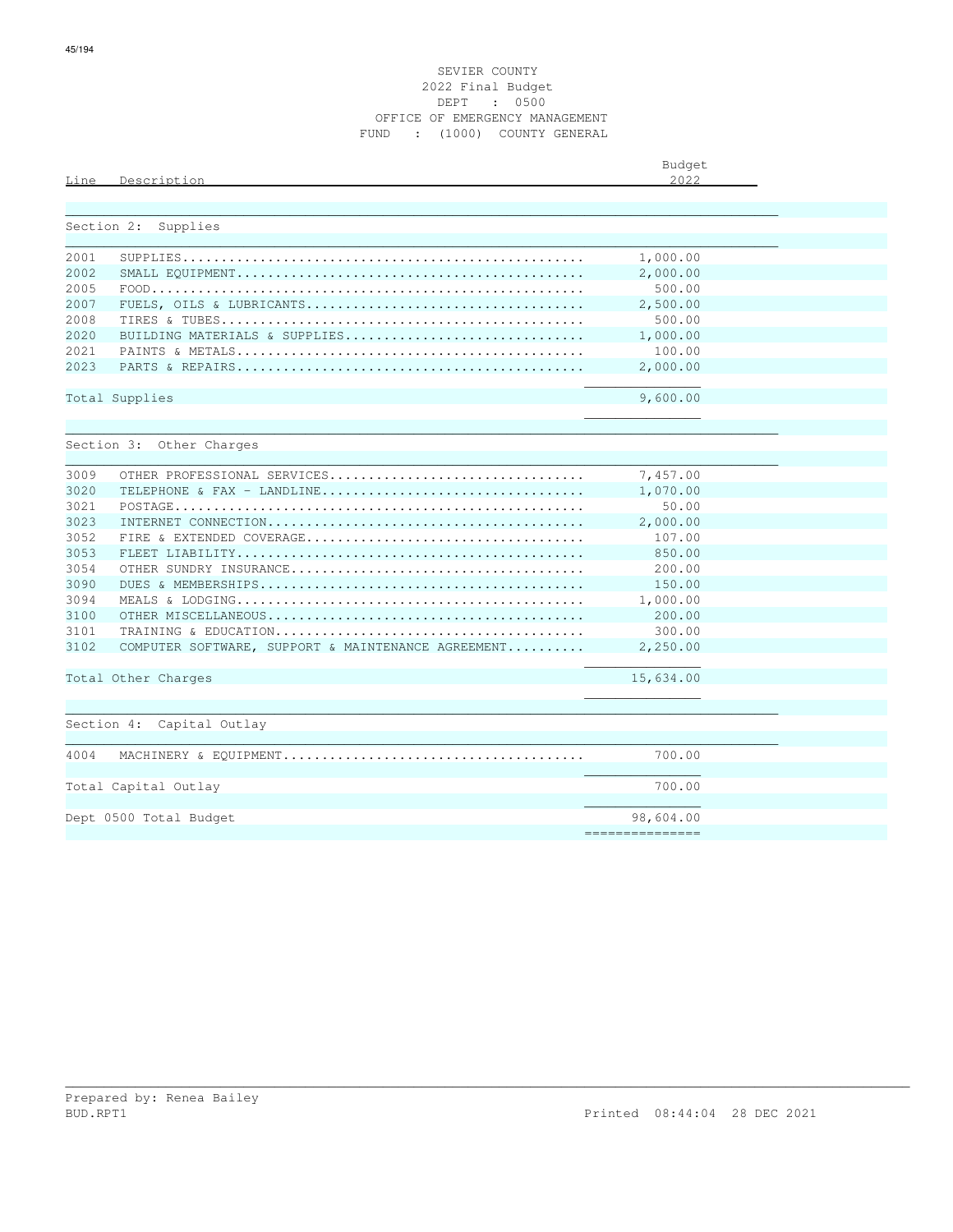|      |             | SEVIER COUNTY<br>2022 Final Budget<br>$\cdot$ 0503<br>DEPT<br>GRANTS-IN-AID / PUBLIC SAFETY<br>FUND : (1000) COUNTY GENERAL |                |  |
|------|-------------|-----------------------------------------------------------------------------------------------------------------------------|----------------|--|
| Line | Description |                                                                                                                             | Budget<br>2022 |  |
|      |             |                                                                                                                             |                |  |
| Line | Description |                                                                                                                             | Budget<br>2022 |  |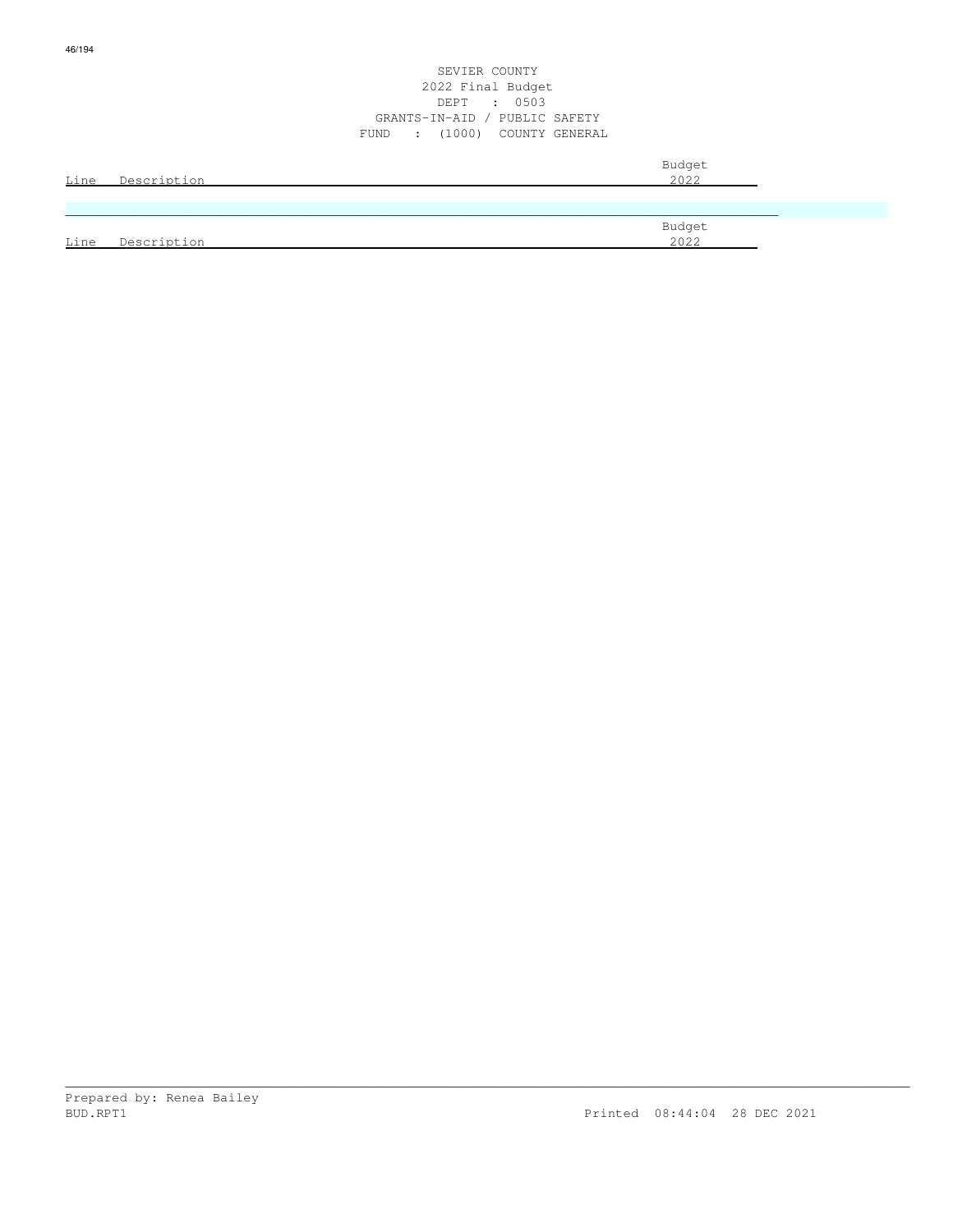## SEVIER COUNTY 2022 Final Budget DEPT : 0503 GRANTS-IN-AID / PUBLIC SAFETY FUND : (1000) COUNTY GENERAL

| Line Description         | Budget<br>2022 |
|--------------------------|----------------|
| Section 2: Supplies      |                |
| Section 3: Other Charges |                |
| Total Other Charges      |                |
| Dept 0503 Total Budget   | 0.00           |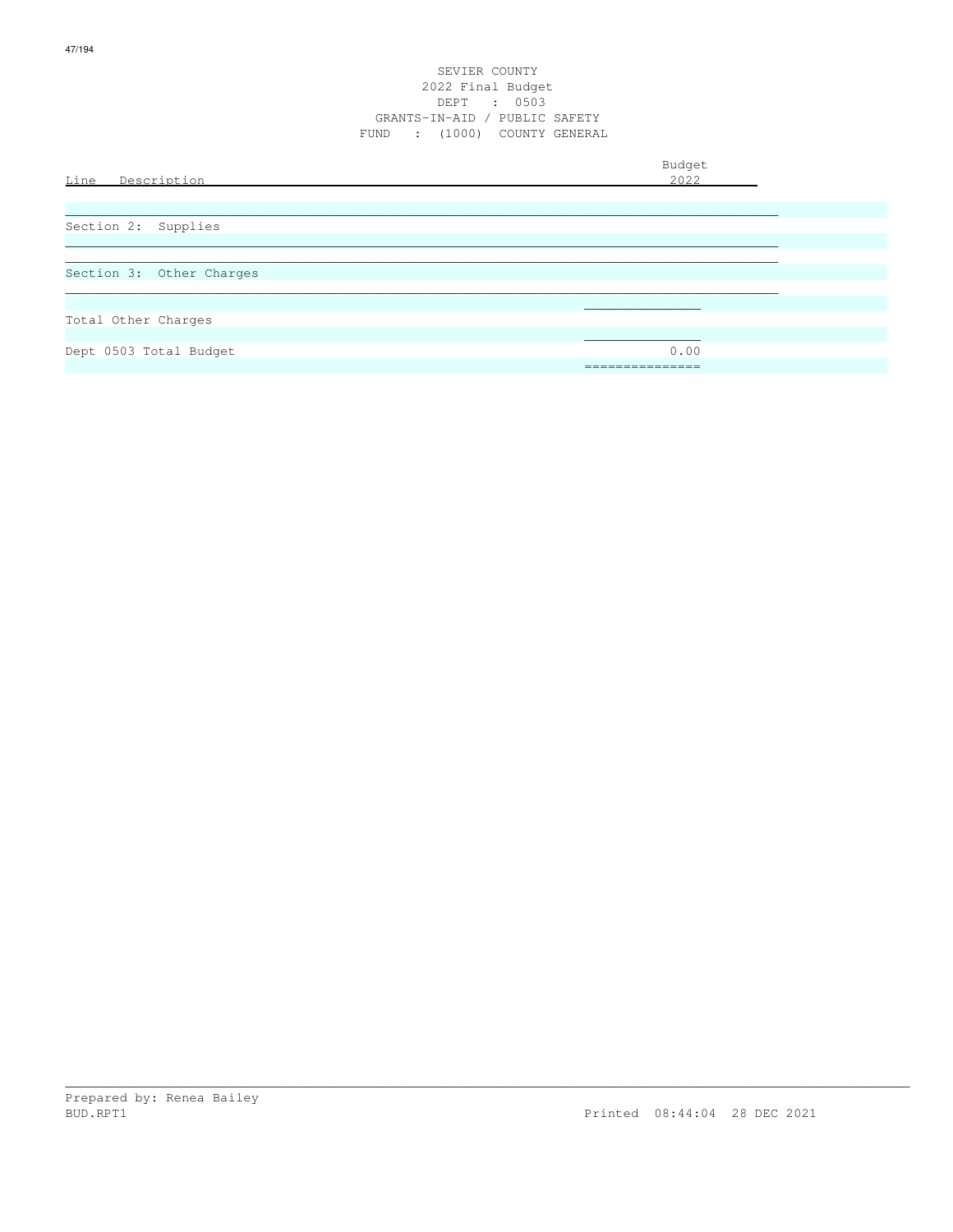|      |             | Budget |
|------|-------------|--------|
| Line | Description | 2022   |
|      |             |        |
|      |             |        |
|      |             | Budget |
| Line | Description | 2022   |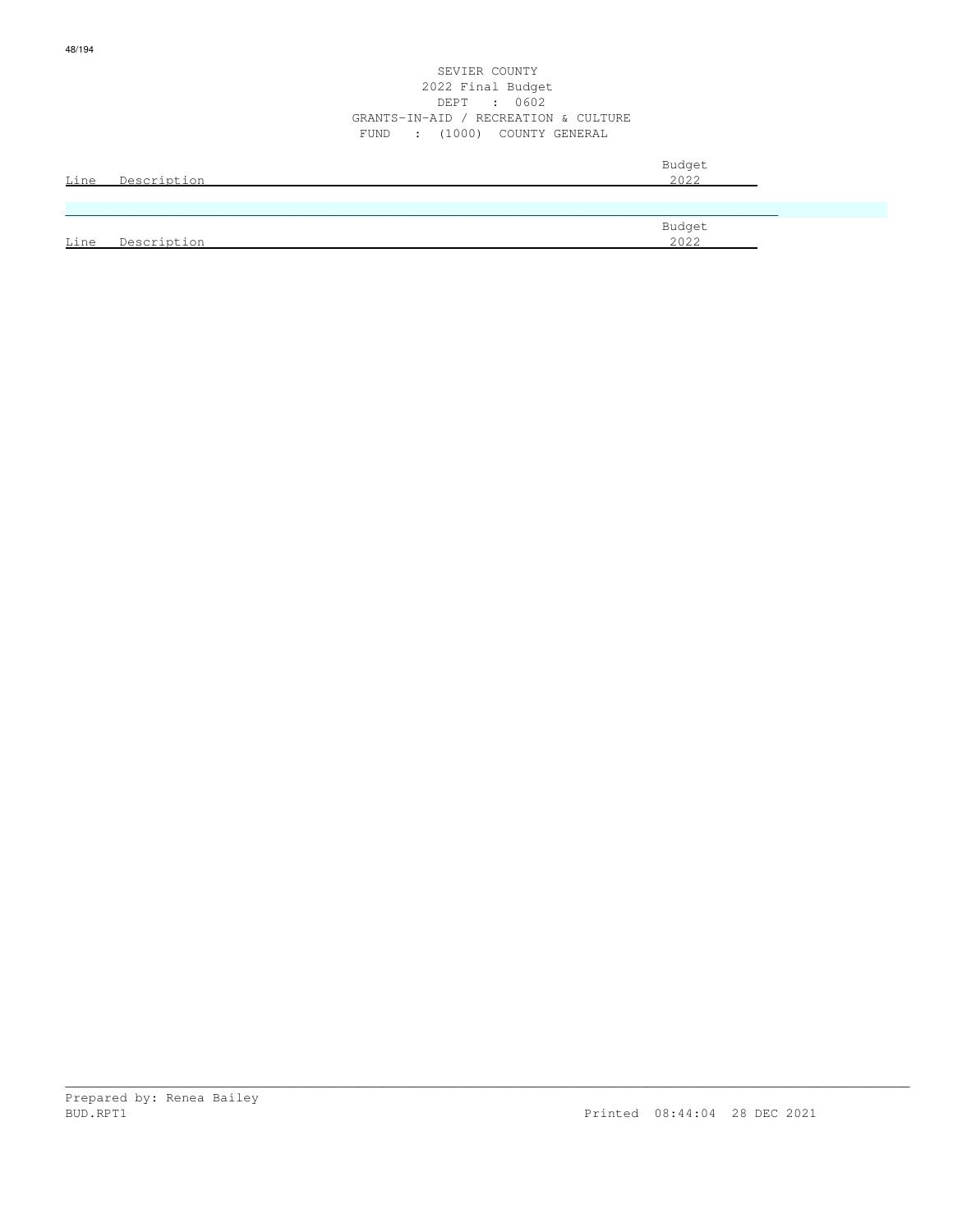| Line<br>Description      | Budget<br>2022 |  |
|--------------------------|----------------|--|
|                          |                |  |
| Section 2:<br>Supplies   |                |  |
|                          |                |  |
| Section 3: Other Charges |                |  |
| 3103                     | 3,000.00       |  |
| Total Other Charges      | 3,000.00       |  |
| Dept 0602 Total Budget   | 3,000.00       |  |
|                          |                |  |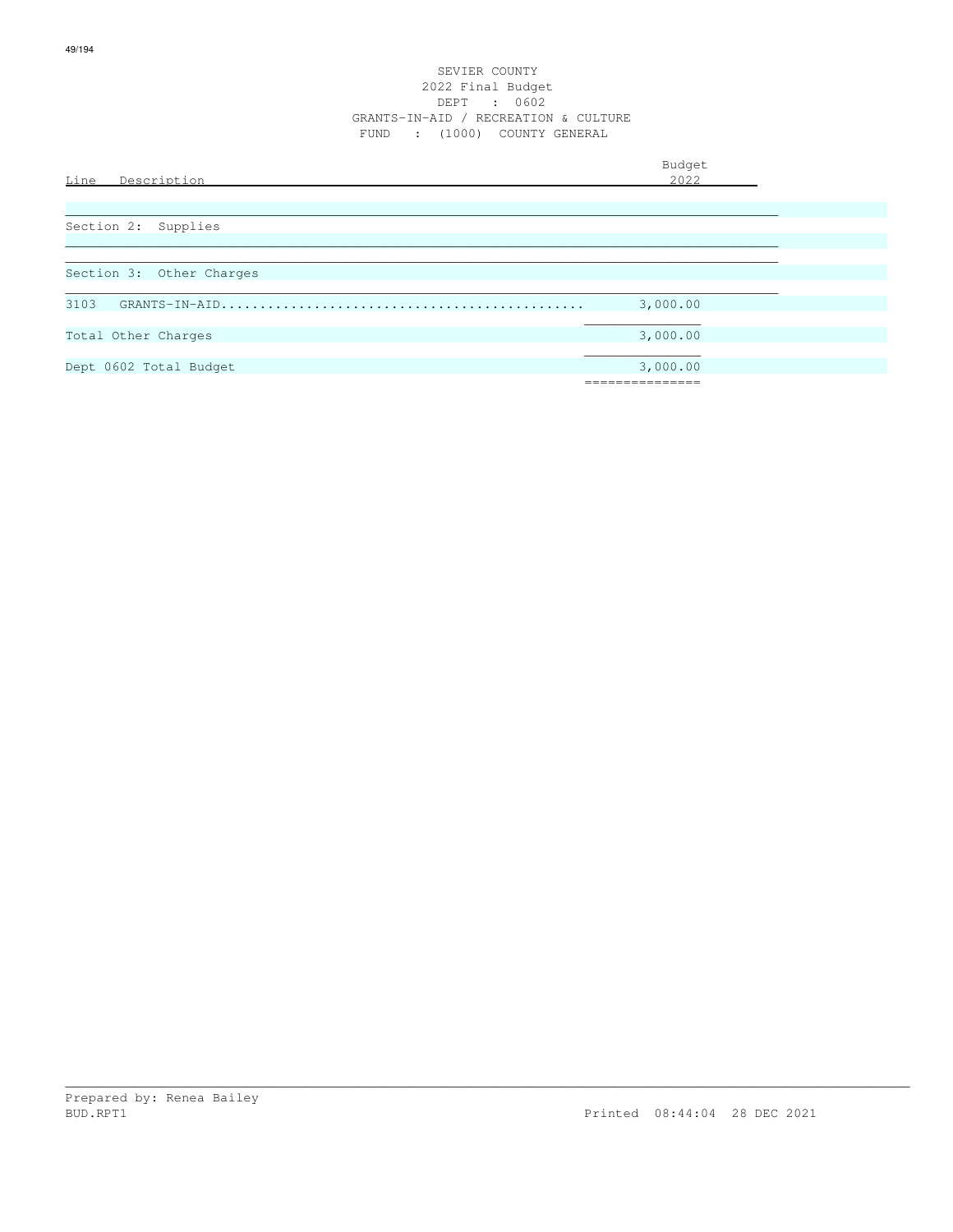|      |                           |       | Current Annual |           |  |
|------|---------------------------|-------|----------------|-----------|--|
| PCN  | Title                     | Grade | Salary         |           |  |
|      |                           |       |                |           |  |
| 0001 | VETERAN'S SERVICE OFFICER |       | 10,057.00      |           |  |
|      |                           |       |                |           |  |
|      | Total Salaries            |       | 10,057.00      |           |  |
|      |                           |       |                |           |  |
|      |                           |       |                | Budget    |  |
| Line | Description               |       |                | 2022      |  |
| 1002 |                           |       |                | 10,057.00 |  |
| 1006 |                           |       |                | 769.00    |  |
| 1009 | HEALTH INSURANCE MATCHING |       |                | 130.00    |  |
| 1010 |                           |       |                | 14.00     |  |
| 1011 | UNEMPLOYMENT COMPENSATION |       |                | 50.00     |  |
|      |                           |       |                |           |  |
|      | Total Personnel Services  |       |                | 11,020.00 |  |
|      |                           |       |                |           |  |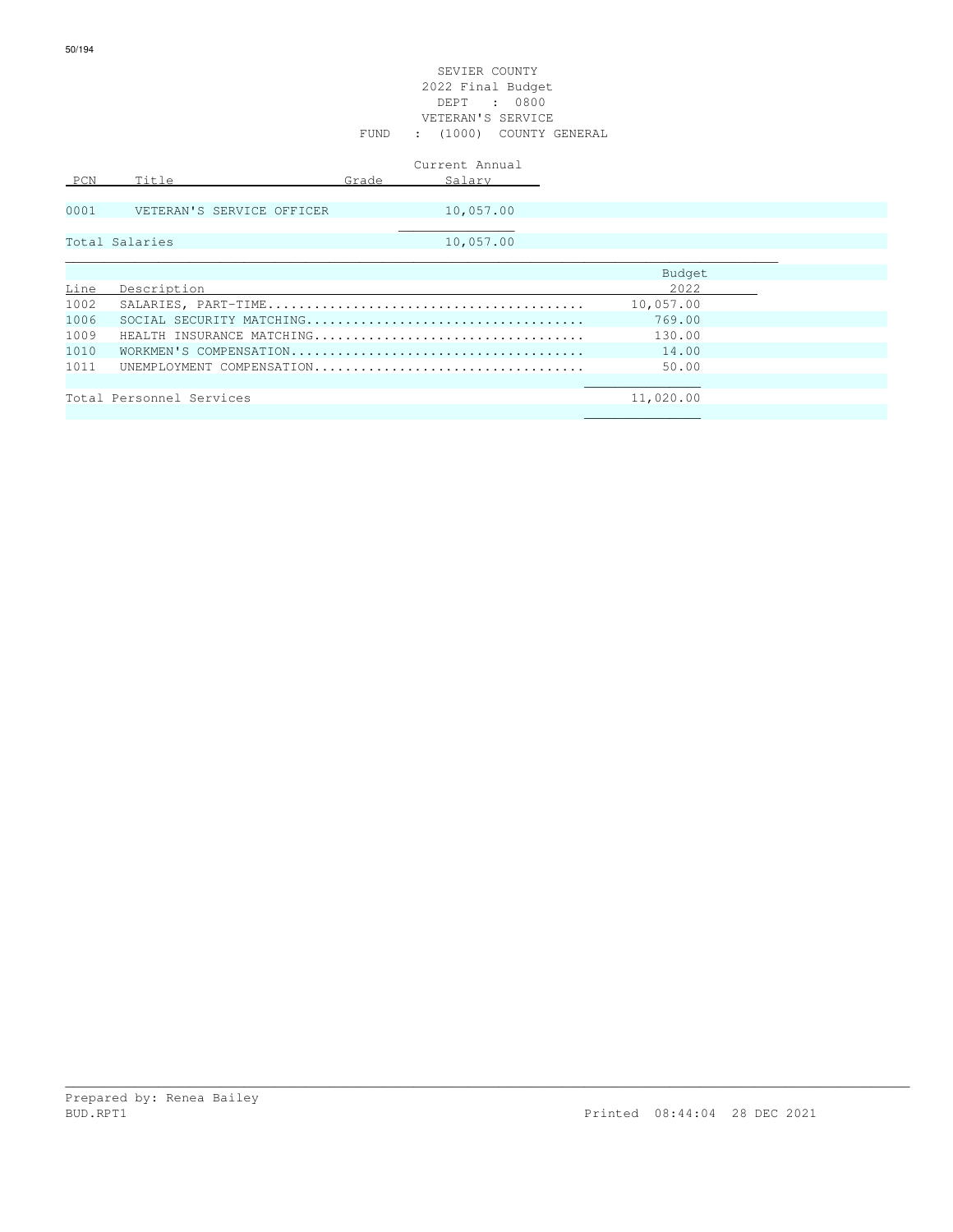|                |                                                                                                             | Budget          |  |  |
|----------------|-------------------------------------------------------------------------------------------------------------|-----------------|--|--|
| Line           | Description                                                                                                 | 2.022           |  |  |
|                |                                                                                                             |                 |  |  |
| Section 2:     | Supplies                                                                                                    |                 |  |  |
| 2001           | ${\tt SUPPLIES.\dots\dots\dots\dots\dots\dots\dots\dots\dots\dots\dots\dots\dots\dots\dots\dots\dots\dots}$ | 350.00          |  |  |
| 2002           |                                                                                                             | 1,500.00        |  |  |
| Total Supplies |                                                                                                             | 1,850.00        |  |  |
|                | Section 3: Other Charges                                                                                    |                 |  |  |
| 3023           |                                                                                                             | 2,000.00        |  |  |
| 3030           |                                                                                                             | 300.00          |  |  |
| 3040           | ADVERTISING & PUBLICATION                                                                                   | 500.00          |  |  |
| 3054           |                                                                                                             | 85.00           |  |  |
| 3090           |                                                                                                             | 90.00           |  |  |
| 3102           | COMPUTER SOFTWARE, SUPPORT & MAINTENANCE AGREEMENT                                                          | 600.00          |  |  |
|                | Total Other Charges                                                                                         | 3,575.00        |  |  |
|                |                                                                                                             |                 |  |  |
|                | Section 4: Capital Outlay                                                                                   |                 |  |  |
| 4004           |                                                                                                             | 700.00          |  |  |
|                | Total Capital Outlay                                                                                        | 700.00          |  |  |
|                | Dept 0800 Total Budget                                                                                      | 17,145.00       |  |  |
|                |                                                                                                             | =============== |  |  |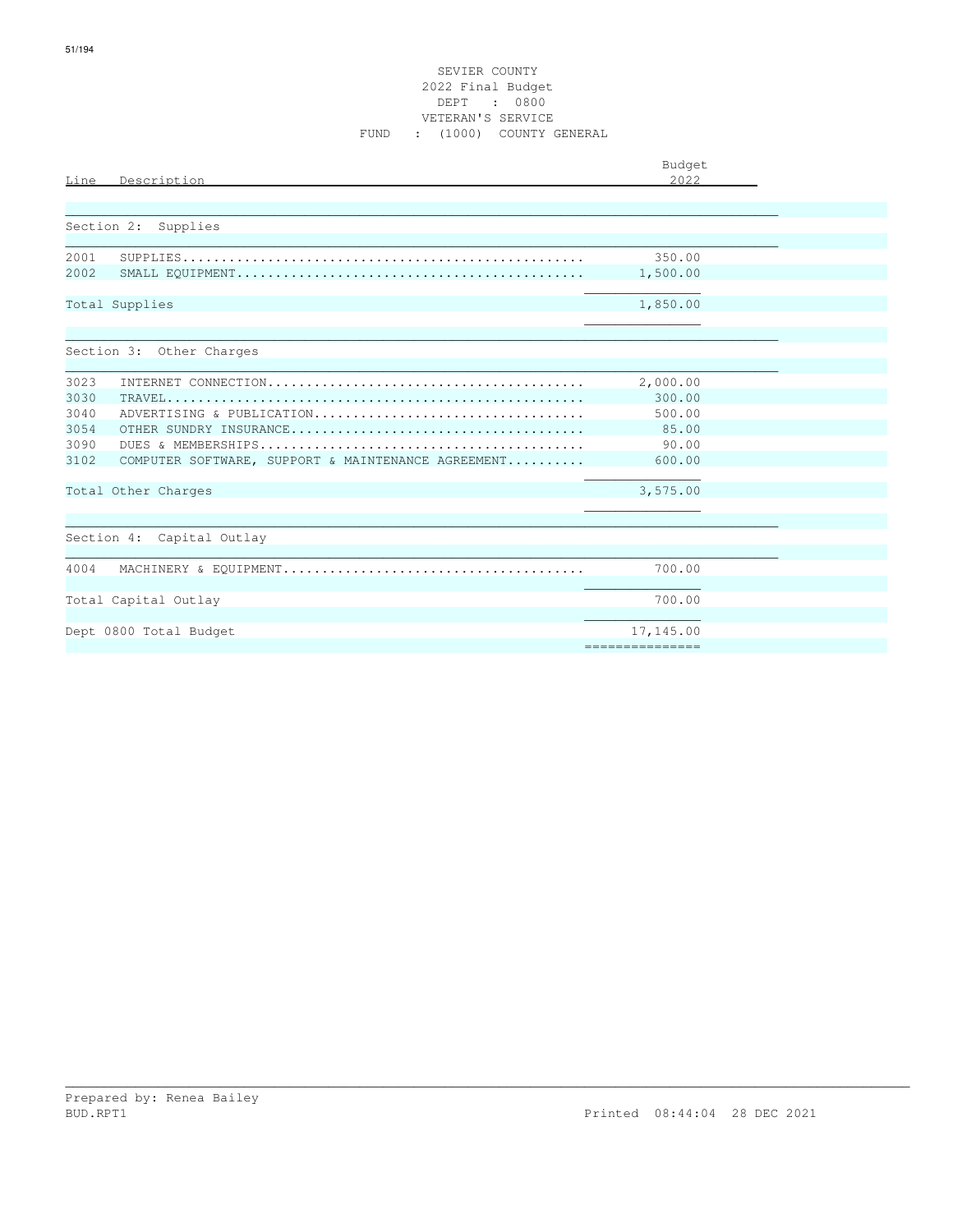| Line | Description | Budget<br>2022 |
|------|-------------|----------------|
|      |             |                |
| Line | Description | Budget<br>2022 |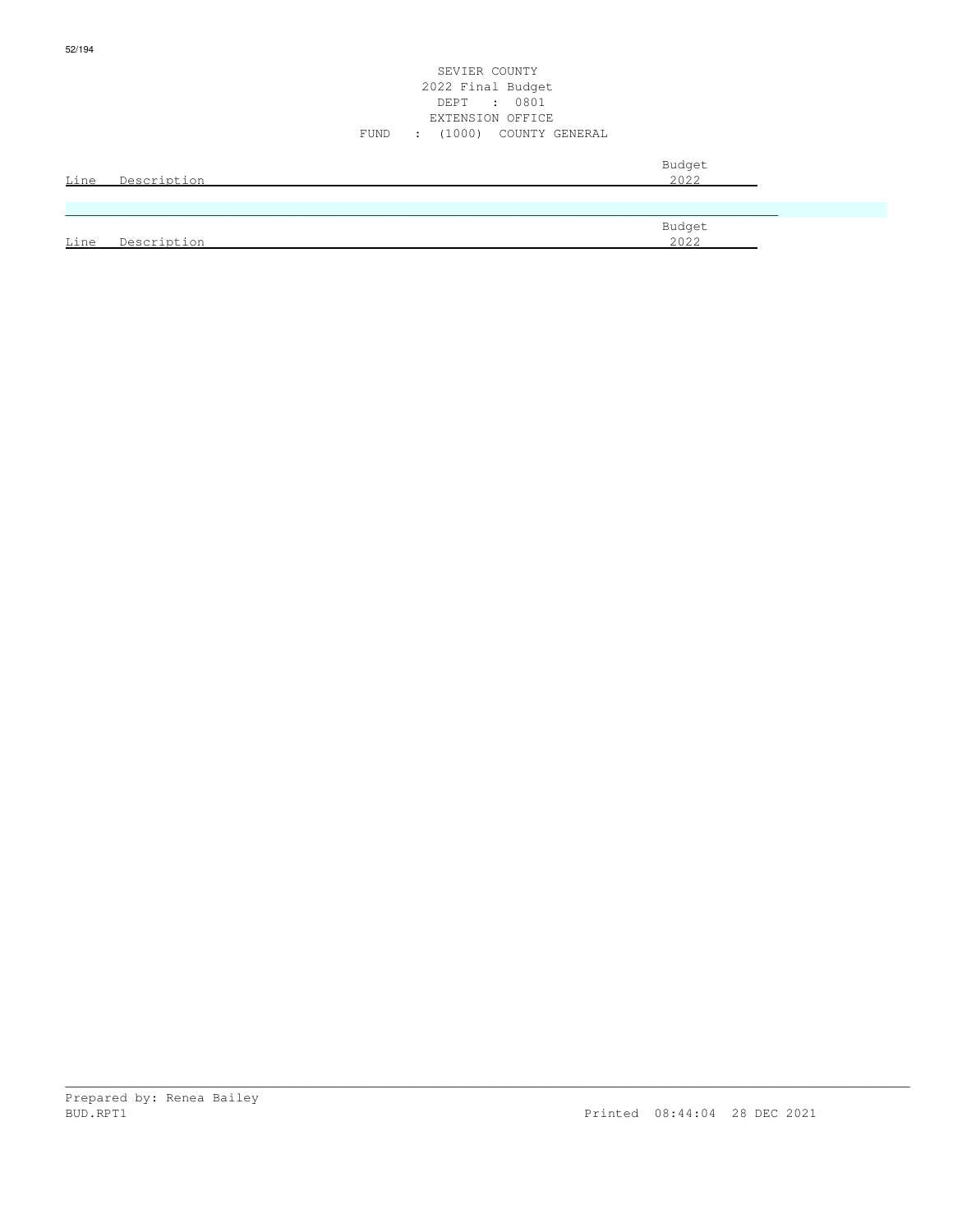| Budget |  |  |
|--------|--|--|
|--------|--|--|

 $\overline{\phantom{a}}$ 

| Line | ' د ر<br>. .<br>. | $\sim$ |
|------|-------------------|--------|
|      |                   |        |

| Section 2: Supplies                 |           |
|-------------------------------------|-----------|
|                                     |           |
|                                     |           |
| Section 3: Other Charges            |           |
|                                     |           |
| 3009<br>OTHER PROFESSIONAL SERVICES | 58,915.00 |
| 3020<br>TELEPHONE & FAX - LANDLINE  | 850.00    |
| 3090                                | 200.00    |
|                                     |           |
| Total Other Charges                 | 59,965.00 |
|                                     |           |
| Dept 0801 Total Budget              | 59,965.00 |
|                                     |           |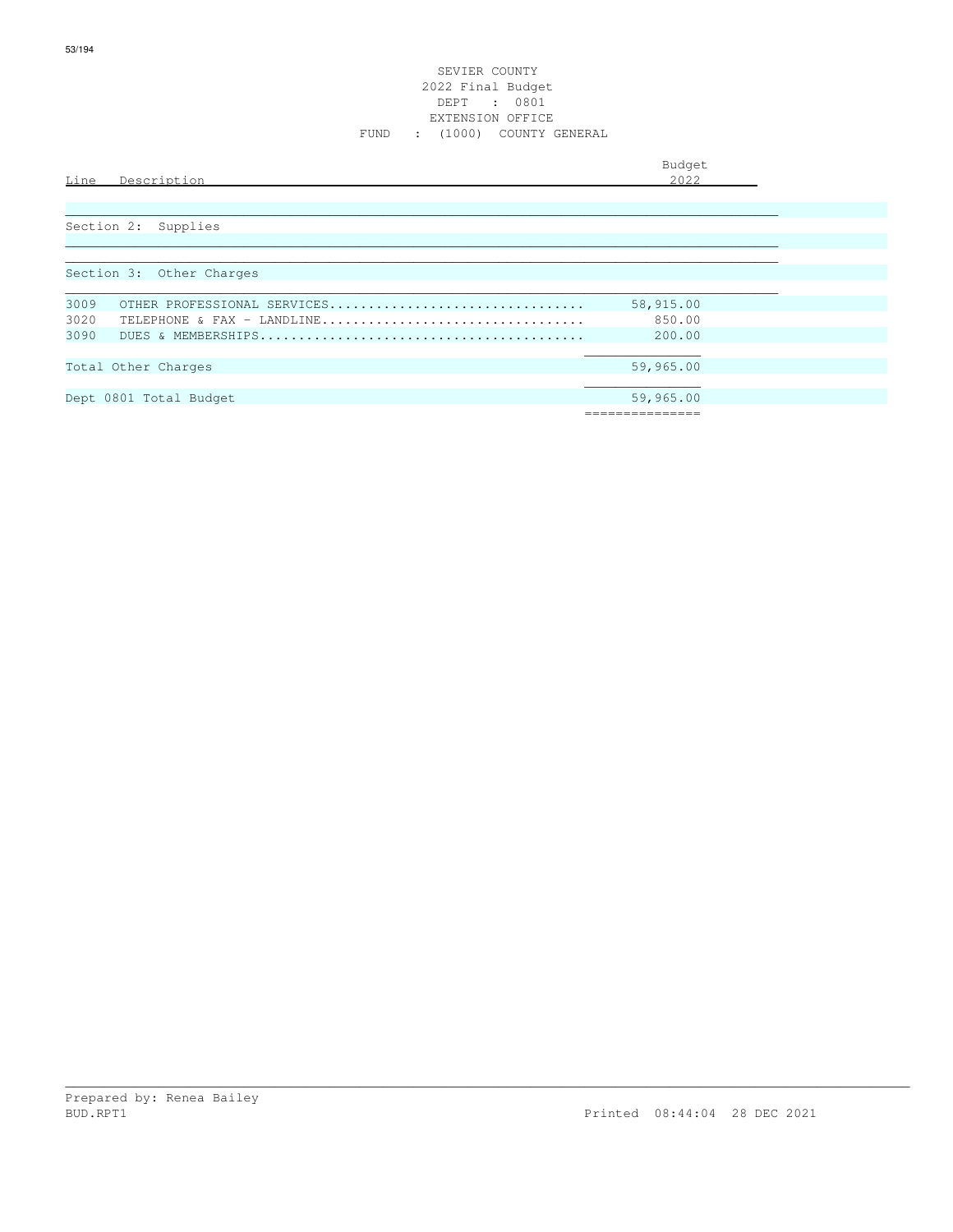|      |                  | 2022 Final Budget               |        |  |
|------|------------------|---------------------------------|--------|--|
|      |                  | DEPT : 0803                     |        |  |
|      |                  | GRANTS-IN-AID / SOCIAL SERVICES |        |  |
|      |                  | FUND : (1000) COUNTY GENERAL    |        |  |
|      |                  |                                 | Budget |  |
|      | Line Description |                                 | 2022   |  |
|      |                  |                                 |        |  |
|      |                  |                                 |        |  |
|      |                  |                                 | Budget |  |
| Line | Description      |                                 | 2022   |  |

SEVIER COUNTY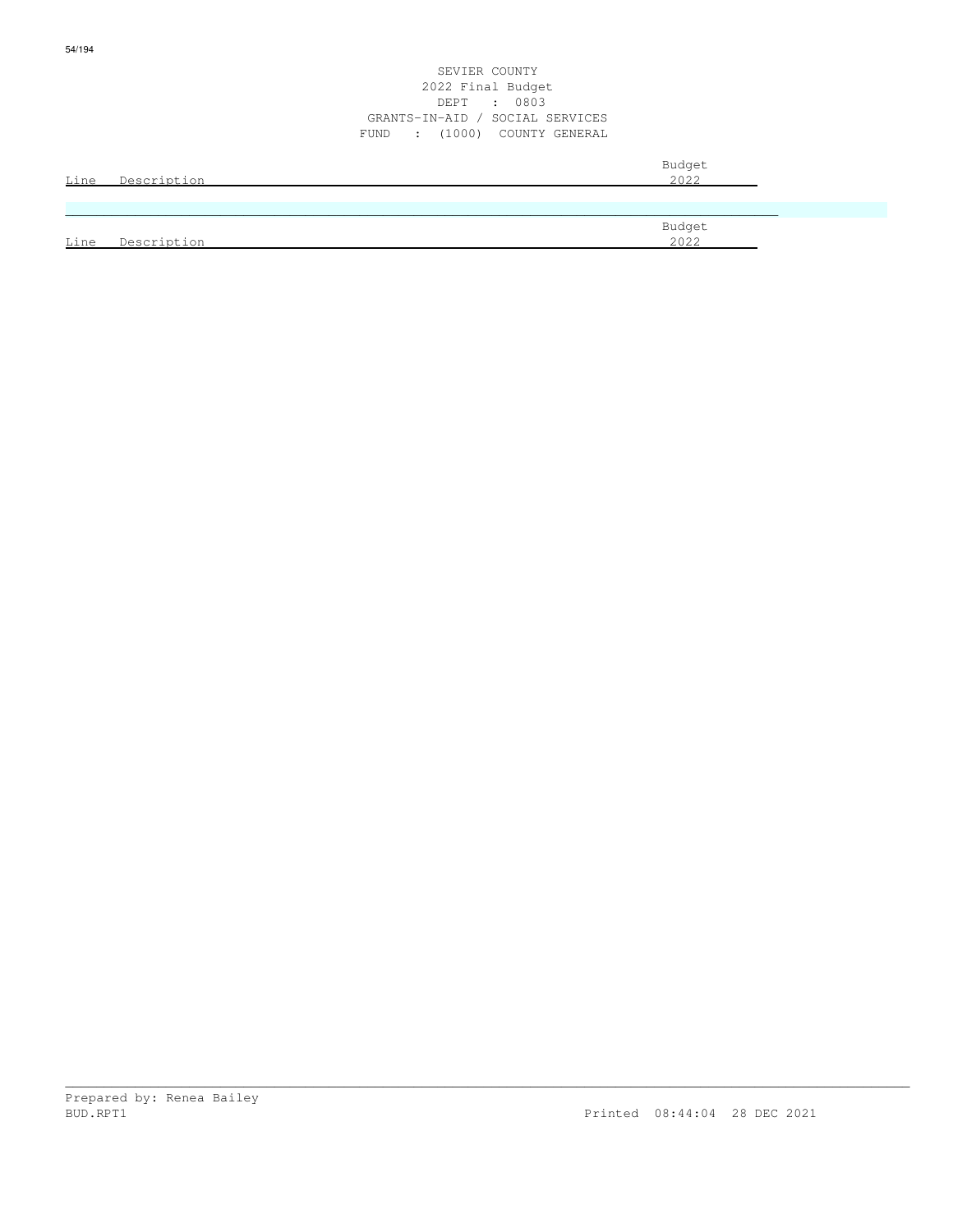## SEVIER COUNTY 2022 Final Budget DEPT : 0803 GRANTS-IN-AID / SOCIAL SERVICES FUND : (1000) COUNTY GENERAL

Budget is a state of the state of the state of the state of the state of the state of the state of the state of the state of the state of the state of the state of the state of the state of the state of the state of the st Line Description 2022 \_\_\_\_\_\_\_\_\_\_\_\_\_\_\_\_\_\_\_\_\_\_\_\_\_\_\_\_\_\_\_\_\_\_\_\_\_\_\_\_\_\_\_\_\_\_\_\_\_\_\_\_\_\_\_\_\_\_\_\_\_\_\_\_\_\_\_\_\_\_\_\_\_\_\_\_\_\_\_\_\_\_\_\_\_\_\_\_\_\_\_\_ Section 2: Supplies  $\ldots$  . The contribution of the contribution of the contribution of the contribution of the contribution of the contribution of the contribution of the contribution of the contribution of the contribution of the contribut \_\_\_\_\_\_\_\_\_\_\_\_\_\_\_\_\_\_\_\_\_\_\_\_\_\_\_\_\_\_\_\_\_\_\_\_\_\_\_\_\_\_\_\_\_\_\_\_\_\_\_\_\_\_\_\_\_\_\_\_\_\_\_\_\_\_\_\_\_\_\_\_\_\_\_\_\_\_\_\_\_\_\_\_\_\_\_\_\_\_\_\_ Section 3: Other Charges \_\_\_\_\_\_\_\_\_\_\_\_\_\_\_\_\_\_\_\_\_\_\_\_\_\_\_\_\_\_\_\_\_\_\_\_\_\_\_\_\_\_\_\_\_\_\_\_\_\_\_\_\_\_\_\_\_\_\_\_\_\_\_\_\_\_\_\_\_\_\_\_\_\_\_\_\_\_\_\_\_\_\_\_\_\_\_\_\_\_\_\_ 3103 GRANTS-IN-AID............................................... 2,800.00  $\mathcal{L}_\mathcal{L}$  , which is a set of the set of the set of the set of the set of the set of the set of the set of the set of the set of the set of the set of the set of the set of the set of the set of the set of the set of Total Other Charges 2,800.00  $\mathcal{L}_\mathcal{L}$  , which is a set of the set of the set of the set of the set of the set of the set of the set of the set of the set of the set of the set of the set of the set of the set of the set of the set of the set of Dept 0803 Total Budget 2,800.00 ===============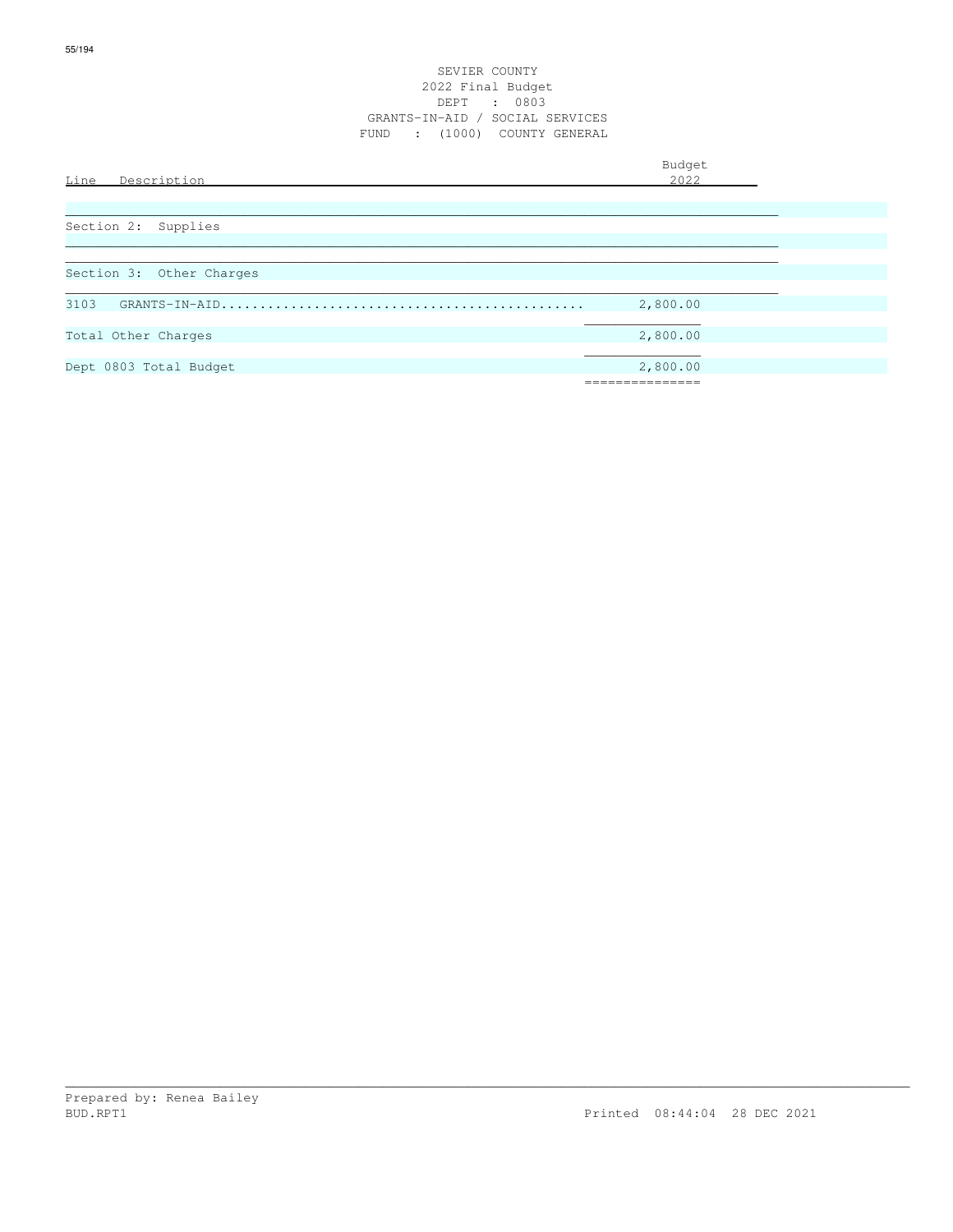# SEVIER COUNTY 2022 Final Budget DEPT : 0409 DISTRICT COURT FUND : (1001) COUNTY GENERAL RESERVE FUND

|      | Line Description | Budget<br>2022 |
|------|------------------|----------------|
|      |                  |                |
| Line | Description      | Budget<br>2022 |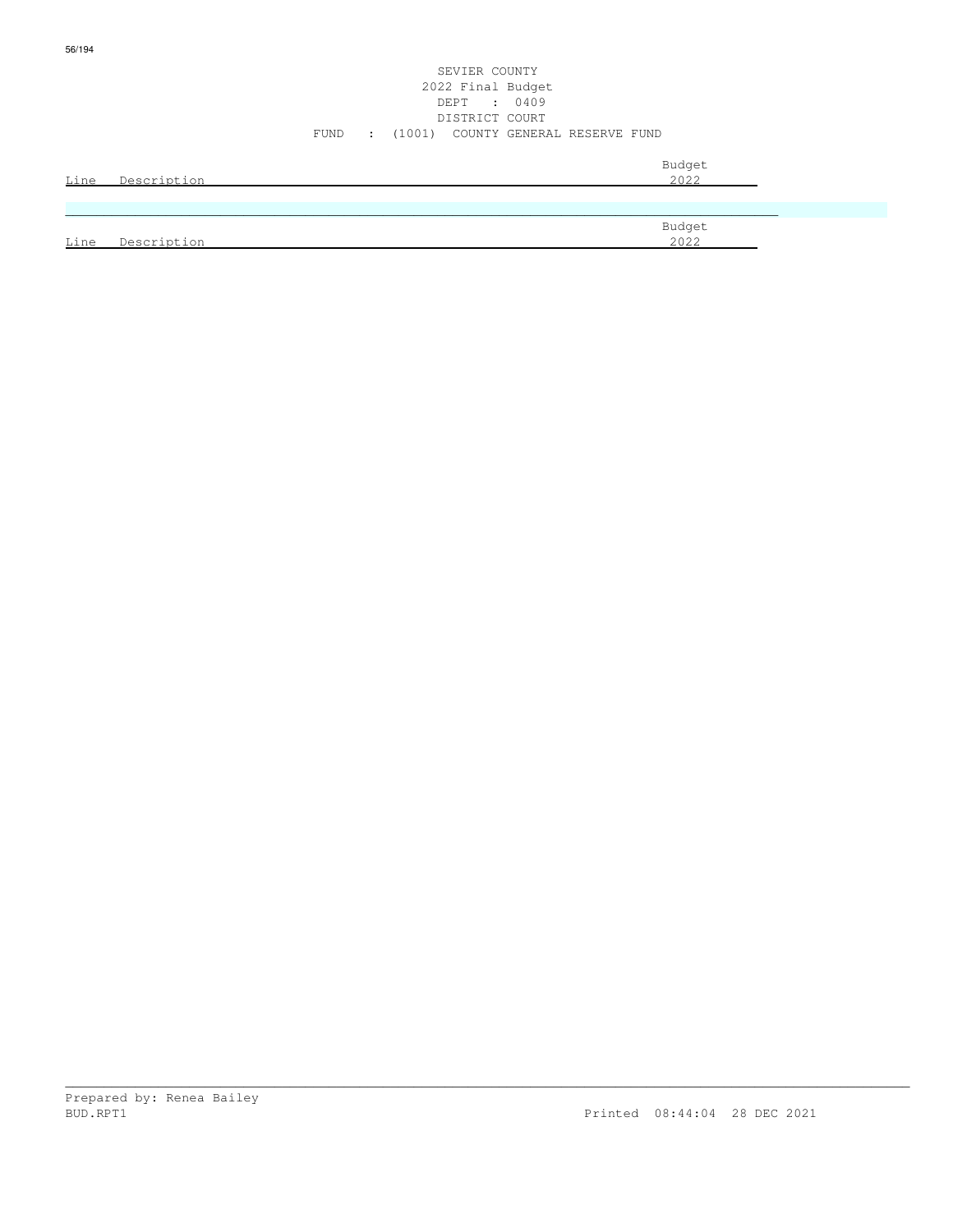## SEVIER COUNTY 2022 Final Budget DEPT : 0409 DISTRICT COURT FUND : (1001) COUNTY GENERAL RESERVE FUND

| Line<br>Description      | Budget<br>2022     |  |
|--------------------------|--------------------|--|
| Section 2: Supplies      |                    |  |
| Section 3: Other Charges |                    |  |
| Total Other Charges      |                    |  |
| Dept 0409 Total Budget   | 0.00<br>__________ |  |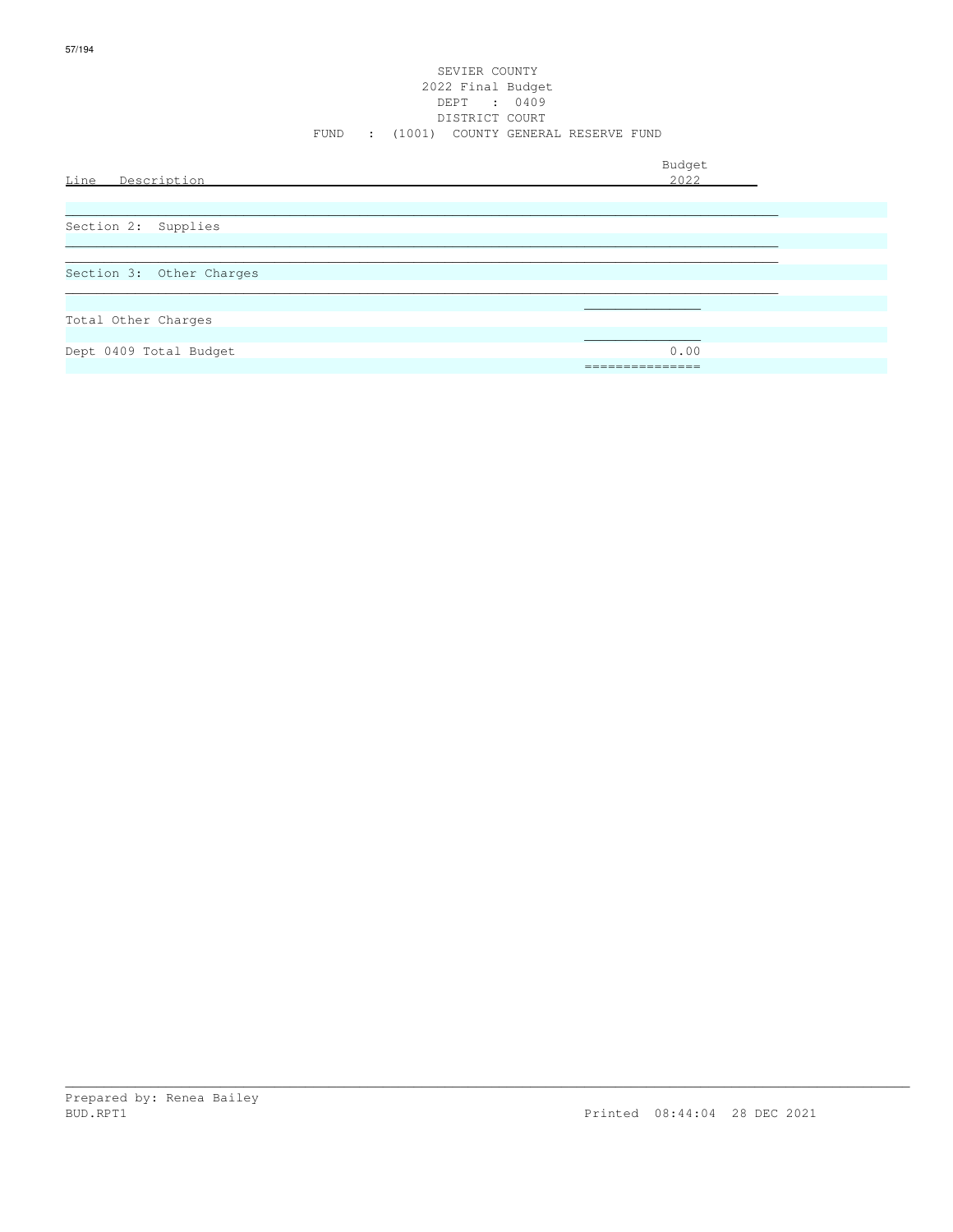# SEVIER COUNTY 2022 Final Budget DEPT : 0900 AIRPORT FUND : (1001) COUNTY GENERAL RESERVE FUND

| Line | Description | Budget<br>2022 |
|------|-------------|----------------|
|      |             |                |
| Line | Description | Budget<br>2022 |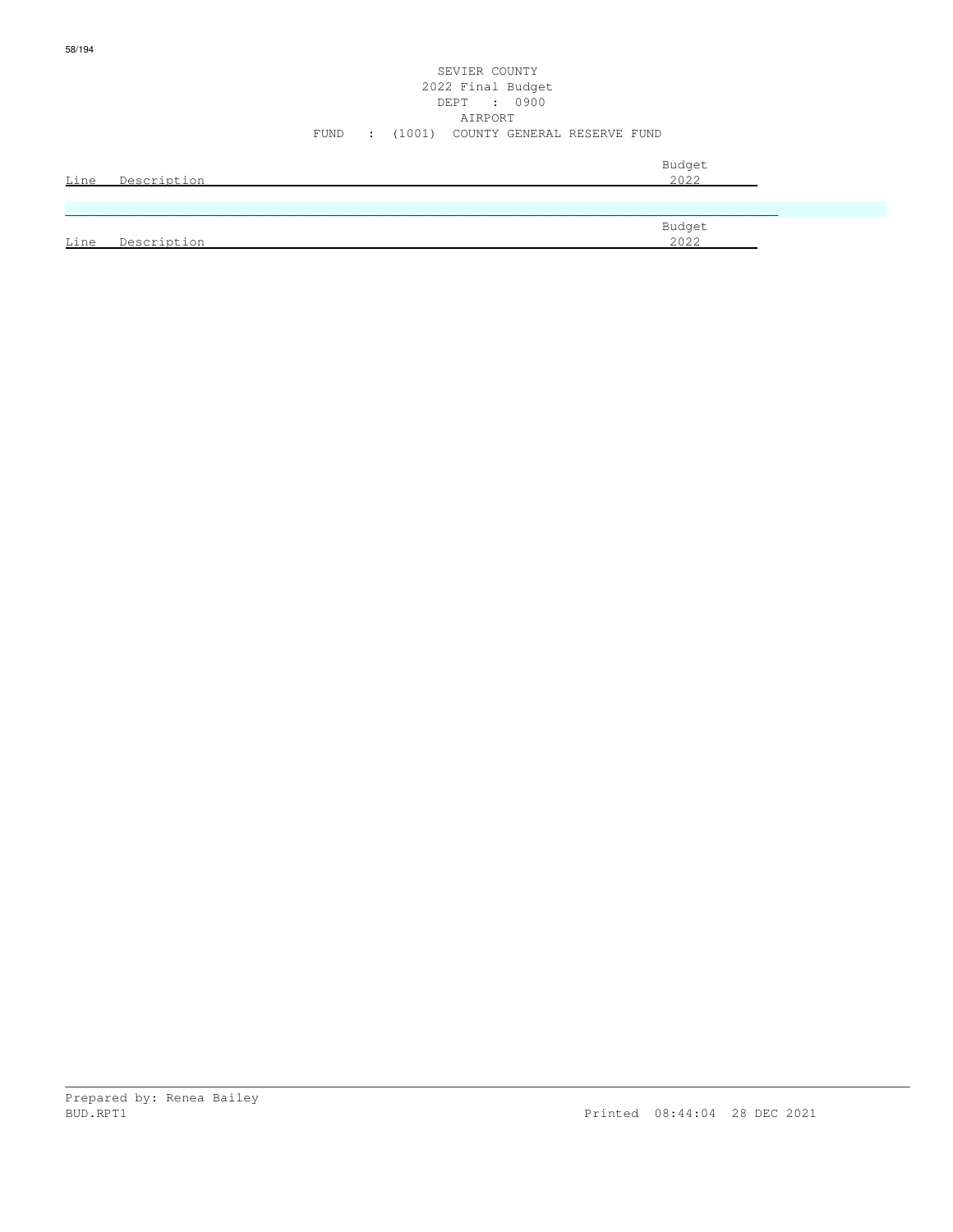# SEVIER COUNTY 2022 Final Budget DEPT : 0900 AIRPORT FUND : (1001) COUNTY GENERAL RESERVE FUND

| Line Description          | Budget<br>2022           |
|---------------------------|--------------------------|
| Section 2: Supplies       |                          |
| Total Supplies            |                          |
| Section 3: Other Charges  |                          |
| Total Other Charges       |                          |
| Section 4: Capital Outlay |                          |
| Total Capital Outlay      |                          |
| Section 5: Transfers Out  |                          |
| Total Transfers Out       |                          |
| Dept 0900 Total Budget    | 0.00<br>---------------- |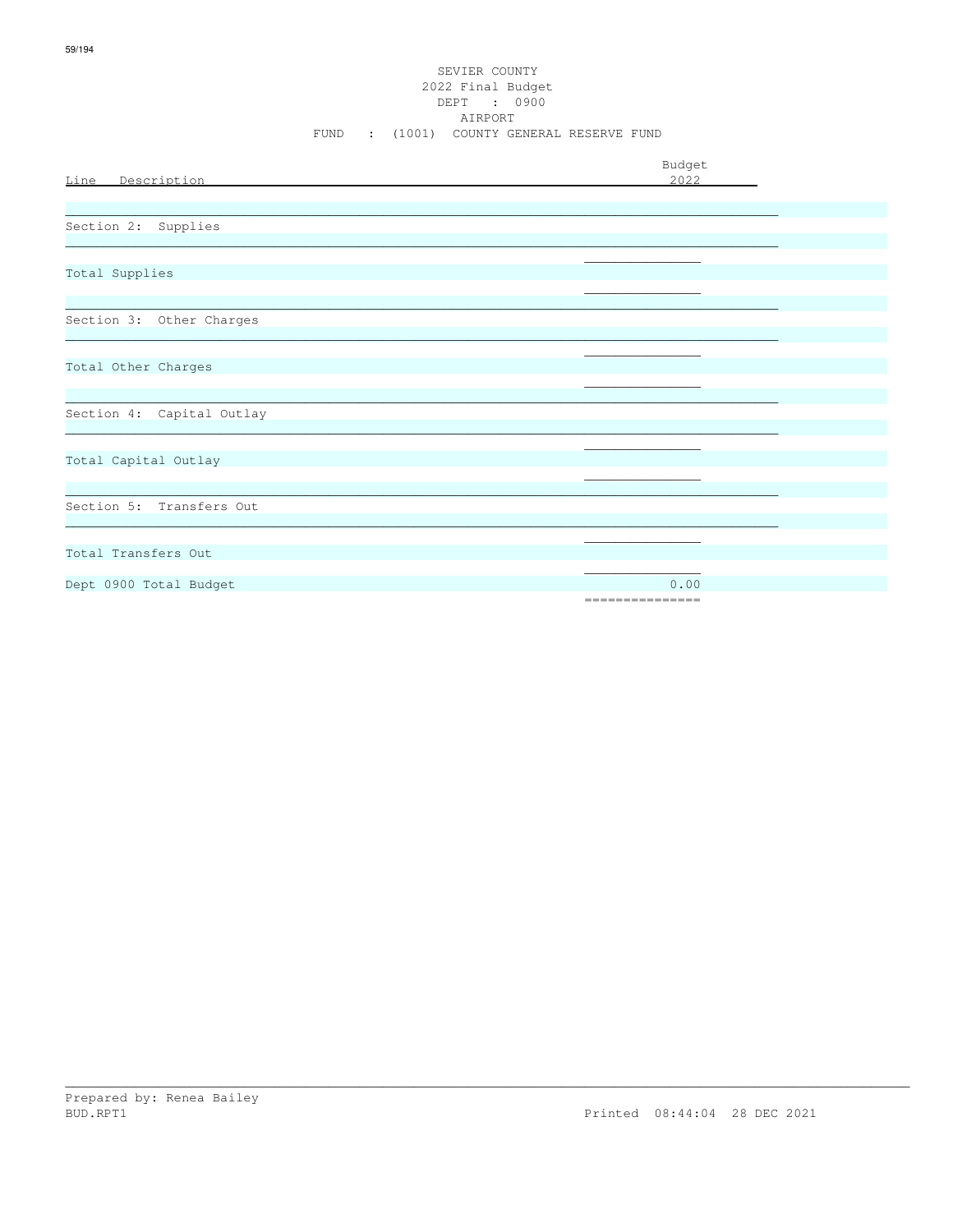## SEVIER COUNTY 2022 Final Budget DEPT : 0101 COUNTY CLERK FUND : (1005) CORONAVIRUS RELIEF FUND

| Line | Description | Budget<br>2022 |
|------|-------------|----------------|
|      |             |                |
| Line | Description | Budget<br>2022 |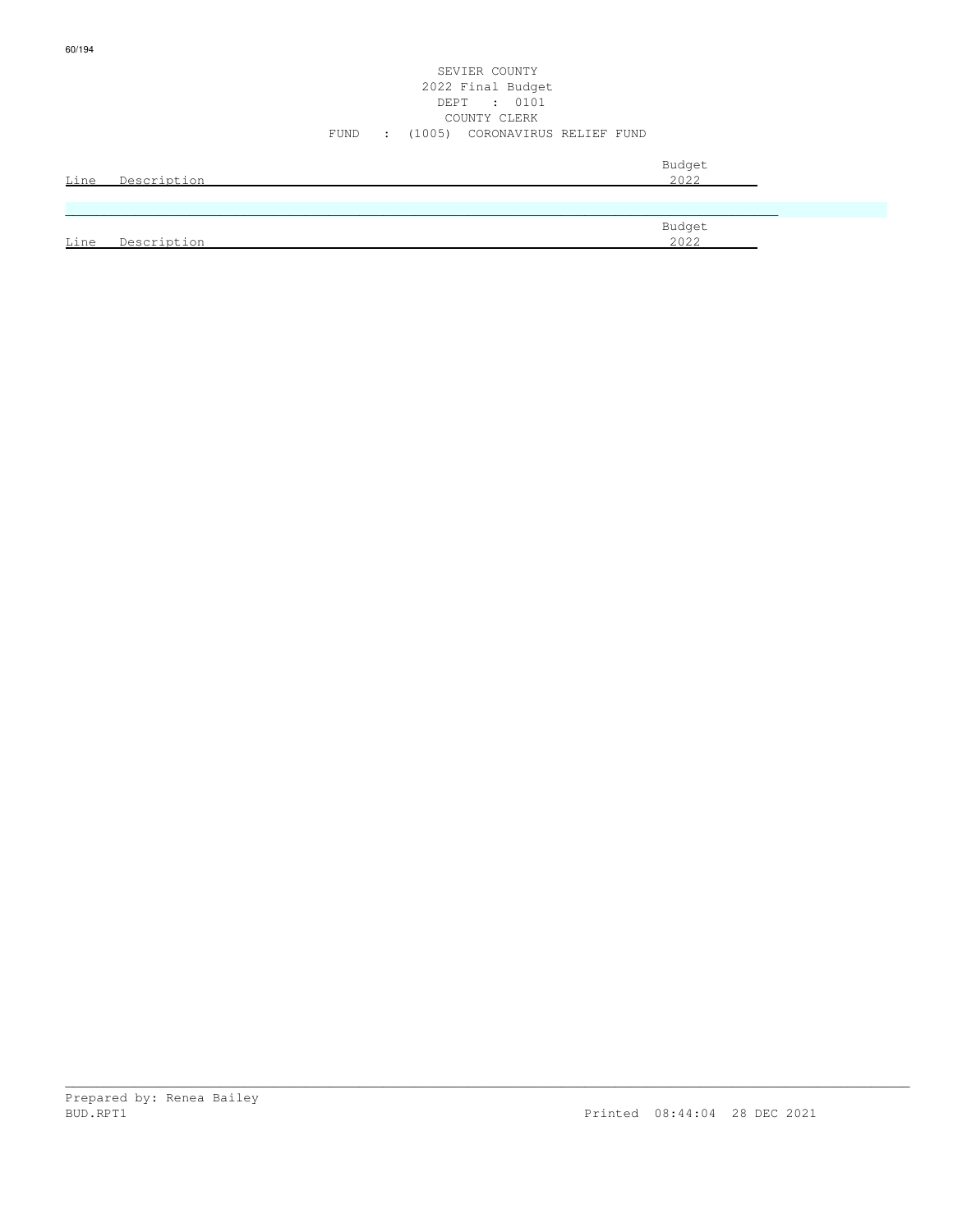## SEVIER COUNTY 2022 Final Budget DEPT : 0101 COUNTY CLERK FUND : (1005) CORONAVIRUS RELIEF FUND

Budget is a state of the state of the state of the state of the state of the state of the state of the state of the state of the state of the state of the state of the state of the state of the state of the state of the st

| Line | Des<br>$\sim$ $\sim$ $\sim$ $\sim$ $\sim$ $\sim$ $\sim$<br>◡⊥⊥◡└<br>ノヒ エ シェエー |  |
|------|-------------------------------------------------------------------------------|--|
|      |                                                                               |  |

| Section 2: Supplies    |                 |
|------------------------|-----------------|
|                        |                 |
| Total Supplies         |                 |
|                        |                 |
| Dept 0101 Total Budget | 0.00            |
|                        | =============== |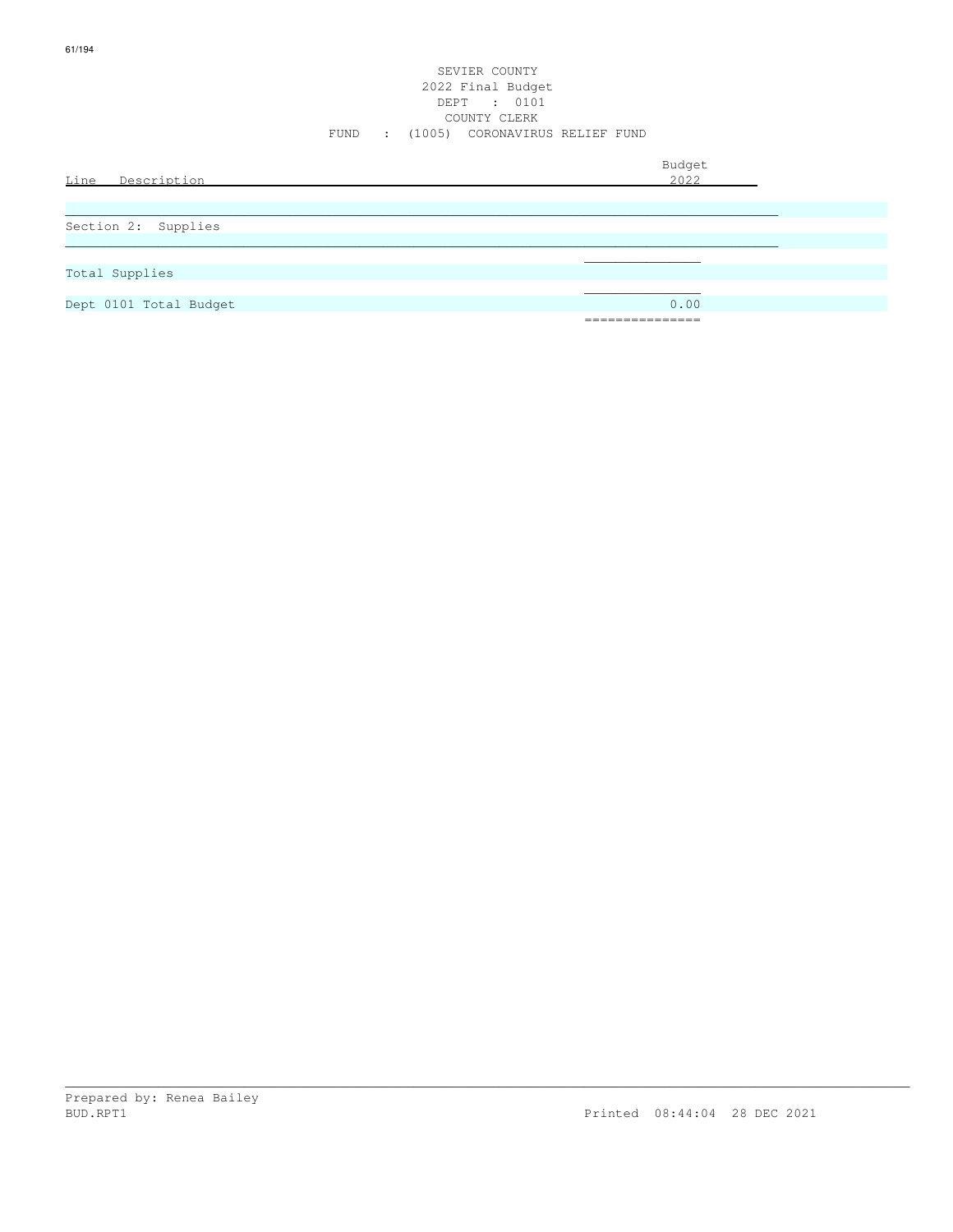Line Description 2022

SEVIER COUNTY

\_\_\_\_\_\_\_\_\_\_\_\_\_\_\_\_\_\_\_\_\_\_\_\_\_\_\_\_\_\_\_\_\_\_\_\_\_\_\_\_\_\_\_\_\_\_\_\_\_\_\_\_\_\_\_\_\_\_\_\_\_\_\_\_\_\_\_\_\_\_\_\_\_\_\_\_\_\_\_\_\_\_\_\_\_\_\_\_\_\_\_\_\_\_\_\_\_\_\_\_\_\_\_\_\_\_\_\_\_

62/194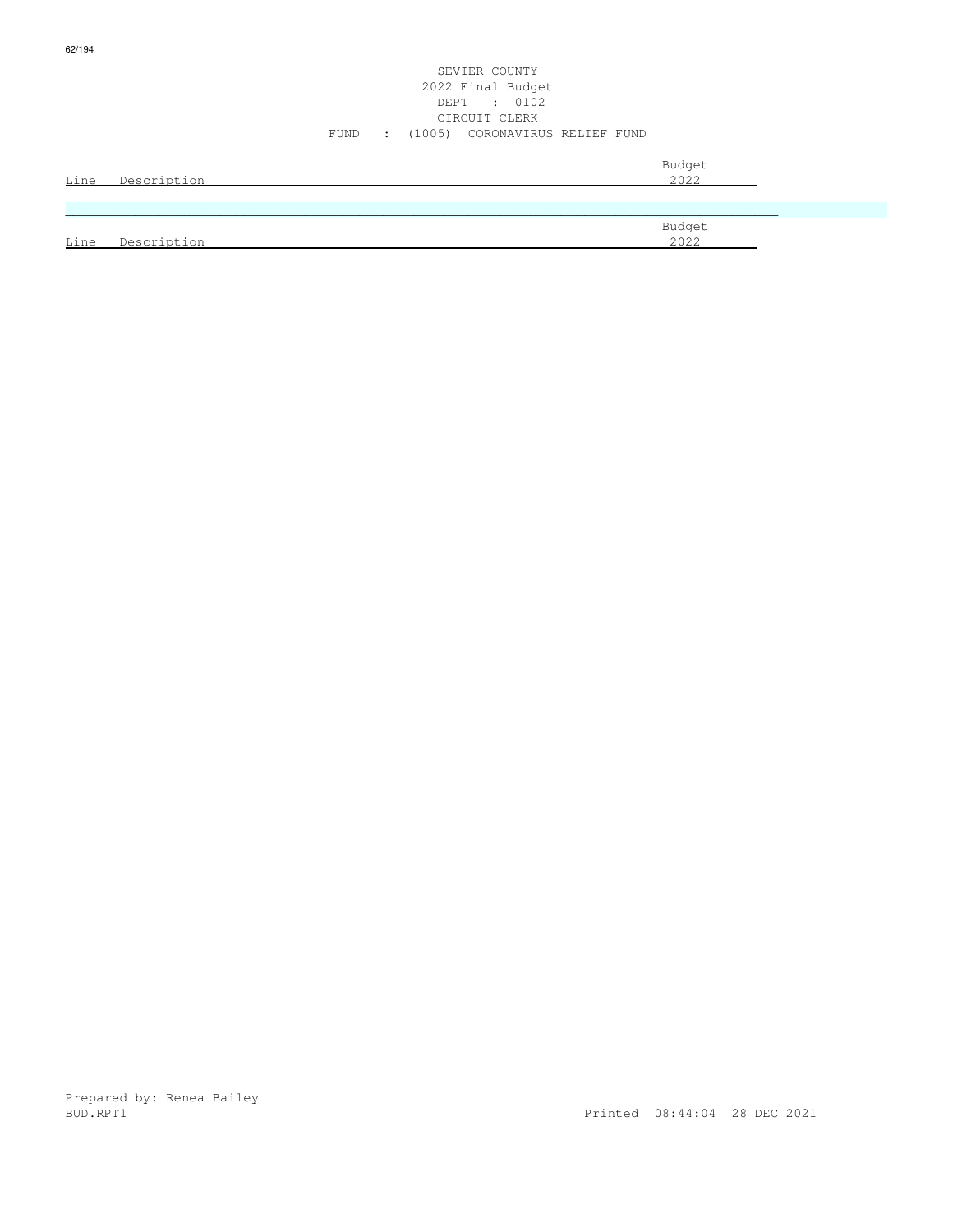## SEVIER COUNTY 2022 Final Budget DEPT : 0102 CIRCUIT CLERK FUND : (1005) CORONAVIRUS RELIEF FUND

Budget is a state of the state of the state of the state of the state of the state of the state of the state of the state of the state of the state of the state of the state of the state of the state of the state of the st

| Line | ∙ د∩.<br>$\sim$<br>. |  |
|------|----------------------|--|
|      |                      |  |

| Section 2: Supplies    |                           |
|------------------------|---------------------------|
|                        |                           |
|                        |                           |
| Total Supplies         |                           |
|                        |                           |
| Dept 0102 Total Budget | 0.00                      |
|                        | ---------<br>------------ |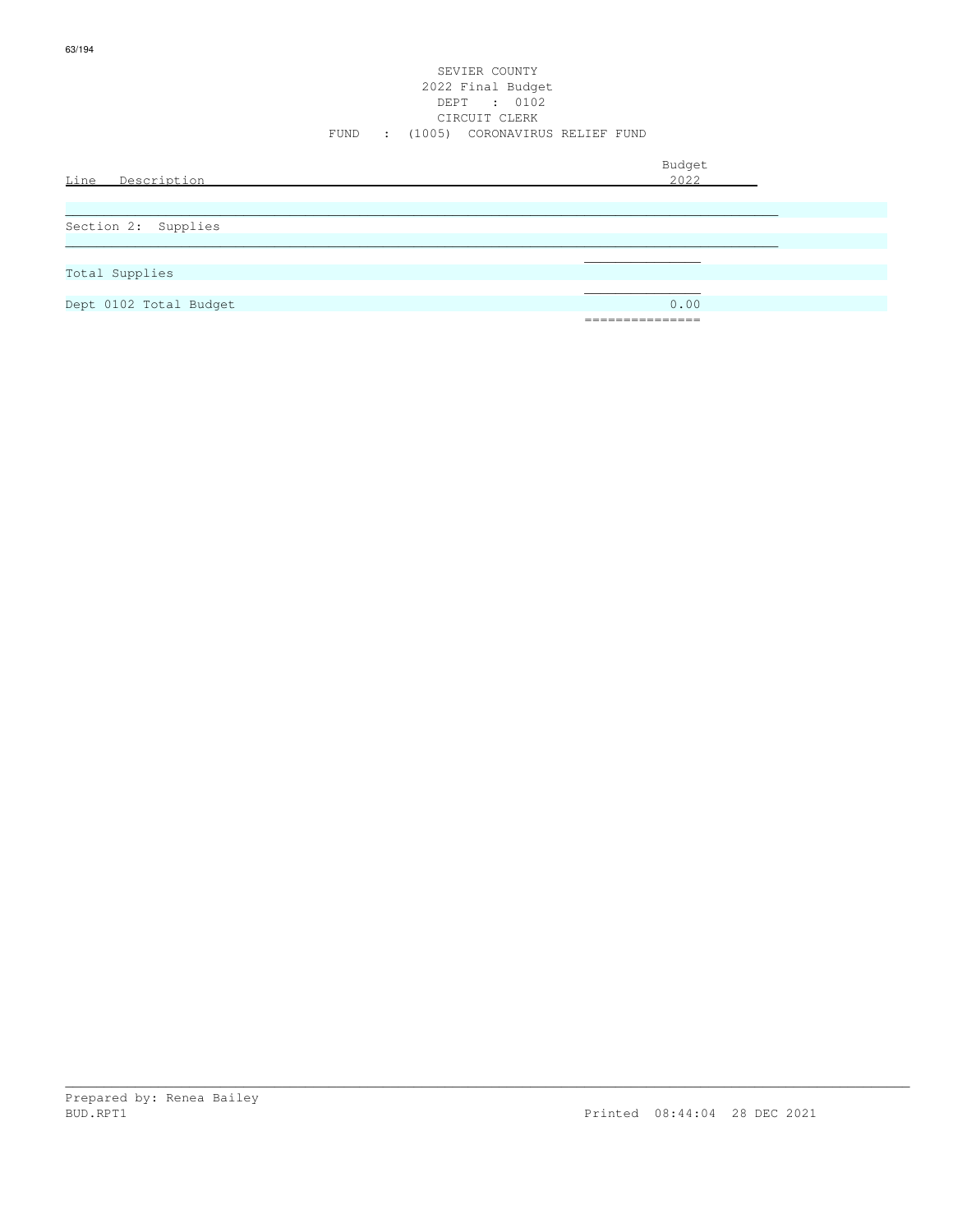# SEVIER COUNTY 2022 Final Budget DEPT : 0104 COLLECTOR FUND : (1005) CORONAVIRUS RELIEF FUND

| Line | Description | Budget<br>2022 |
|------|-------------|----------------|
|      |             |                |
|      |             | Budget         |
| Line | Description | 2022           |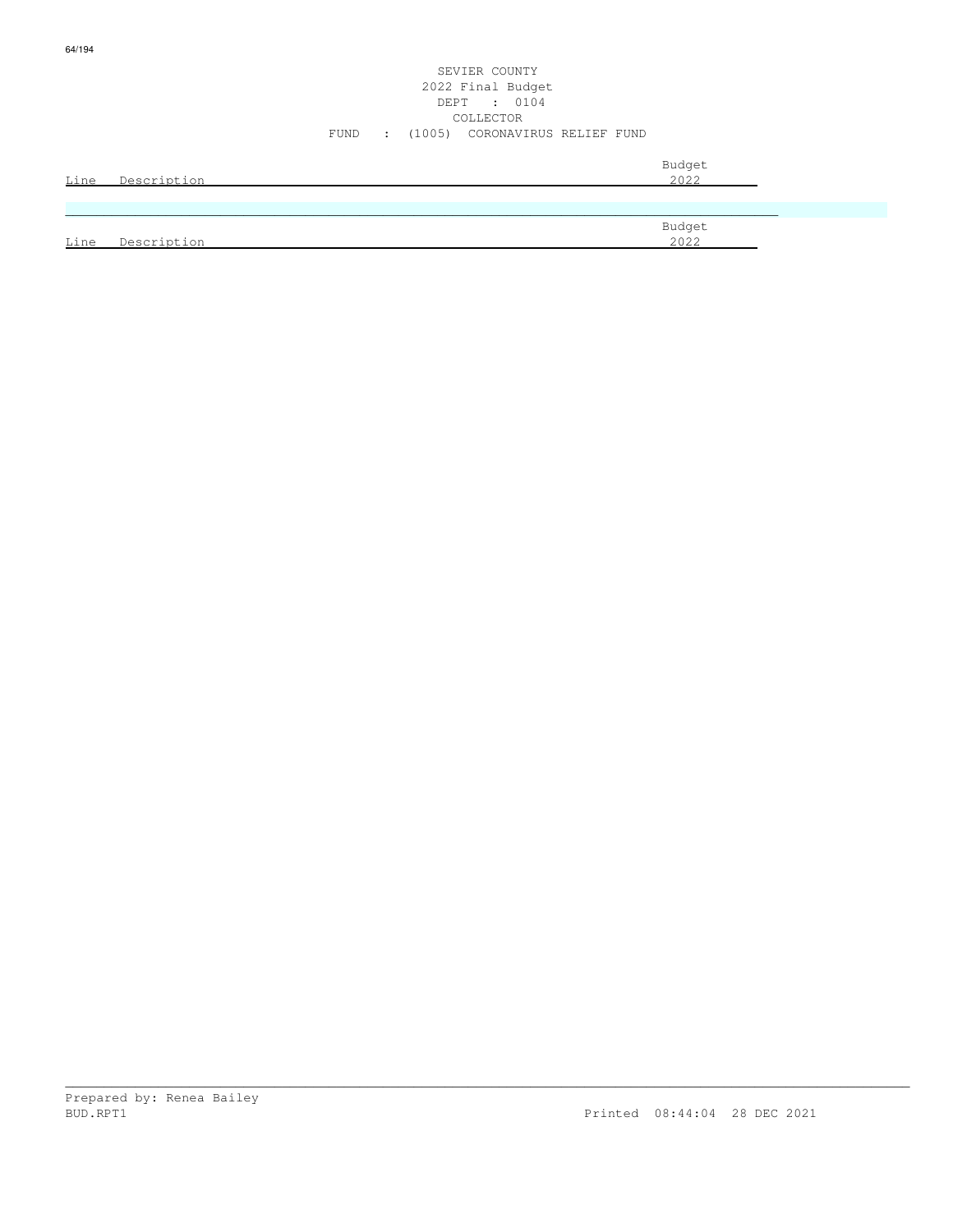|                     | SEVIER COUNTY<br>2022 Final Budget<br>DEPT : 0104<br>COLLECTOR |  |
|---------------------|----------------------------------------------------------------|--|
|                     | FUND : (1005) CORONAVIRUS RELIEF FUND                          |  |
| Line Description    | Budget<br>2022                                                 |  |
| Section 2: Supplies |                                                                |  |
|                     |                                                                |  |

 $\mathcal{L}_\mathcal{L}$  , we can assume that the contract of the contract of the contract of the contract of the contract of the contract of the contract of the contract of the contract of the contract of the contract of the contr

65/194

Dept 0104 Total Budget 0.00

===============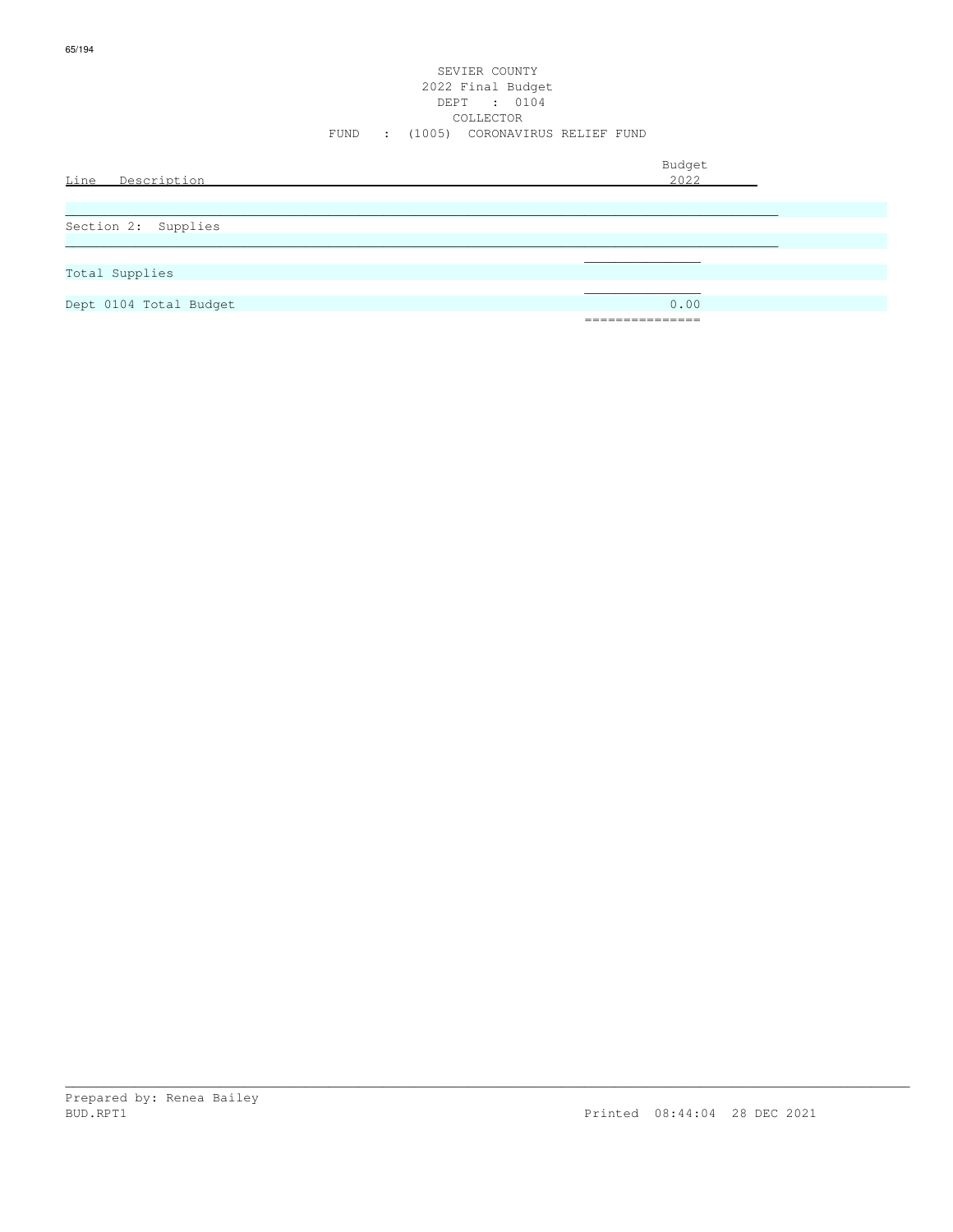66/194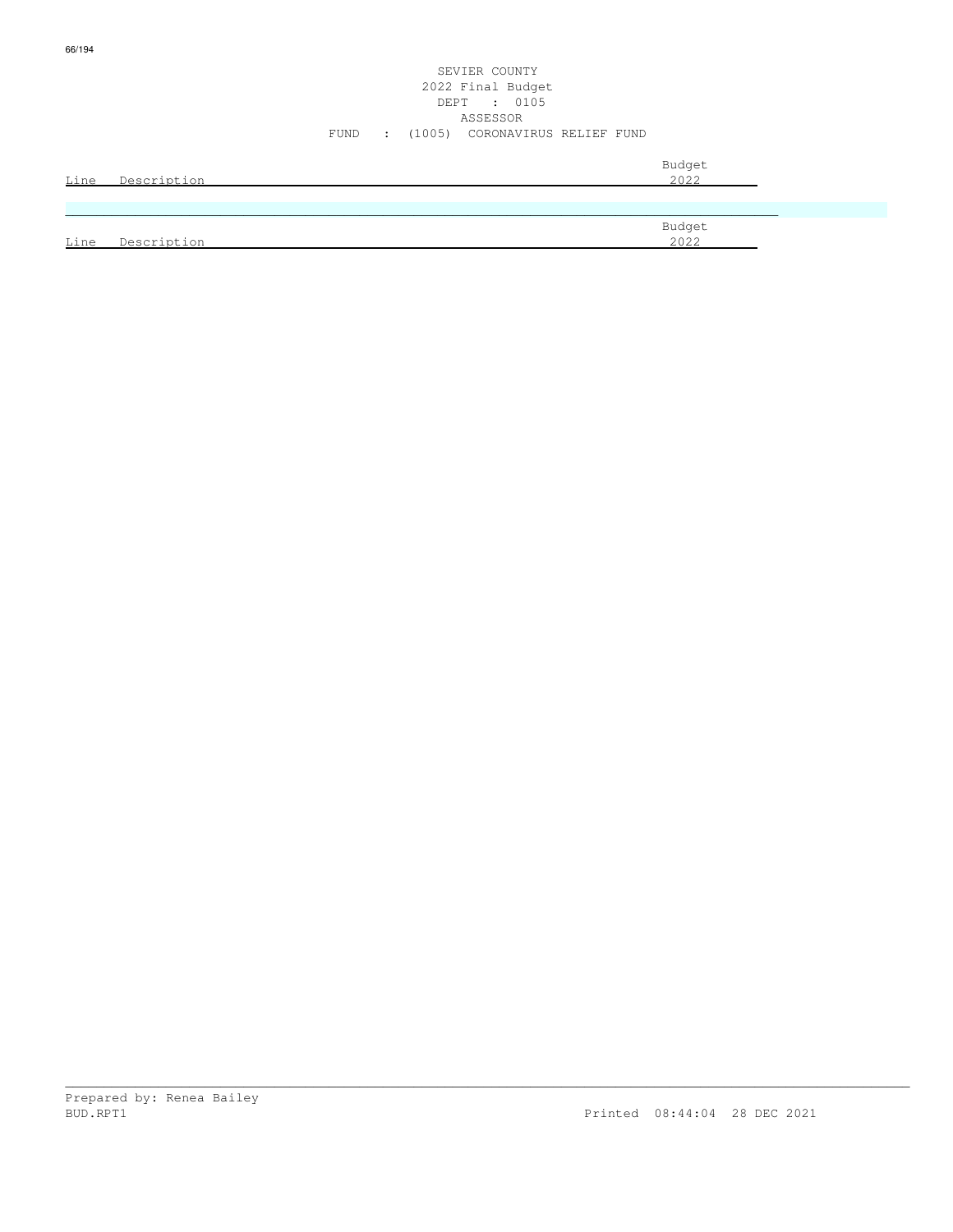|                        |      |  | SEVIER COUNTY<br>2022 Final Budget<br>DEPT : 0105<br>ASSESSOR |                |  |
|------------------------|------|--|---------------------------------------------------------------|----------------|--|
|                        | FUND |  | : (1005) CORONAVIRUS RELIEF FUND                              |                |  |
| Line<br>Description    |      |  |                                                               | Budget<br>2022 |  |
|                        |      |  |                                                               |                |  |
|                        |      |  |                                                               |                |  |
| Section 2: Supplies    |      |  |                                                               |                |  |
|                        |      |  |                                                               |                |  |
| Total Supplies         |      |  |                                                               |                |  |
|                        |      |  |                                                               |                |  |
| Dept 0105 Total Budget |      |  |                                                               | 0.00           |  |
|                        |      |  |                                                               | ------------   |  |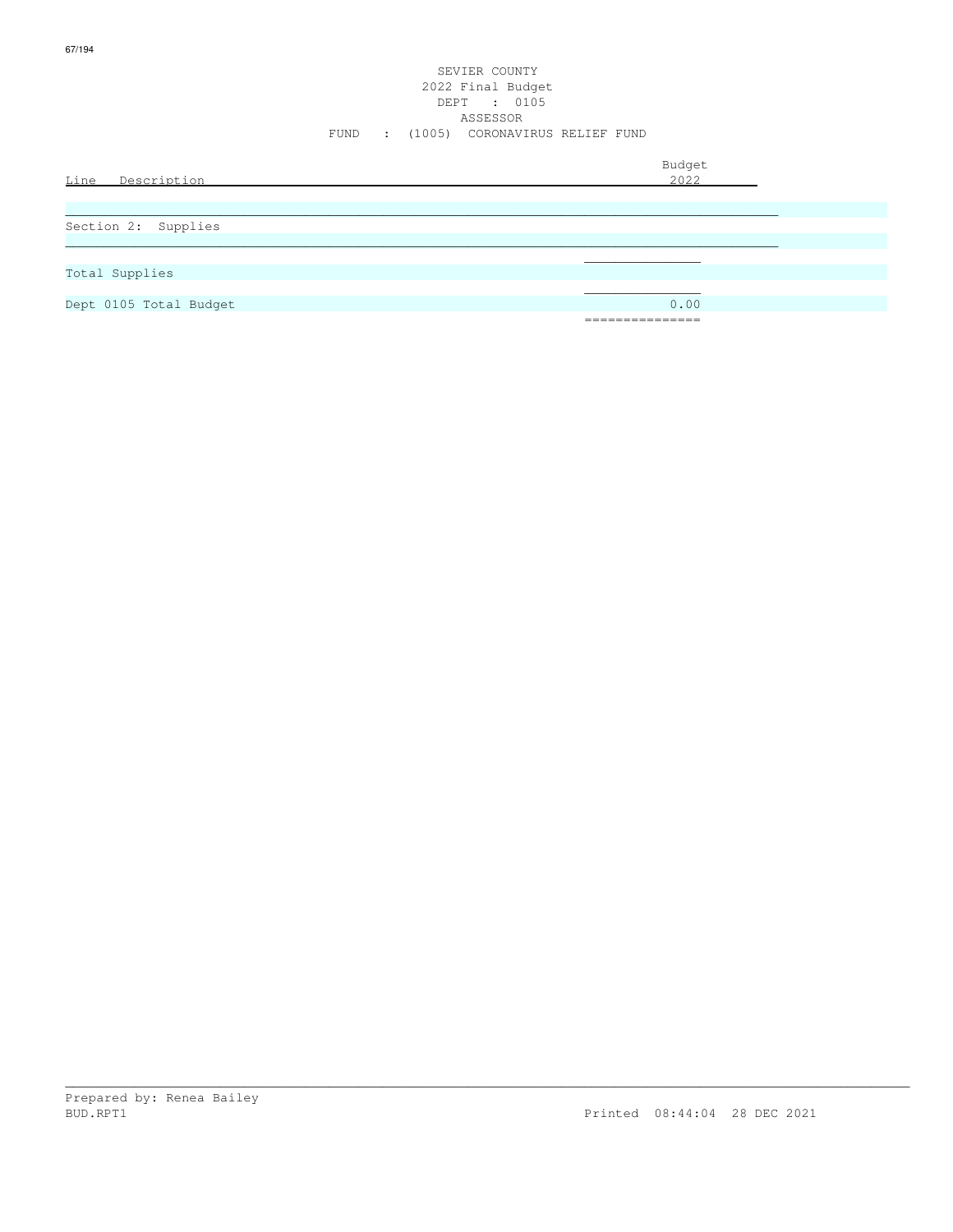68/194

## SEVIER COUNTY 2022 Final Budget DEPT : 0108 COURTHOUSE MAINTENANCE FUND : (1005) CORONAVIRUS RELIEF FUND

\_\_\_\_\_\_\_\_\_\_\_\_\_\_\_\_\_\_\_\_\_\_\_\_\_\_\_\_\_\_\_\_\_\_\_\_\_\_\_\_\_\_\_\_\_\_\_\_\_\_\_\_\_\_\_\_\_\_\_\_\_\_\_\_\_\_\_\_\_\_\_\_\_\_\_\_\_\_\_\_\_\_\_\_\_\_\_\_\_\_\_\_\_\_\_\_\_\_\_\_\_\_\_\_\_\_\_\_\_

| Line Description         | Budget<br>2022 |
|--------------------------|----------------|
|                          |                |
| Line Description         | Budget<br>2022 |
| Total Personnel Services |                |

 $\mathcal{L}_\mathcal{L}$  , we can assume that the contract of the contract of the contract of the contract of the contract of the contract of the contract of the contract of the contract of the contract of the contract of the contr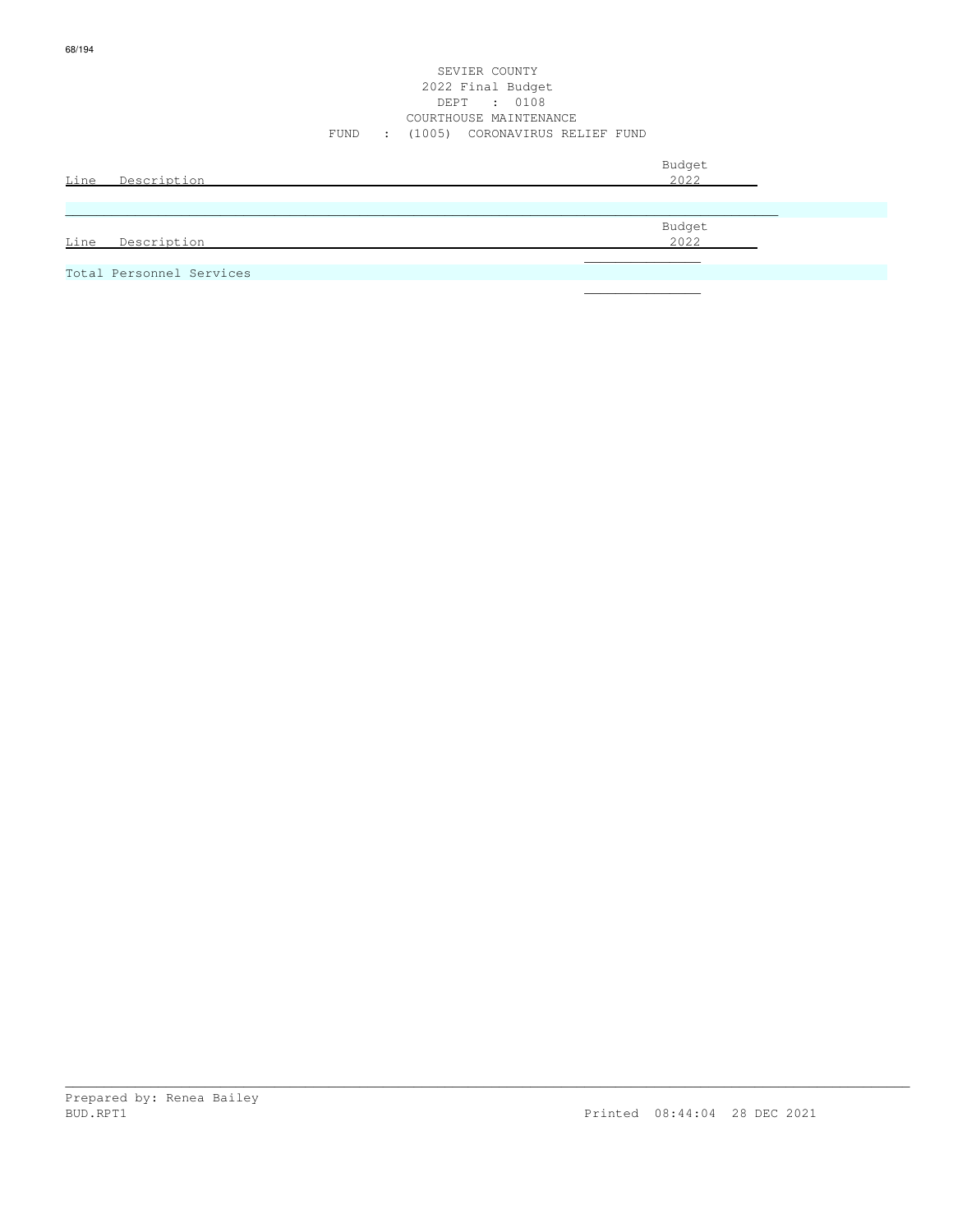| Line<br>Description    | Budget<br>2022              |  |
|------------------------|-----------------------------|--|
| Section 2: Supplies    |                             |  |
| 2001                   | 2,000.00                    |  |
| Total Supplies         | 2,000.00                    |  |
| Dept 0108 Total Budget | 2,000.00<br>_______________ |  |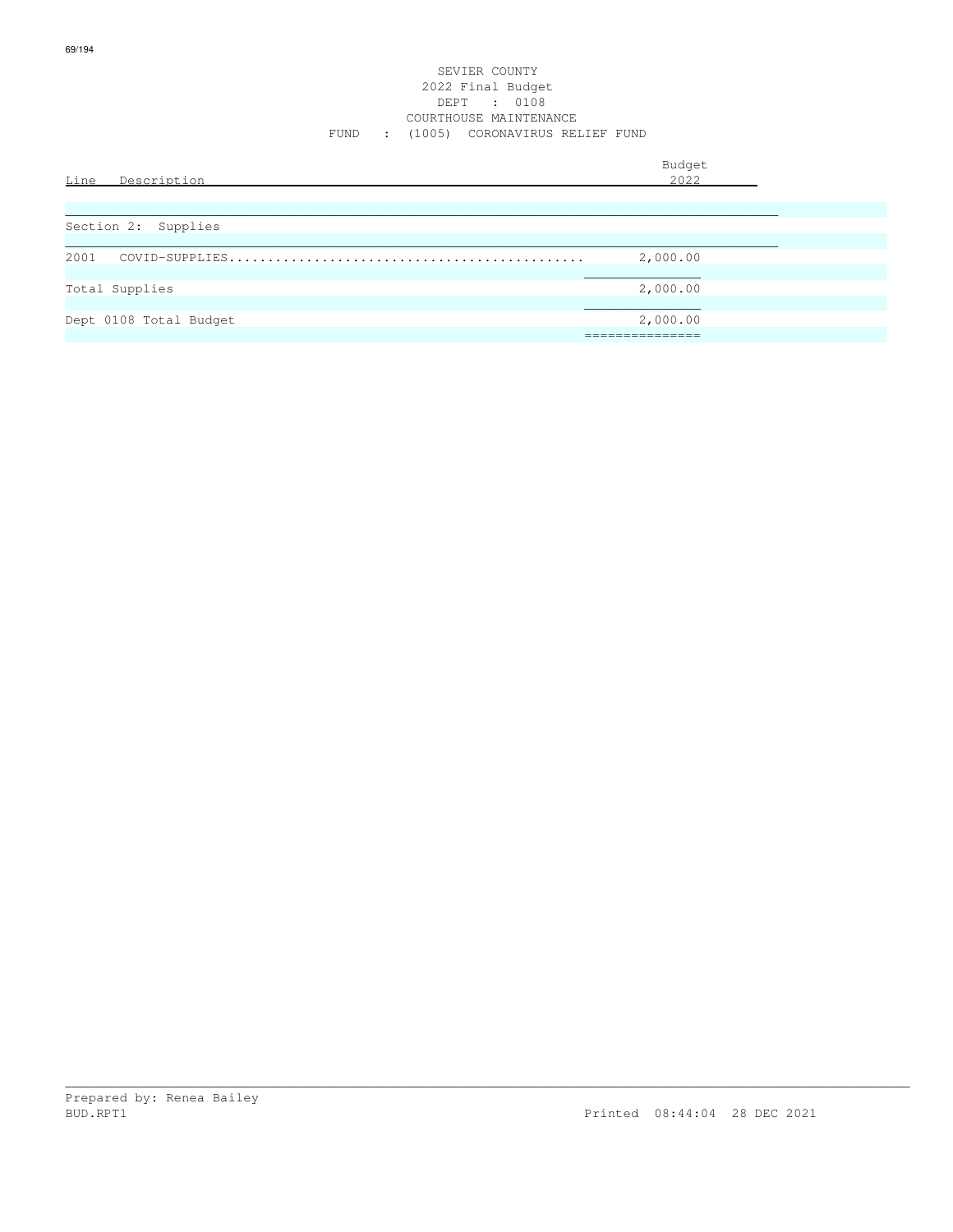| Line | Description | 2022   |
|------|-------------|--------|
|      |             |        |
|      |             |        |
|      |             | Budget |
| Line | Description | 2022   |

70/194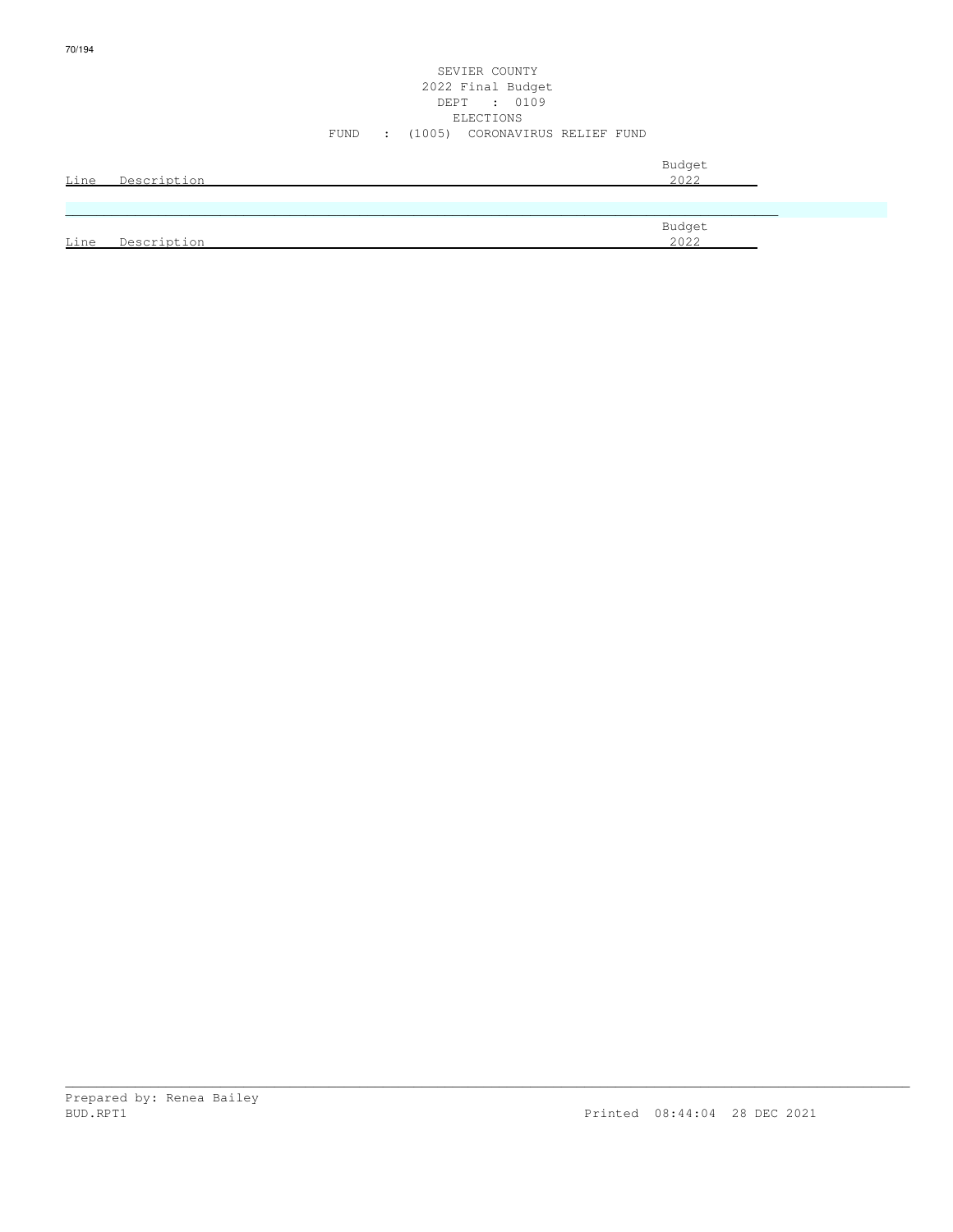| Line Description       | Budget<br>2022                            |  |
|------------------------|-------------------------------------------|--|
| Section 2: Supplies    |                                           |  |
| 2001                   | 1,500.00                                  |  |
| Total Supplies         | 1,500.00                                  |  |
| Dept 0109 Total Budget | 1,500.00<br>___________<br>______________ |  |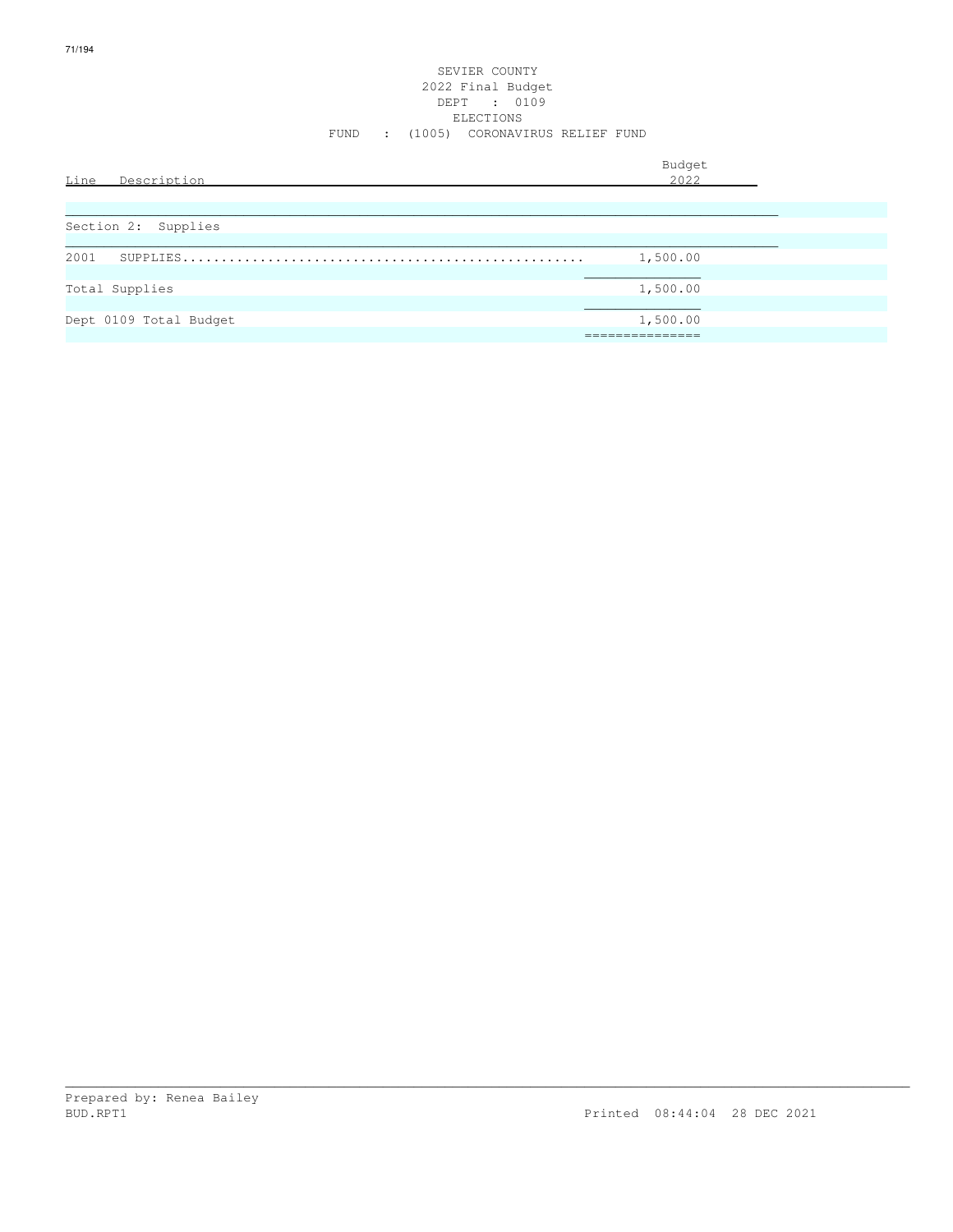|      |             | SEVIER COUNTY<br>2022 Final Budget<br>DEPT : 0200<br>ROAD |  |
|------|-------------|-----------------------------------------------------------|--|
|      |             | (1005) CORONAVIRUS RELIEF FUND<br>FUND<br>$\mathcal{L}$   |  |
| Line | Description | Budget<br>2022                                            |  |
|      |             |                                                           |  |
| Line | Description | Budget<br>2022                                            |  |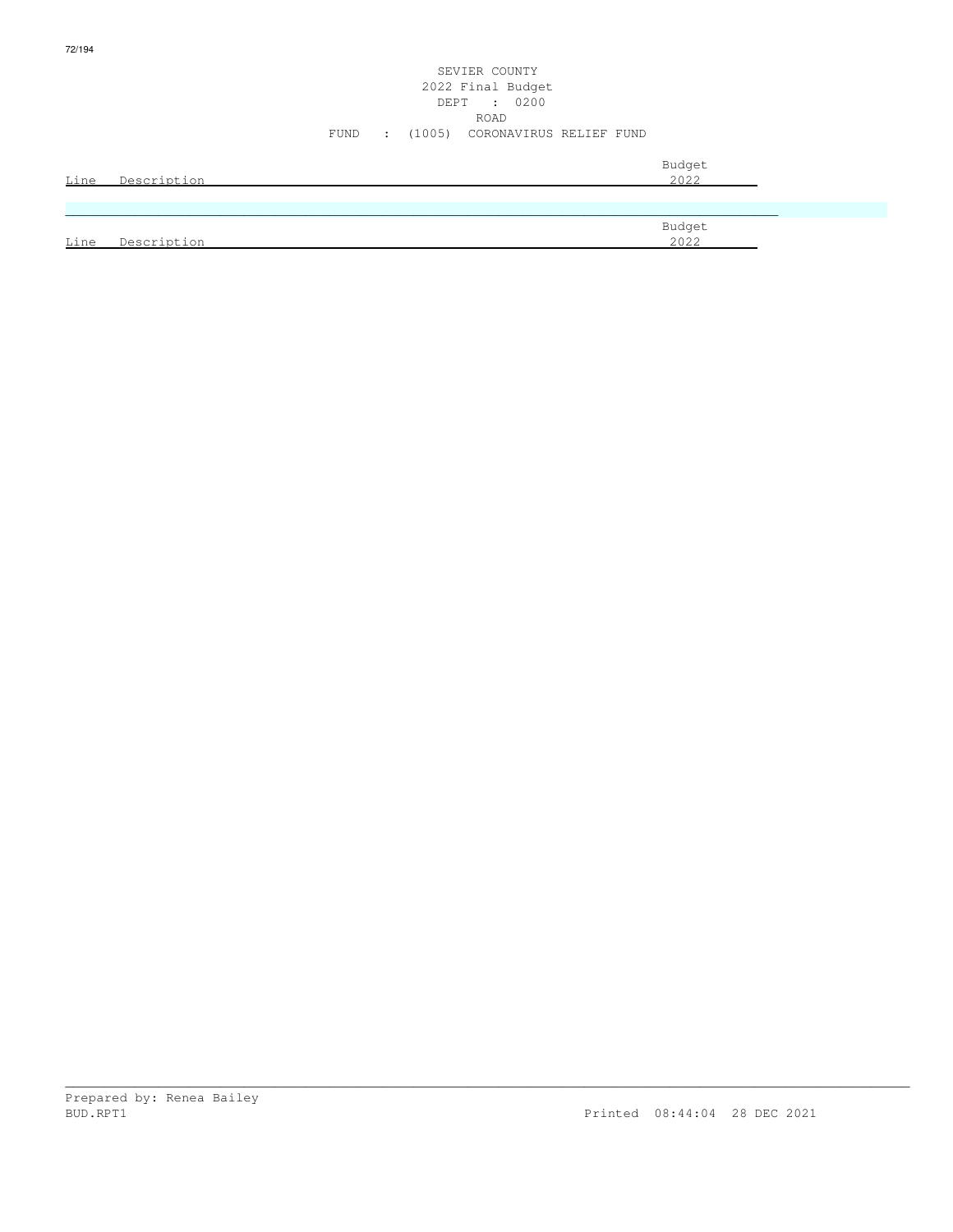|                        | FUND<br>$\sim 100$ | SEVIER COUNTY<br>2022 Final Budget<br>DEPT : 0200<br>ROAD<br>(1005) CORONAVIRUS RELIEF FUND |                      |  |
|------------------------|--------------------|---------------------------------------------------------------------------------------------|----------------------|--|
| Line Description       |                    |                                                                                             | Budget<br>2022       |  |
| Section 2: Supplies    |                    |                                                                                             |                      |  |
| Total Supplies         |                    |                                                                                             |                      |  |
| Dept 0200 Total Budget |                    |                                                                                             | 0.00<br>____________ |  |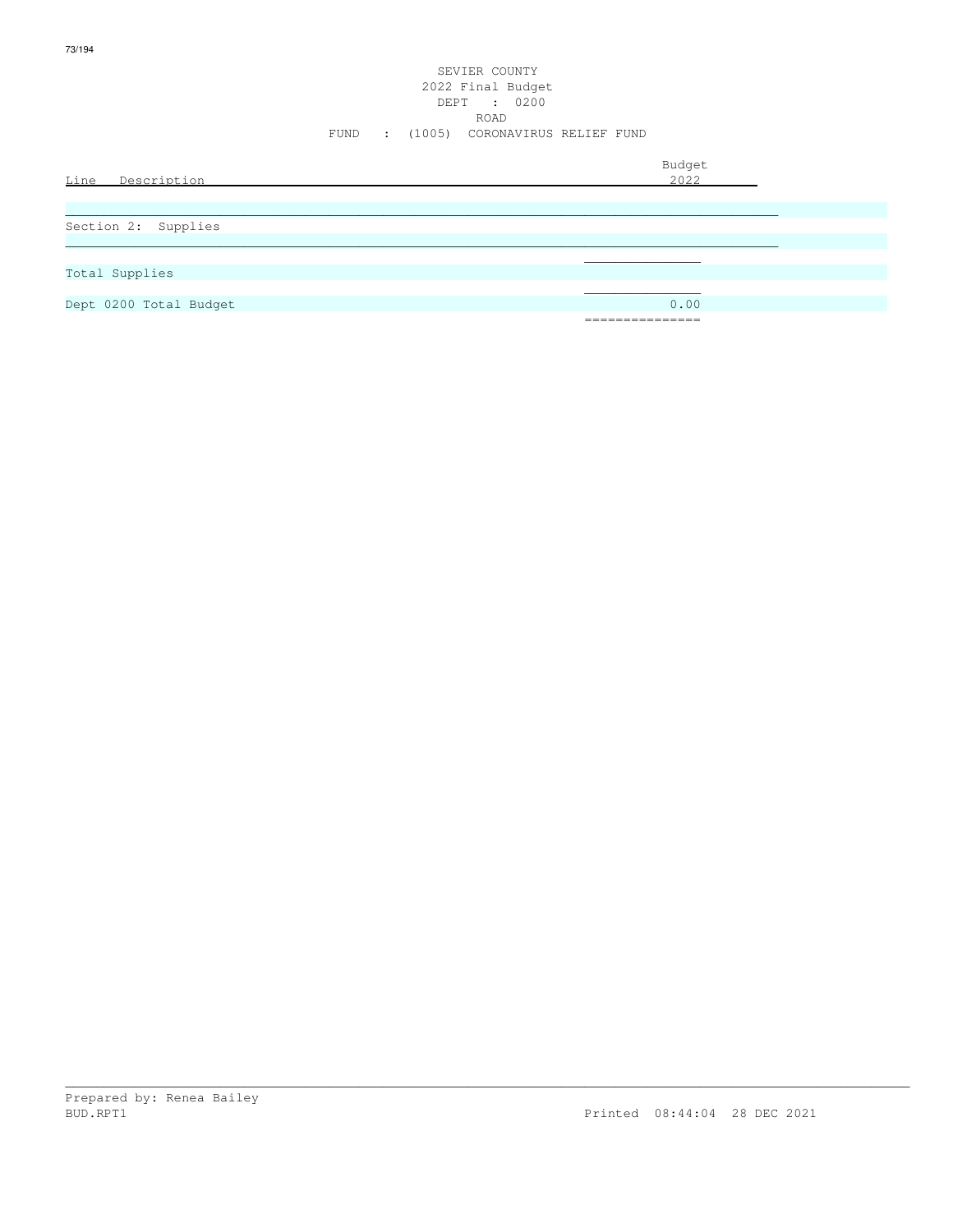| <u>Line</u> | Description | Budget<br>2022 |
|-------------|-------------|----------------|
|             |             |                |
|             |             | Budget         |
| Line        | Description | 2022           |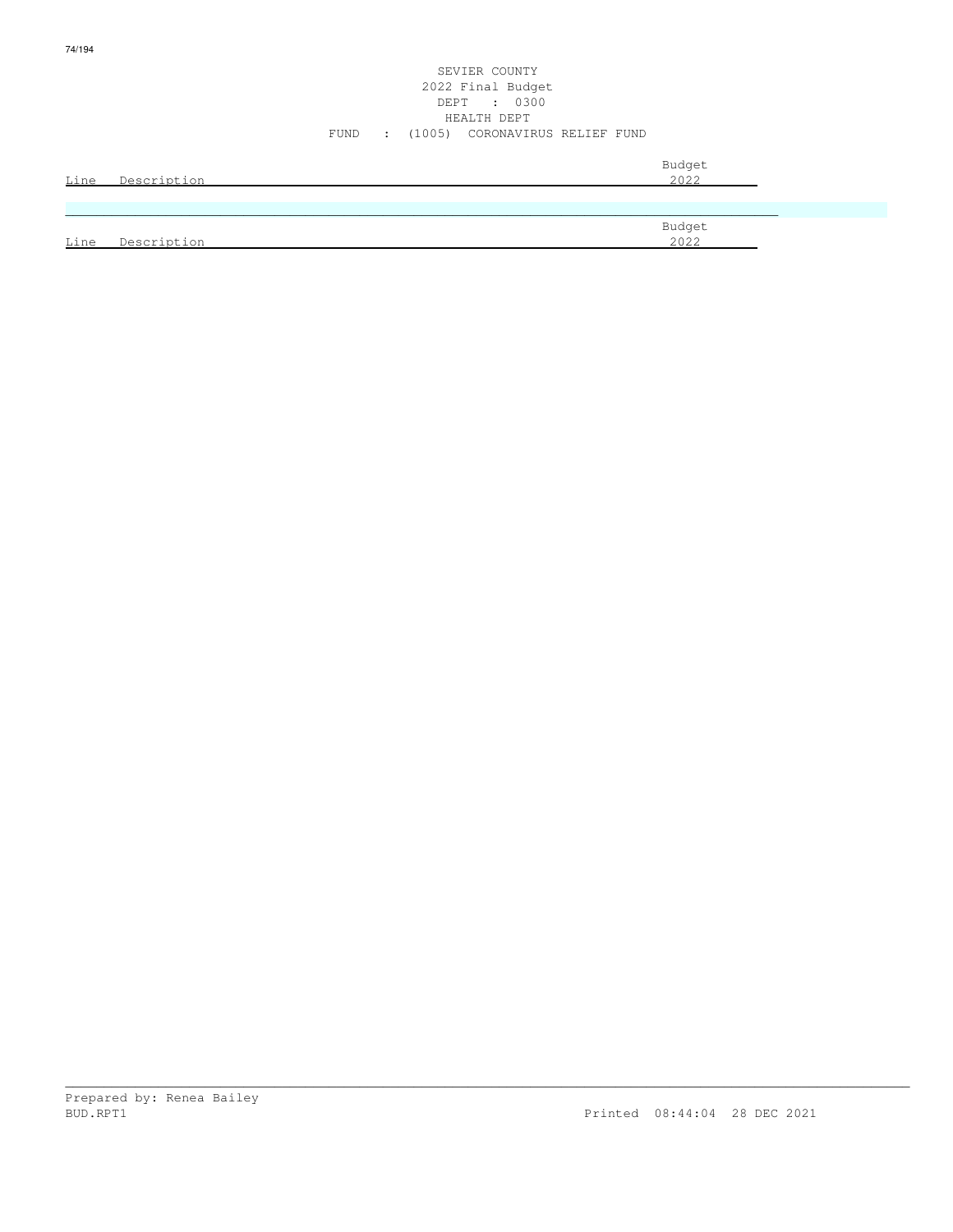|                     | SEVIER COUNTY<br>2022 Final Budget<br>DEPT : 0300<br>HEALTH DEPT<br>FUND : (1005) CORONAVIRUS RELIEF FUND |                |
|---------------------|-----------------------------------------------------------------------------------------------------------|----------------|
| Line<br>Description |                                                                                                           | Budget<br>2022 |
| Section 2: Supplies |                                                                                                           |                |
| Total Supplies      |                                                                                                           |                |

Dept 0300 Total Budget 0.00

===============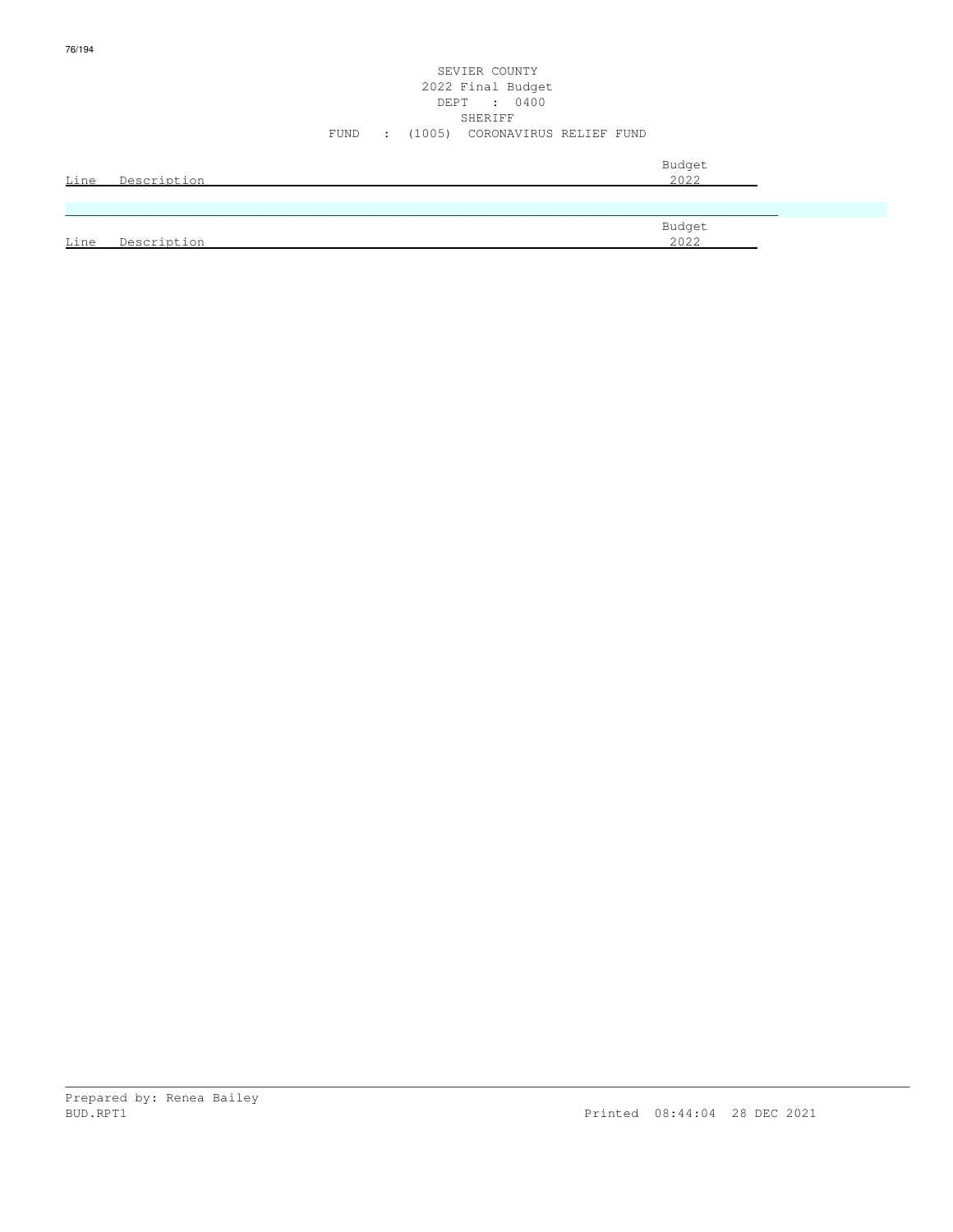|                        | FUND<br>$\sim 100$ | SEVIER COUNTY<br>2022 Final Budget<br>DEPT : 0400<br>SHERIFF<br>(1005) CORONAVIRUS RELIEF FUND |                |
|------------------------|--------------------|------------------------------------------------------------------------------------------------|----------------|
| Line<br>Description    |                    |                                                                                                | Budget<br>2022 |
|                        |                    |                                                                                                |                |
| Section 2: Supplies    |                    |                                                                                                |                |
|                        |                    |                                                                                                |                |
| Total Supplies         |                    |                                                                                                |                |
| Dept 0400 Total Budget |                    |                                                                                                | 0.00           |
|                        |                    |                                                                                                | =======        |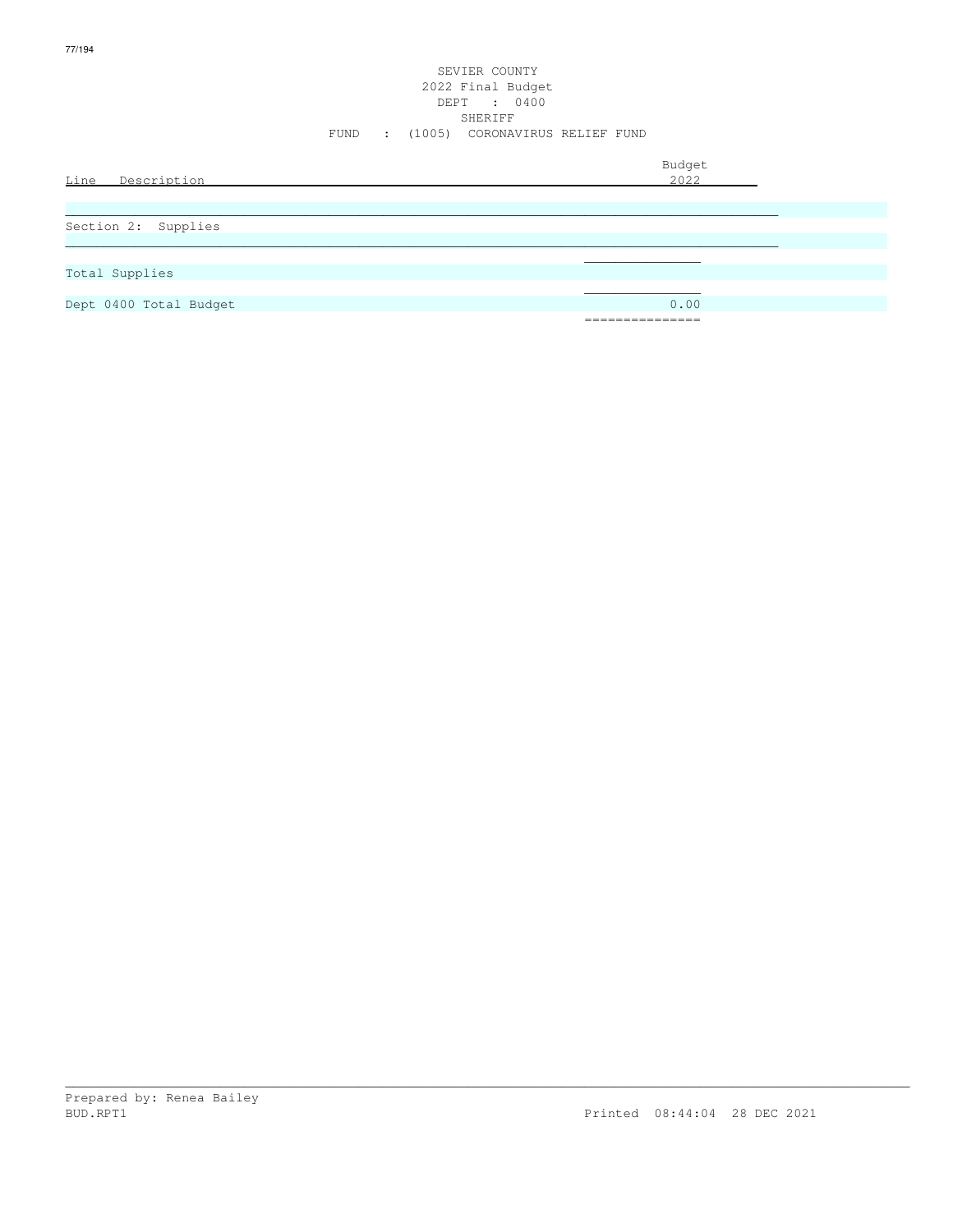en de la provincia de la provincia de la provincia de la provincia de la provincia de la provincia de la provi Line Description 2022

SEVIER COUNTY

\_\_\_\_\_\_\_\_\_\_\_\_\_\_\_\_\_\_\_\_\_\_\_\_\_\_\_\_\_\_\_\_\_\_\_\_\_\_\_\_\_\_\_\_\_\_\_\_\_\_\_\_\_\_\_\_\_\_\_\_\_\_\_\_\_\_\_\_\_\_\_\_\_\_\_\_\_\_\_\_\_\_\_\_\_\_\_\_\_\_\_\_\_\_\_\_\_\_\_\_\_\_\_\_\_\_\_\_\_

78/194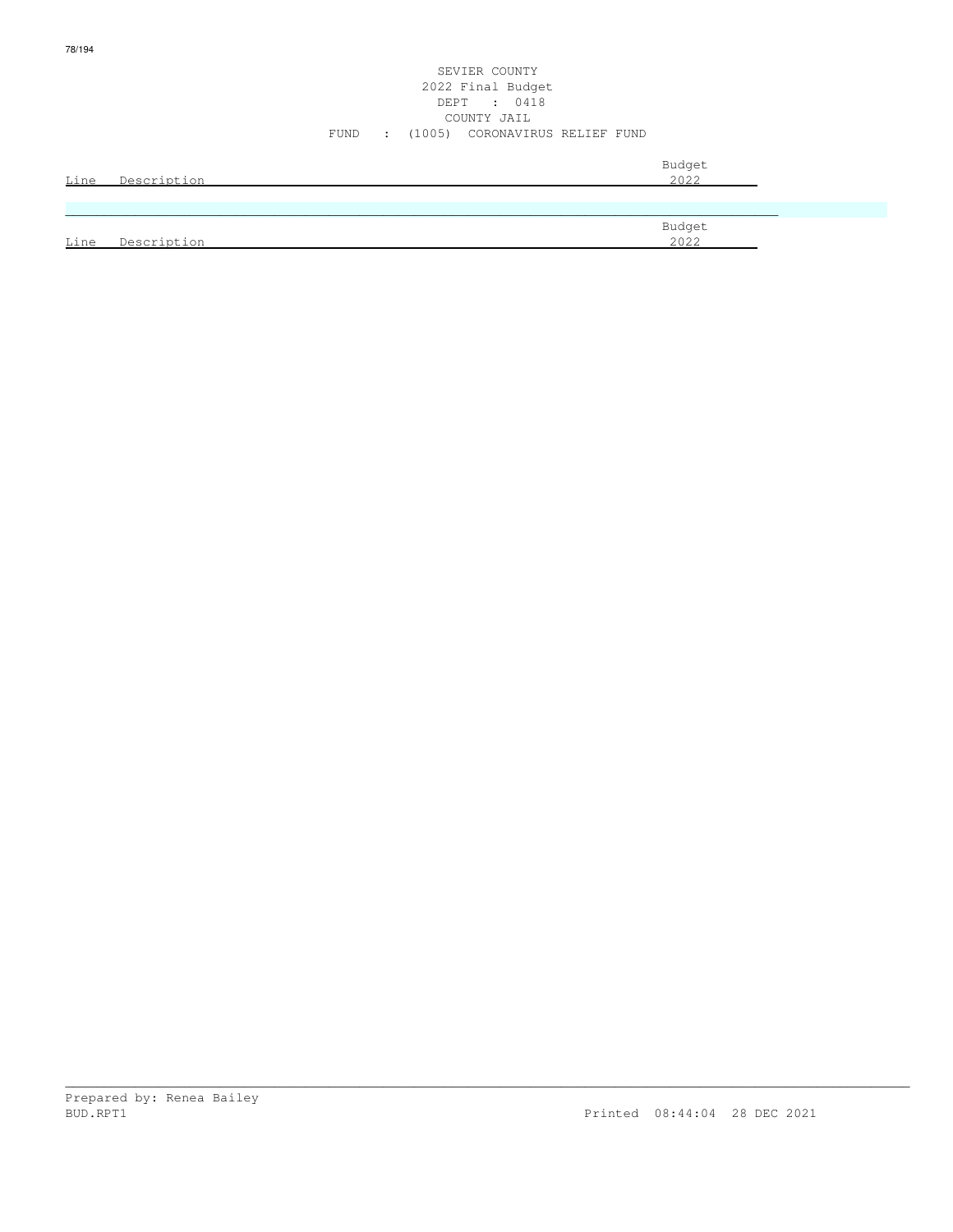#### SEVIER COUNTY 2022 Final Budget DEPT : 0418 COUNTY JAIL FUND : (1005) CORONAVIRUS RELIEF FUND

|                          | Budget       |
|--------------------------|--------------|
| Line Description         | 2022         |
|                          |              |
|                          |              |
| Section 2: Supplies      |              |
|                          |              |
|                          |              |
| Total Supplies           |              |
|                          |              |
|                          |              |
| Section 3: Other Charges |              |
|                          |              |
|                          |              |
| Total Other Charges      |              |
|                          |              |
| Dept 0418 Total Budget   | 0.00         |
|                          | ============ |
|                          |              |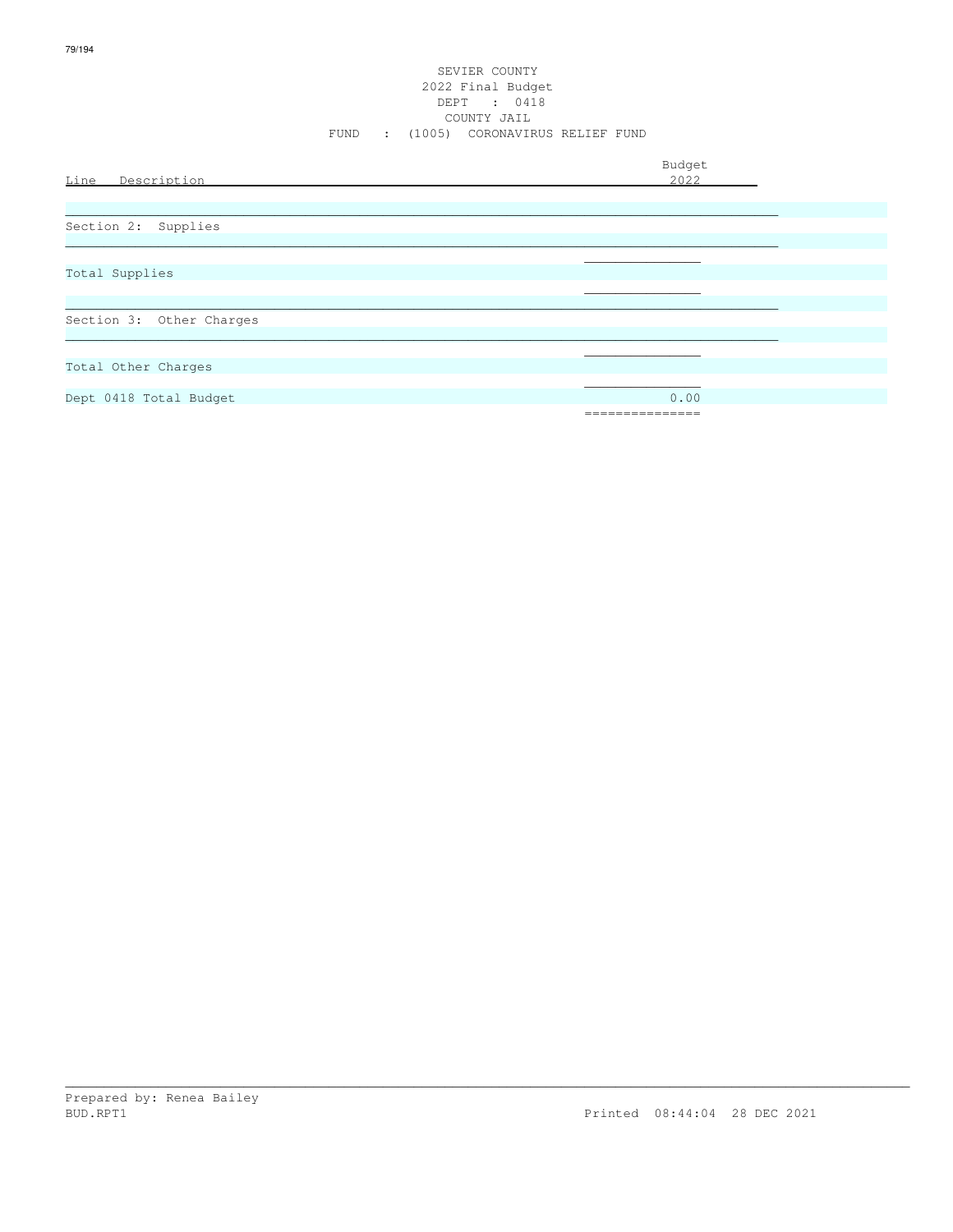### SEVIER COUNTY 2022 Final Budget DEPT : 0600 LIBRARY FUND : (1005) CORONAVIRUS RELIEF FUND

| Line | Description | Budget<br>2022 |
|------|-------------|----------------|
|      |             |                |
|      |             | Budget         |
| Line | Description | 2022           |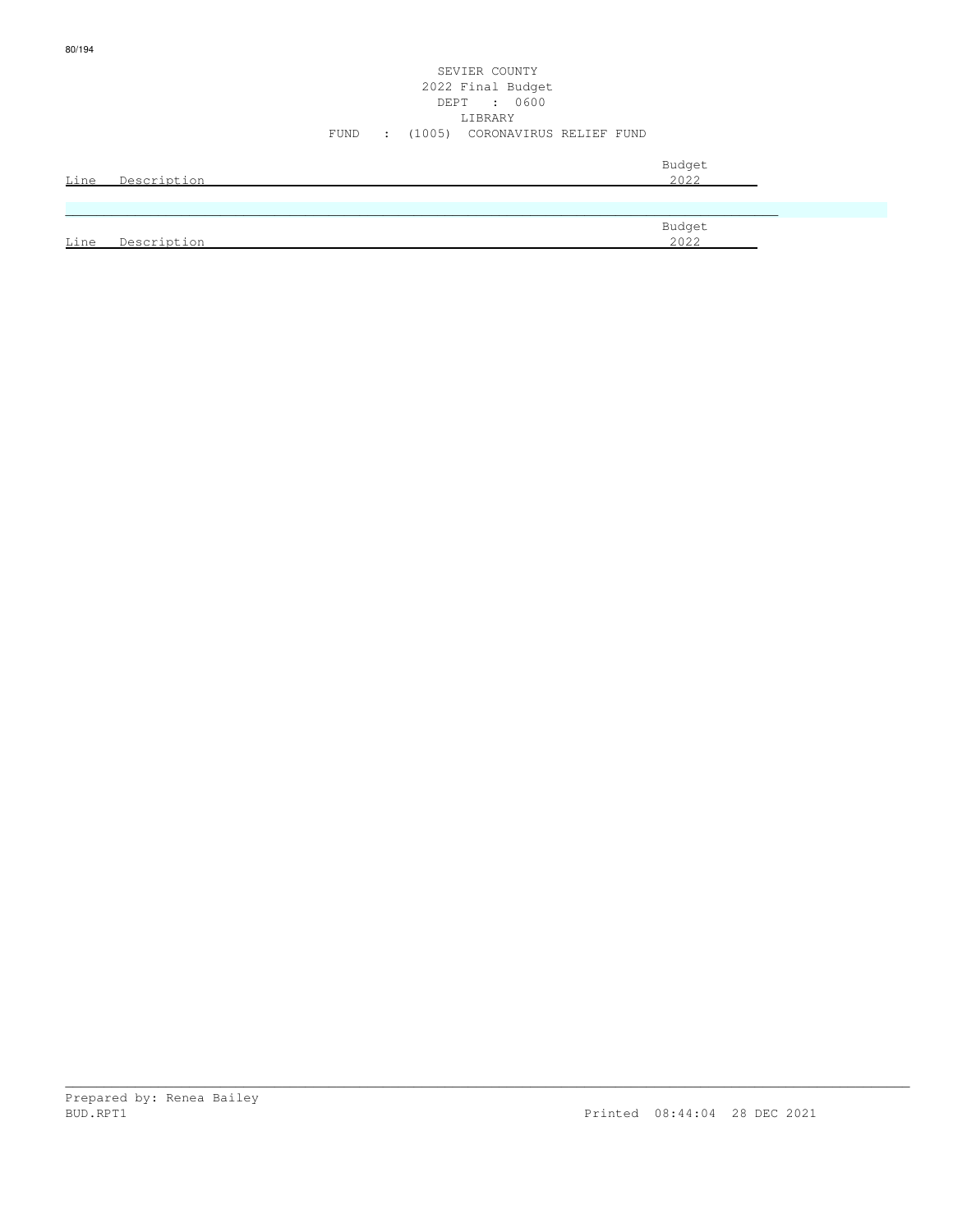#### SEVIER COUNTY 2022 Final Budget DEPT : 0600 LIBRARY FUND : (1005) CORONAVIRUS RELIEF FUND

| Line<br>Description    | Budget<br>2022            |
|------------------------|---------------------------|
| Section 2: Supplies    |                           |
| 2001                   | 250.00                    |
| Total Supplies         | 250.00                    |
| Dept 0600 Total Budget | 250.00<br>=============== |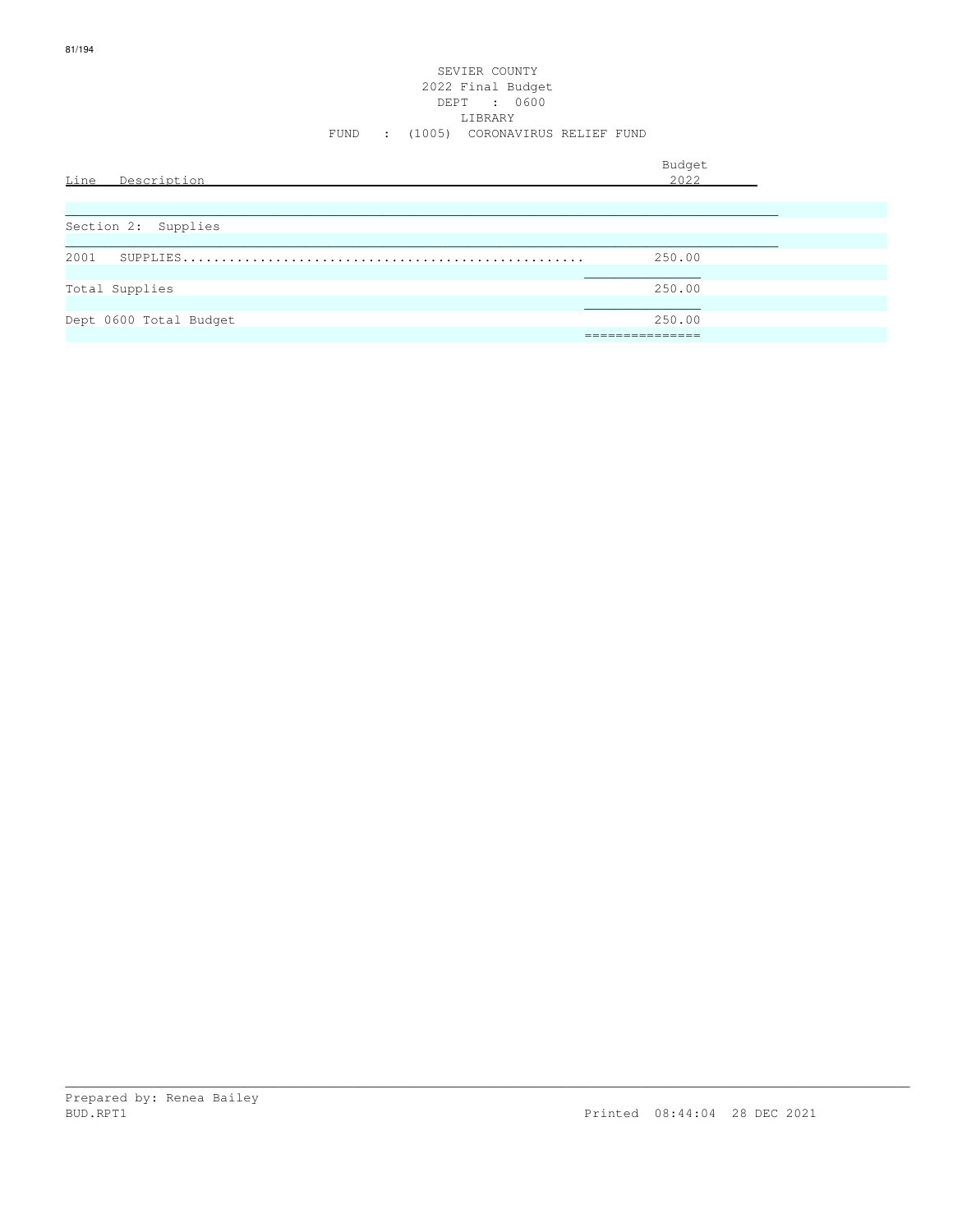#### SEVIER COUNTY 2022 Final Budget DEPT : 0418 Jail CONSTRUCTION INVESTMENT FUND : (1800) JAIL CONSTRUCTION INVESTMENT

| Line | Description | Budget<br>2022 |
|------|-------------|----------------|
|      |             |                |
|      |             | Budget         |
| Line | Description | 2022           |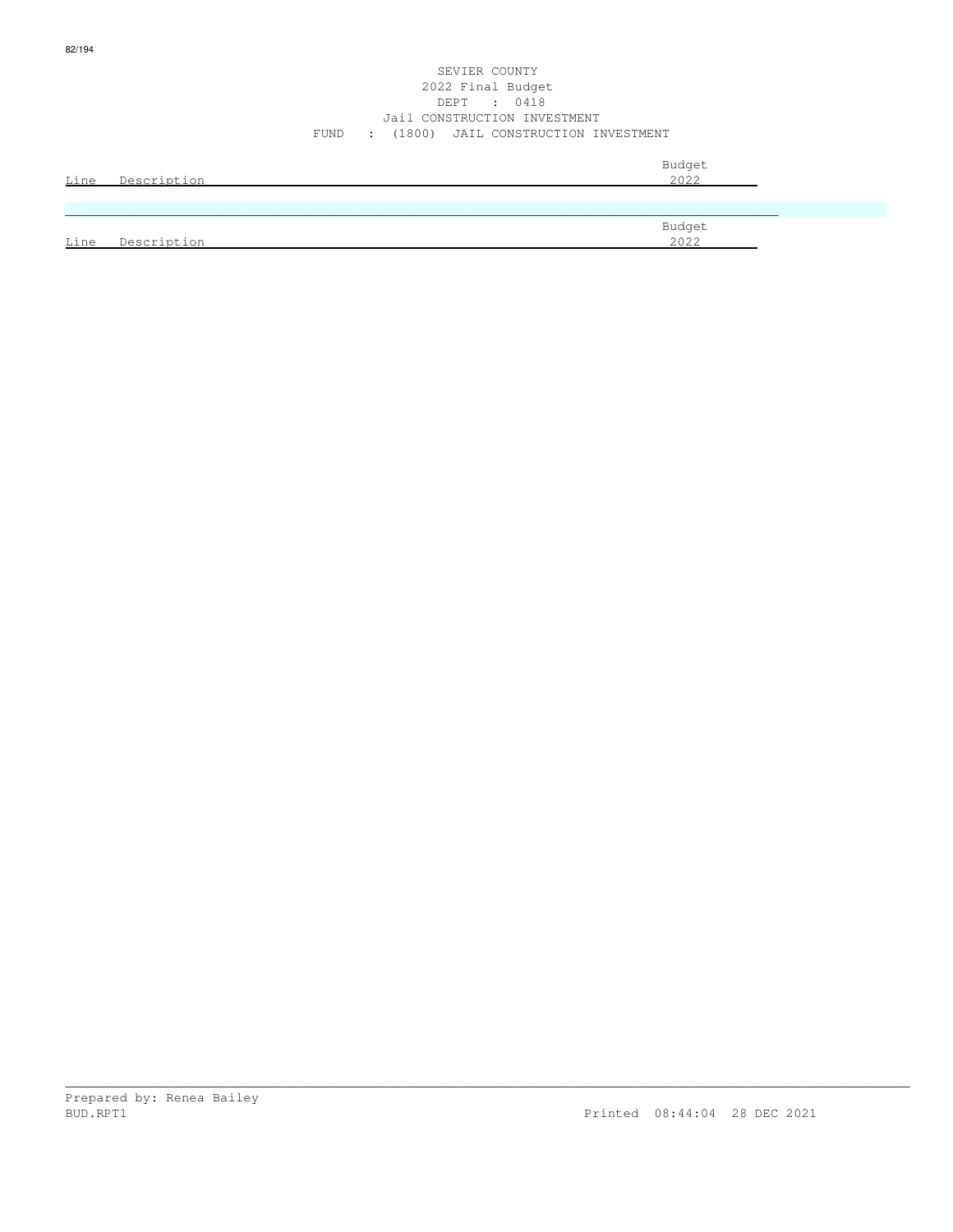#### SEVIER COUNTY 2022 Final Budget DEPT : 0418 Jail CONSTRUCTION INVESTMENT FUND : (1800) JAIL CONSTRUCTION INVESTMENT

|                           | Budget          |
|---------------------------|-----------------|
| Line Description          | 2022            |
|                           |                 |
| Section 2: Supplies       |                 |
|                           |                 |
| Total Supplies            |                 |
|                           |                 |
| Section 3: Other Charges  |                 |
|                           |                 |
| Section 4: Capital Outlay |                 |
|                           |                 |
| Total Capital Outlay      |                 |
|                           |                 |
| Section 5: Transfers Out  |                 |
|                           |                 |
| Total Transfers Out       |                 |
| Dept 0418 Total Budget    | 0.00            |
|                           | =============== |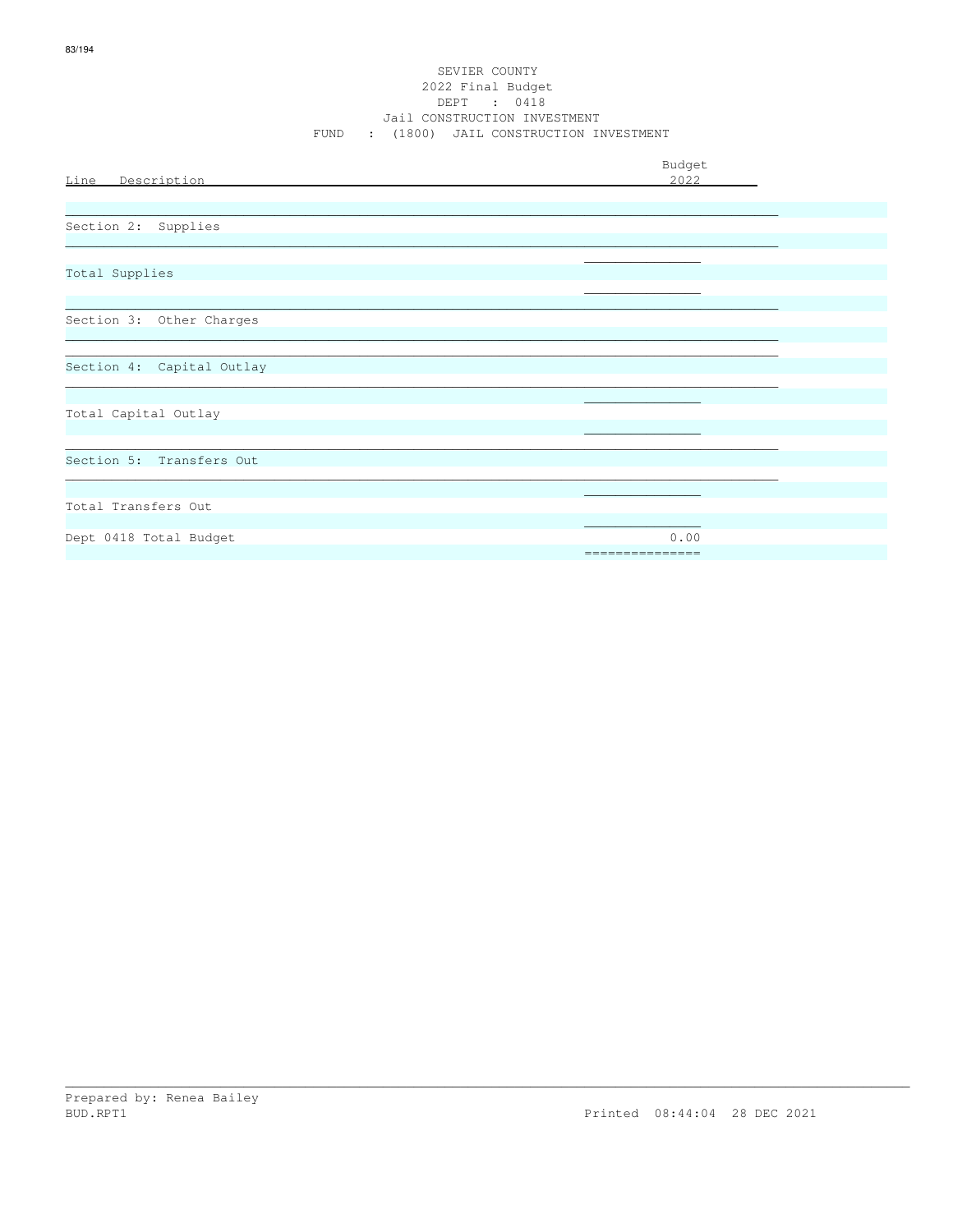#### SEVIER COUNTY 2022 Final Budget DEPT : 0200 COUNTY ROAD FUND : (2000) COUNTY ROAD

Current Annual

| PCN  | Title                     | Grade | Salary     |
|------|---------------------------|-------|------------|
|      |                           |       |            |
| 0001 | COUNTY JUDGE ELECTED OFFI |       | 21,363.00  |
| 0002 | ROAD FOREMAN              |       | 49, 117.00 |
| 0003 | EQUIPMENT OPERATOR        |       | 36,146.00  |
| 0004 | EOUIPMENT OPERATOR        |       | 36,146.00  |
| 0005 | EOUIPMENT OPERATOR        |       | 36,146.00  |
| 0006 | EOUIPMENT OPERATOR        |       | 36,146.00  |
| 0007 | TRUCK DRIVER/ OPERATOR HE |       | 35, 444.00 |
| 0008 | TRUCK DRIVER/ OPERATOR HE |       | 35,710.00  |
| 0009 | TRUCK DRIVER/OPERATOR HEL |       | 35,444.00  |
| 0010 | TRUCK DRIVER/ OPERATOR HE |       | 35, 444.00 |
| 0011 | TRUCK DRIVER / OPERATOR H |       | 35,444.00  |
| 0012 | TRUCK DRIVER / OPERATOR H |       | 35,444.00  |
| 0013 | TRUCK DRIVER / OPERATOR H |       | 35,444.00  |
| 0014 | EOUIPMENT OPERATOR        |       | 36,146.00  |
| 0015 | MECHANIC                  |       | 37,290.00  |
| 0016 | MECHANIC HELPER           |       | 36,728.00  |
| 0017 | MECHANIC HELPER           |       | 35,444.00  |
| 0018 | TRUCK DRIVER / OPERATOR H |       | 35,444.00  |
| 0019 | PART TIME CLERICAL        |       | 3,000.00   |
| 0020 | ADMINISTRATIVE ASSISTANT  |       | 12,084.00  |
| 0021 | EMERGENCY SERVICE COORDIN |       | 1,040.00   |
|      |                           |       |            |

## Total Salaries 660,614.00

|      |                                       | Budget     |  |
|------|---------------------------------------|------------|--|
| Line | Description                           | 2022       |  |
| 1001 |                                       | 657,614.00 |  |
| 1002 |                                       | 3,000.00   |  |
| 1005 | OVERTIME & OTHER PREMIUM COMPENSATION | 10,000.00  |  |
| 1006 |                                       | 51,302.00  |  |
| 1007 |                                       | 100,746.00 |  |
| 1009 | HEALTH INSURANCE MATCHING             | 102,148.00 |  |
| 1010 |                                       | 25,163.00  |  |
| 1011 | UNEMPIOYMENT COMPENSATION             | 886.00     |  |
| 1016 |                                       | 2,159.00   |  |
| 1017 |                                       | 2,600.00   |  |
| 1018 |                                       | 13,191.00  |  |
|      |                                       |            |  |
|      | Total Personnel Services              | 968,809.00 |  |
|      |                                       |            |  |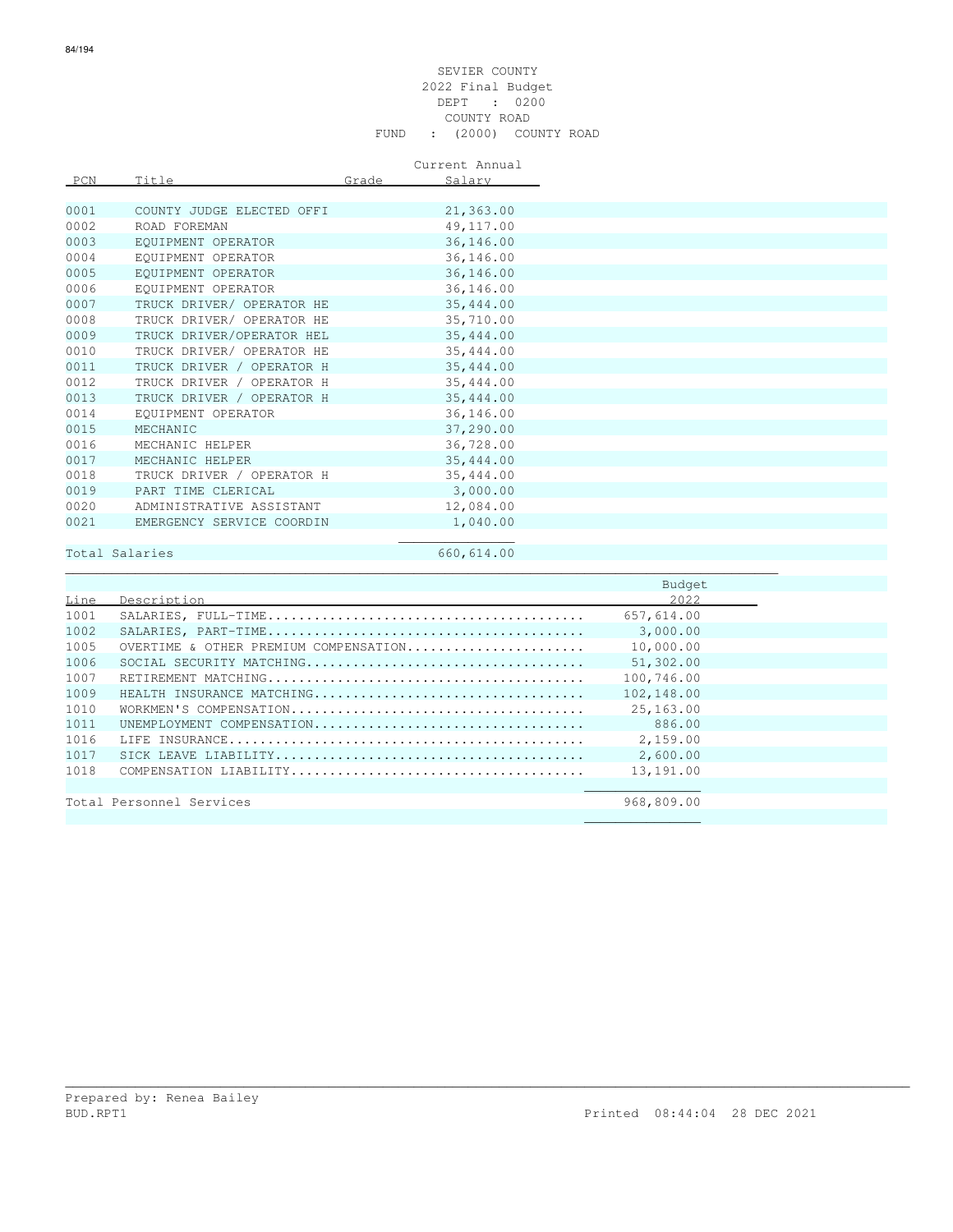Line Description 2022

Budget is a state of the state of the state of the state of the state of the state of the state of the state of the state of the state of the state of the state of the state of the state of the state of the state of the st

| Section 2: | Supplies                                                                                             |            |  |
|------------|------------------------------------------------------------------------------------------------------|------------|--|
| 2001       |                                                                                                      | 20,000.00  |  |
| 2002       |                                                                                                      | 2,000.00   |  |
| 2003       |                                                                                                      | 100.00     |  |
| 2006       |                                                                                                      | 2,000.00   |  |
| 2007       |                                                                                                      | 140,000.00 |  |
| 2008       |                                                                                                      | 30,000.00  |  |
| 2020       | BUILDING MATERIALS & SUPPLIES                                                                        | 1,000.00   |  |
|            |                                                                                                      |            |  |
| 2021       |                                                                                                      | 4,000.00   |  |
| 2022       |                                                                                                      | 1,000.00   |  |
| 2023       |                                                                                                      | 225,000.00 |  |
| 2024       | MAINTENANCE & SERVICE CONTRACTS                                                                      | 1,000.00   |  |
| 2025       |                                                                                                      | 250,000.00 |  |
| 2026       |                                                                                                      | 50,000.00  |  |
| 2027       |                                                                                                      | 140,000.00 |  |
| 2028       |                                                                                                      | 1,000.00   |  |
| 2029       |                                                                                                      | 1,500.00   |  |
| 2030       | $\texttt{CONCRETE} \dots\dots\dots\dots\dots\dots\dots\dots\dots\dots\dots\dots\dots\dots\dots\dots$ | 10,000.00  |  |
|            |                                                                                                      |            |  |
|            | Total Supplies                                                                                       | 878,600.00 |  |
|            |                                                                                                      |            |  |
|            | Section 3: Other Charges                                                                             |            |  |
|            |                                                                                                      |            |  |
| 3006       | MEDICAL, DENTAL & HOSPITAL                                                                           | 1,100.00   |  |
| 3007       |                                                                                                      | 300.00     |  |
| 3020       |                                                                                                      | 1,400.00   |  |
| 3021       |                                                                                                      | 100.00     |  |
| 3030       |                                                                                                      | 250.00     |  |
| 3040       | ADVERTISING & PUBLICATION                                                                            | 1,000.00   |  |
| 3052       |                                                                                                      | 4,623.00   |  |
| 3053       |                                                                                                      | 35, 157.00 |  |
| 3054       |                                                                                                      | 9,310.00   |  |
| 3060       |                                                                                                      | 8,000.00   |  |
| 3061       |                                                                                                      | 900.00     |  |
| 3062       |                                                                                                      | 1,500.00   |  |
| 3071       | RENT - MACHINERY AND EQUIPMENT                                                                       | 5,000.00   |  |
| 3073       | LEASE-MACHINERY & EQUIPMENT                                                                          | 2,000.00   |  |
| 3098       |                                                                                                      | 2,000.00   |  |
| 3100       |                                                                                                      | 150,000.00 |  |
| 3102       | Computer Software, Support, & Maint                                                                  | 2,000.00   |  |
|            |                                                                                                      |            |  |
|            | Total Other Charges                                                                                  | 224,640.00 |  |
|            |                                                                                                      |            |  |
|            |                                                                                                      |            |  |
|            | Section 4:<br>Capital Outlay                                                                         |            |  |
| 4003       | IMPROVEMENTS OTHER THAN BUILDINGS                                                                    | 480,000.00 |  |
| 4004       |                                                                                                      | 281,500.00 |  |
| 4005       |                                                                                                      | 169,000.00 |  |
| 4008       | ARK HIGHWAY DEPT & OTHER CONSTRUCTION PROJECTS                                                       | 60,000.00  |  |
|            |                                                                                                      |            |  |
|            | Total Capital Outlay                                                                                 | 990,500.00 |  |
|            |                                                                                                      |            |  |
|            |                                                                                                      |            |  |
|            |                                                                                                      |            |  |

| Prepared by: Renea Bailey |  |  |
|---------------------------|--|--|
| BUD.RPT1                  |  |  |

But and the printed 08:44:04 28 DEC 2021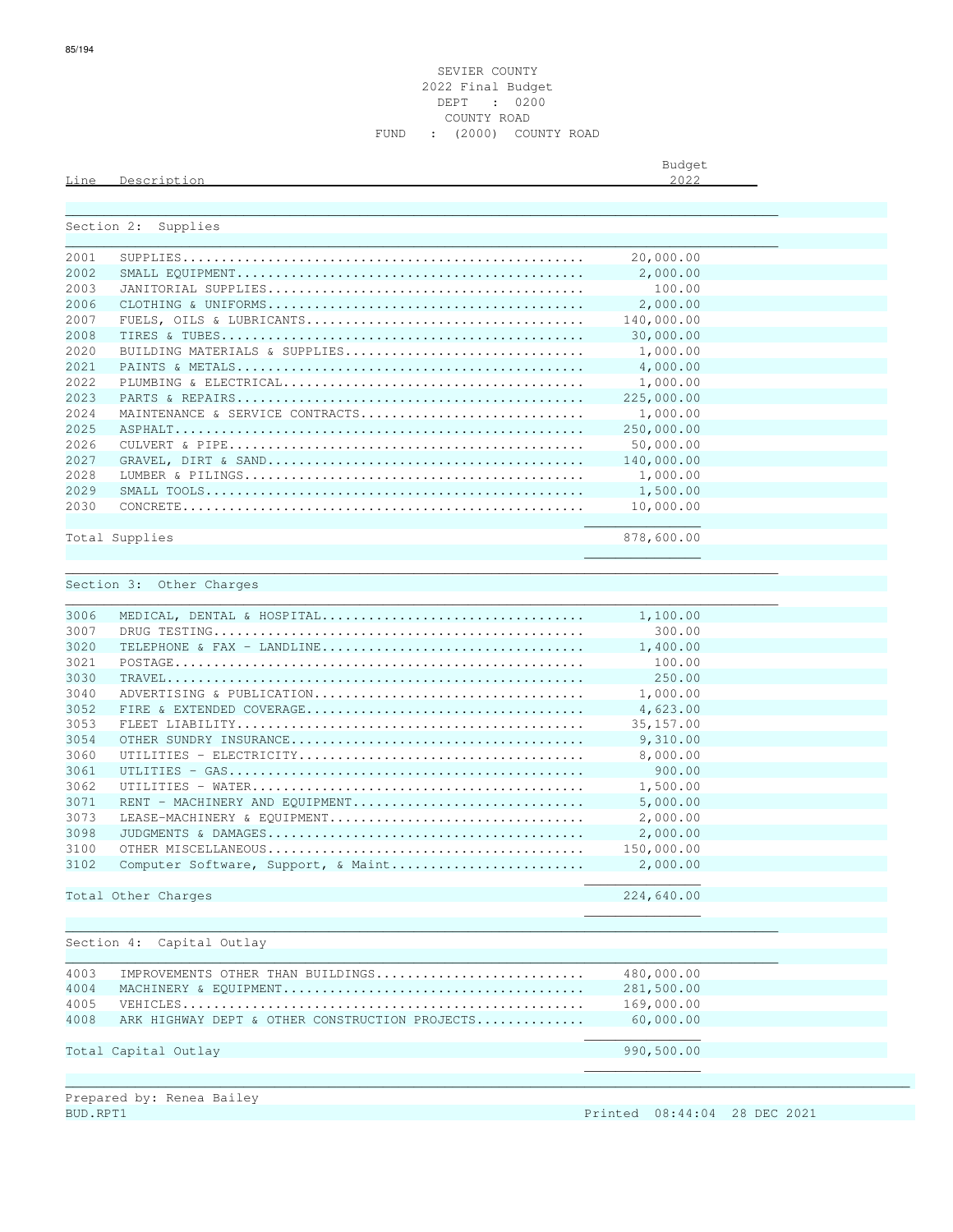|                          | SEVIER COUNTY                |  |
|--------------------------|------------------------------|--|
|                          | 2022 Final Budget            |  |
|                          | DEPT : 0200                  |  |
|                          | COUNTY ROAD                  |  |
|                          | : (2000) COUNTY ROAD<br>FUND |  |
|                          |                              |  |
|                          | Budget                       |  |
| Description<br>Line      | 2022                         |  |
|                          |                              |  |
|                          |                              |  |
| Section 5: Transfers Out |                              |  |
|                          |                              |  |
|                          |                              |  |
| Total Transfers Out      |                              |  |
|                          |                              |  |
| Dept 0200 Total Budget   | 3,062,549.00                 |  |
|                          | =========                    |  |

86/194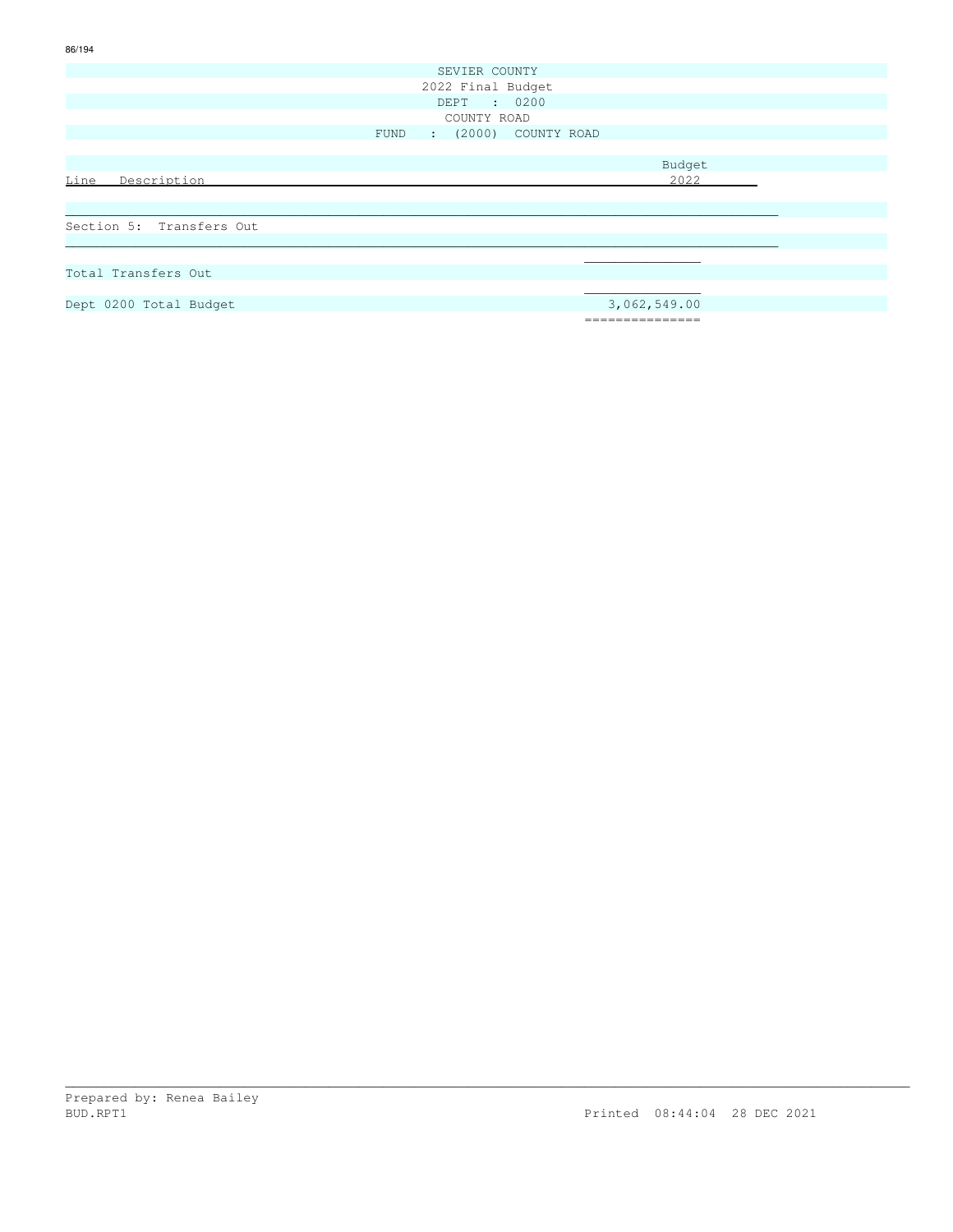#### SEVIER COUNTY 2022 Final Budget DEPT : 0103 TREASURER FUND : (3000) TREASURER'S AUTOMATION FUND

| Line | Description | Budget<br>2022 |
|------|-------------|----------------|
|      |             |                |
| Line | Description | Budget<br>2022 |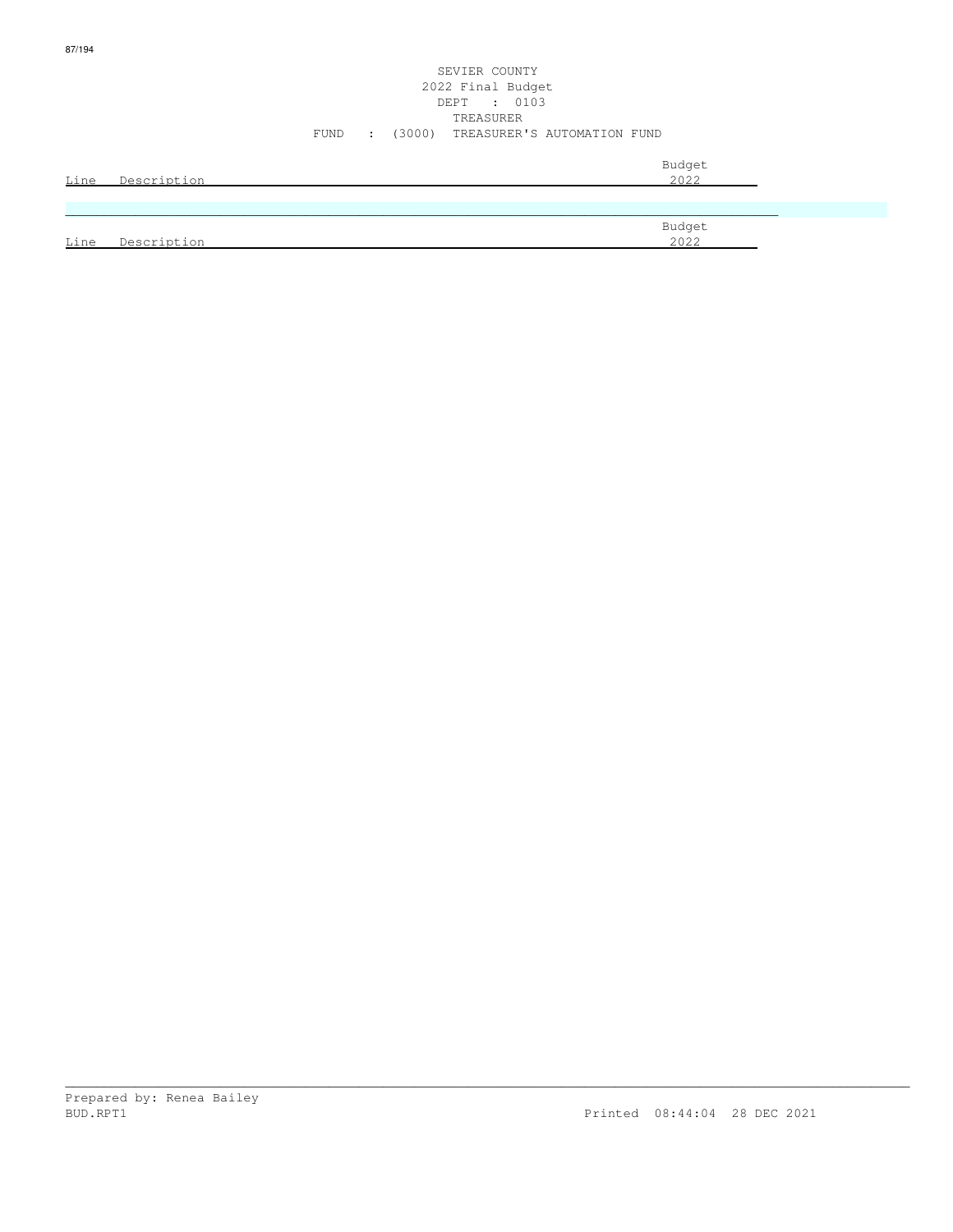| Line Description                                                                   | Budget<br>2.022                           |  |
|------------------------------------------------------------------------------------|-------------------------------------------|--|
|                                                                                    |                                           |  |
| Section 2: Supplies                                                                |                                           |  |
| 2001                                                                               | 2,500.00                                  |  |
| Total Supplies                                                                     | 2,500.00                                  |  |
| Section 3: Other Charges                                                           |                                           |  |
| 3030<br>3090<br>3094<br>3102<br>COMPUTER SOFTWARE, SUPPORT & MAINTENANCE AGREEMENT | 100.00<br>860.00<br>1,000.00<br>11,000.00 |  |
| Total Other Charges                                                                | 12,960.00                                 |  |
| Section 4: Capital Outlay                                                          |                                           |  |
| 4004                                                                               | 3,350.00                                  |  |
| Total Capital Outlay                                                               | 3,350.00                                  |  |
| Section 5: Transfers Out                                                           |                                           |  |
| Total Transfers Out                                                                |                                           |  |
| Dept 0103 Total Budget                                                             | 18,810.00<br>===============              |  |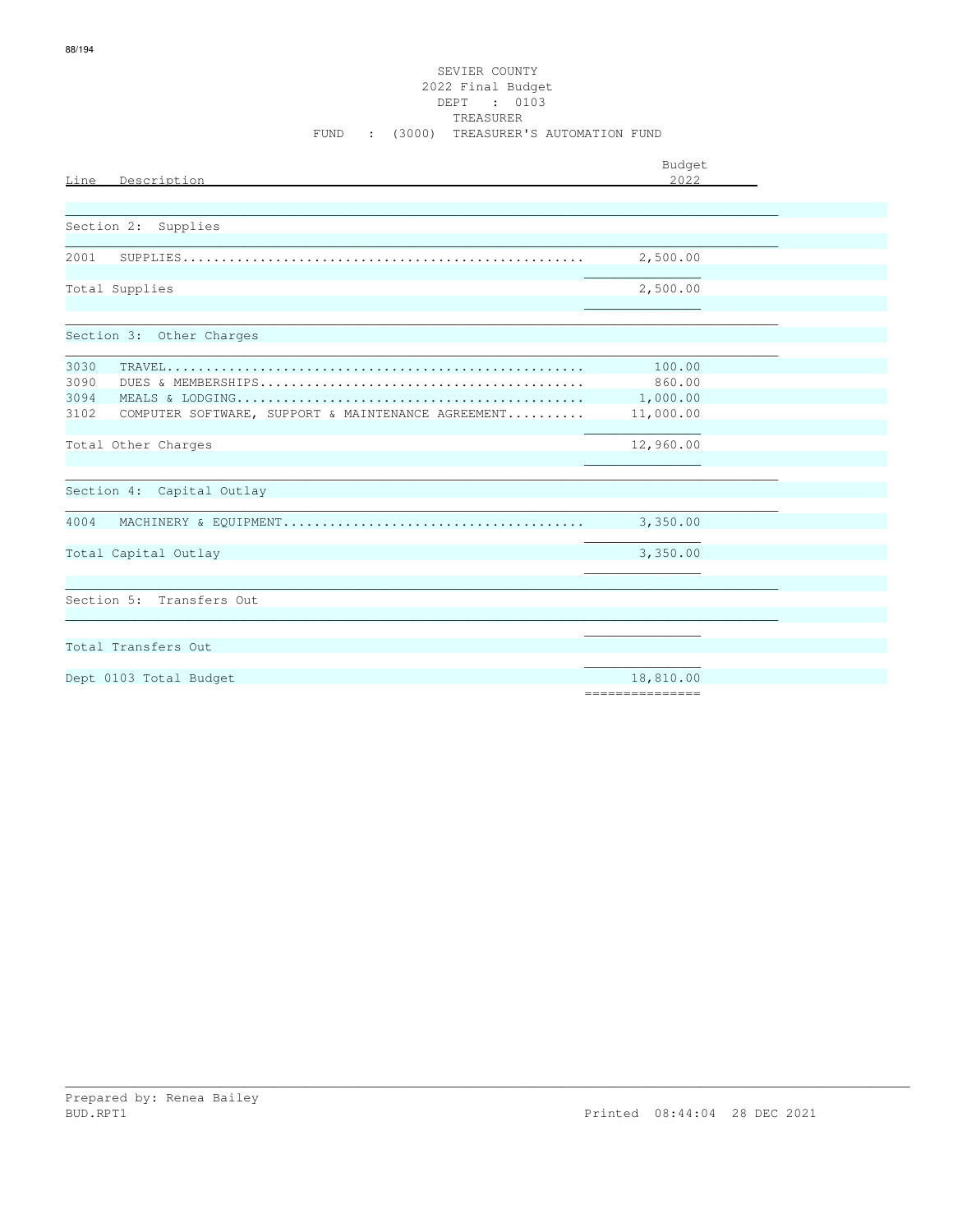#### SEVIER COUNTY 2022 Final Budget DEPT : 0104 TAX COLLECTOR FUND : (3001) COLLECTOR'S AUTOMATION FUND

| Line | Description | Budget<br>2022 |
|------|-------------|----------------|
|      |             |                |
| Line | Description | Budget<br>2022 |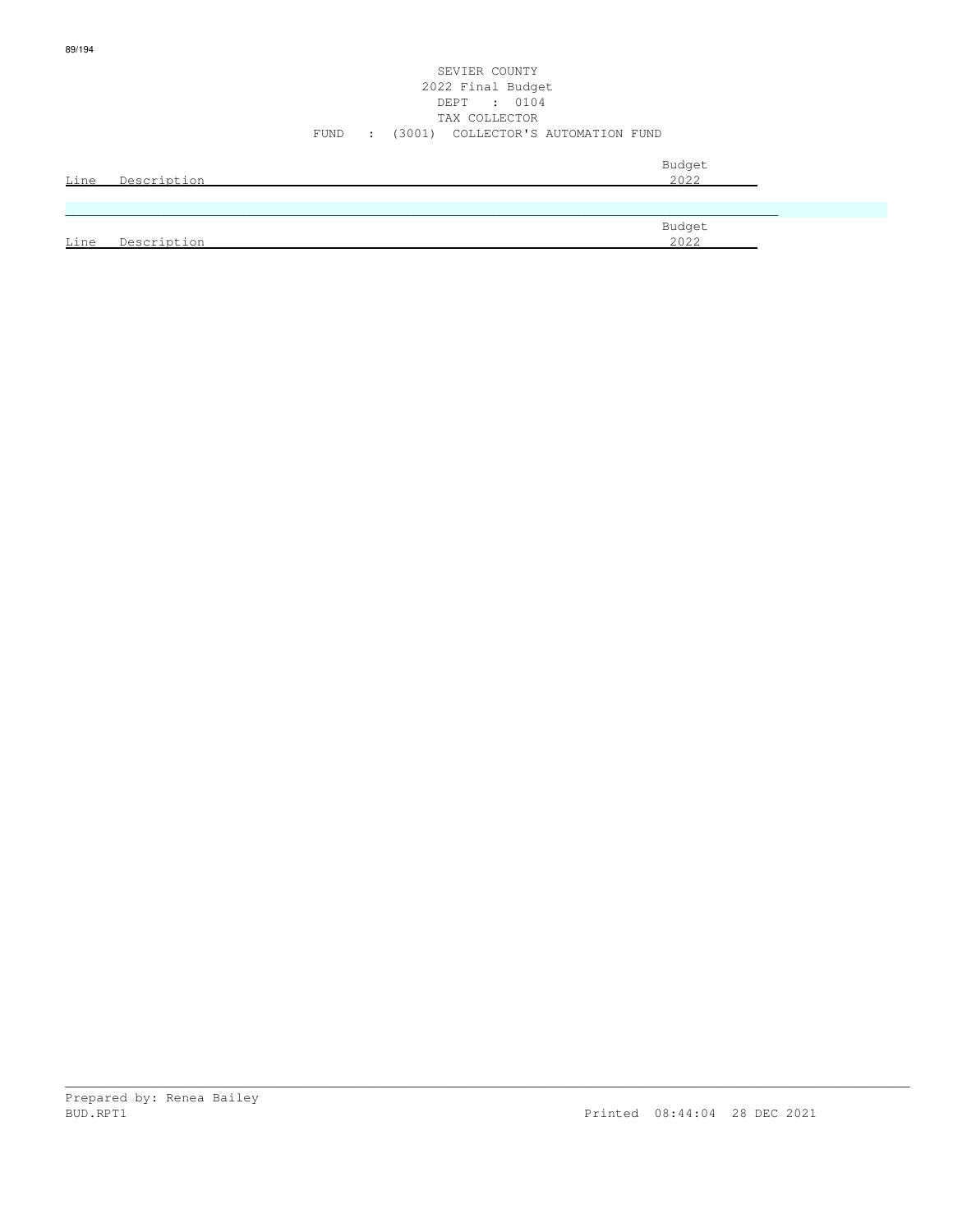## SEVIER COUNTY 2022 Final Budget DEPT : 0104<br>TAX COLLECTOR FUND : (3001) COLLECTOR'S AUTOMATION FUND

| Line Description                                        | Budget<br>2022                |  |
|---------------------------------------------------------|-------------------------------|--|
| Section 2: Supplies                                     |                               |  |
| Total Supplies                                          |                               |  |
| Section 3: Other Charges                                |                               |  |
| 3102 COMPUTER SOFTWARE, SUPPORT & MAINTENANCE AGREEMENT | 15,000.00                     |  |
| Total Other Charges                                     | 15,000.00                     |  |
| Section 4: Capital Outlay                               |                               |  |
| Total Capital Outlay                                    |                               |  |
| Section 5: Transfers Out                                |                               |  |
| Total Transfers Out                                     |                               |  |
| Dept 0104 Total Budget                                  | 15,000.00<br>---------------- |  |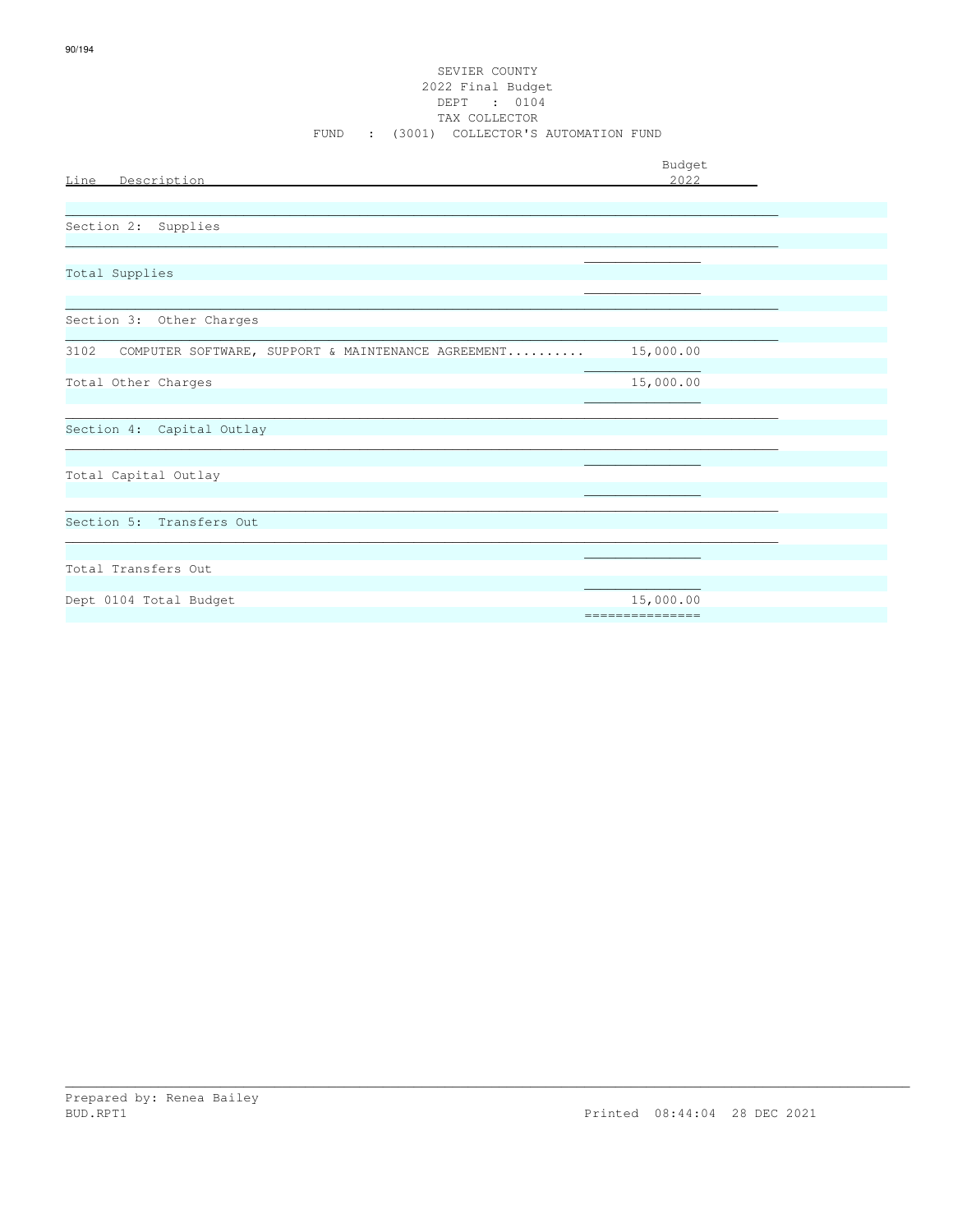Line Description 2022

91/194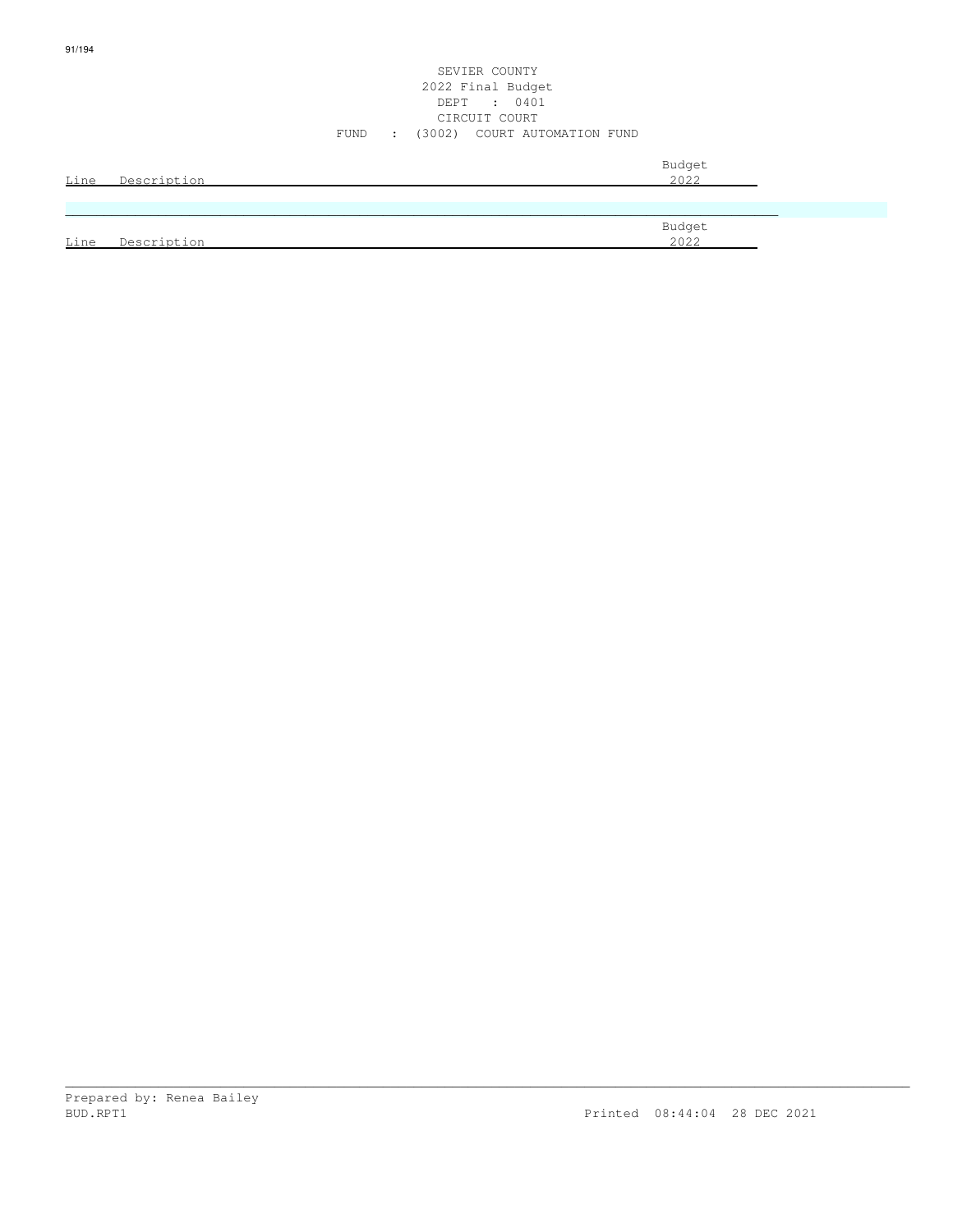| Line Description          | Budget<br>2022               |  |
|---------------------------|------------------------------|--|
| Section 2: Supplies       |                              |  |
| Section 3: Other Charges  |                              |  |
| Total Other Charges       |                              |  |
| Section 4: Capital Outlay |                              |  |
| 4004                      | 20,423.44                    |  |
| Total Capital Outlay      | 20,423.44                    |  |
| Dept 0401 Total Budget    | 20,423.44<br>=============== |  |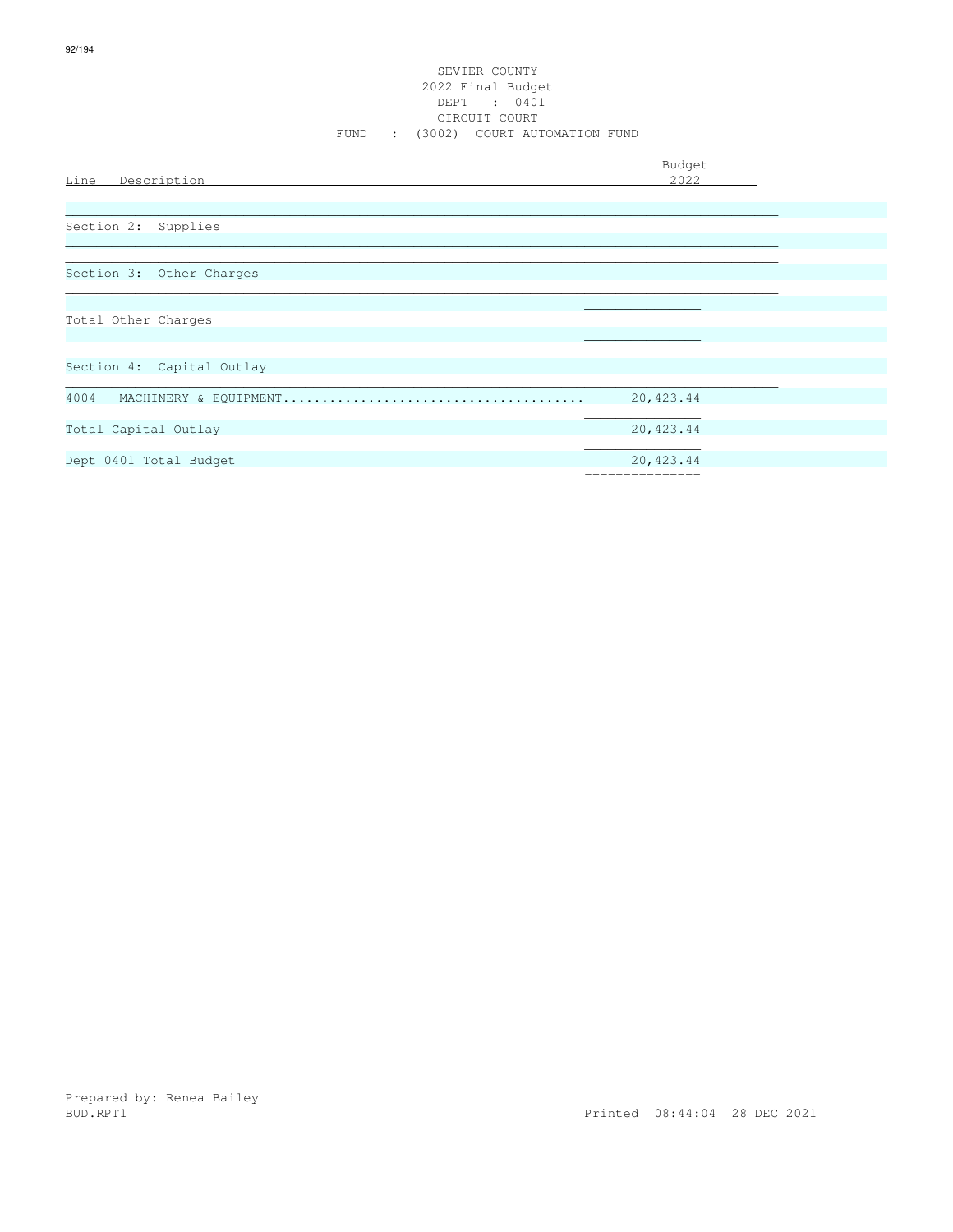### SEVIER COUNTY 2022 Final Budget DEPT : 0105 ASSESSOR FUND : (3004) ASSESSOR'S AMENDMENT 79 FUND

| Line        | Description | Budget<br>2022 |
|-------------|-------------|----------------|
|             |             |                |
| <u>Line</u> | Description | Budget<br>2022 |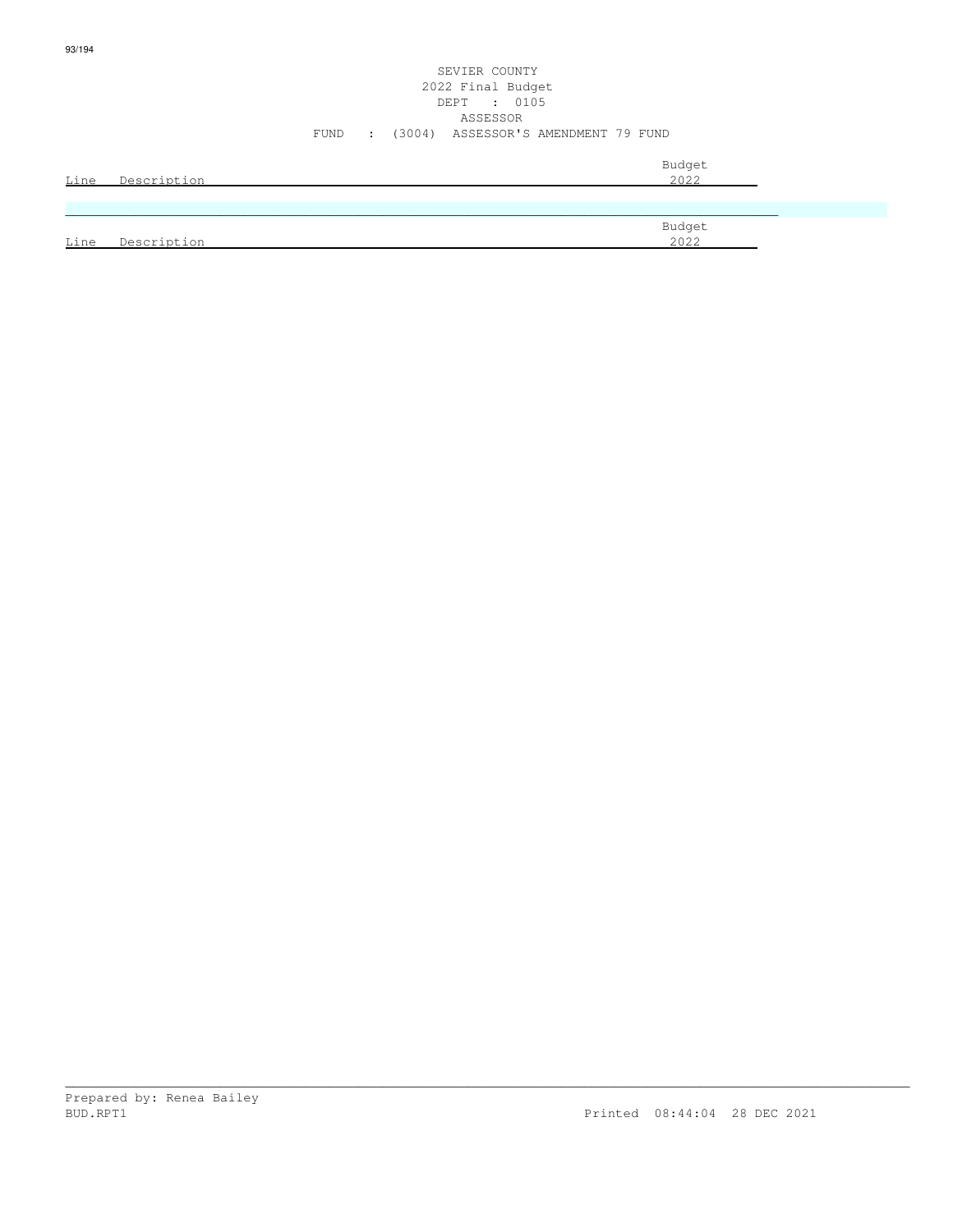#### SEVIER COUNTY 2022 Final Budget DEPT : 0105 ASSESSOR FUND : (3004) ASSESSOR'S AMENDMENT 79 FUND

| Line Description          | Budget<br>2022          |
|---------------------------|-------------------------|
|                           |                         |
| Section 2: Supplies       |                         |
| Total Supplies            |                         |
| Section 3: Other Charges  |                         |
| Section 4: Capital Outlay |                         |
| Total Capital Outlay      |                         |
| Dept 0105 Total Budget    | 0.00<br>_______________ |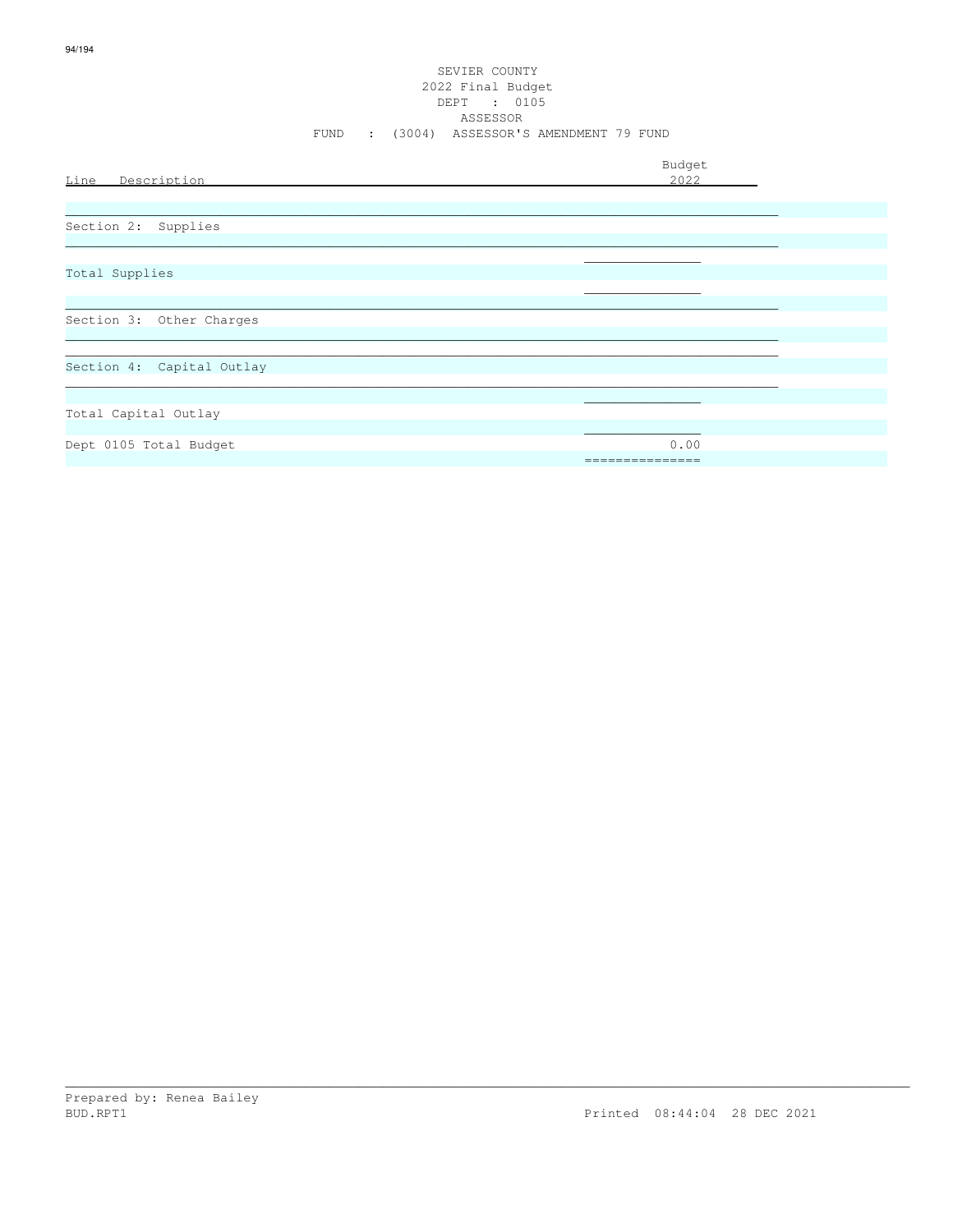|      |             |      |             | 2022 Final Budget<br>DEPT : 0101 |                |  |
|------|-------------|------|-------------|----------------------------------|----------------|--|
|      |             |      |             | COUNTY CLERK                     |                |  |
|      |             | FUND | $\sim 1000$ | (3005) COUNTY CLERK'S COST FUND  |                |  |
| Line | Description |      |             |                                  | Budget<br>2022 |  |
|      |             |      |             |                                  |                |  |
|      |             |      |             |                                  | Budget         |  |
| Line | Description |      |             |                                  | 2022           |  |

SEVIER COUNTY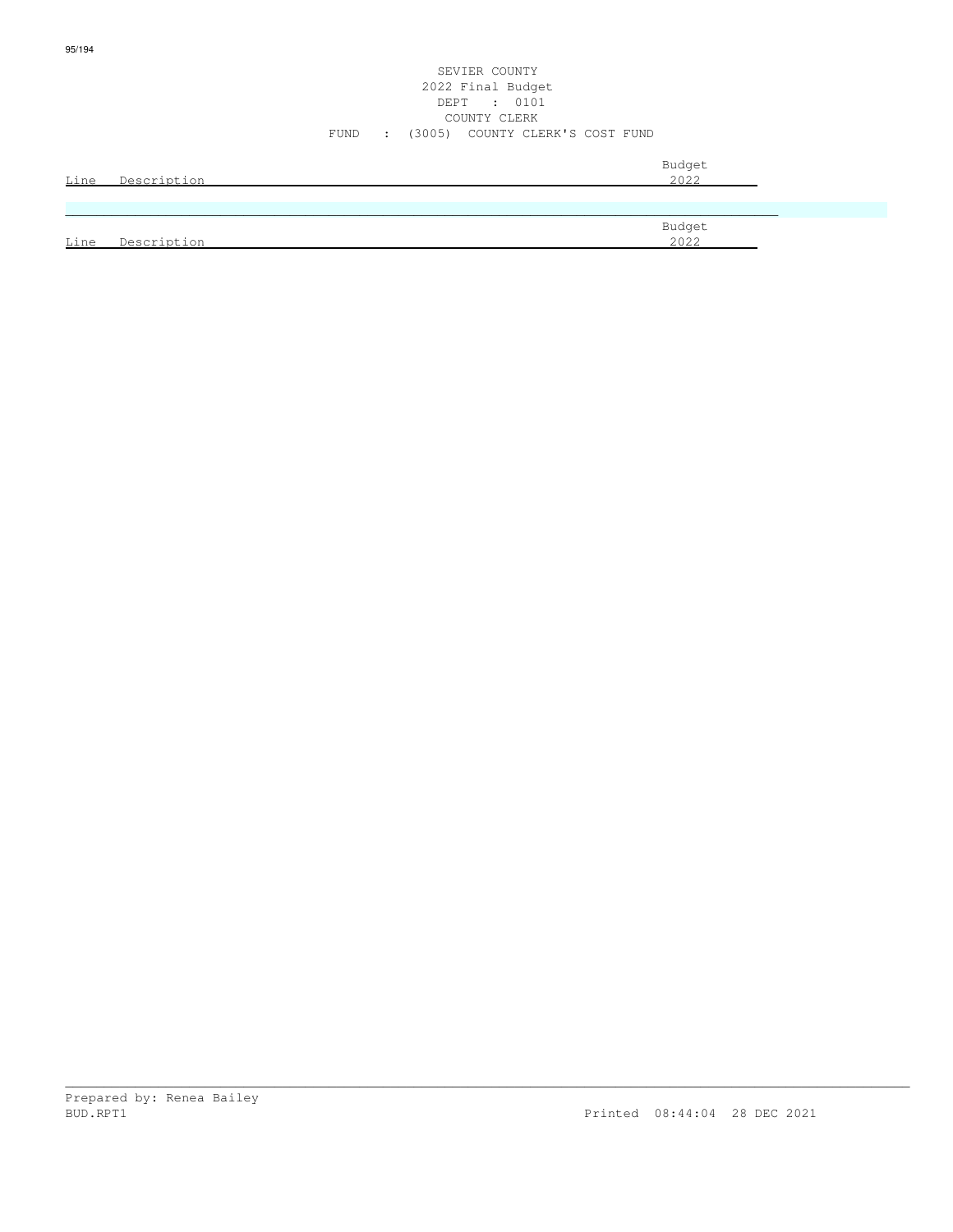#### SEVIER COUNTY 2022 Final Budget DEPT : 0101 COUNTY CLERK FUND : (3005) COUNTY CLERK'S COST FUND

| Line Description                                        | Budget<br>2022  |
|---------------------------------------------------------|-----------------|
|                                                         |                 |
| Section 2: Supplies                                     |                 |
|                                                         |                 |
| Total Supplies                                          |                 |
| Section 3: Other Charges                                |                 |
|                                                         |                 |
| 3102 COMPUTER SOFTWARE, SUPPORT & MAINTENANCE AGREEMENT | 8,605.00        |
| Total Other Charges                                     | 8,605.00        |
|                                                         |                 |
| Section 4: Capital Outlay                               |                 |
|                                                         |                 |
| Total Capital Outlay                                    |                 |
| Dept 0101 Total Budget                                  | 8,605.00        |
|                                                         | =============== |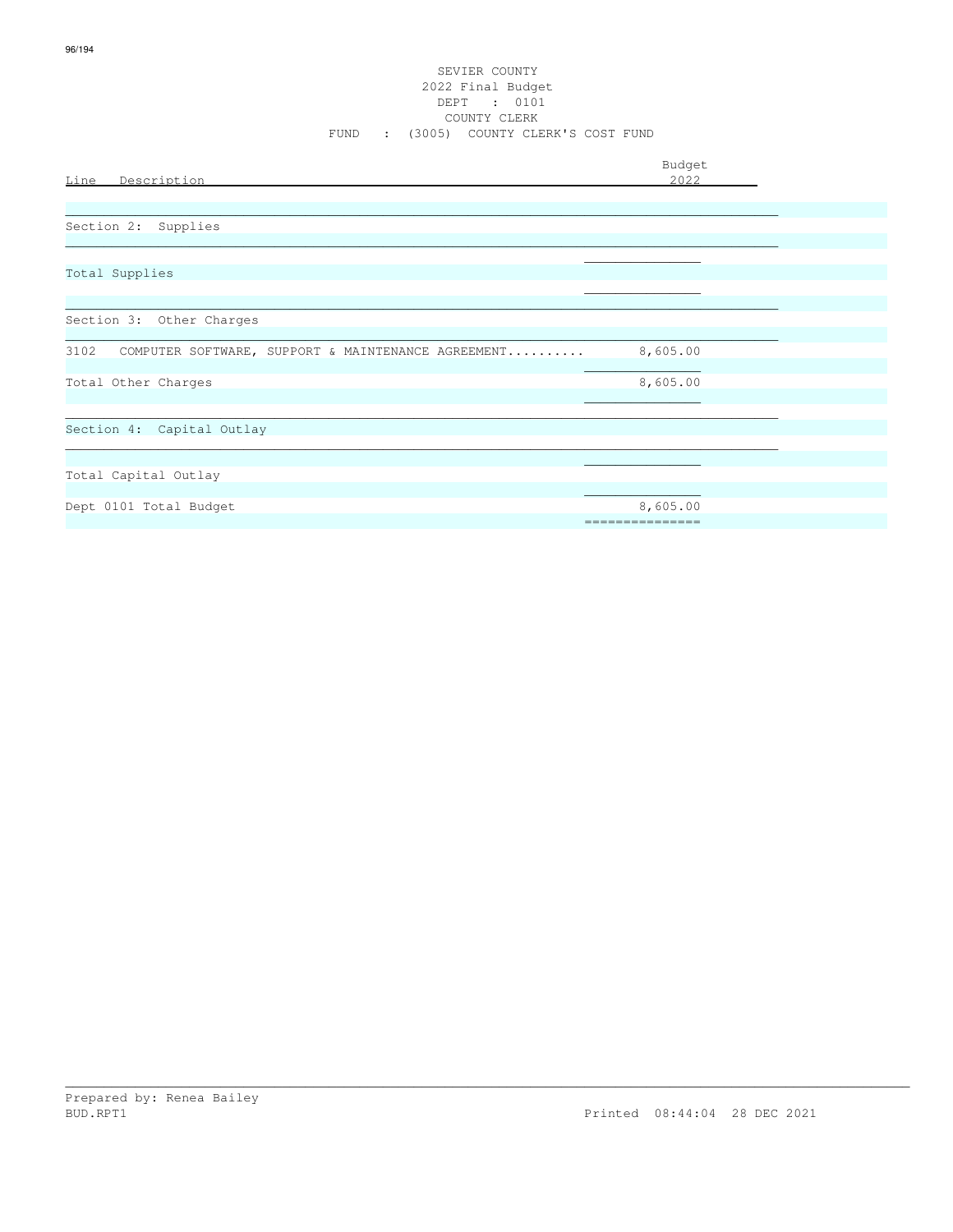#### SEVIER COUNTY 2022 Final Budget DEPT : 0102 CIRCUIT CLERK FUND : (3006) COUNTY RECORDER'S COST FUND

| Line | Description | Budget<br>2022 |
|------|-------------|----------------|
|      |             |                |
| Line | Description | Budget<br>2022 |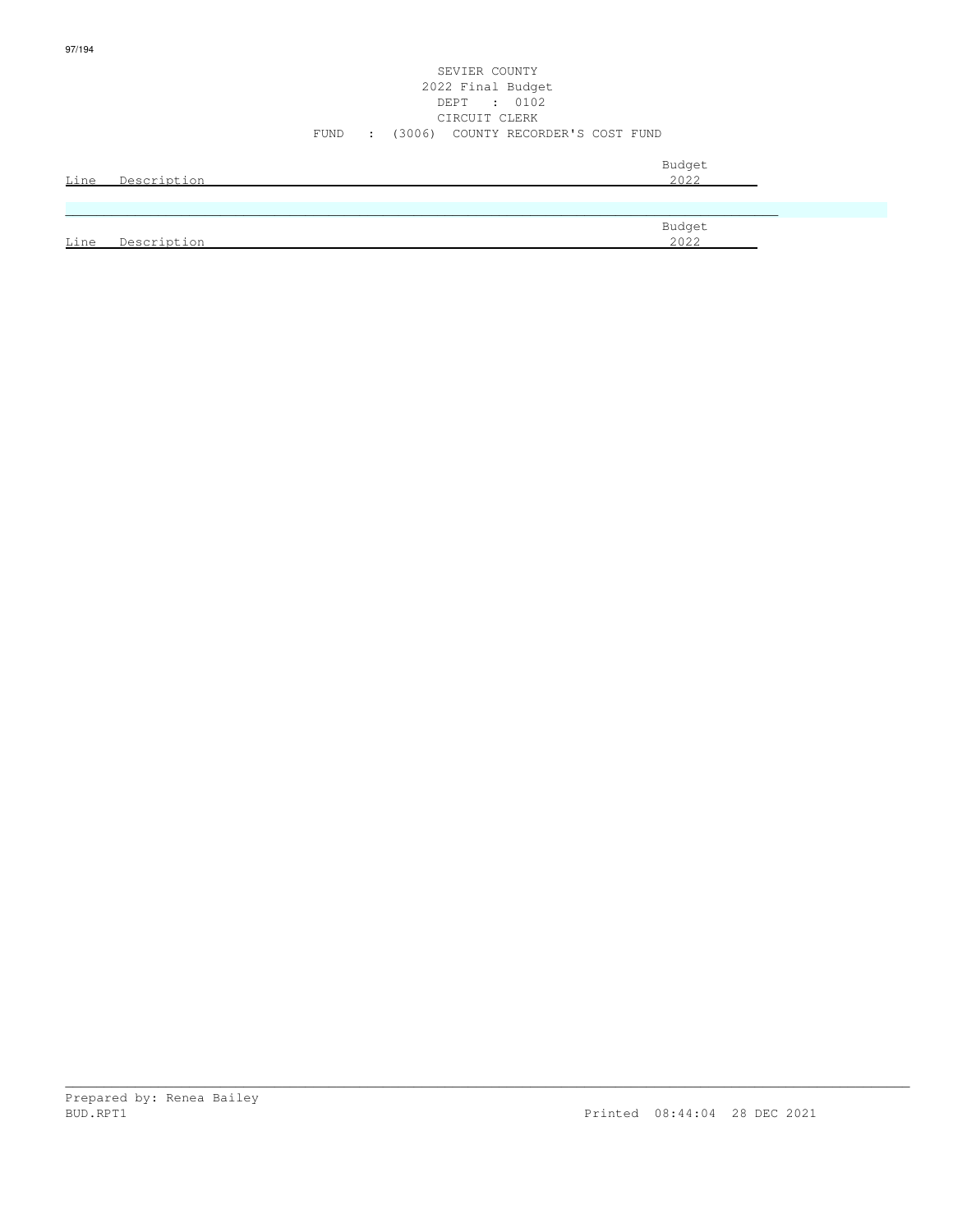| Line<br>Description                                                                                                 | Budget<br>2022 |  |
|---------------------------------------------------------------------------------------------------------------------|----------------|--|
|                                                                                                                     |                |  |
| Section 2: Supplies                                                                                                 |                |  |
| 2001<br>${\tt SUPPLIES.\dots\dots\dots\dots\dots\dots\dots\dots\dots\dots\dots\dots\dots\dots\dots\dots\dots\dots}$ | 1,000.00       |  |
| Total Supplies                                                                                                      | 1,000.00       |  |
|                                                                                                                     |                |  |
| Section 3: Other Charges                                                                                            |                |  |
| 3009<br>OTHER PROFESSIONAL SERVICES                                                                                 | 2,500.00       |  |
| 3102<br>COMPUTER SOFTWARE, SUPPORT & MAINTENANCE AGREEMENT                                                          | 65,000.00      |  |
| Total Other Charges                                                                                                 | 67,500.00      |  |
|                                                                                                                     |                |  |
| Section 4: Capital Outlay                                                                                           |                |  |
| 4004                                                                                                                | 6,000.00       |  |
| Total Capital Outlay                                                                                                | 6,000.00       |  |
|                                                                                                                     |                |  |
| Section 5: Transfers Out                                                                                            |                |  |
| 9999                                                                                                                | 30,000.00      |  |
| Total Transfers Out                                                                                                 | 30,000.00      |  |
| Dept 0102 Total Budget                                                                                              | 104,500.00     |  |
|                                                                                                                     |                |  |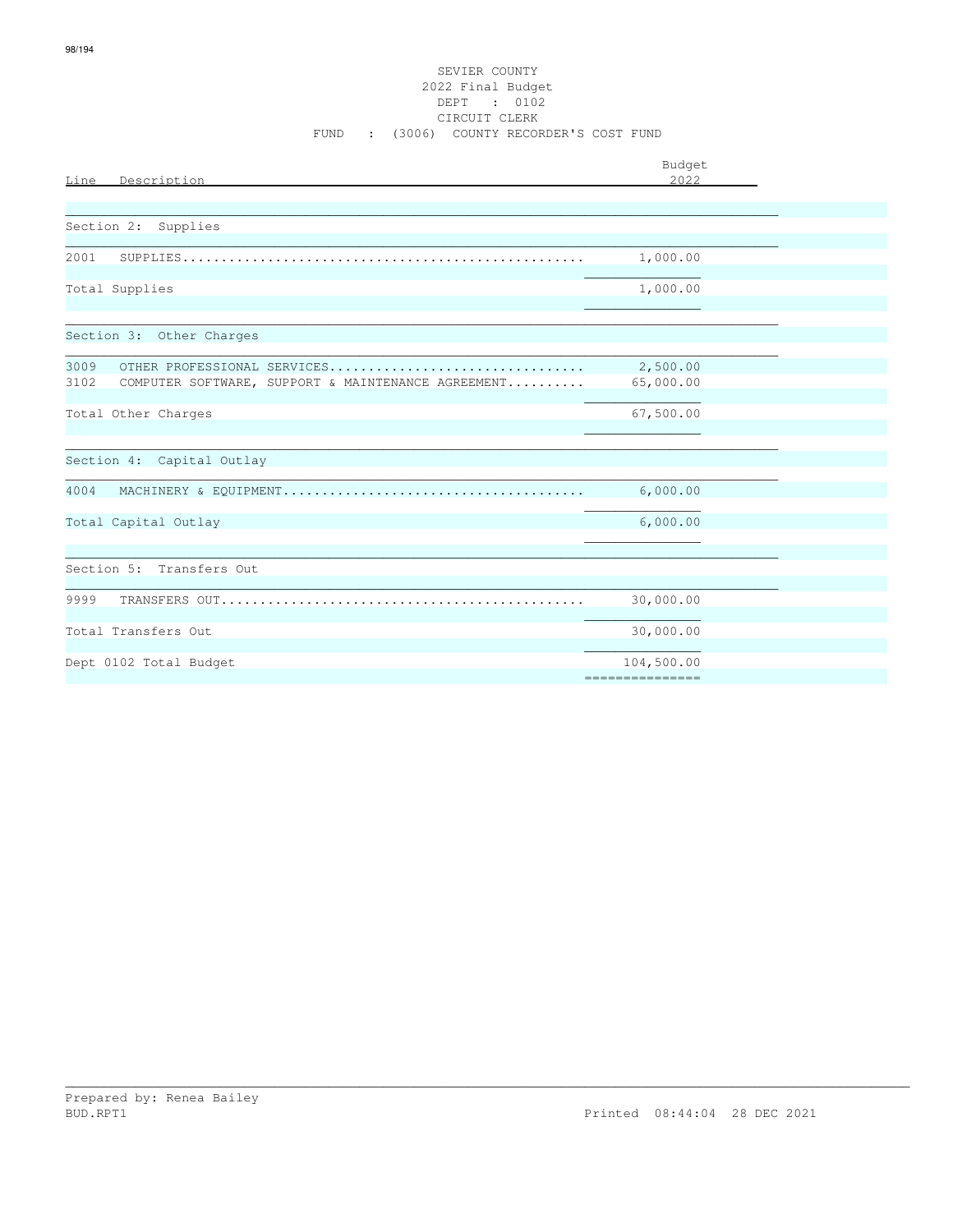|      |                     |       | Current Annual |
|------|---------------------|-------|----------------|
| PCN  | Title               | Grade | Salary         |
|      |                     |       |                |
| 0001 | HEAD LIBRARIAN      |       | 27,395.00      |
| 0002 | PART-TIME LIBRARIAN |       | 11,829.00      |
| 0003 | PART-TIME LIBRARIAN |       | 11,783.00      |
| 0004 | PART-TIME LIBRARIAN |       | 0.00           |
| 0005 | PART-TIME LIBRARIAN |       | 11,874.00      |
| 0006 | PART TIME LIBRARIAN |       | 14,140.00      |
| 0010 | FILL IN             |       | 7,954.00       |
|      |                     |       |                |
|      | Total Salaries      |       | 84,975.00      |
|      |                     |       |                |
|      |                     |       |                |
| Line | Description         |       |                |

| Line | Description                           | 2022       |
|------|---------------------------------------|------------|
| 1001 |                                       | 27,395.00  |
| 1002 |                                       | 57,580.00  |
| 1005 | OVERTIME & OTHER PREMIUM COMPENSATION | 250.00     |
| 1006 |                                       | 6,548.00   |
| 1007 |                                       | 11,838.00  |
| 1009 | HEALTH INSURANCE MATCHING             | 6,419.00   |
| 1010 |                                       | 116.00     |
| 1011 | UNEMPIOYMENT COMPENSATION             | 300.00     |
| 1016 |                                       | 122.00     |
|      |                                       |            |
|      | Total Personnel Services              | 110,568.00 |

 $\mathcal{L}_\text{max}$  , and the contract of the contract of the contract of the contract of the contract of the contract of the contract of the contract of the contract of the contract of the contract of the contract of the contr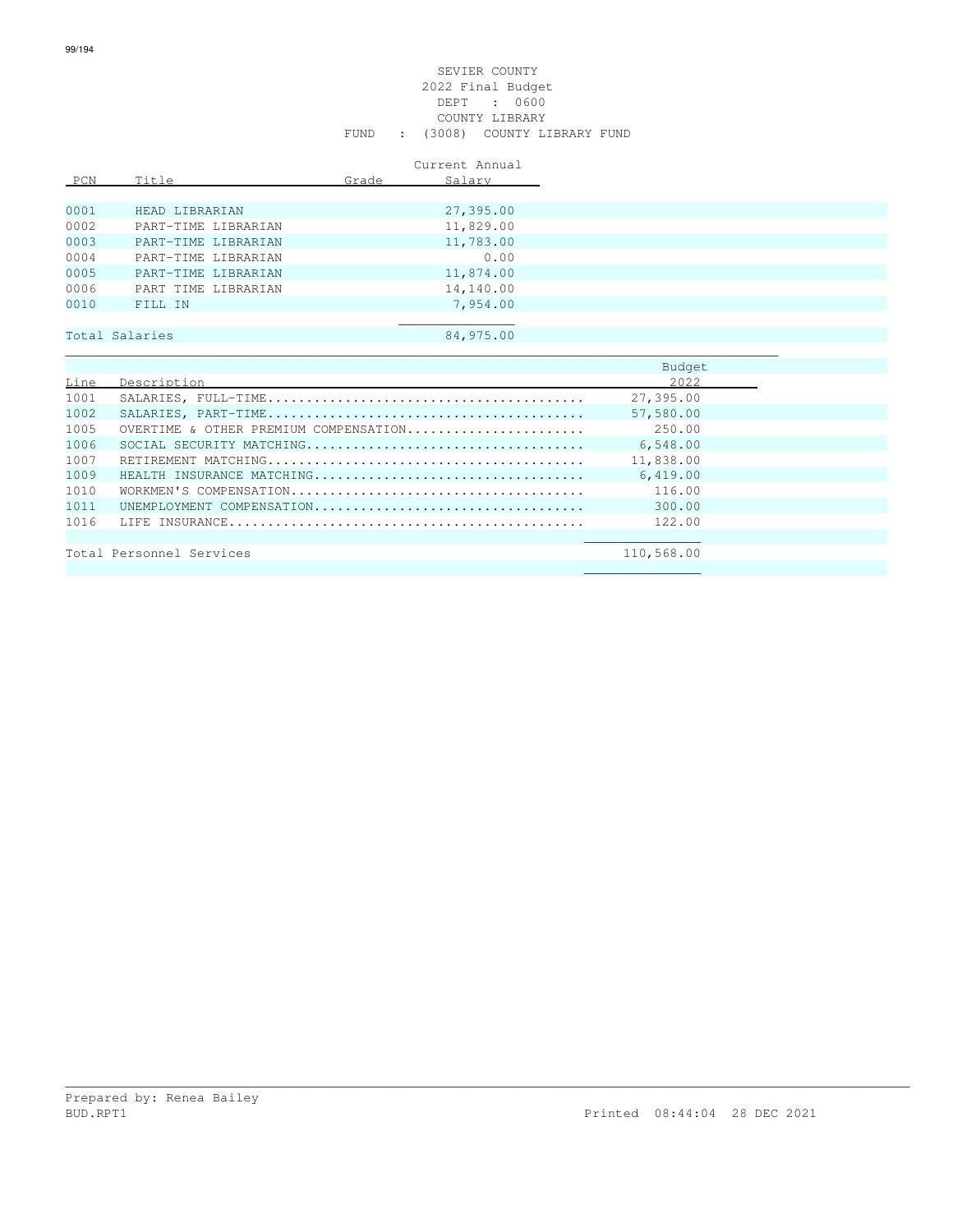#### SEVIER COUNTY 2022 Final Budget DEPT : 0600 COUNTY LIBRARY FUND : (3008) COUNTY LIBRARY FUND

| Line       | Description                     | Budget<br>2.022 |  |
|------------|---------------------------------|-----------------|--|
|            |                                 |                 |  |
| Section 2: | Supplies                        |                 |  |
| 2001       |                                 | 1,000.00        |  |
| 2002       |                                 | 300.00          |  |
| 2003       |                                 | 100.00          |  |
| 2020       | BUILDING MATERIALS & SUPPLIES   | 50.00           |  |
| 2021       |                                 | 50.00           |  |
| 2.022      |                                 | 200.00          |  |
| 2023       |                                 | 1,200.00        |  |
| 2024       | MAINTENANCE & SERVICE CONTRACTS | 3,000.00        |  |
|            | Total Supplies                  | 5,900.00        |  |
|            |                                 |                 |  |
|            | Section 3: Other Charges        |                 |  |
|            |                                 |                 |  |
| 3003       |                                 | 500.00          |  |
| 3020       | TELEPHONE & FAX - LANDLINE      | 7,500.00        |  |
| 3021       |                                 | 150.00          |  |
| 3030       |                                 | 1,000.00        |  |
| 3040       | ADVERTISING & PUBLICATION       | 100.00          |  |
| 3052       |                                 | 3,740.00        |  |
| 3054       |                                 | 500.00          |  |
| 3060       |                                 | 7,000.00        |  |
| 3061       |                                 | 1,200.00        |  |
| 3062       |                                 | 700.00          |  |
| 3071       | RENT - MACHINERY AND EQUIPMENT  | 200.00          |  |
| 3090       |                                 | 4,500.00        |  |
| 3094       |                                 | 50.00           |  |
| 3100       |                                 | 8,500.00        |  |
|            | Total Other Charges             | 35,640.00       |  |
|            |                                 |                 |  |
|            |                                 |                 |  |
|            | Section 4: Capital Outlay       |                 |  |
|            |                                 |                 |  |
|            | Total Capital Outlay            |                 |  |
|            |                                 |                 |  |
|            | Dept 0600 Total Budget          | 152,108.00      |  |

\_\_\_\_\_\_\_\_\_\_\_\_\_\_\_\_\_\_\_\_\_\_\_\_\_\_\_\_\_\_\_\_\_\_\_\_\_\_\_\_\_\_\_\_\_\_\_\_\_\_\_\_\_\_\_\_\_\_\_\_\_\_\_\_\_\_\_\_\_\_\_\_\_\_\_\_\_\_\_\_\_\_\_\_\_\_\_\_\_\_\_\_\_\_\_\_\_\_\_\_\_\_\_\_\_\_\_\_\_

===============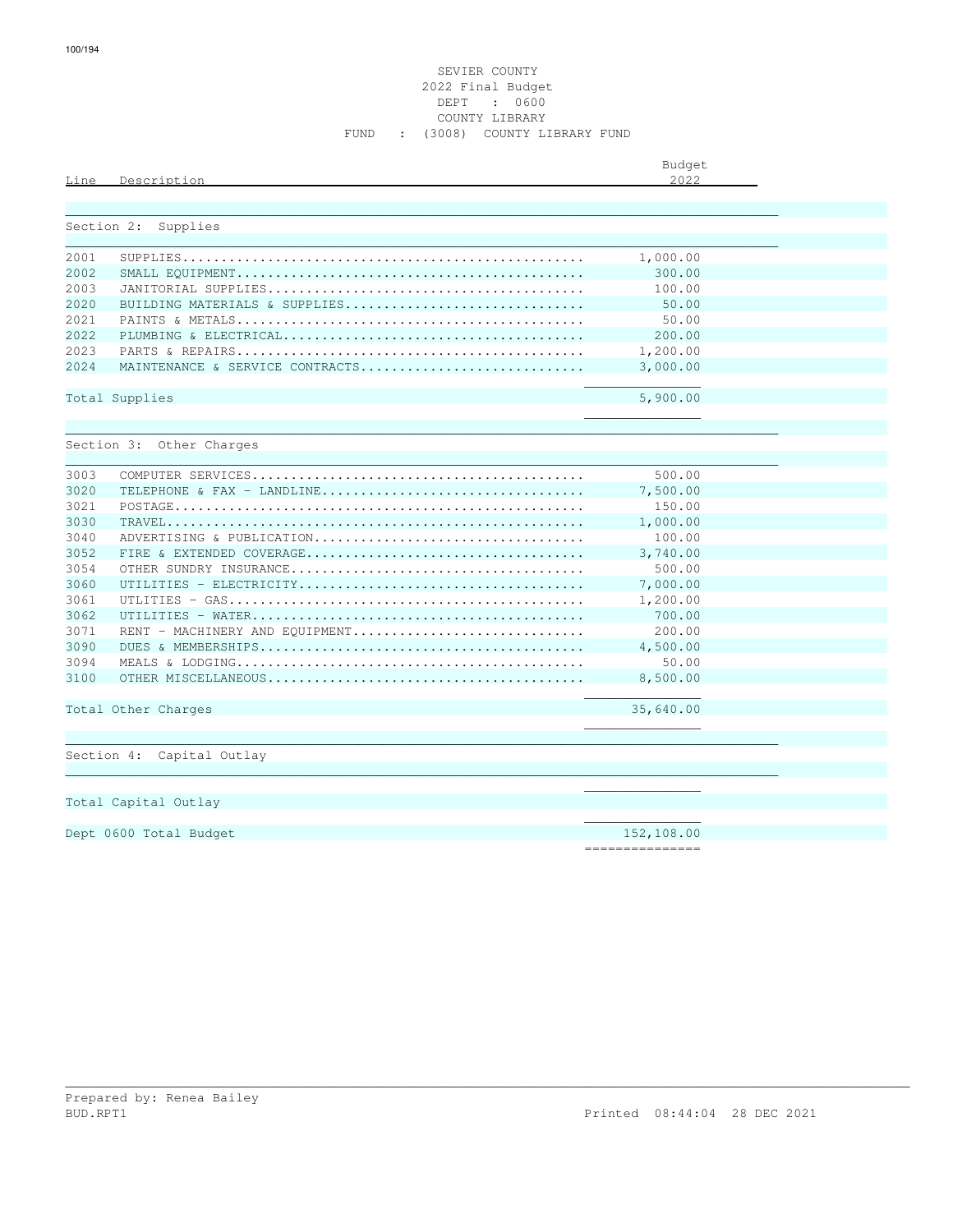#### SEVIER COUNTY 2022 Final Budget DEPT : 0700 SANITATION / SOLID WASTE FUND : (3009) SOLID WASTE FUND

Current Annual

| PCN  | Title                     | Grade | Salary     |
|------|---------------------------|-------|------------|
|      |                           |       |            |
| 0001 | COUNTY JUDGE ELECTED OFFI |       | 19,477.00  |
| 0002 | FOREMAN                   |       | 37, 152.00 |
| 0003 | OPERATOR / DRIVER         |       | 34,496.00  |
| 0004 | OPERATOR/DRIVER           |       | 34,775.00  |
| 0005 | OPERATOR/DRIVER           |       | 34,775.00  |
| 0006 | OPERATOR/DRIVER           |       | 33,693.00  |
| 0007 | PART TIME OPERATOR        |       | 9,098.00   |
| 0008 | PART TIME OPERATOR        |       | 9,098.00   |
| 0009 | PART TIME OPERATOR        |       | 9,098.00   |
| 0010 | PART TIME OPERATOR        |       | 9,098.00   |
| 0011 | PART TIME OPERATOR        |       | 9,098.00   |
| 0012 | PART TIME OPERATOR        |       | 9,098.00   |
| 0013 | PART TIME OPERATOR        |       | 9,098.00   |
| 0014 | PART TIME OPERATOR        |       | 9,098.00   |
| 0015 | FILL IN                   |       | 9,098.00   |
| 0016 | PART TIME GATE ATTENDANT  |       | 12,010.00  |
| 0017 | PART TIME GATE ATTENDENT  |       | 0.00       |
| 0018 | ADMINISTRATIVE ASSISTANT  |       | 3,453.00   |
| 0019 | EMERGENCY SERVICE COORDIN |       | 1,040.00   |
|      |                           |       |            |

### Total Salaries 292,753.00

\_\_\_\_\_\_\_\_\_\_\_\_\_\_\_\_\_\_\_\_\_\_\_\_\_\_\_\_\_\_\_\_\_\_\_\_\_\_\_\_\_\_\_\_\_\_\_\_\_\_\_\_\_\_\_\_\_\_\_\_\_\_\_\_\_\_\_\_\_\_\_\_\_\_\_\_\_\_\_\_\_\_\_\_\_\_\_\_\_\_\_\_

|      |                                       | Budget     |  |
|------|---------------------------------------|------------|--|
| Line | Description                           | 2022       |  |
| 1001 |                                       | 198,861.00 |  |
| 1002 |                                       | 93,892.00  |  |
| 1005 | OVERTIME & OTHER PREMIUM COMPENSATION | 5,000.00   |  |
| 1006 |                                       | 22,778.00  |  |
| 1007 |                                       | 45,615.00  |  |
| 1009 | HEALTH INSURANCE MATCHING             | 32,678.00  |  |
| 1010 |                                       | 13,588.00  |  |
| 1011 | UNEMPIOYMENT COMPENSATION             | 772.00     |  |
| 1016 |                                       | 662.00     |  |
| 1017 |                                       | 2,184.00   |  |
| 1018 |                                       | 1,760.00   |  |
|      |                                       |            |  |
|      | Total Personnel Services              | 417,790.00 |  |
|      |                                       |            |  |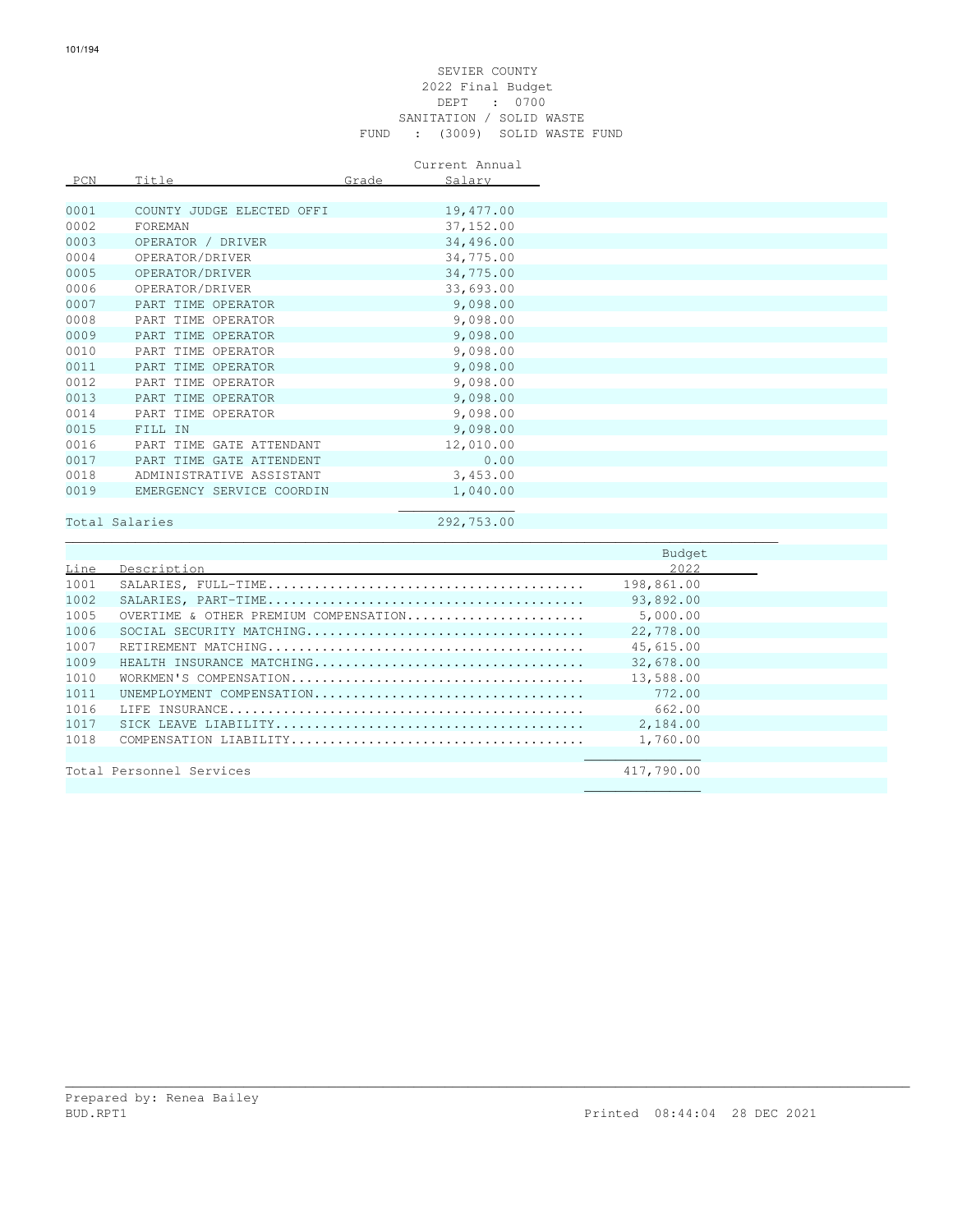#### SEVIER COUNTY 2022 Final Budget DEPT : 0700 SANITATION / SOLID WASTE FUND : (3009) SOLID WASTE FUND

|      |                        | Budget                       |
|------|------------------------|------------------------------|
| Line | Decorinti<br>i ∩n<br>ັ | $\cap$ $\cap$ $\cap$<br>ムぃムム |
|      |                        |                              |

|            | Section 2: Supplies               |            |  |
|------------|-----------------------------------|------------|--|
| 2001       |                                   | 5,000.00   |  |
| 2002       |                                   | 1,500.00   |  |
| 2003       |                                   | 100.00     |  |
| 2006       |                                   | 800.00     |  |
|            |                                   |            |  |
| 2007       |                                   | 65,000.00  |  |
| 2008       |                                   | 25,000.00  |  |
| 2020       | BUILDING MATERIALS & SUPPLIES     | 300.00     |  |
| 2021       |                                   | 3,000.00   |  |
| 2022       |                                   | 150.00     |  |
| 2023       |                                   | 70,000.00  |  |
| 2028       |                                   | 50.00      |  |
| 2029       |                                   | 500.00     |  |
|            | Total Supplies                    | 171,400.00 |  |
|            |                                   |            |  |
|            |                                   |            |  |
| Section 3: | Other Charges                     |            |  |
| 3004       | ENGINEERING & ARCHITECTURAL       | 80,000.00  |  |
| 3005       |                                   | 1,000.00   |  |
| 3006       | MEDICAL, DENTAL & HOSPITAL        | 500.00     |  |
| 3007       |                                   | 250.00     |  |
| 3009       | OTHER PROFESSIONAL SERVICES       | 1,000.00   |  |
| 3020       | TELEPHONE & FAX - LANDLINE        | 1,200.00   |  |
| 3021       |                                   | 100.00     |  |
| 3030       |                                   | 100.00     |  |
| 3040       | ADVERTISING & PUBLICATION         | 250.00     |  |
|            |                                   |            |  |
| 3052       |                                   | 800.00     |  |
| 3053       |                                   | 16,000.00  |  |
| 3054       |                                   | 1,550.00   |  |
| 3060       |                                   | 6,000.00   |  |
| 3072       |                                   | 2,000.00   |  |
| 3073       | LEASE - MACHINERY & EOUIPMENT     | 250.00     |  |
| 3094       |                                   | 200.00     |  |
| 3098       |                                   | 1,000.00   |  |
| 3100       |                                   | 330,000.00 |  |
| 3101       |                                   | 500.00     |  |
|            | Total Other Charges               | 442,700.00 |  |
|            |                                   |            |  |
|            |                                   |            |  |
|            | Section 4: Capital Outlay         |            |  |
| 4002       |                                   | 10,000.00  |  |
| 4003       | IMPROVEMENTS OTHER THAN BUILDINGS | 10,000.00  |  |
|            |                                   |            |  |
| 4004       |                                   | 20,000.00  |  |
| 4005       |                                   | 32,000.00  |  |

\_\_\_\_\_\_\_\_\_\_\_\_\_\_\_\_\_\_\_\_\_\_\_\_\_\_\_\_\_\_\_\_\_\_\_\_\_\_\_\_\_\_\_\_\_\_\_\_\_\_\_\_\_\_\_\_\_\_\_\_\_\_\_\_\_\_\_\_\_\_\_\_\_\_\_\_\_\_\_\_\_\_\_\_\_\_\_\_\_\_\_\_\_\_\_\_\_\_\_\_\_\_\_\_\_\_\_\_\_

 $\mathcal{L}_\text{max}$  , and the contract of the contract of the contract of the contract of the contract of the contract of the contract of the contract of the contract of the contract of the contract of the contract of the contr

Total Capital Outlay 72,000.00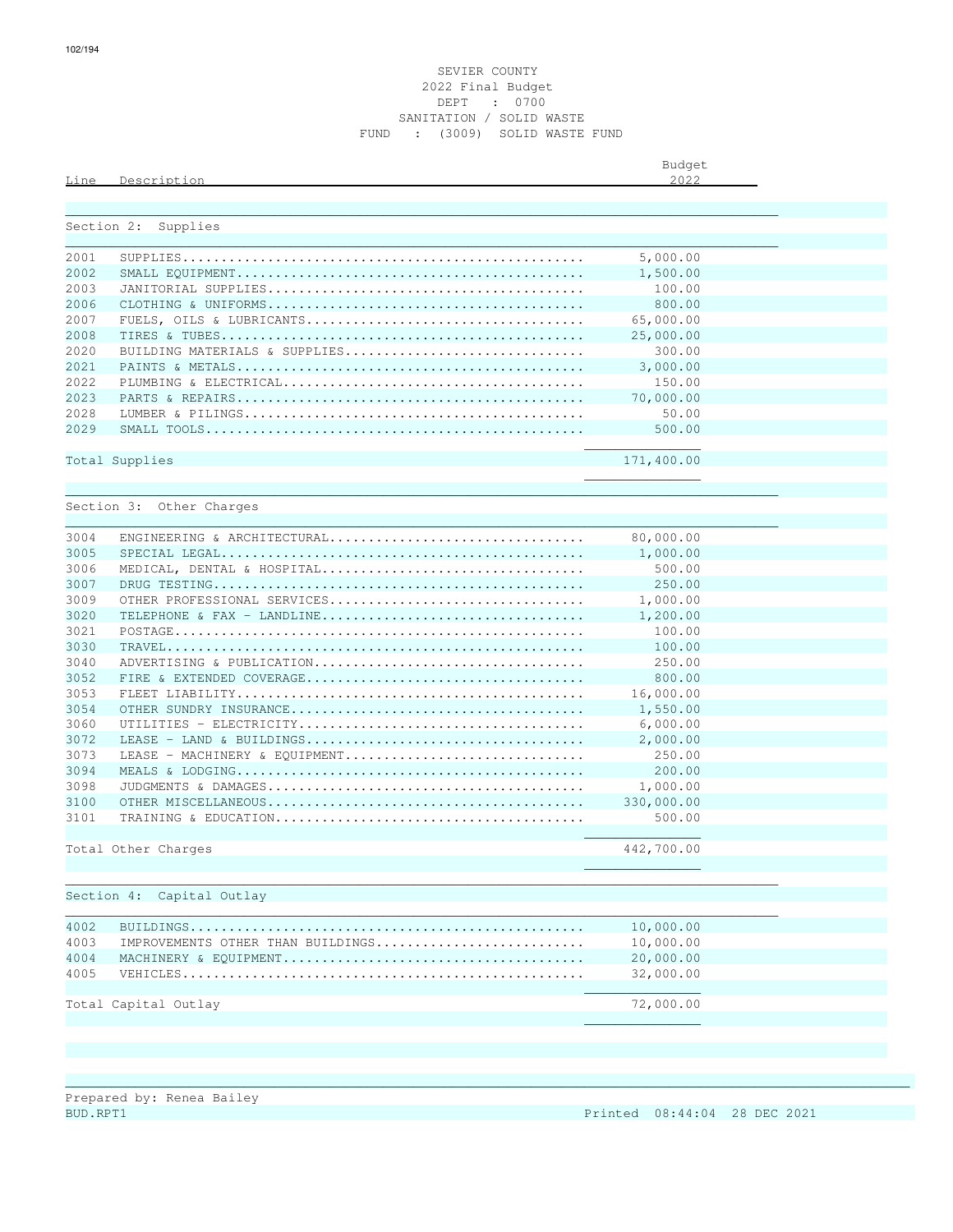|                          | SEVIER COUNTY                     |
|--------------------------|-----------------------------------|
|                          | 2022 Final Budget                 |
|                          | DEPT : 0700                       |
|                          | SANITATION / SOLID WASTE          |
|                          | : (3009) SOLID WASTE FUND<br>FUND |
|                          |                                   |
|                          | Budget                            |
| Description<br>Line      | 2022                              |
|                          |                                   |
| Section 5: Transfers Out |                                   |
|                          |                                   |
|                          |                                   |
| Total Transfers Out      |                                   |
|                          |                                   |
| Dept 0700 Total Budget   | 1,103,890.00                      |
|                          | ===============                   |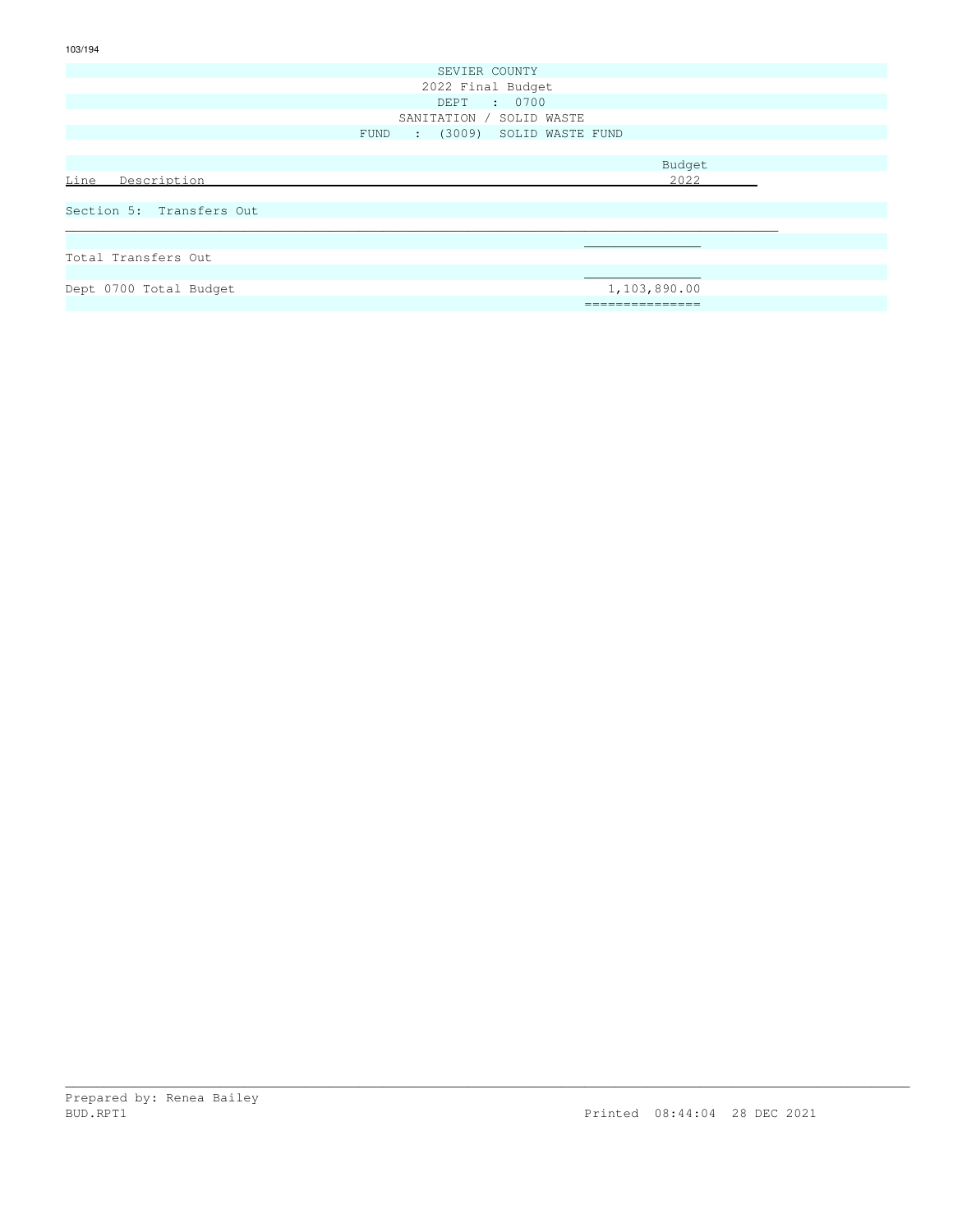#### SEVIER COUNTY 2022 Final Budget DEPT : 0102 CIRCUIT CLERK FUND : (3012) CHILD SUPPORT COST FUND

| Line | Description | Budget<br>2022 |
|------|-------------|----------------|
|      |             |                |
|      |             | Budget         |
| Line | Description | 2022           |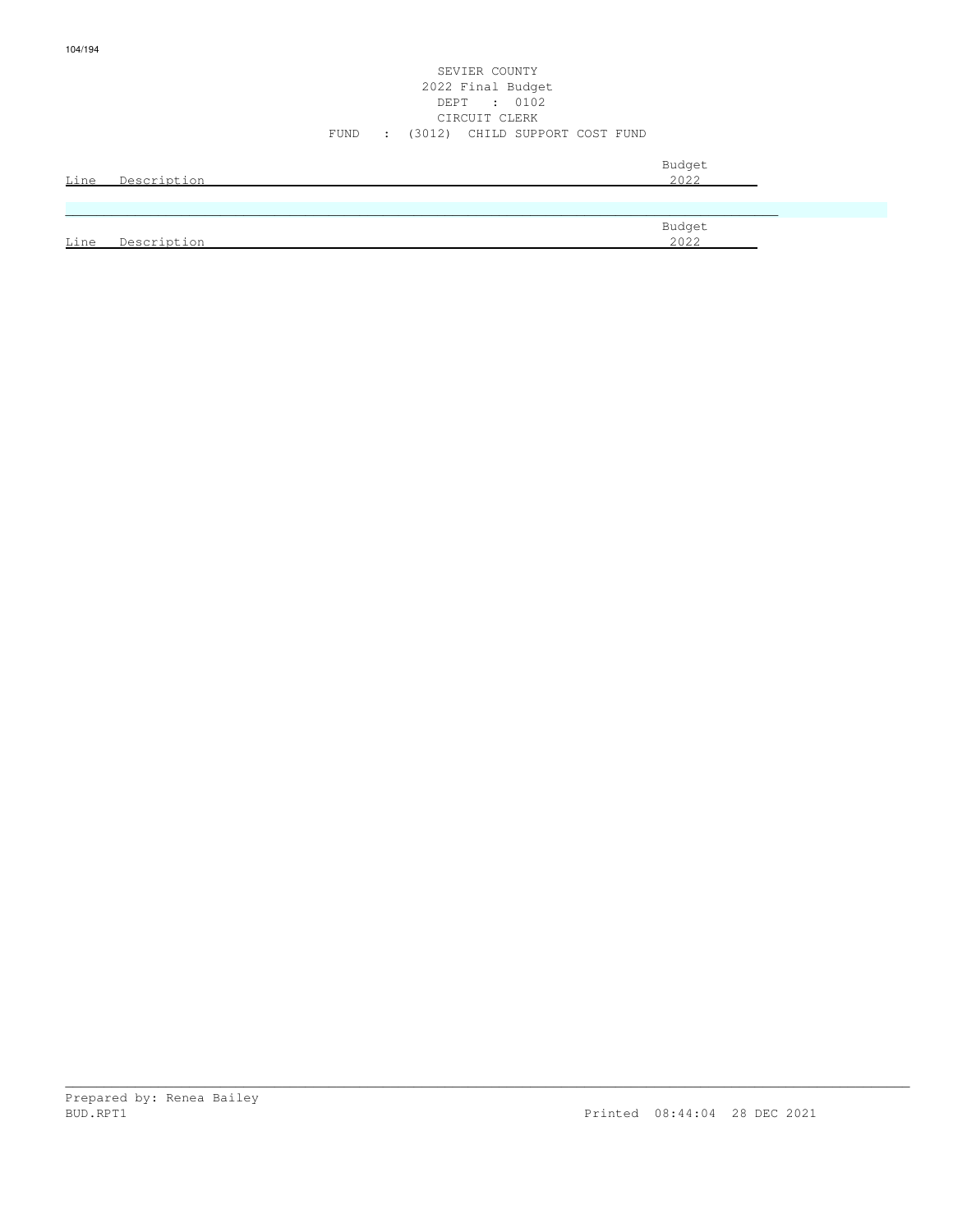## SEVIER COUNTY 2022 Final Budget DEPT : 0102<br>CIRCUIT CLERK FUND : (3012) CHILD SUPPORT COST FUND

Budget

| Description<br><u>Line</u> | 2022            |
|----------------------------|-----------------|
|                            |                 |
|                            |                 |
| Section 2:<br>Supplies     |                 |
|                            |                 |
|                            |                 |
| Section 3: Other Charges   |                 |
|                            |                 |
|                            |                 |
| Section 4: Capital Outlay  |                 |
|                            |                 |
|                            |                 |
|                            |                 |
| Section 5: Transfers Out   |                 |
|                            |                 |
| 9999                       | 1,500.00        |
|                            |                 |
| Total Transfers Out        | 1,500.00        |
|                            |                 |
| Dept 0102 Total Budget     | 1,500.00        |
|                            | =============== |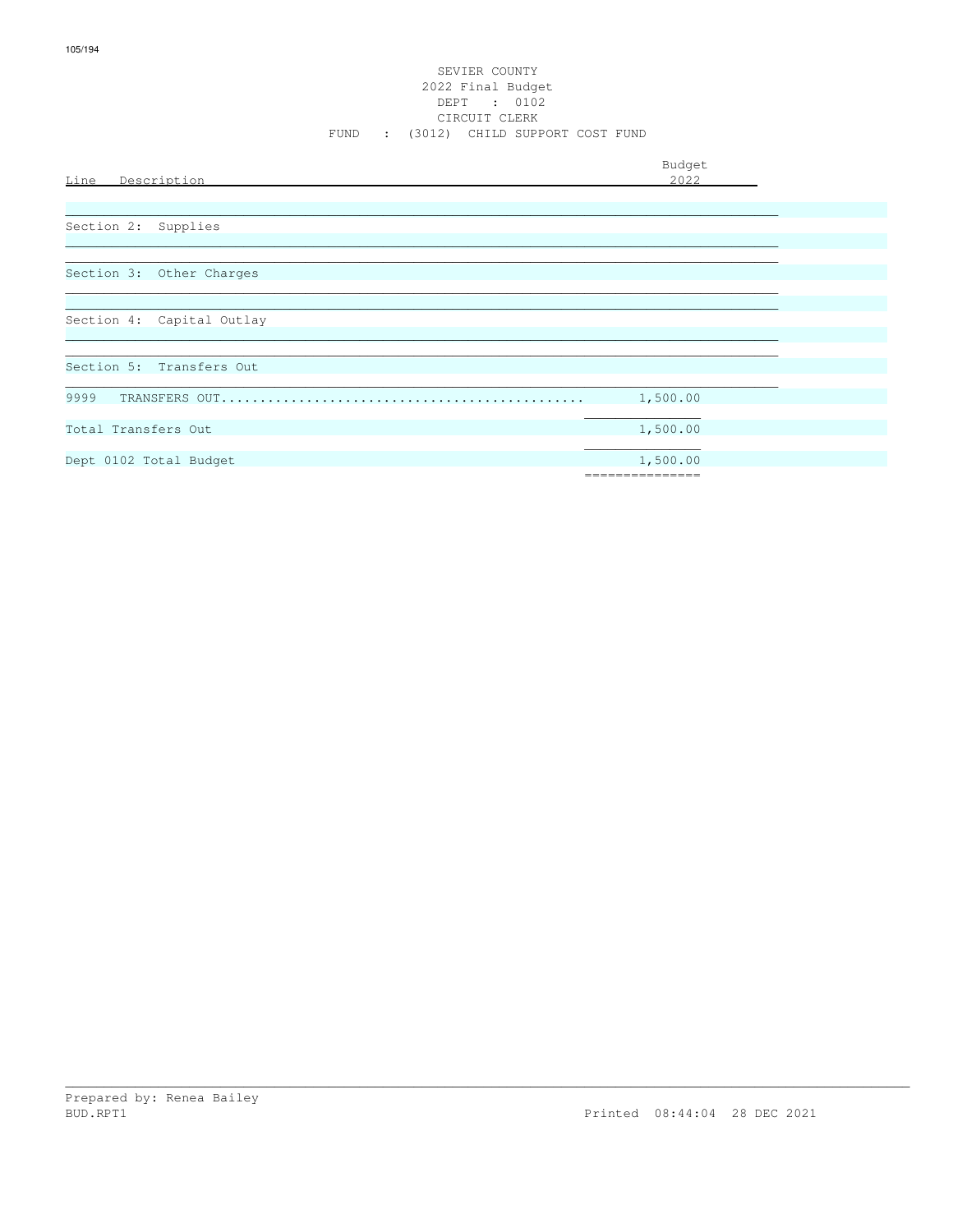## SEVIER COUNTY 2022 Final Budget DEPT : 0400 SHERIFF FUND : (3014) SHERIFF'S COMMUNICATION FACILITY & EQUIPMENT FUND Budget is a state of the state of the state of the state of the state of the state of the state of the state of the state of the state of the state of the state of the state of the state of the state of the state of the st Line Description 2022

|      |                           | Budget       |
|------|---------------------------|--------------|
| Line | Decorint<br>$\sim$ $\sim$ | 2022<br>ムUムム |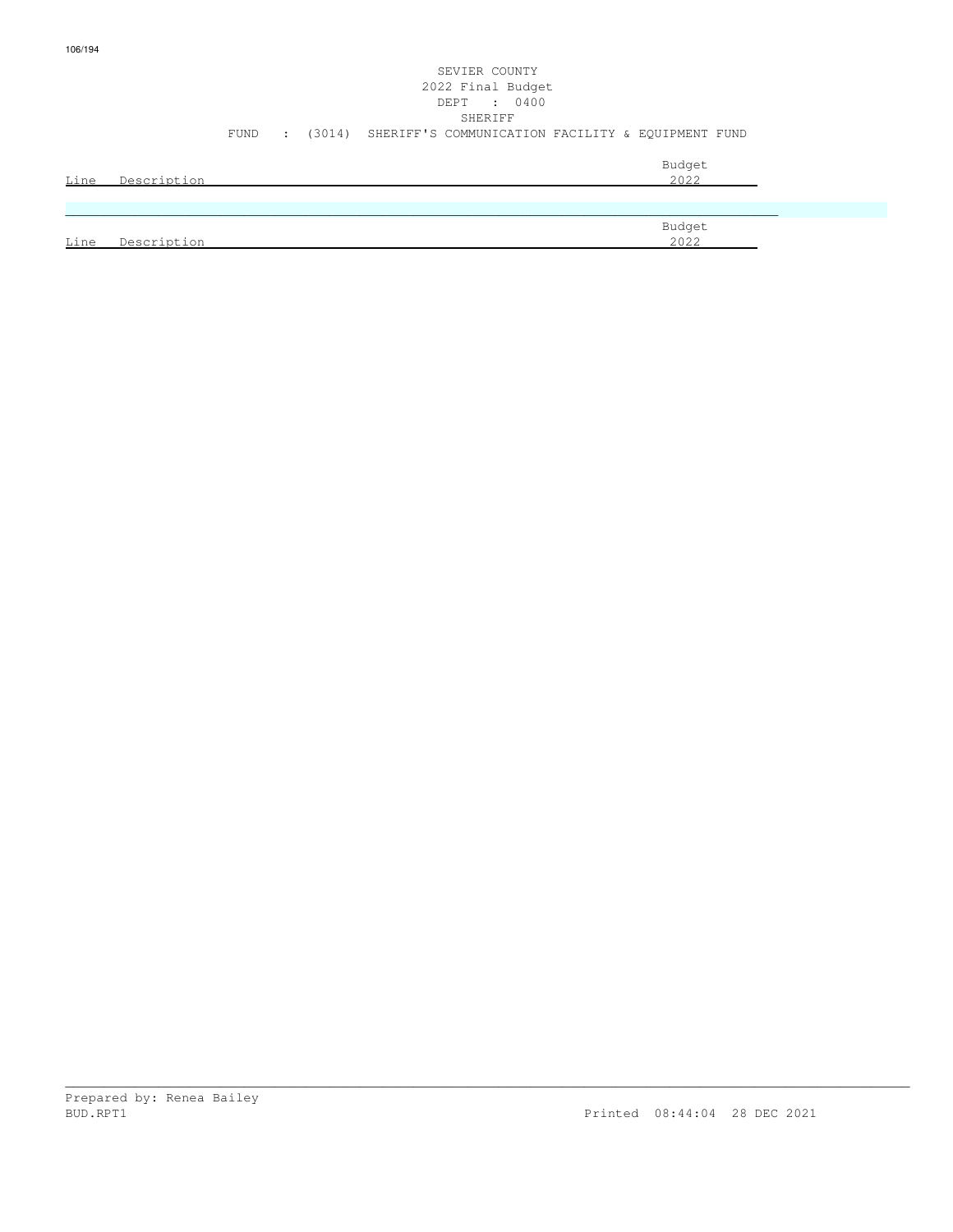# SEVIER COUNTY 2022 Final Budget DEPT : 0400 FUND : (3014) SHERIFF'S COMMUNICATION FACILITY & EQUIPMENT FUND

| Line<br>Description       | Budget<br>2022               |
|---------------------------|------------------------------|
|                           |                              |
| Section 2: Supplies       |                              |
| Total Supplies            |                              |
| Section 3: Other Charges  |                              |
| Total Other Charges       |                              |
|                           |                              |
| Section 4: Capital Outlay |                              |
| 4005<br>VEHICLES          | 36,000.00                    |
| Total Capital Outlay      | 36,000.00                    |
| Dept 0400 Total Budget    | 36,000.00<br>=============== |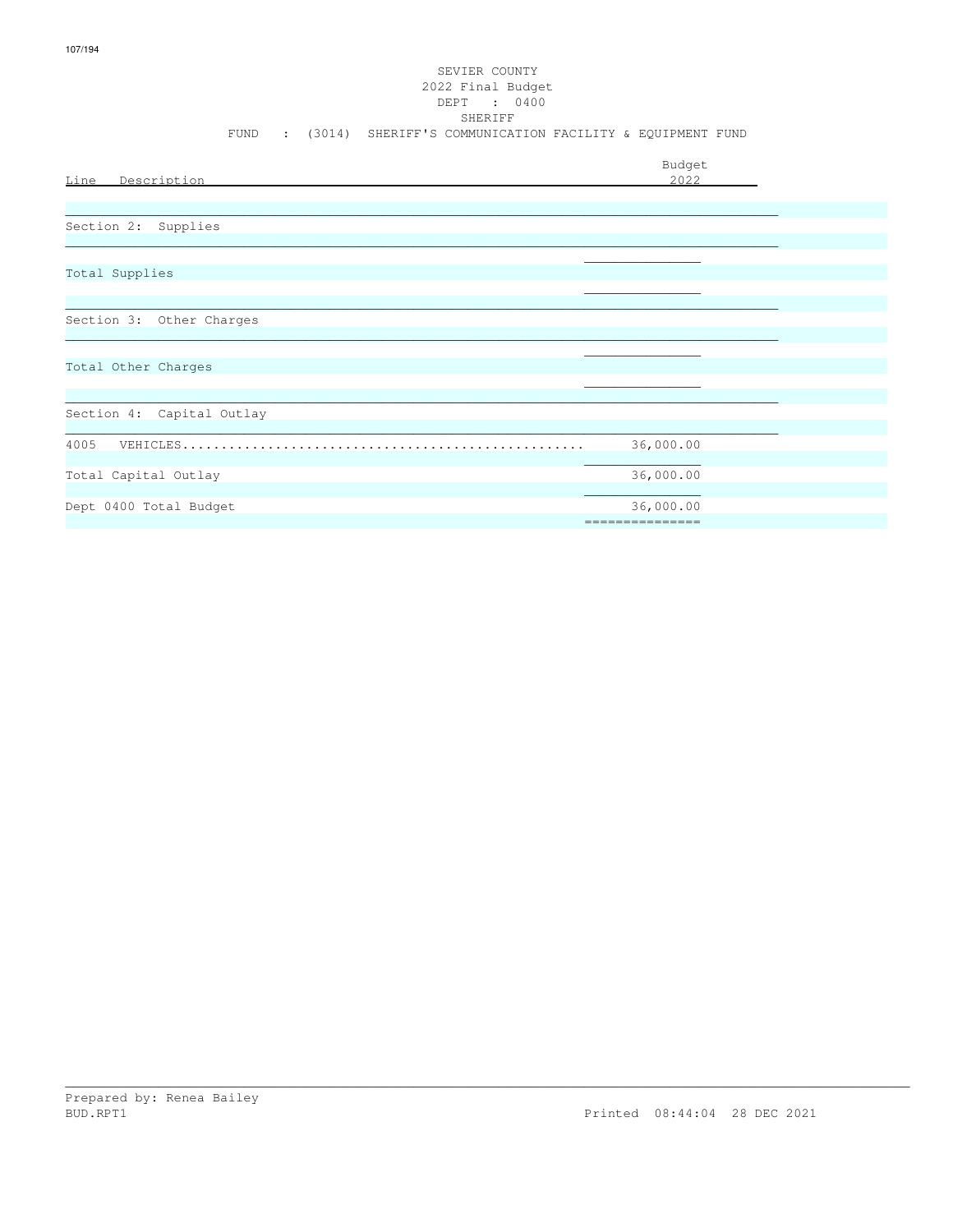| COUNTY JAIL<br>: (3014) SHERIFF'S COMMUNICATION FACILITY & EOUIPMENT FUND<br>FUND<br>Budget |      |             |  | SEVIER COUNTY<br>2022 Final Budget |  |
|---------------------------------------------------------------------------------------------|------|-------------|--|------------------------------------|--|
|                                                                                             |      |             |  | DEPT : 0418                        |  |
|                                                                                             |      |             |  |                                    |  |
|                                                                                             |      |             |  |                                    |  |
|                                                                                             |      |             |  |                                    |  |
|                                                                                             | Line | Description |  | 2022                               |  |

|      |          | Budget       |
|------|----------|--------------|
| Line | Decerint | 2022<br>ムリムム |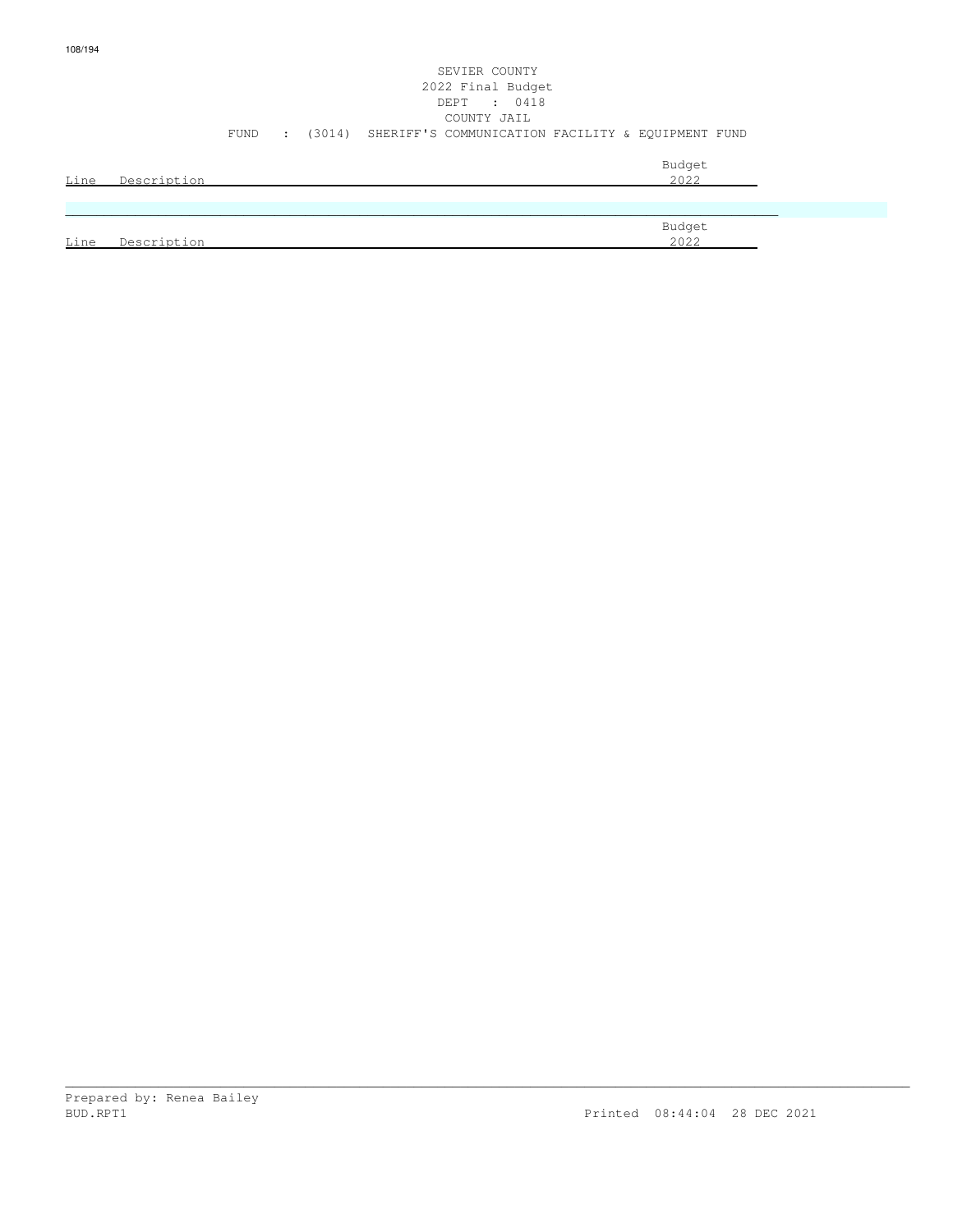# SEVIER COUNTY 2022 Final Budget DEPT : 0418<br>COUNTY JAIL FUND : (3014) SHERIFF'S COMMUNICATION FACILITY & EQUIPMENT FUND

|                           | Budget                       |
|---------------------------|------------------------------|
| Line Description          | 2.022                        |
|                           |                              |
| Section 2: Supplies       |                              |
| 2001<br>SUPPLIES          | 1,500.00                     |
| Total Supplies            | 1,500.00                     |
| Section 3: Other Charges  |                              |
|                           |                              |
| Total Other Charges       |                              |
|                           |                              |
| Section 4: Capital Outlay |                              |
| 4004                      | 10,500.00                    |
| Total Capital Outlay      | 10,500.00                    |
| Dept 0418 Total Budget    | 12,000.00<br>=============== |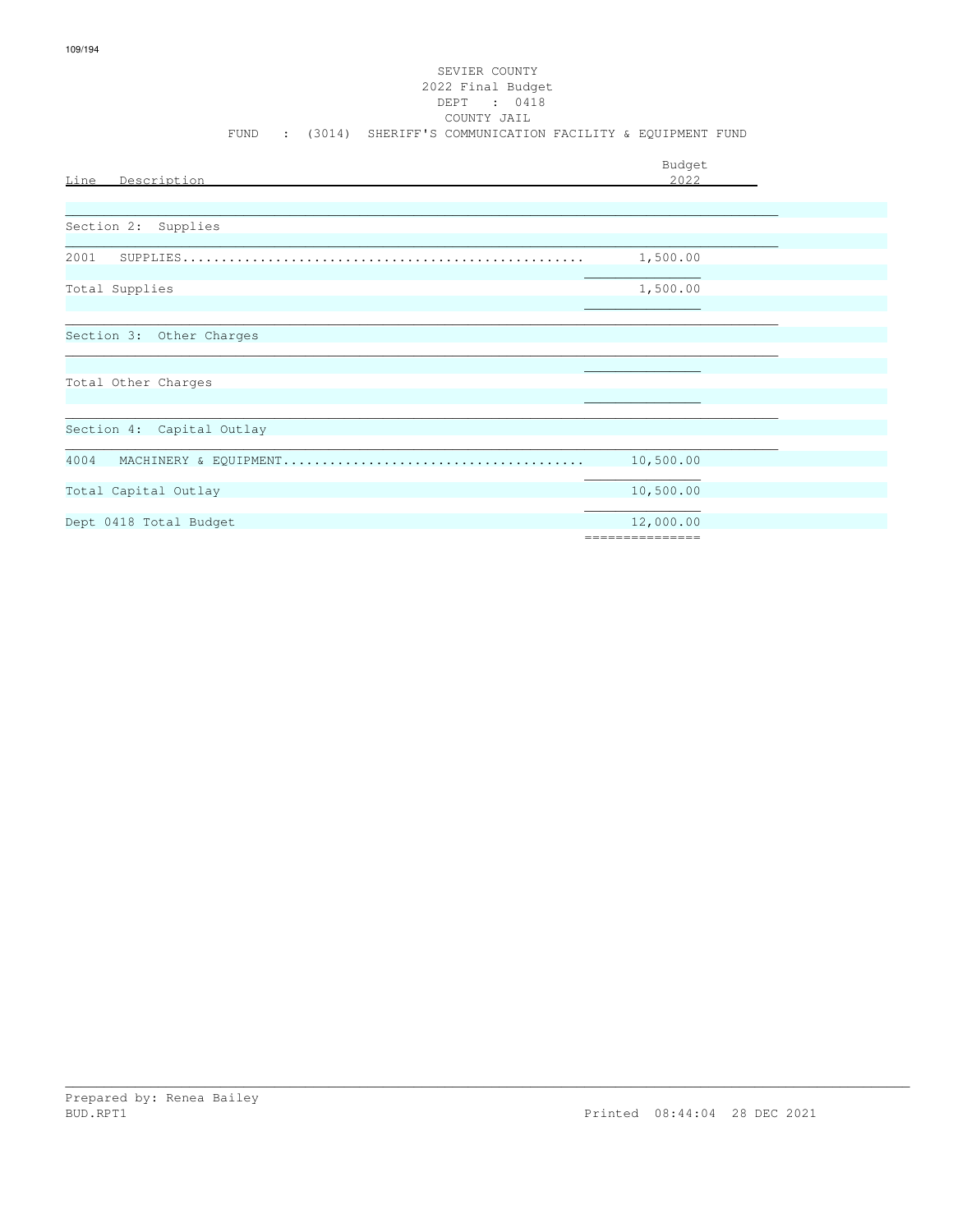### SEVIER COUNTY 2022 Final Budget DEPT : 0418 COUNTY JAIL FUND : (3017) CRIMINAL JUSTICE

Current Annual

| PCN  | Title                    | Grade | Salary     |
|------|--------------------------|-------|------------|
|      |                          |       |            |
| 0001 | JAIL ADMINISTRATOR       |       | 46,265.00  |
| 0002 | ADMINISTRATIVE ASSISTANT |       | 0.00       |
| 0003 | <b>DISPATCHER</b>        |       | 34,668.00  |
| 0004 | <b>DISPATCHER</b>        |       | 31,496.00  |
| 0005 | <b>DISPATCHER</b>        |       | 31,496.00  |
| 0006 | <b>DISPATCHER</b>        |       | 31,381.00  |
| 0007 | JAILER                   |       | 34, 134.00 |
| 0008 | JAILER                   |       | 34,290.00  |
| 0009 | JAILER                   |       | 34, 322.00 |
| 0010 | JAILER                   |       | 34,955.00  |
| 0011 | <b>JAILER</b>            |       | 34,134.00  |
| 0012 | JAILER                   |       | 35,429.00  |
| 0013 | JAILER                   |       | 34,478.00  |
| 0014 | JAILER                   |       | 34,134.00  |
| 0015 | JAILER                   |       | 34, 322.00 |
| 0016 | JAILER                   |       | 34,290.00  |
| 0017 | JAILER                   |       | 34, 322.00 |
| 0018 | JAILER                   |       | 34, 322.00 |
| 0021 | PART TIME FILL-IN        |       | 50,000.00  |
| 0026 | <b>DISPATCHER</b>        |       | 31,496.00  |
| 0027 | INFORMATION TECHNOLOGIST |       | 31,261.00  |
| 5000 | MERIT PAY                |       | 1,200.00   |
|      |                          |       |            |
|      | Total Salaries           |       | 702,395.00 |
|      |                          |       |            |

|      |                                       | Budget       |
|------|---------------------------------------|--------------|
| Line | Description                           | 2022         |
| 1001 |                                       | 652,395.00   |
| 1002 |                                       | 50,000.00    |
| 1005 | OVERTIME & OTHER PREMIUM COMPENSATION | 25,000.00    |
| 1006 |                                       | 55,554.00    |
| 1007 |                                       | 103,593.00   |
| 1009 | HEALTH INSURANCE MATCHING             | 109,554.00   |
| 1010 |                                       | 15,509.00    |
| 1011 | UNEMPLOYMENT COMPENSATION             | 1,400.00     |
| 1016 |                                       | 2,314.00     |
| 1018 |                                       | 1,846.73     |
|      |                                       |              |
|      | Total Personnel Services              | 1,017,165.73 |
|      |                                       |              |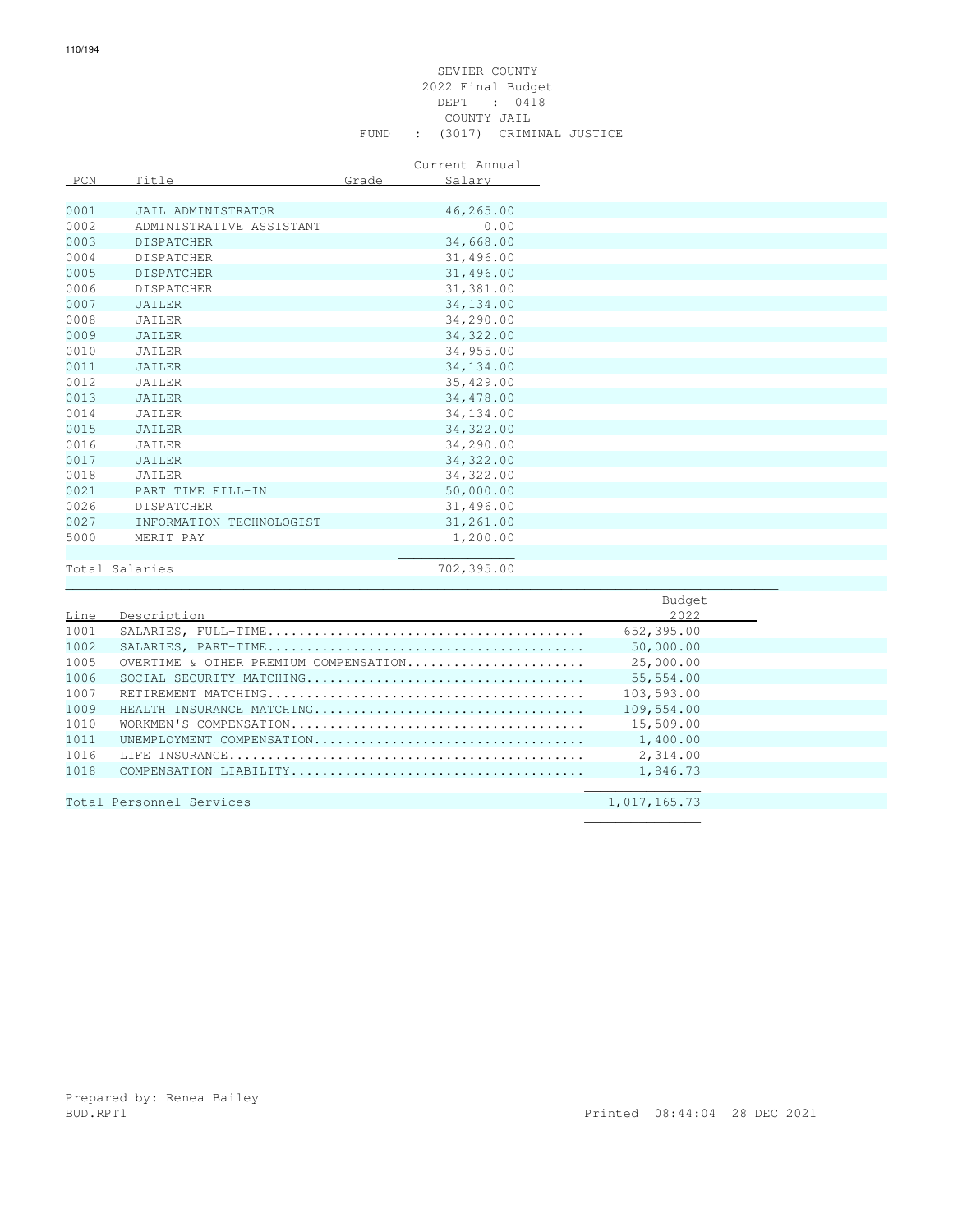### SEVIER COUNTY 2022 Final Budget DEPT : 0418 COUNTY JAIL FUND : (3017) CRIMINAL JUSTICE

Budget is a state of the state of the state of the state of the state of the state of the state of the state of the state of the state of the state of the state of the state of the state of the state of the state of the st

## Line Description 2022

|              | Section 2: Supplies                                |                 |
|--------------|----------------------------------------------------|-----------------|
| 2001         |                                                    | 55,000.00       |
| 2002         |                                                    | 10,000.00       |
| 2003         |                                                    | 3,000.00        |
| 2004         |                                                    | 10,000.00       |
| 2005         |                                                    | 106,000.00      |
| 2006         |                                                    | 14,000.00       |
| 2007         |                                                    | 3,500.00        |
|              |                                                    |                 |
| 2020<br>2021 | BUILDING MATERIALS & SUPPLIES                      | 1,000.00        |
|              |                                                    | 1,000.00        |
| 2022         |                                                    | 2,500.00        |
| 2023         |                                                    | 12,500.00       |
| 2024         | MAINTENANCE & SERVICE CONTRACTS                    | 4,800.00        |
| 2028         |                                                    | 250.00          |
| 2029         |                                                    | 500.00          |
|              | Total Supplies                                     | 224,050.00      |
|              |                                                    |                 |
|              |                                                    |                 |
|              | Section 3: Other Charges                           |                 |
| 3006         | MEDICAL, DENTAL & HOSPITAL                         | 130,000.00      |
| 3007         |                                                    | 700.00          |
| 3009         | OTHER PROFESSIONAL SERVICES                        | 9,000.00        |
| 3020         | TELEPHONE & FAX - LANDLINE                         | 16,000.00       |
| 3021         |                                                    | 300.00          |
| 3022         |                                                    | 2,000.00        |
| 3030         |                                                    | 500.00          |
| 3040         | ADVERTISING & PUBLICATION                          | 250.00          |
| 3052         |                                                    | 7,500.00        |
| 3053         |                                                    | 1,500.00        |
| 3054         |                                                    | 7,000.00        |
| 3060         |                                                    | 18,000.00       |
| 3061         |                                                    | 4,000.00        |
| 3062         |                                                    | 5,000.00        |
| 3071         | RENT - MACHINERY AND EQUIPMENT                     | 1,500.00        |
| 3073         | LEASE-MACHINERY & EQUIPMENT                        | 250.00          |
| 3090         |                                                    | 300.00          |
| 3094         |                                                    | 1,500.00        |
| 3100         |                                                    | 20,000.00       |
| 3101         |                                                    | 1,000.00        |
| 3102         | COMPUTER SOFTWARE, SUPPORT & MAINTENANCE AGREEMENT | 14,500.00       |
|              |                                                    |                 |
|              | Total Other Charges                                | 240,800.00      |
|              |                                                    |                 |
|              | Section 4: Capital Outlay                          |                 |
|              |                                                    |                 |
|              |                                                    |                 |
|              | Total Capital Outlay                               |                 |
|              | Dept 0418 Total Budget                             | 1,482,015.73    |
|              |                                                    | =============== |
|              |                                                    |                 |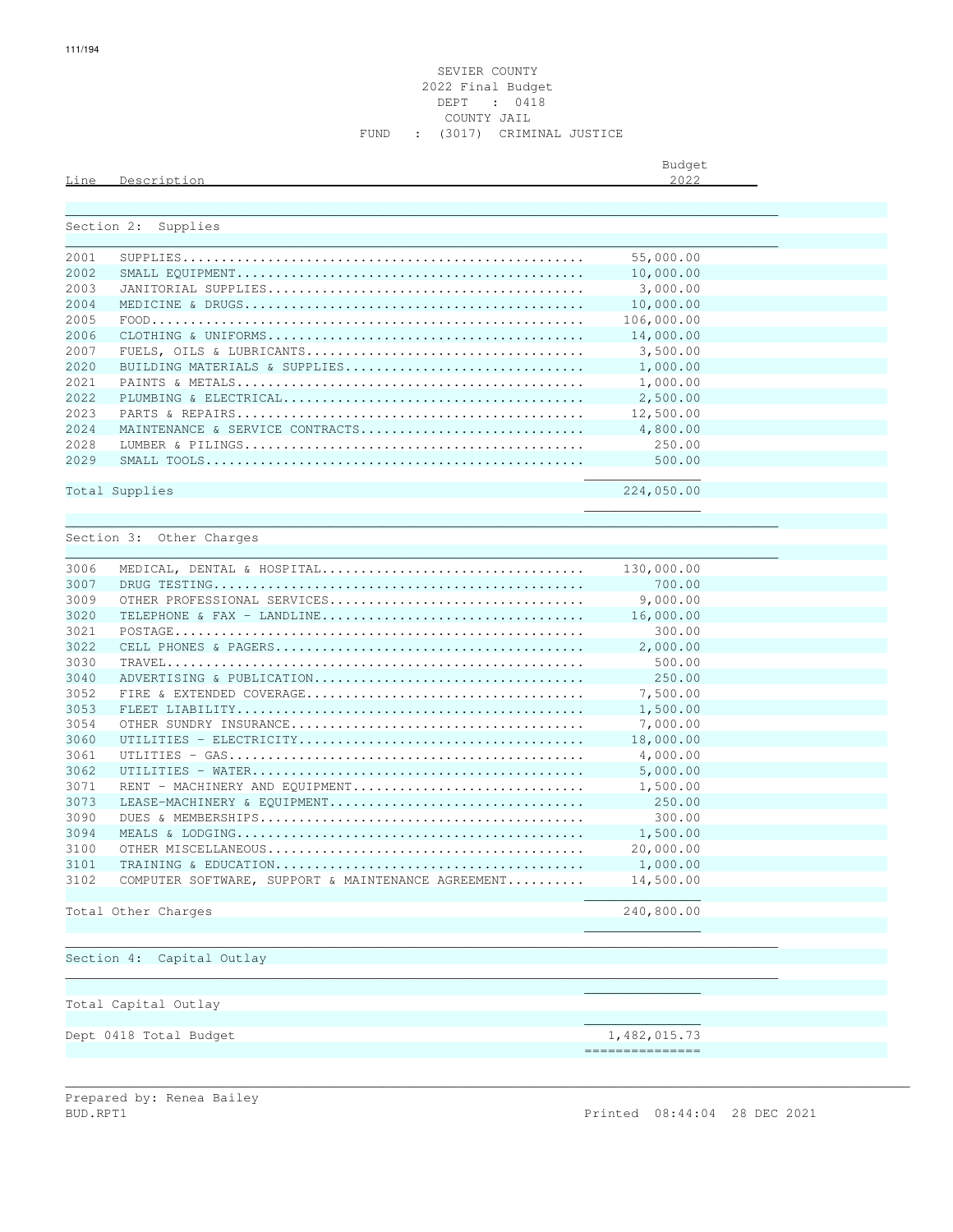### SEVIER COUNTY 2022 Final Budget DEPT : 0400 SHERIFF SHERIFF SHERIFF SHERIFF SHERIFF SHERIFF SHERIFF SHERIFF SHERIFF SHERIFF SHERIFF SHERIFF SHERIFF SHERIFF SHERIFF SHERIFF SHERIFF SHERIFF SHERIFF SHERIFF SHERIFF SHERIFF SHERIFF SHERIFF SHERIFF SHERIFF SHERIFF SHERIF FUND : (3019) BOATING SAFETY FUND

|      | Line Description | Budget<br>2022        |
|------|------------------|-----------------------|
|      |                  |                       |
|      |                  | Budget<br><u>2022</u> |
| Line | Description      |                       |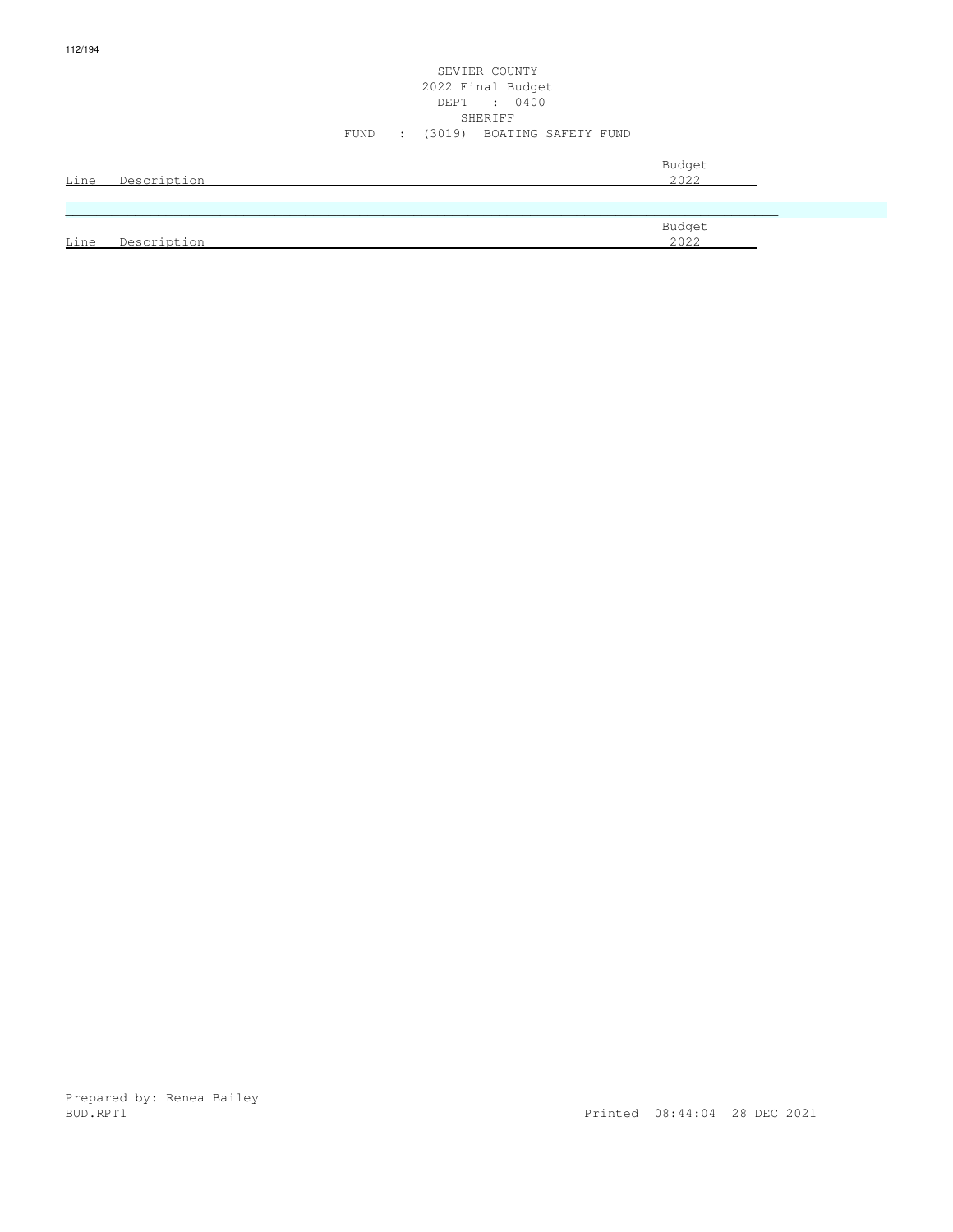# SEVIER COUNTY 2022 Final Budget<br>DEPT : 0400<br>SHERIFF FUND : (3019) BOATING SAFETY FUND

| Line Description                 | Budget<br>2022          |  |
|----------------------------------|-------------------------|--|
| Section 2: Supplies              |                         |  |
| Section 3: Other Charges         |                         |  |
| 3072<br>LEASE - LAND & BUILDINGS | 5.00                    |  |
| Total Other Charges              | 5.00                    |  |
| Section 4: Capital Outlay        |                         |  |
| Total Capital Outlay             |                         |  |
| Dept 0400 Total Budget           | 5.00<br>=============== |  |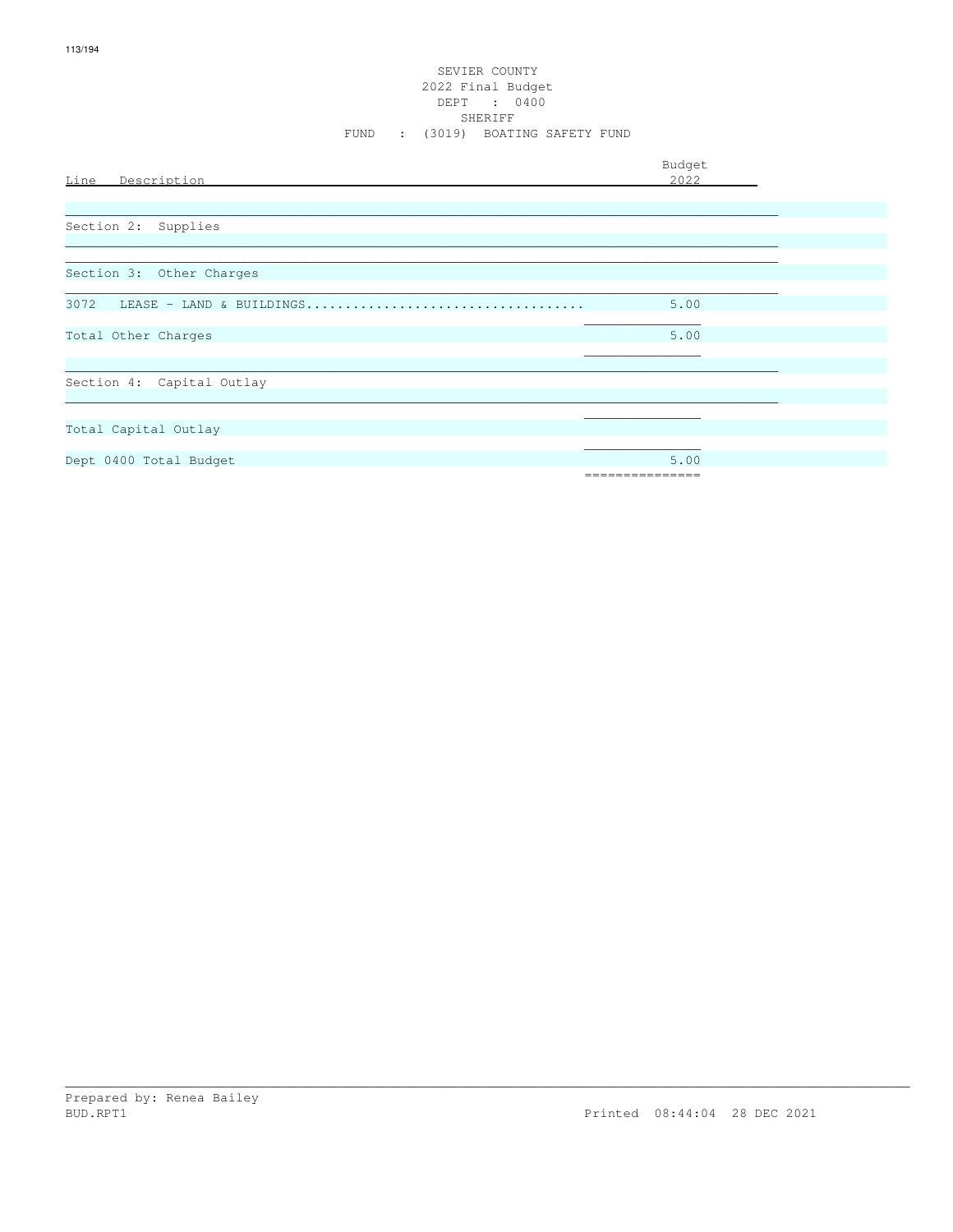### SEVIER COUNTY 2022 Final Budget DEPT : 0501 EMERGENCY 9-1-1 FUND : (3020) EMERGENCY 911 FUND

| PCN  | Title                     | Grade | Current Annual<br>Salary |       |
|------|---------------------------|-------|--------------------------|-------|
|      |                           |       |                          |       |
| 0001 | ADMINISTRATIVE ASSISTANT  |       | 6,905.00                 |       |
| 0002 | EMERGENCY SERVICE COORDIN |       | 8,316.00                 |       |
|      |                           |       |                          |       |
|      | Total Salaries            |       | 15,221.00                |       |
|      |                           |       |                          |       |
|      |                           |       |                          | _____ |

|      |                           | Budget    |
|------|---------------------------|-----------|
| Line | Description               | 2022      |
| 1001 |                           | 15,221.00 |
| 1006 |                           | 1,164.00  |
| 1007 |                           | 2,332.00  |
| 1009 | HEALTH INSURANCE MATCHING | 2,302.00  |
| 1010 |                           | 194.00    |
| 1011 | UNEMPLOYMENT COMPENSATION | 20.00     |
| 1016 |                           | 48.00     |
|      |                           |           |
|      | Total Personnel Services  | 21,281.00 |
|      |                           |           |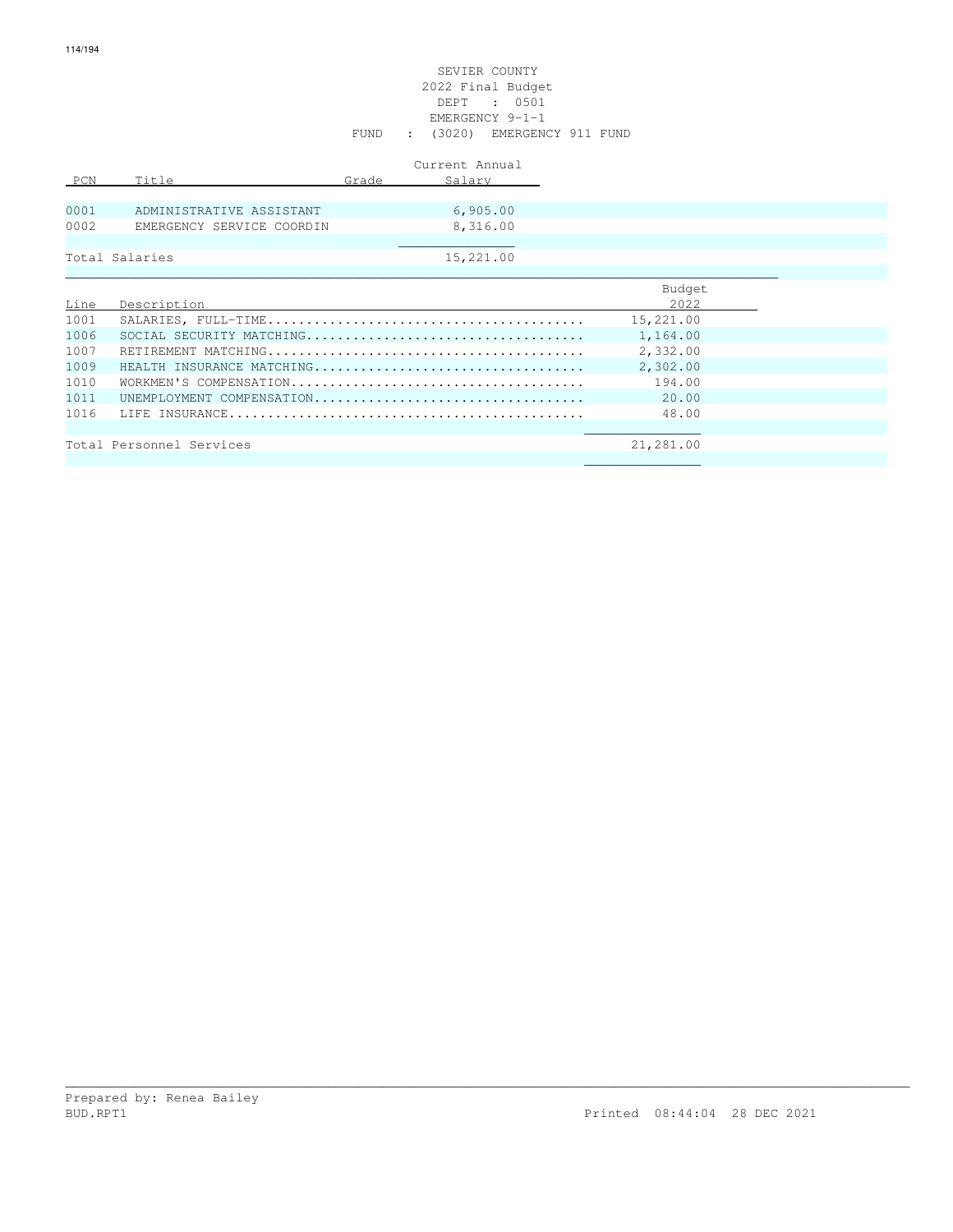| Description<br>Line                                        | Budget<br>2022  |
|------------------------------------------------------------|-----------------|
|                                                            |                 |
| Section 2:<br>Supplies                                     |                 |
|                                                            |                 |
| 2001                                                       | 2,000.00        |
| 2002                                                       | 2,000.00        |
| 2007                                                       | 1,000.00        |
| 2008                                                       | 400.00          |
| 2023                                                       | 1,500.00        |
| Total Supplies                                             | 6,900.00        |
|                                                            |                 |
|                                                            |                 |
| Section 3: Other Charges                                   |                 |
|                                                            |                 |
| 3020<br>TELEPHONE & FAX - LANDLINE                         | 65,000.00       |
| 3040<br>ADVERTISING & PUBLICATION                          | 1,000.00        |
| 3053                                                       | 1,000.00        |
| 3102<br>COMPUTER SOFTWARE, SUPPORT & MAINTENANCE AGREEMENT | 7,000.00        |
|                                                            |                 |
| Total Other Charges                                        | 74,000.00       |
|                                                            |                 |
|                                                            |                 |
| Section 4:<br>Capital Outlay                               |                 |
| 4004                                                       |                 |
|                                                            |                 |
| Total Capital Outlay                                       | 2,000.00        |
|                                                            |                 |
|                                                            |                 |
| Section 5: Transfers Out                                   |                 |
|                                                            |                 |
| 9999                                                       | 200,000.00      |
|                                                            |                 |
| Total Transfers Out                                        | 200,000.00      |
|                                                            |                 |
| Dept 0501 Total Budget                                     | 304,181.00      |
|                                                            | =============== |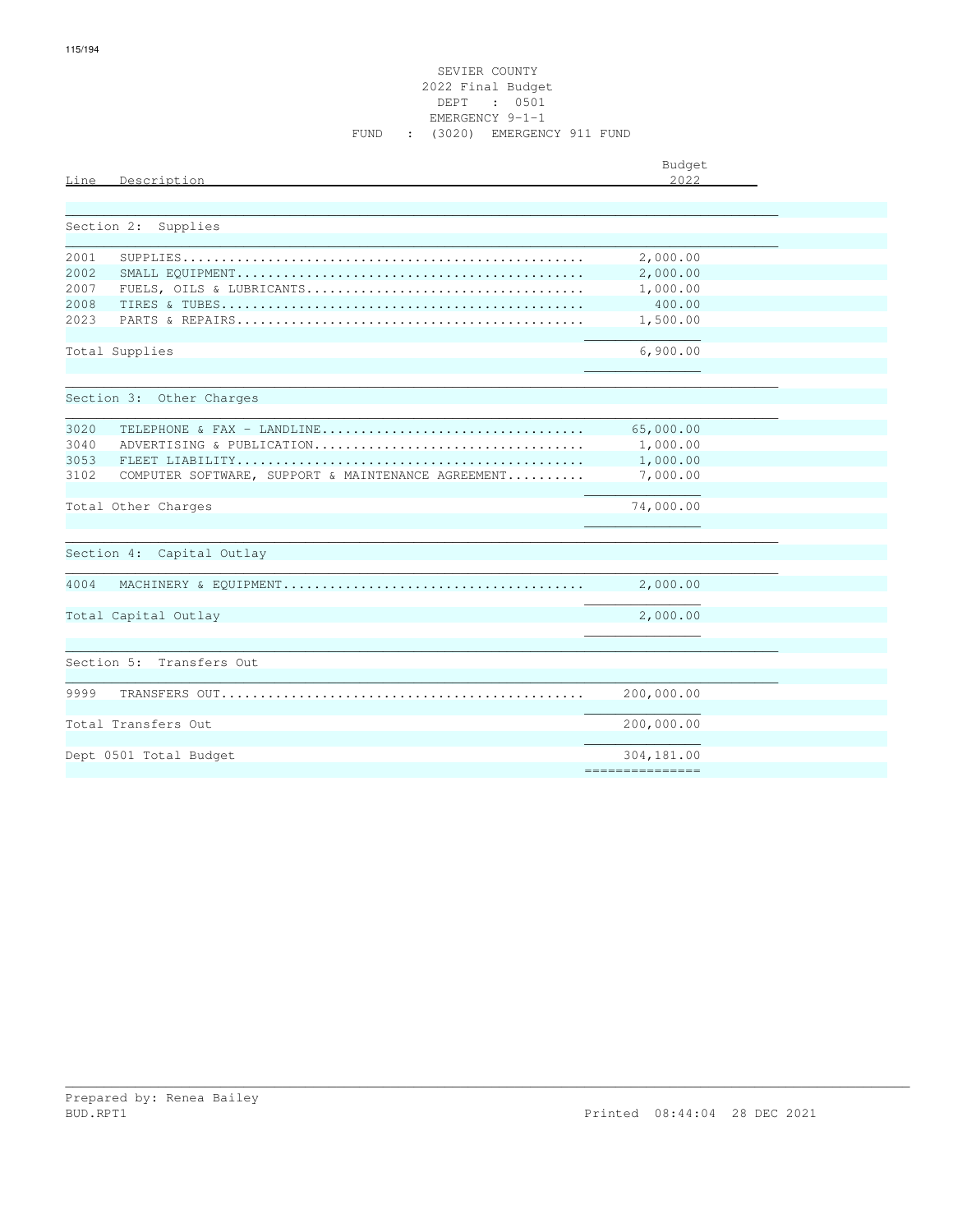### SEVIER COUNTY 2022 Final Budget DEPT : 0400 SHERIFF FUND : (3022) EMERGENCY VEHICLE FUND

| Line | Description | Budget<br>2022 |
|------|-------------|----------------|
|      |             |                |
| Line | Description | Budget<br>2022 |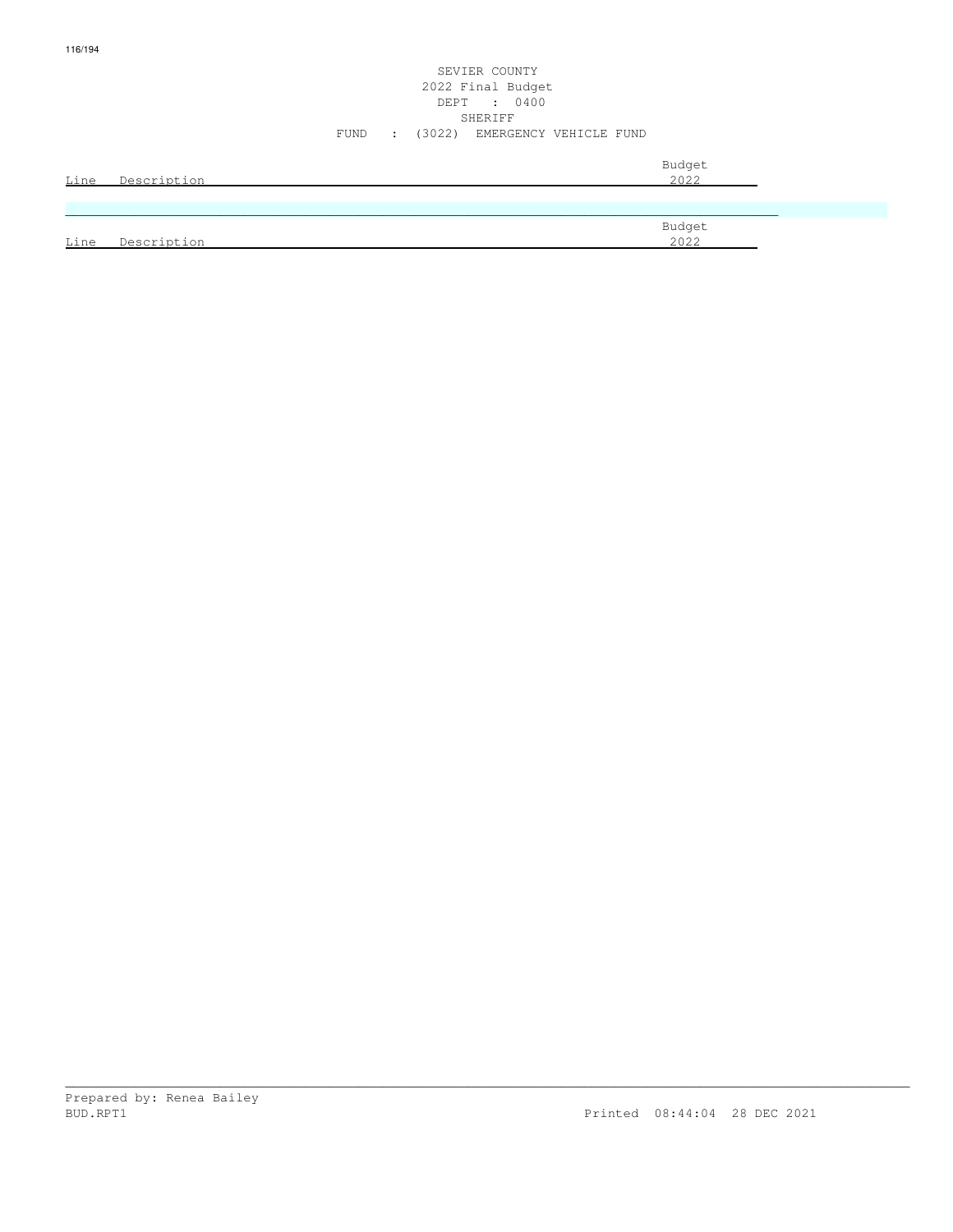### SEVIER COUNTY 2022 Final Budget DEPT : 0400 FUND : (3022) EMERGENCY VEHICLE FUND

Budget

| Section 2: Supplies<br>Section 3: Other Charges<br>Section 4: Capital Outlay<br>Total Capital Outlay<br>Section 5: Transfers Out<br>0.00<br>Dept 0400 Total Budget<br>=============== | Line Description    | 2022 |
|---------------------------------------------------------------------------------------------------------------------------------------------------------------------------------------|---------------------|------|
|                                                                                                                                                                                       |                     |      |
|                                                                                                                                                                                       |                     |      |
|                                                                                                                                                                                       |                     |      |
|                                                                                                                                                                                       |                     |      |
|                                                                                                                                                                                       |                     |      |
|                                                                                                                                                                                       |                     |      |
|                                                                                                                                                                                       |                     |      |
|                                                                                                                                                                                       |                     |      |
|                                                                                                                                                                                       |                     |      |
|                                                                                                                                                                                       |                     |      |
|                                                                                                                                                                                       |                     |      |
|                                                                                                                                                                                       |                     |      |
|                                                                                                                                                                                       |                     |      |
|                                                                                                                                                                                       |                     |      |
|                                                                                                                                                                                       |                     |      |
|                                                                                                                                                                                       |                     |      |
|                                                                                                                                                                                       |                     |      |
|                                                                                                                                                                                       |                     |      |
|                                                                                                                                                                                       |                     |      |
|                                                                                                                                                                                       | Total Transfers Out |      |
|                                                                                                                                                                                       |                     |      |
|                                                                                                                                                                                       |                     |      |
|                                                                                                                                                                                       |                     |      |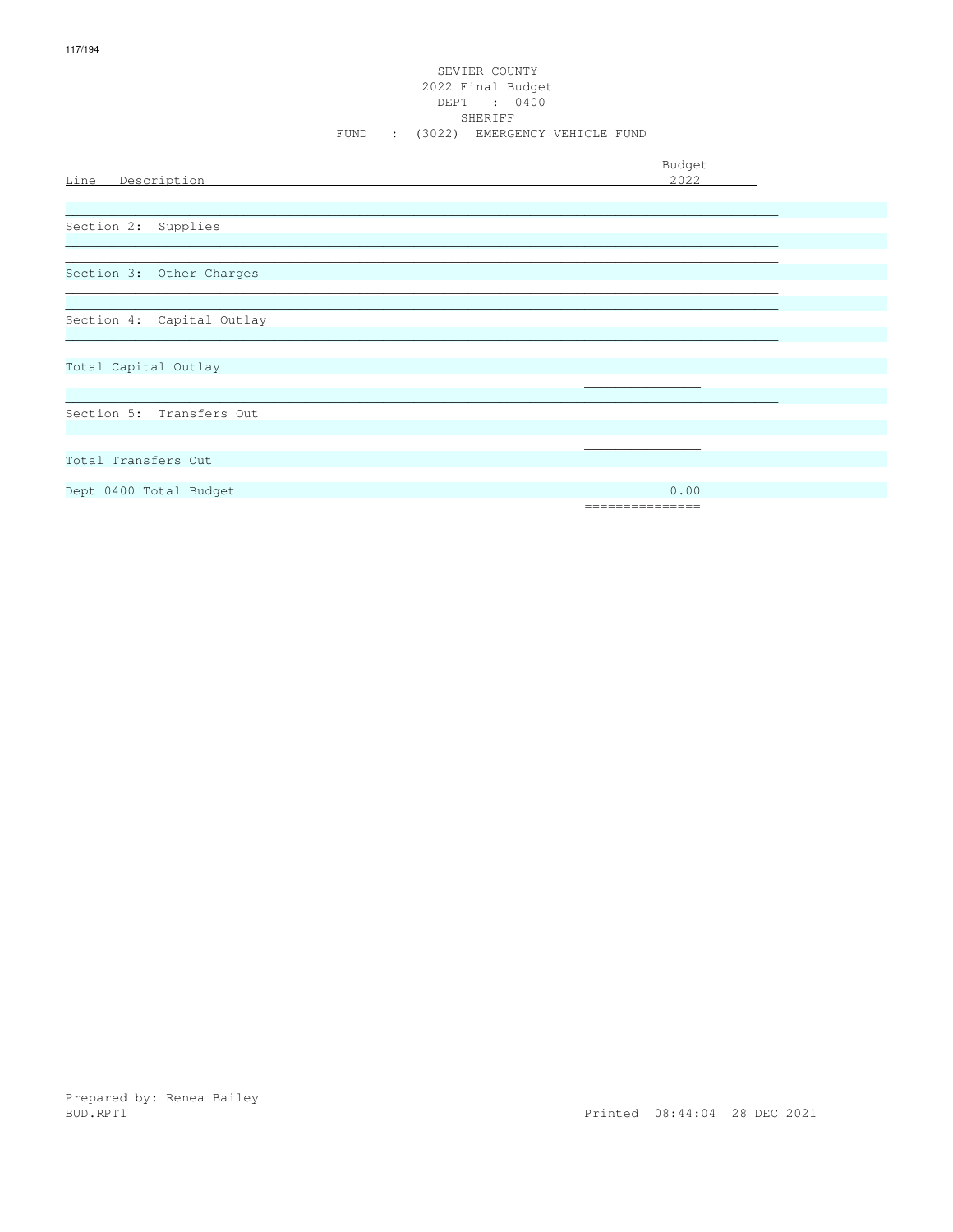### SEVIER COUNTY 2022 Final Budget DEPT : 0418 Criminal Justice FUND : (3022) EMERGENCY VEHICLE FUND

| Line | Description | Budget<br>2022 |
|------|-------------|----------------|
|      |             |                |
|      |             | Budget         |
| Line | Description | 2022           |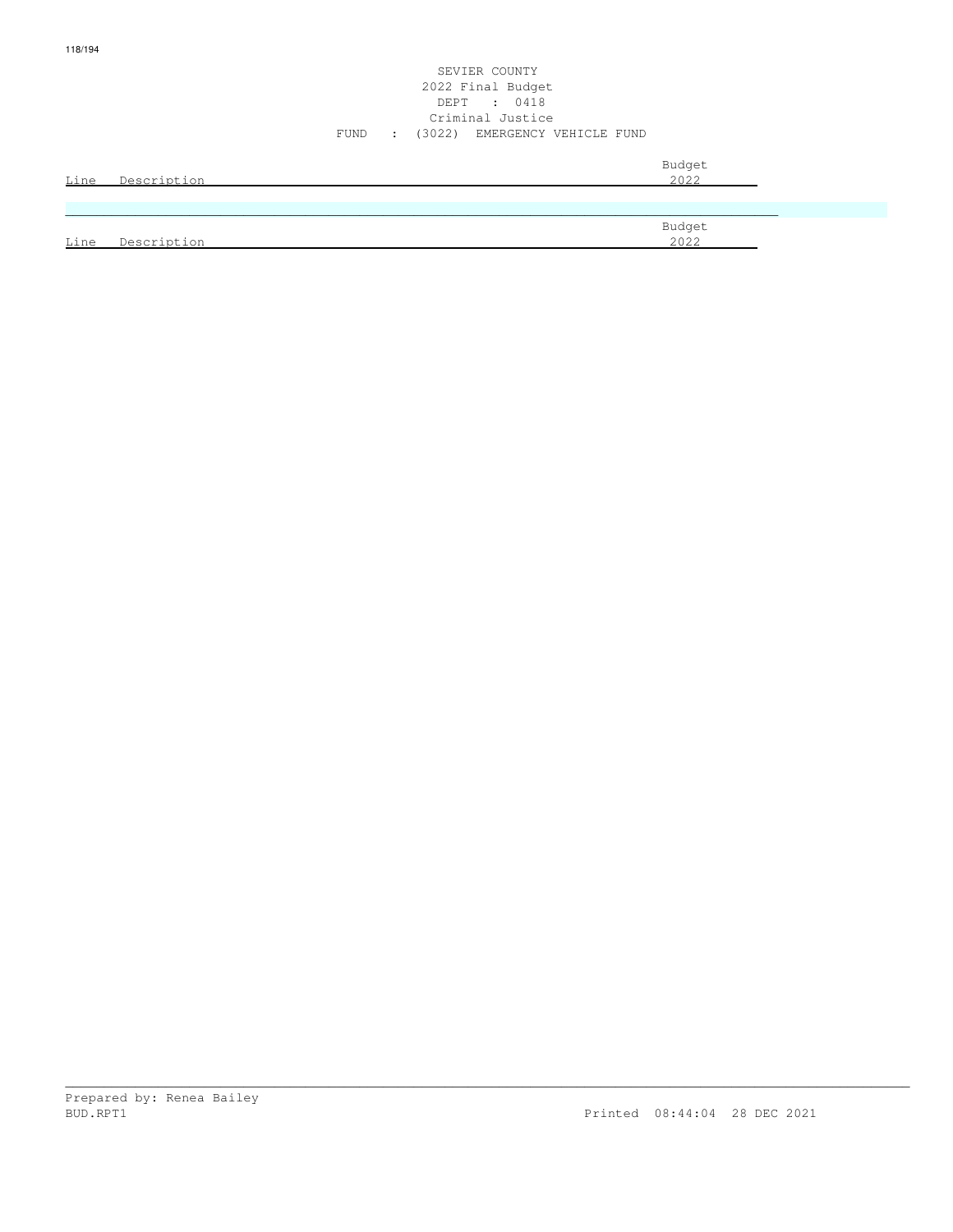### SEVIER COUNTY 2022 Final Budget DEPT : 0418<br>Criminal Justice FUND : (3022) EMERGENCY VEHICLE FUND

| Line Description          | Budget<br>2022          |
|---------------------------|-------------------------|
| Section 2: Supplies       |                         |
| Section 3: Other Charges  |                         |
| Section 4: Capital Outlay |                         |
| Section 5: Transfers Out  |                         |
| Total Transfers Out       |                         |
| Dept 0418 Total Budget    | 0.00<br>--------------- |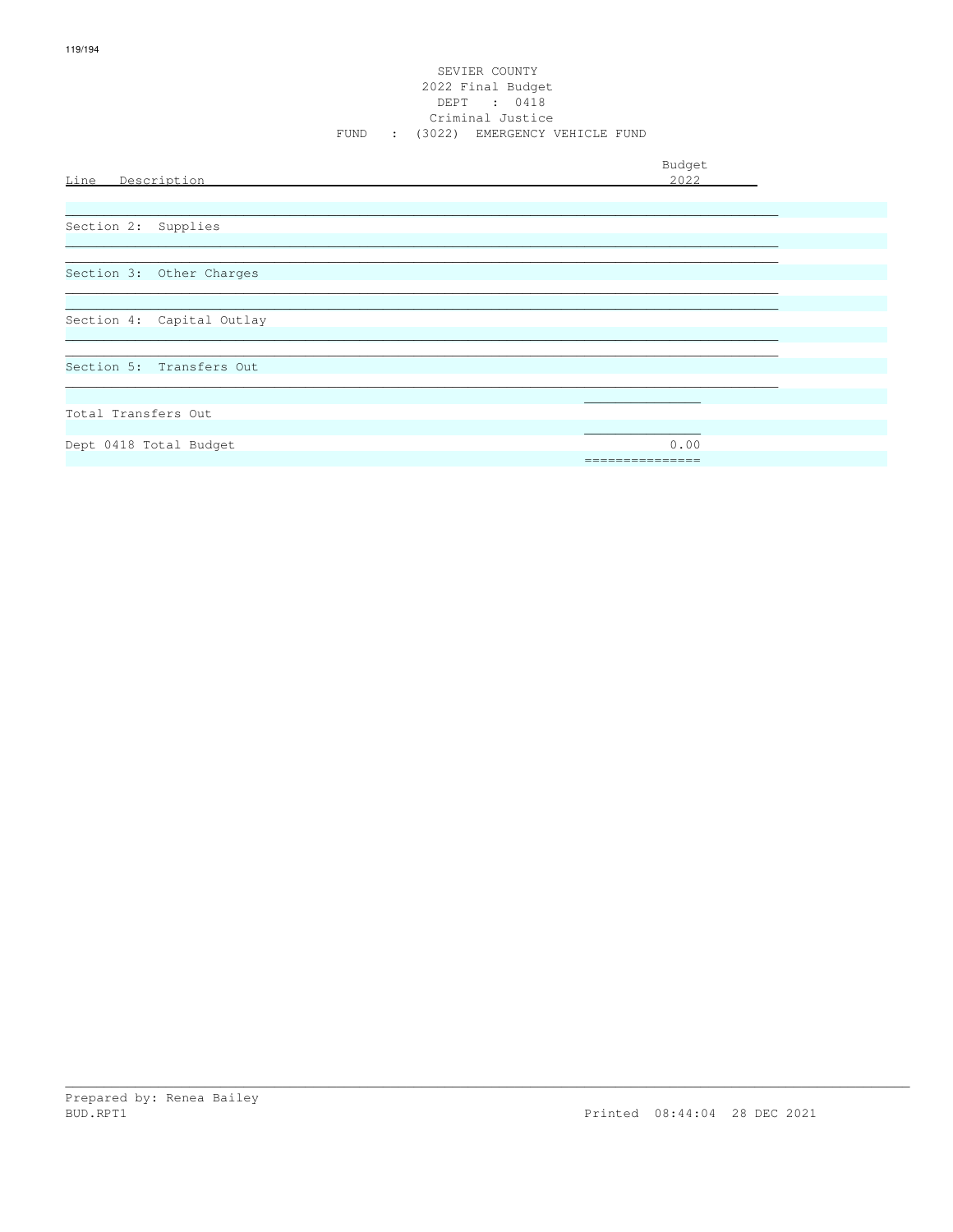### SEVIER COUNTY 2022 Final Budget DEPT : 0416 PROSECUTING ATTORNEY FUND : (3025) VICTIM/WITNESS FUND

|      | Line Description | Budget<br>2022 |
|------|------------------|----------------|
|      |                  |                |
|      |                  | Budget         |
| Line | Description      | 2022           |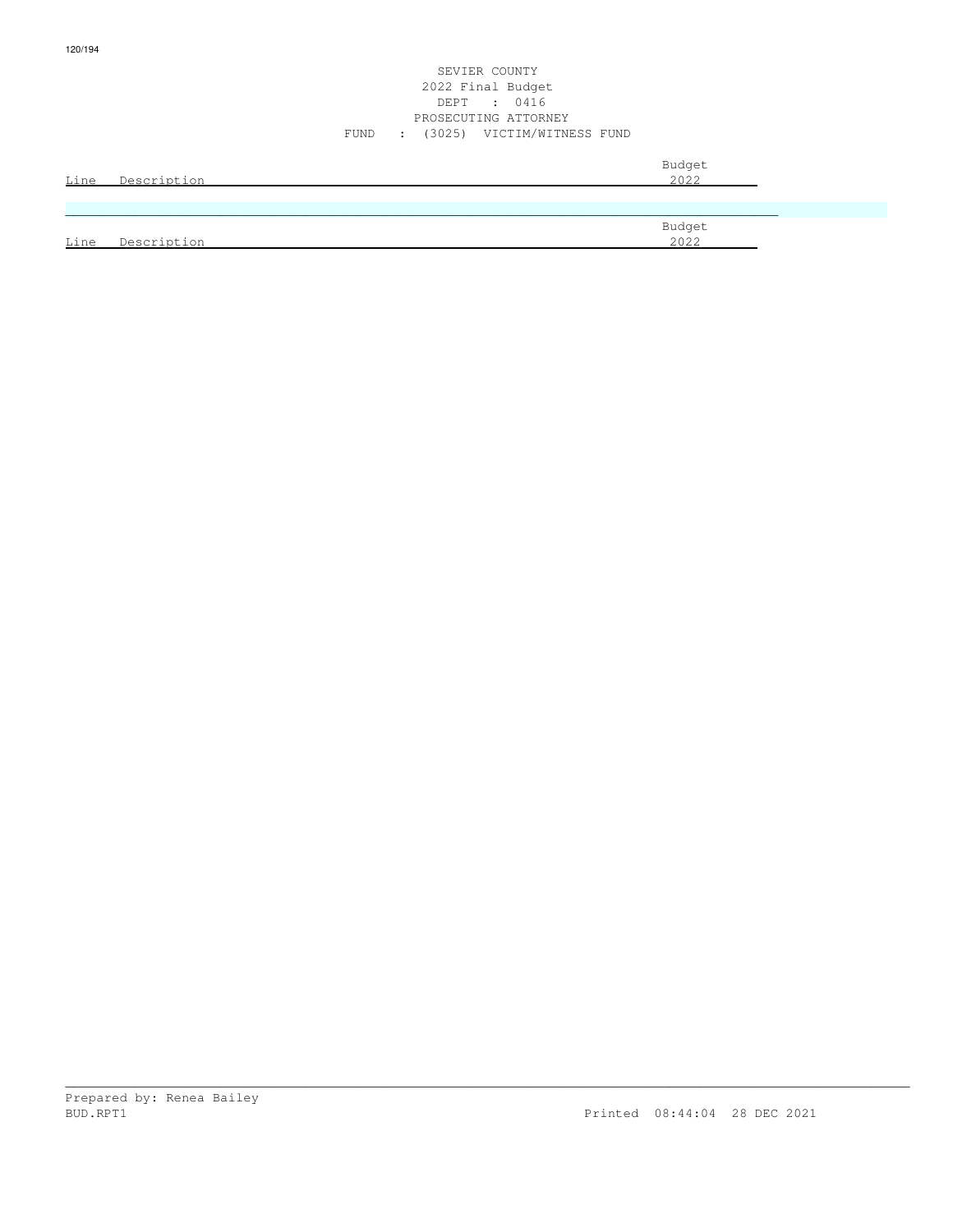### SEVIER COUNTY 2022 Final Budget DEPT : 0416 PROSECUTING ATTORNEY FUND : (3025) VICTIM/WITNESS FUND

| Line<br>Description      | Budget<br>2022 |
|--------------------------|----------------|
|                          |                |
| Section 2: Supplies      |                |
|                          |                |
| Section 3: Other Charges |                |
| 3100                     | 8,751.00       |
| Total Other Charges      | 8,751.00       |
| Dept 0416 Total Budget   | 8,751.00       |
|                          | ----------     |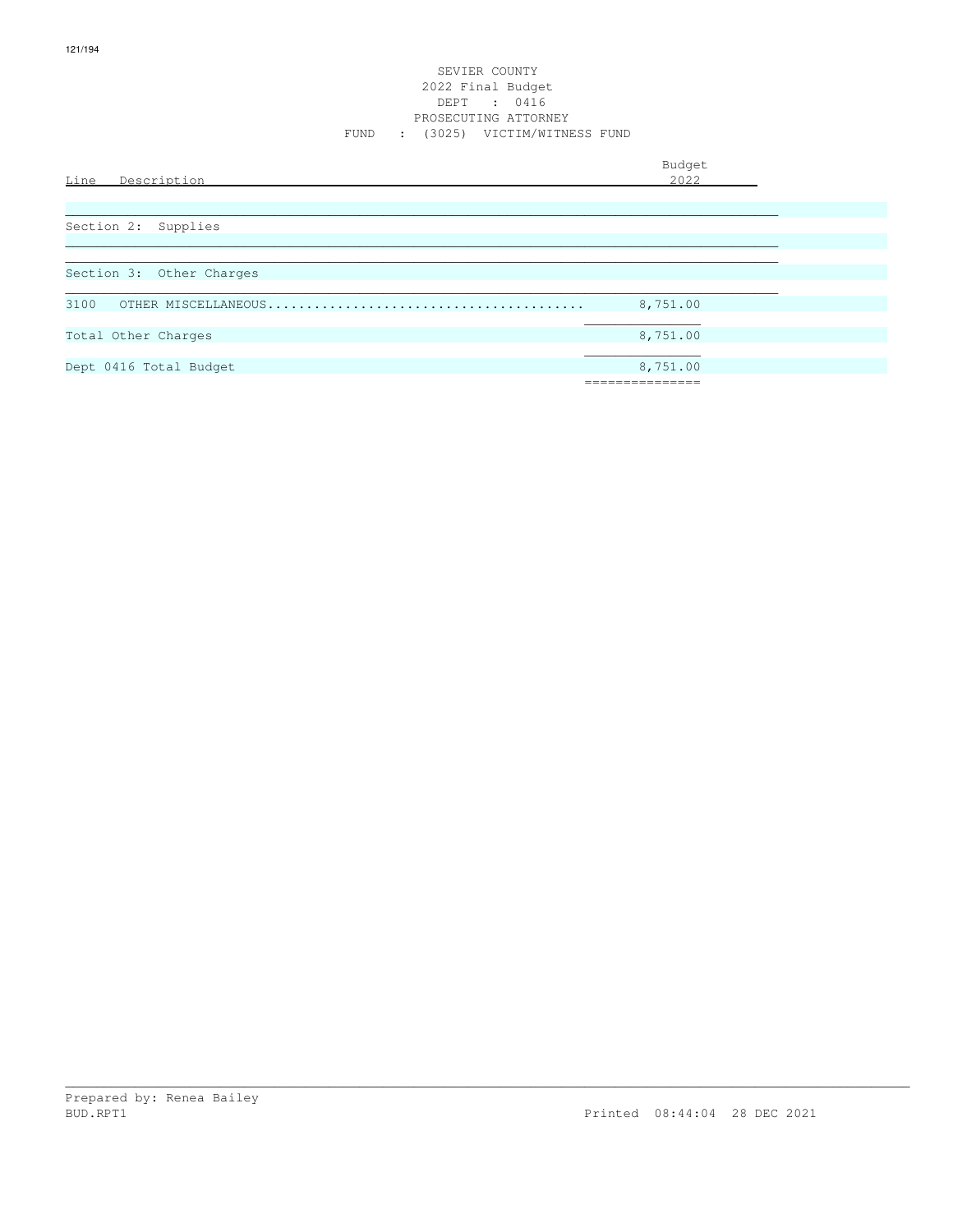### SEVIER COUNTY 2022 Final Budget DEPT : 0417 PUBLIC DEFENDER FUND : (3026) INDIGENT CRIMINAL DEFENSE FUND

| Line | Description | Budget<br>2022 |
|------|-------------|----------------|
|      |             |                |
|      |             | Budget         |
| Line | Description | 2022           |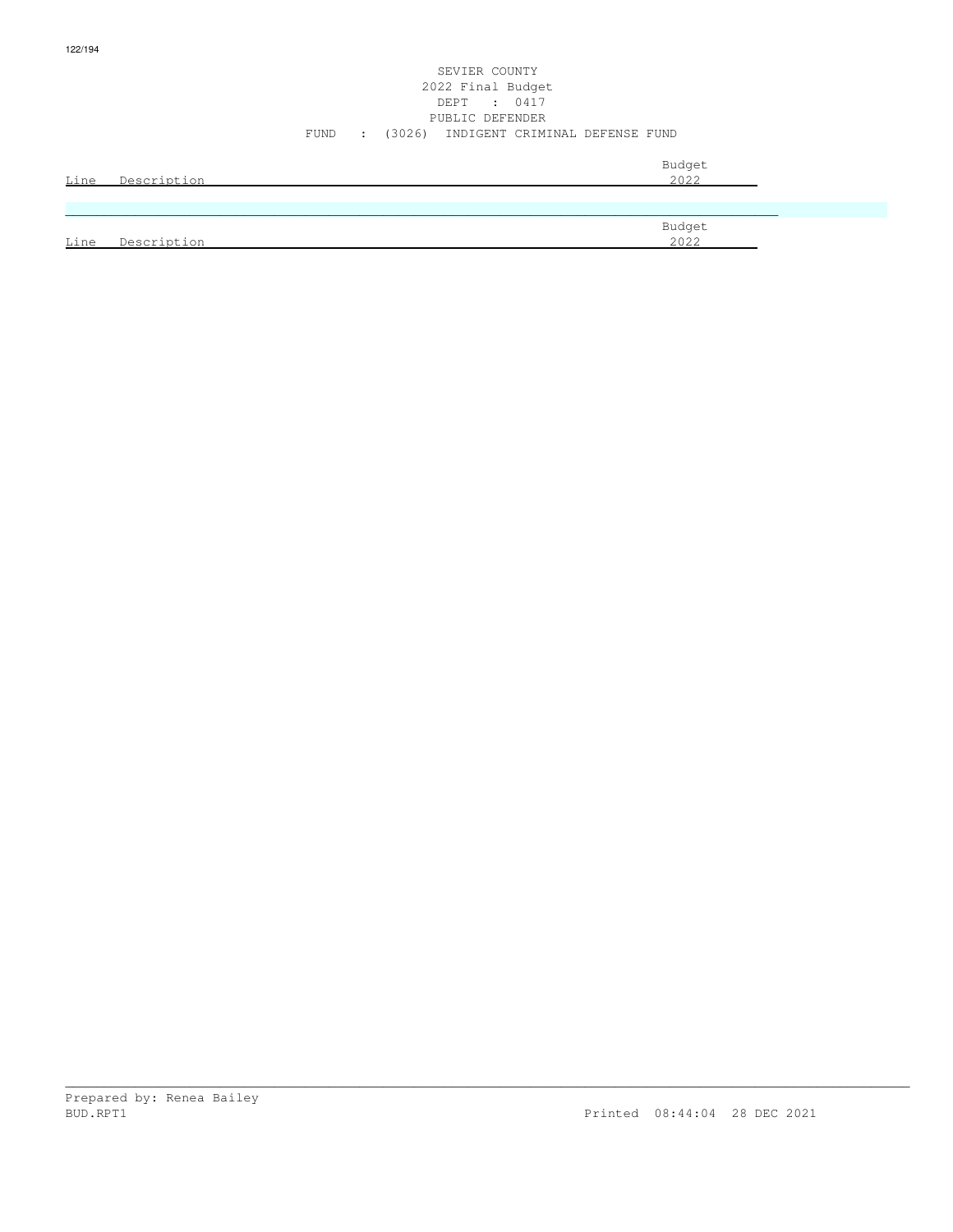### SEVIER COUNTY 2022 Final Budget DEPT : 0417 PUBLIC DEFENDER FUND : (3026) INDIGENT CRIMINAL DEFENSE FUND

| Description<br>Line                 | Budget<br>2022 |
|-------------------------------------|----------------|
|                                     |                |
| Section 2: Supplies                 |                |
|                                     |                |
| Section 3: Other Charges            |                |
| 3009<br>OTHER PROFESSIONAL SERVICES | 9,000.00       |
| Total Other Charges                 | 9,000.00       |
| Dept 0417 Total Budget              | 9,000.00       |
|                                     |                |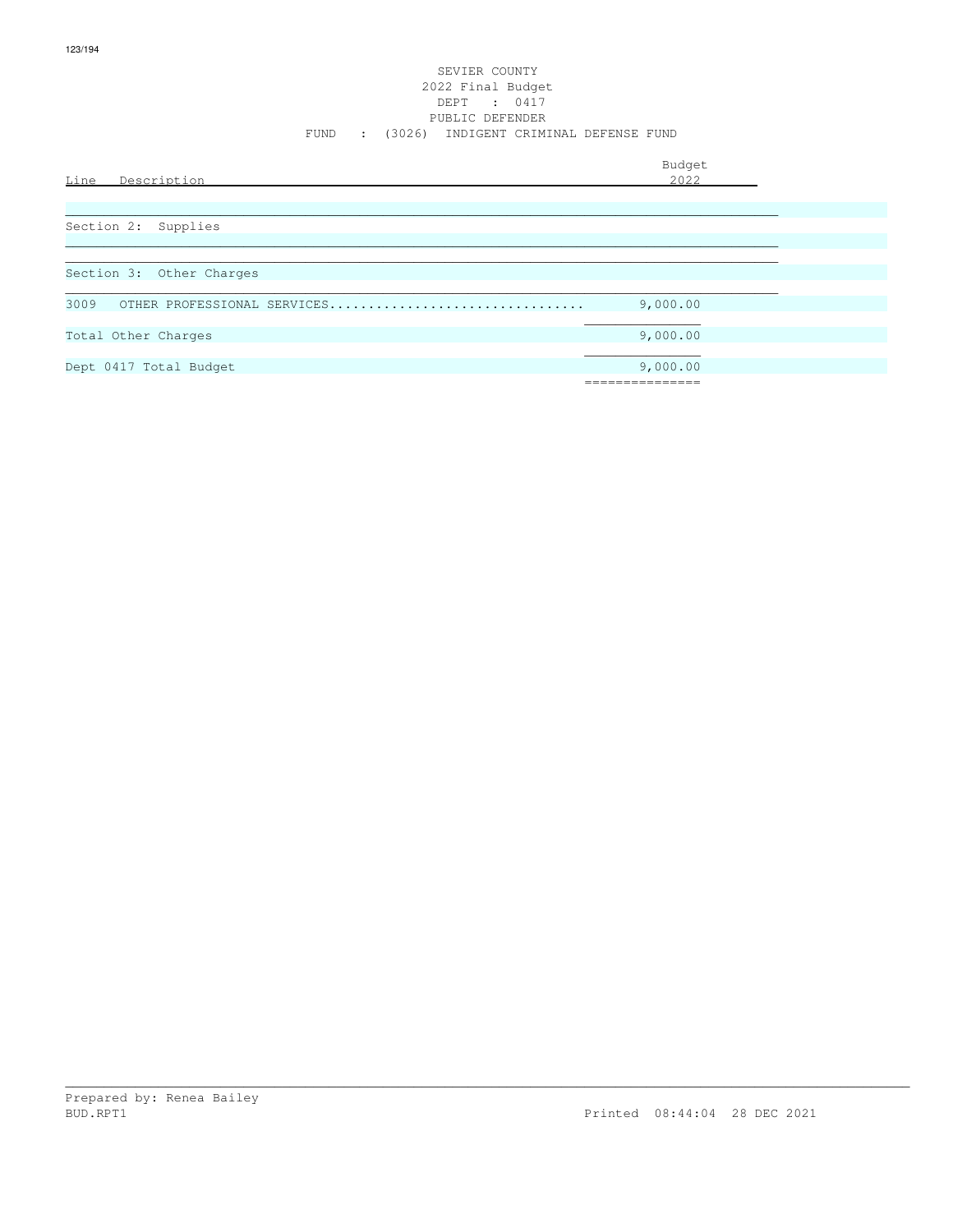### SEVIER COUNTY 2022 Final Budget DEPT : 0414 JUVENILE COURT FUND : (3031) JUVENILE PROBATION FEE FUND

| Line | Description | Budget<br>2022 |
|------|-------------|----------------|
|      |             |                |
| Line | Description | Budget<br>2022 |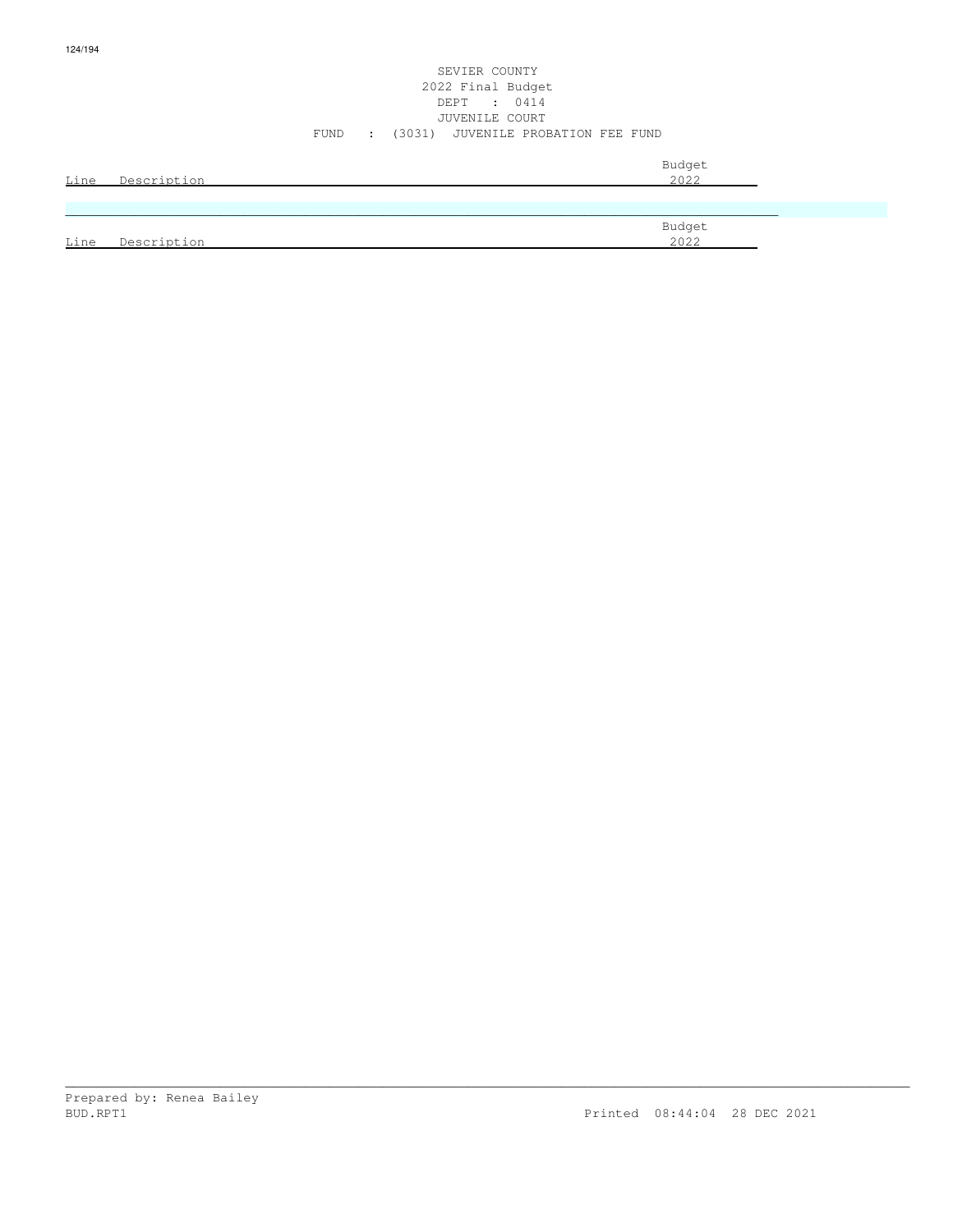### SEVIER COUNTY 2022 Final Budget DEPT : 0414 JUVENILE COURT FUND : (3031) JUVENILE PROBATION FEE FUND

| Line<br>Description      | Budget<br>2022             |
|--------------------------|----------------------------|
| Section 2: Supplies      |                            |
| Section 3: Other Charges |                            |
| 3094                     | 7,000.00                   |
| Total Other Charges      | 7,000.00                   |
| Dept 0414 Total Budget   | 7,000.00<br>:============= |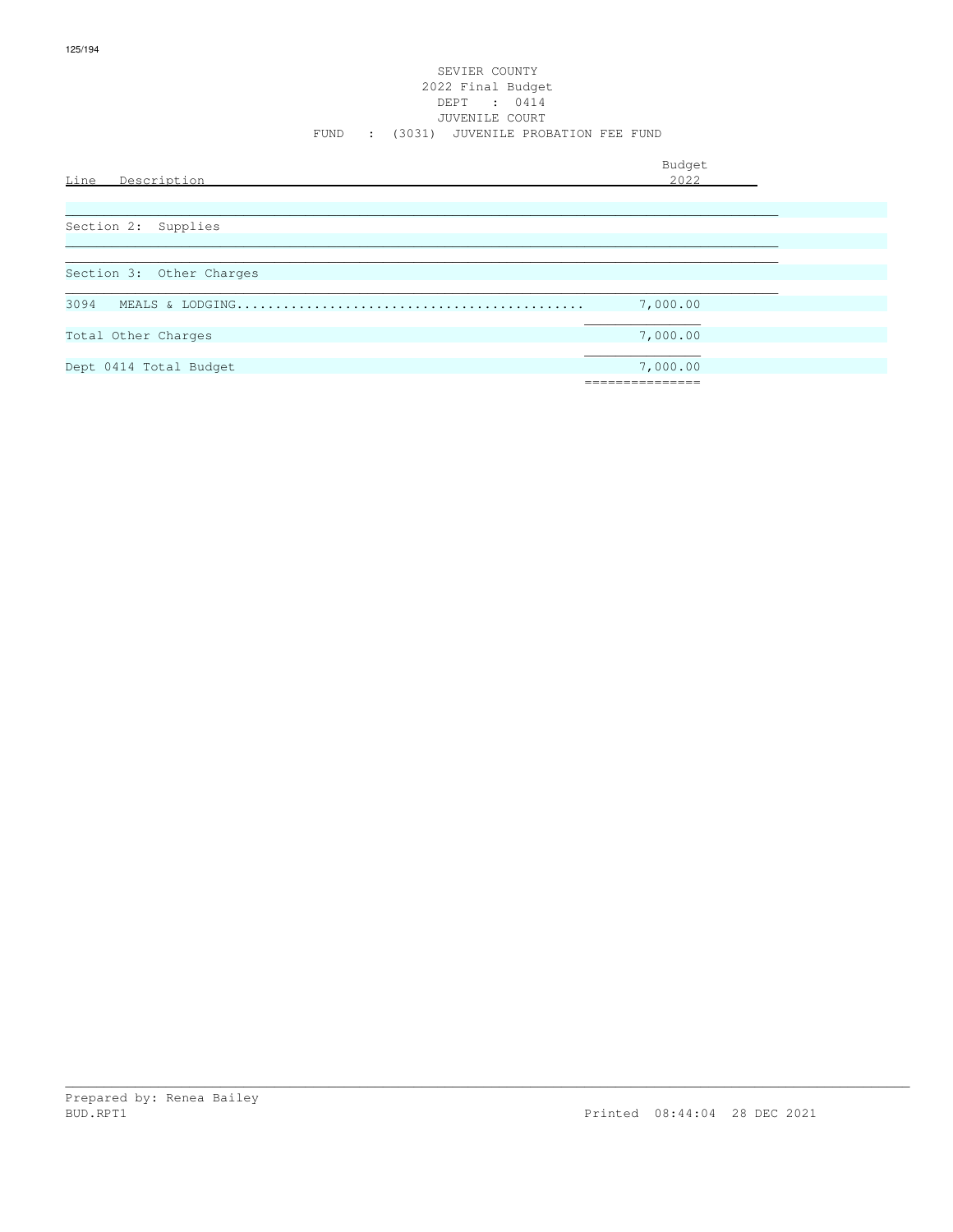### SEVIER COUNTY 2022 Final Budget DEPT : 0900 AIRPORT FUND : (3037) SEVIER COUNTY AIRPORT BOARD FUND

|      |             | Budget<br>2022 |
|------|-------------|----------------|
| Line | Description |                |
|      |             |                |
|      |             | Budget         |
| Line | Description | 2022           |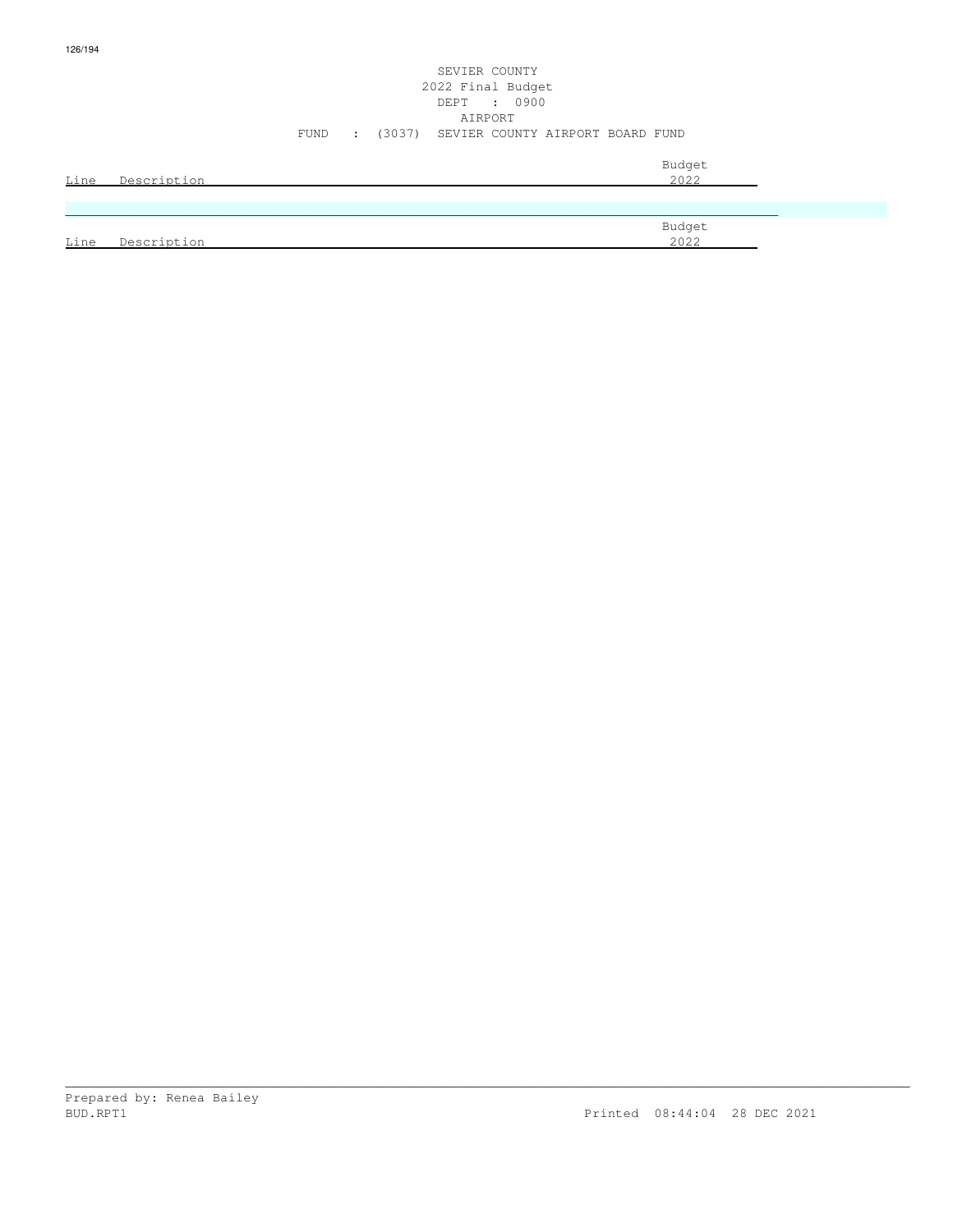| Description<br>Line                 | Budget<br>2022         |
|-------------------------------------|------------------------|
|                                     |                        |
| Section 2: Supplies                 |                        |
| 2007                                |                        |
| 2023                                | 20,000.00<br>95,588.00 |
| Total Supplies                      | 115,588.00             |
|                                     |                        |
| Section 3: Other Charges            |                        |
|                                     |                        |
| 3004<br>ENGINEERING & ARCHITECTURAL | 37,037.00              |
| 3040<br>ADVERTISING & PUBLICATION   | 400.00                 |
| Total Other Charges                 | 37,437.00              |
|                                     |                        |
| Section 4: Capital Outlay           |                        |
|                                     |                        |
| Total Capital Outlay                |                        |
|                                     |                        |
| Section 5: Transfers Out            |                        |
|                                     |                        |
|                                     |                        |
| Total Transfers Out                 |                        |
| Dept 0900 Total Budget              | 153,025.00             |
|                                     | ===============        |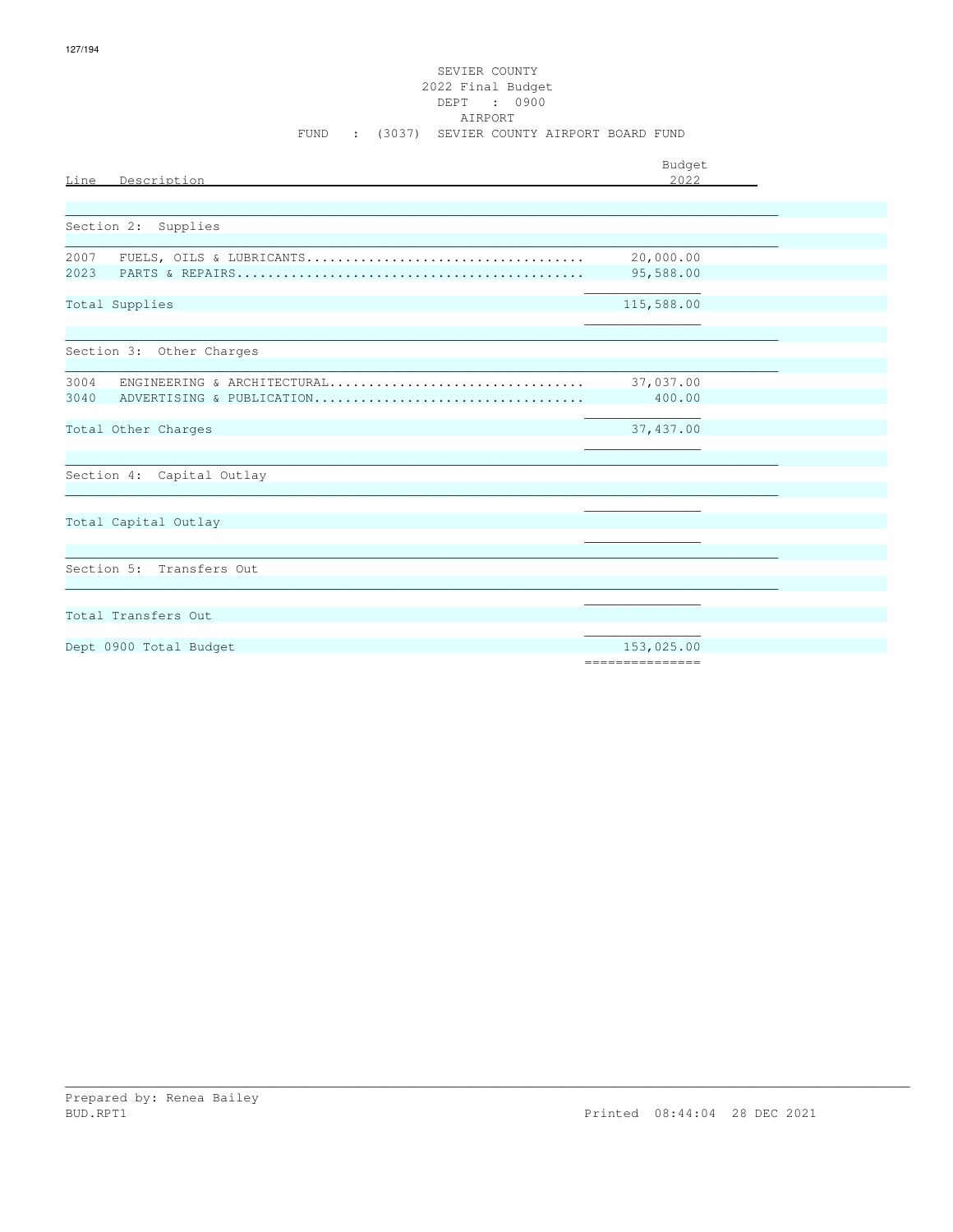### SEVIER COUNTY 2022 Final Budget DEPT : 0105 ASSESSOR FUND : (3042) ASSESSOR'S LATE ASSESSMENT FEE

| <u>Line</u> | Description | Budget<br>2022 |
|-------------|-------------|----------------|
|             |             |                |
| Line        | Description | Budget<br>2022 |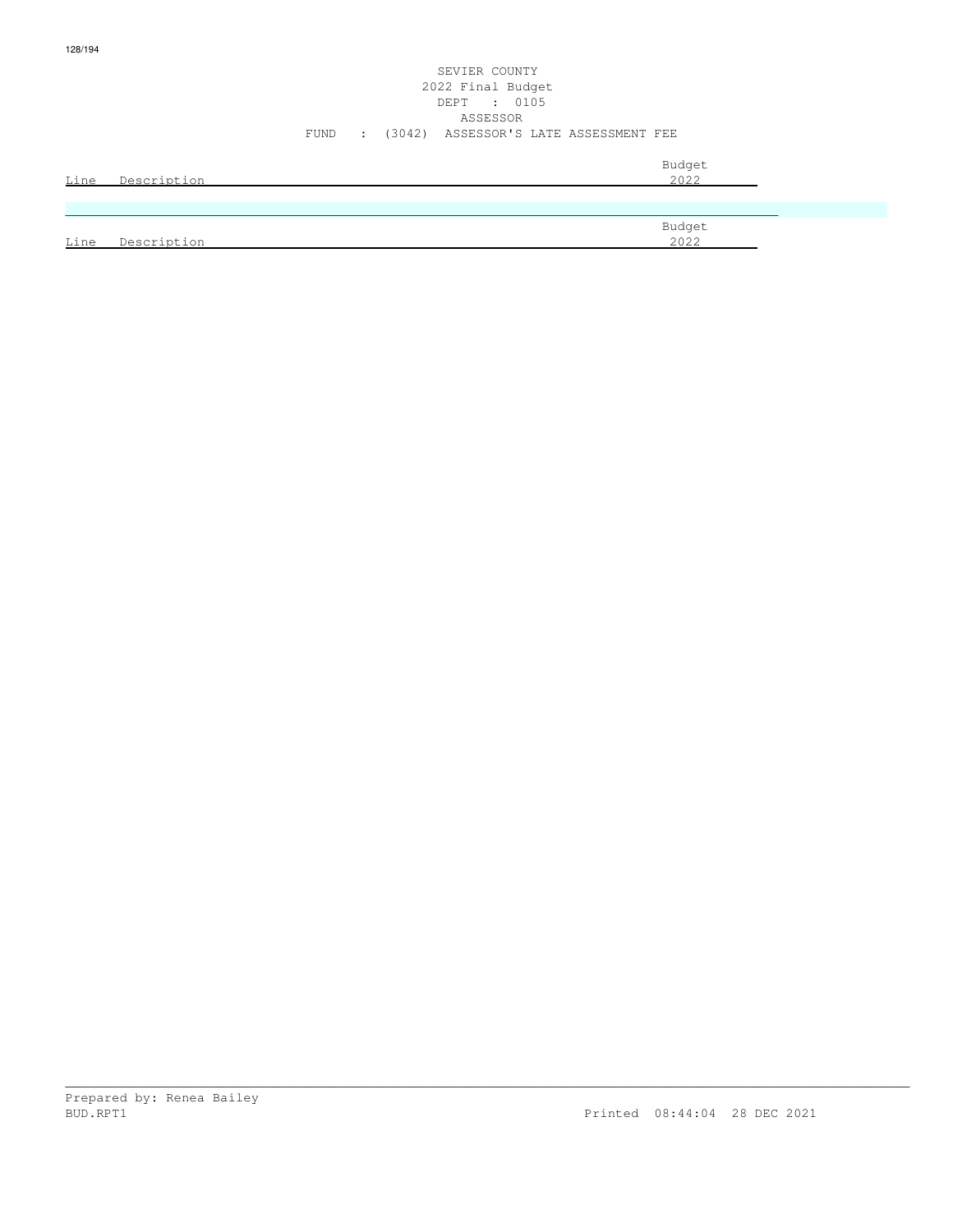### SEVIER COUNTY 2022 Final Budget DEPT : 0105 ASSESSOR FUND : (3042) ASSESSOR'S LATE ASSESSMENT FEE

|                          | Budget          |
|--------------------------|-----------------|
| Line<br>Description      | 2022            |
|                          |                 |
|                          |                 |
| Section 2: Supplies      |                 |
|                          |                 |
|                          |                 |
| Total Supplies           |                 |
|                          |                 |
|                          |                 |
| Section 3: Other Charges |                 |
|                          |                 |
|                          |                 |
| Total Other Charges      |                 |
|                          |                 |
| Dept 0105 Total Budget   | 0.00            |
|                          | =============== |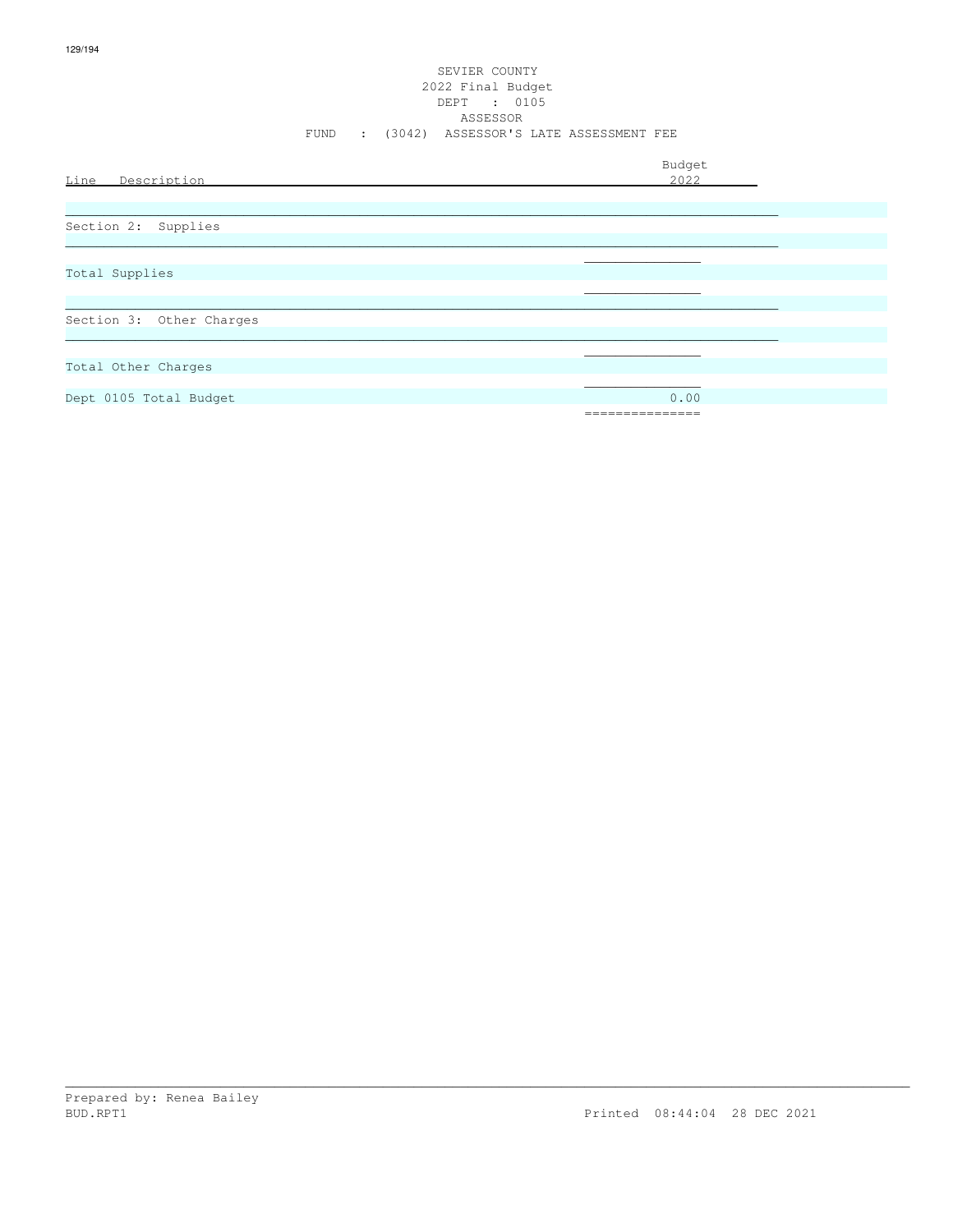### SEVIER COUNTY 2022 Final Budget DEPT : 0302 SEVIER COUNTY MEDICAL CENTER FUND : (3047) SEVIER COUNTY MEDICAL CENTER FUND

|      |                           |       | Current Annual |
|------|---------------------------|-------|----------------|
| PCN  | Title                     | Grade | Salary         |
| 0001 |                           |       |                |
|      | <b>CEO</b>                |       |                |
| 0002 | <b>CNO</b>                |       |                |
| 0003 | SENIOR CLINICAL INFORMATI |       |                |
| 0004 | DIRECTOR OF DIETARY & EVS |       |                |
| 0005 | ADMINISTRATIVE ASSISTANT  |       |                |
| 0006 | HEALTH INFORMATION MANAGE |       |                |
| 0007 | IT APPLICATION SPECIALIST |       |                |
| 0008 | DIRECTOR OF HUMAN SERVICE |       |                |
|      |                           |       |                |
|      | Total Salaries            |       | 0.00           |
|      |                           |       |                |
|      |                           |       |                |
| Line | Description               |       |                |
|      |                           |       |                |
|      | Total Personnel Services  |       |                |

\_\_\_\_\_\_\_\_\_\_\_\_\_\_\_\_\_\_\_\_\_\_\_\_\_\_\_\_\_\_\_\_\_\_\_\_\_\_\_\_\_\_\_\_\_\_\_\_\_\_\_\_\_\_\_\_\_\_\_\_\_\_\_\_\_\_\_\_\_\_\_\_\_\_\_\_\_\_\_\_\_\_\_\_\_\_\_\_\_\_\_\_\_\_\_\_\_\_\_\_\_\_\_\_\_\_\_\_\_

 $\mathcal{L}_\text{max}$  , and the contract of the contract of the contract of the contract of the contract of the contract of the contract of the contract of the contract of the contract of the contract of the contract of the contr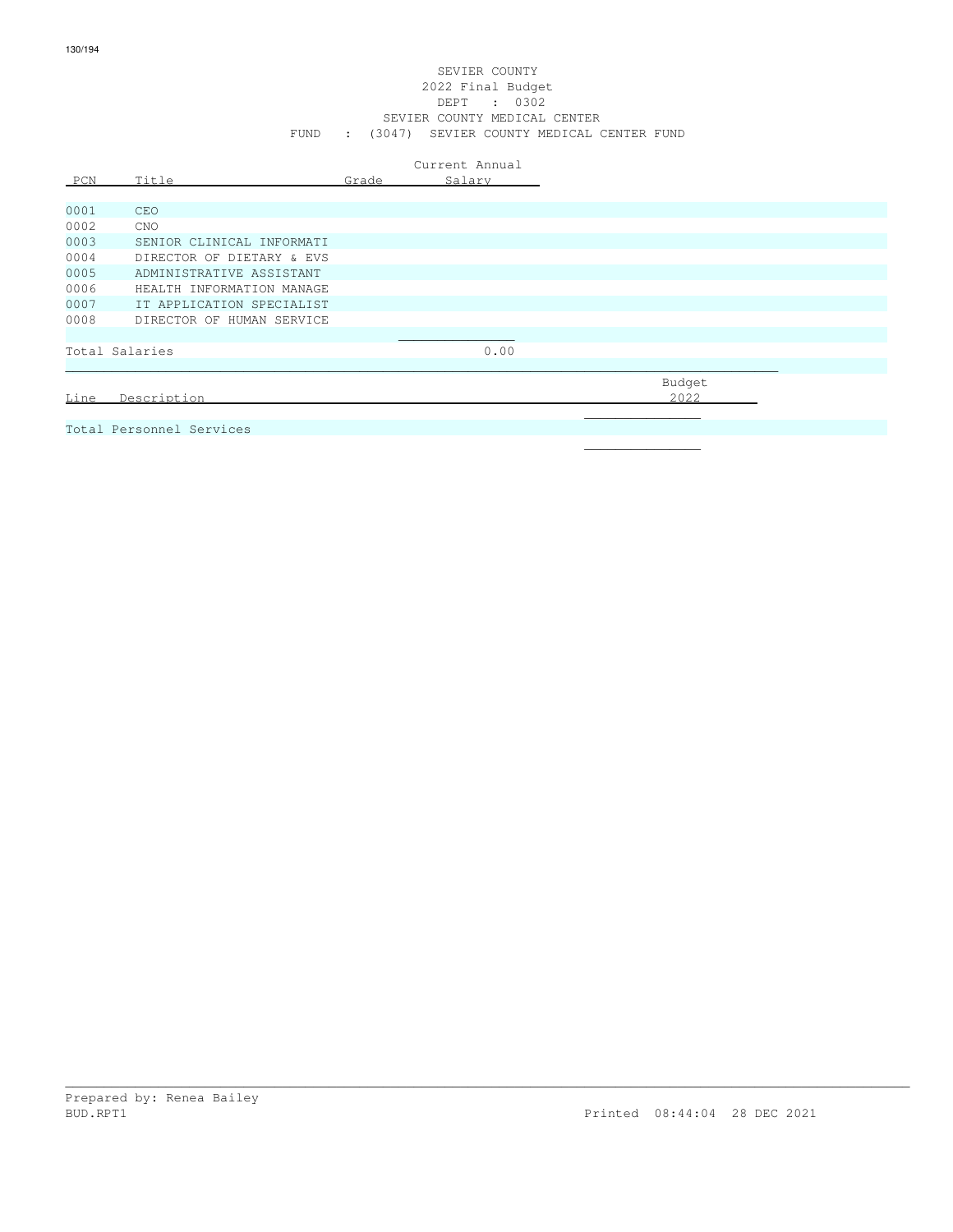### SEVIER COUNTY 2022 Final Budget DEPT : 0302 SEVIER COUNTY MEDICAL CENTER FUND : (3047) SEVIER COUNTY MEDICAL CENTER FUND

| Line Description          | Budget<br>2022           |
|---------------------------|--------------------------|
| Section 2: Supplies       |                          |
| Total Supplies            |                          |
| Section 3: Other Charges  |                          |
| Total Other Charges       |                          |
| Section 4: Capital Outlay |                          |
| Total Capital Outlay      |                          |
| Section 5: Transfers Out  |                          |
| Section 6:                |                          |
| Total                     |                          |
| Dept 0302 Total Budget    | 0.00<br>================ |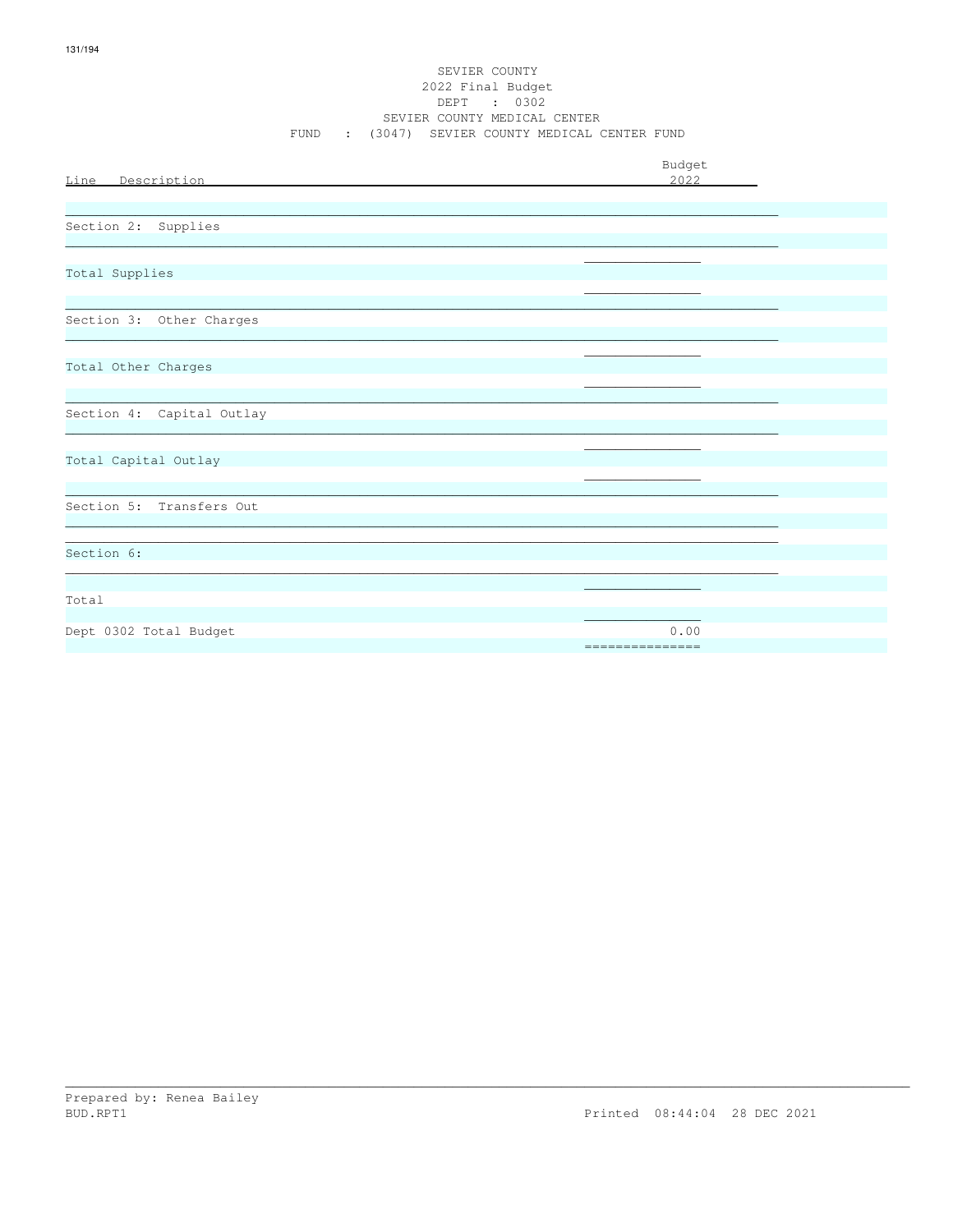### SEVIER COUNTY 2022 Final Budget DEPT : 0700 SANITATION / SOLID WASTE FUND : (3401) SOLID WASTE RESERVE DEPRECIATION INVESTMENT FUND

| Line | Description | Budget<br>2022 |
|------|-------------|----------------|
|      |             |                |
| Line | Description | Budget<br>2022 |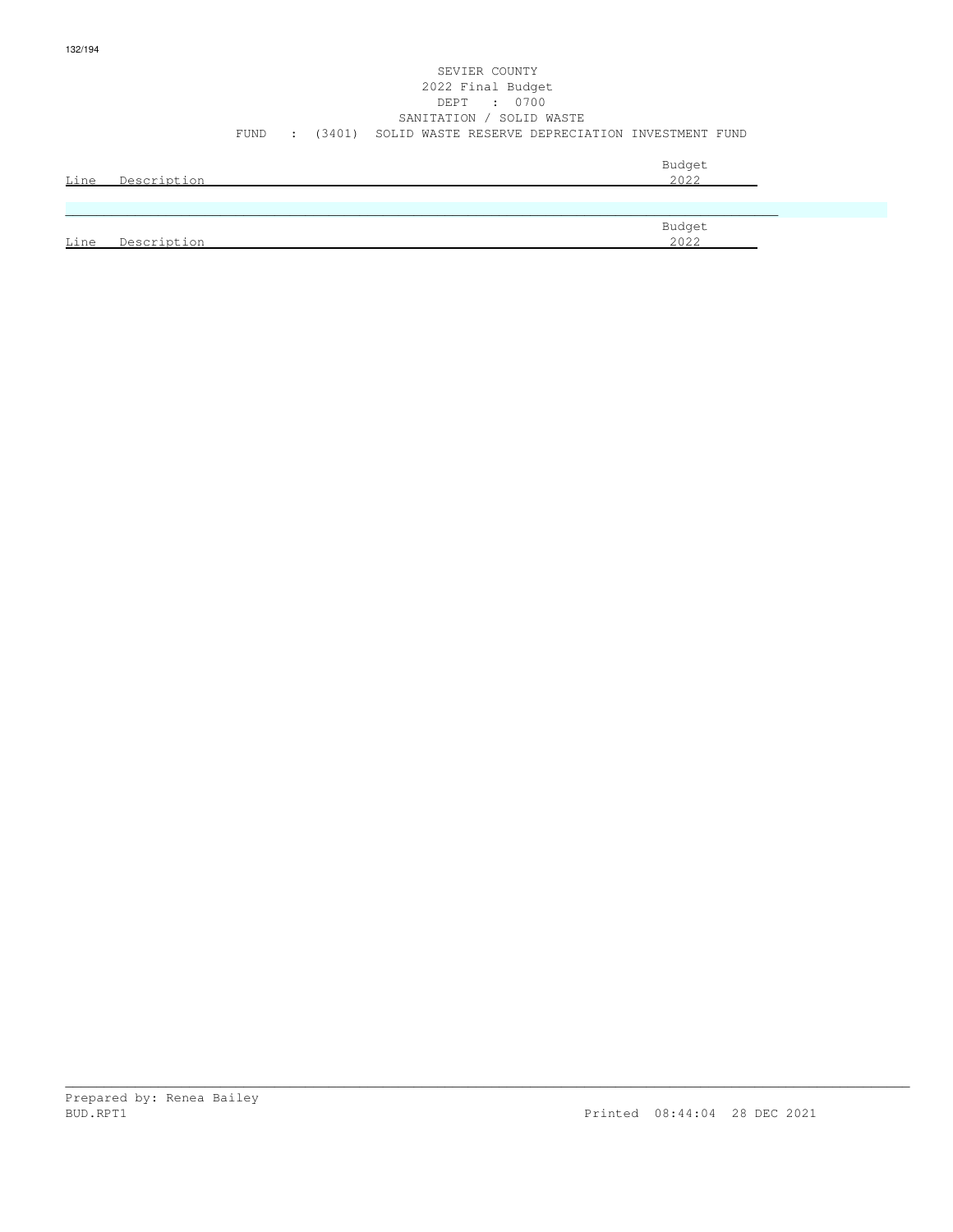### SEVIER COUNTY 2022 Final Budget DEPT : 0700 SANITATION / SOLID WASTE FUND : (3401) SOLID WASTE RESERVE DEPRECIATION INVESTMENT FUND

| Line<br>Description      | Budget<br>2022 |
|--------------------------|----------------|
|                          |                |
| Section 2: Supplies      |                |
| Section 3: Other Charges |                |
| 3098                     |                |
|                          | 250,000.00     |
| Total Other Charges      | 250,000.00     |
| Dept 0700 Total Budget   | 250,000.00     |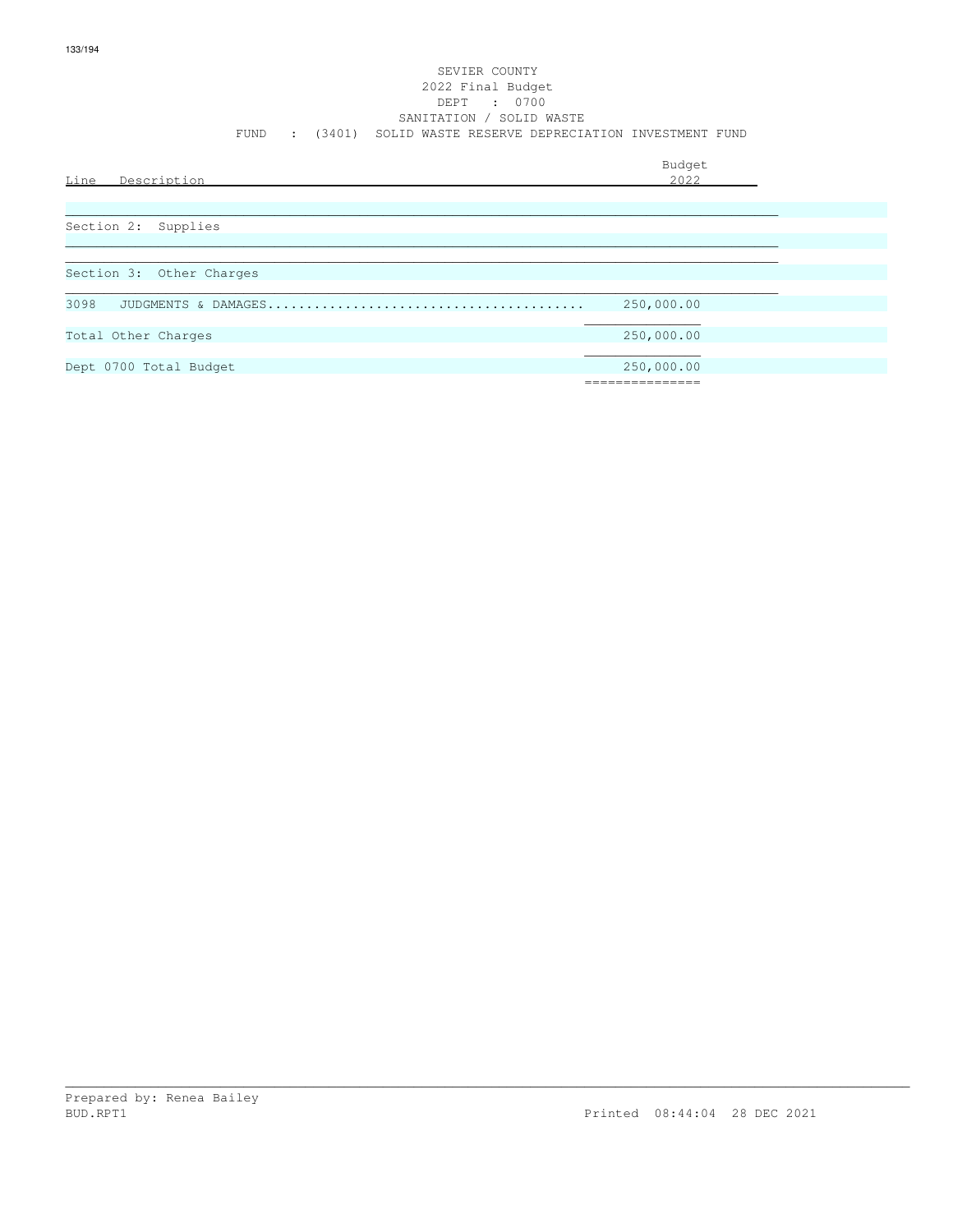### SEVIER COUNTY 2022 Final Budget DEPT : 0501 EMERGENCY 9-1-1 FUND : (3402) EMERGENCY 911 RESERVE INVESTMENT FUND

|      |             | Budget |
|------|-------------|--------|
| Line | Description | 2022   |
|      |             |        |
|      |             |        |
|      |             | Budget |

|      |             | ------ |
|------|-------------|--------|
| Line | Description | 2022   |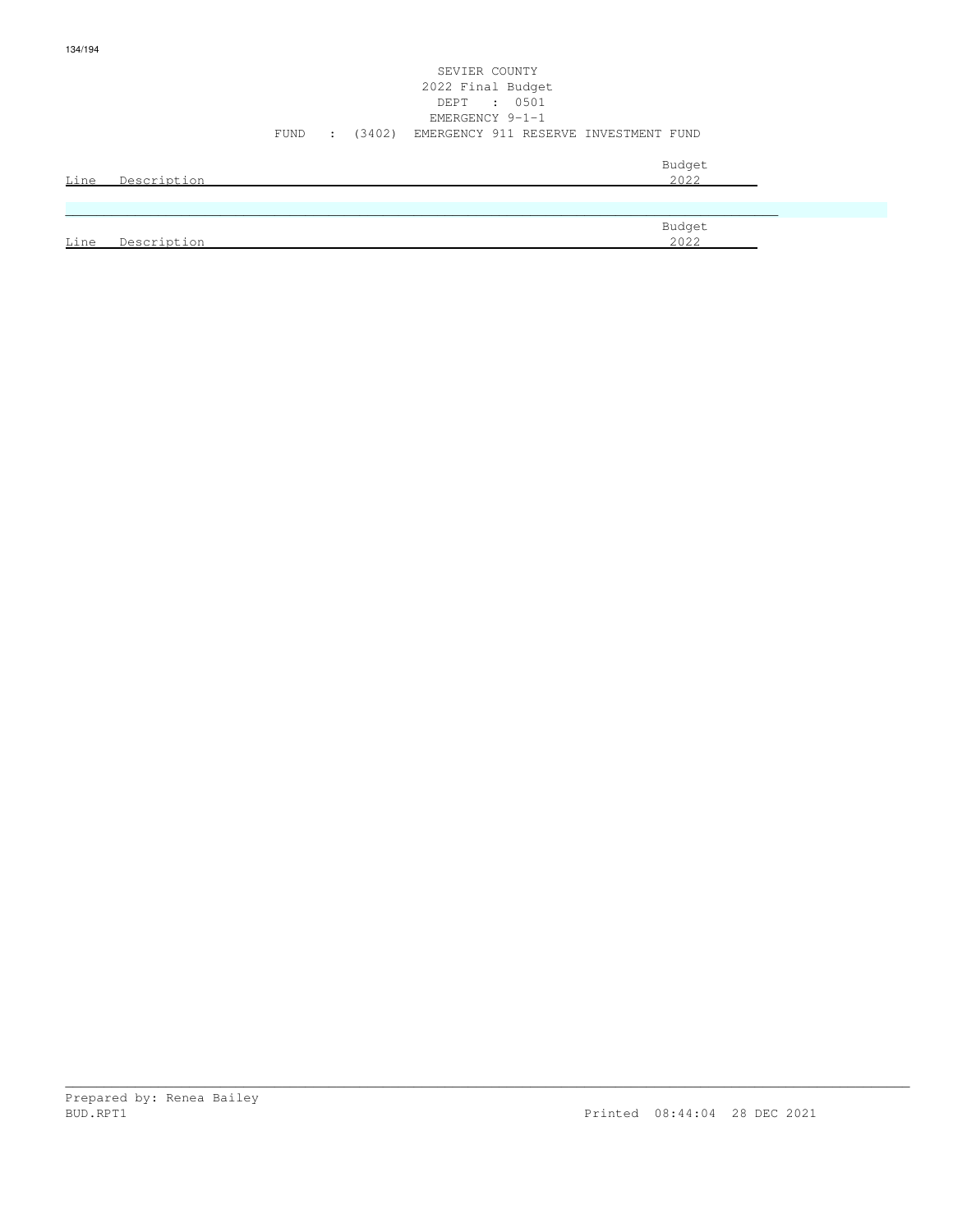### SEVIER COUNTY 2022 Final Budget DEPT : 0501 EMERGENCY 9-1-1 FUND : (3402) EMERGENCY 911 RESERVE INVESTMENT FUND

|                          | Budget          |
|--------------------------|-----------------|
| Line Description         | 2022            |
|                          |                 |
| Section 2: Supplies      |                 |
|                          |                 |
| Section 3: Other Charges |                 |
|                          |                 |
| Total Other Charges      |                 |
|                          |                 |
| Dept 0501 Total Budget   | 0.00            |
|                          | --------------- |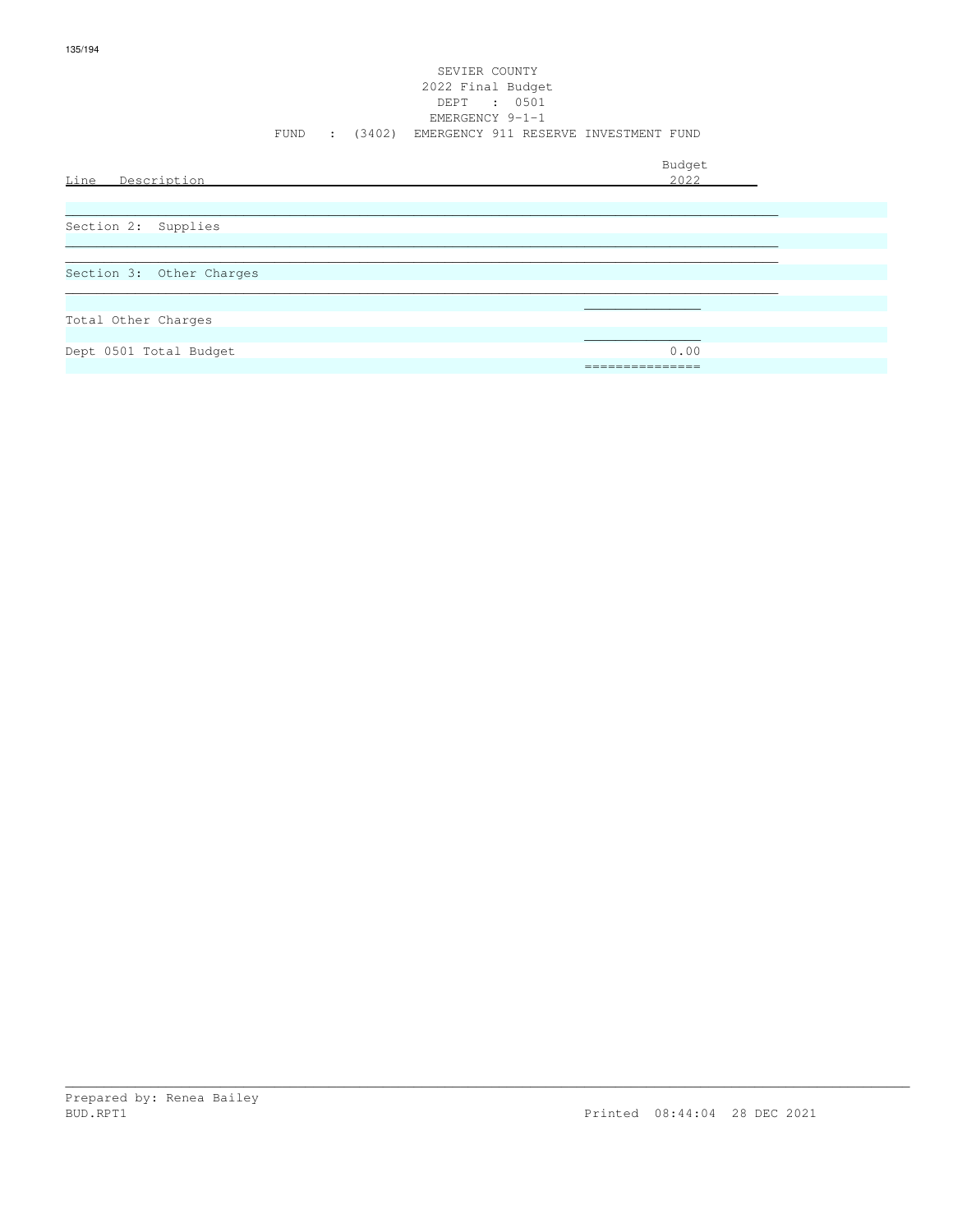### SEVIER COUNTY 2022 Final Budget DEPT : 0108 COURTHOUSE MAINTENANCE FUND : (3403) COUNTY GENERAL IMPROVEMENT GRANT FUND

| Line | Description | Budget<br>2022        |
|------|-------------|-----------------------|
|      |             |                       |
| Line | Description | Budget<br><u>2022</u> |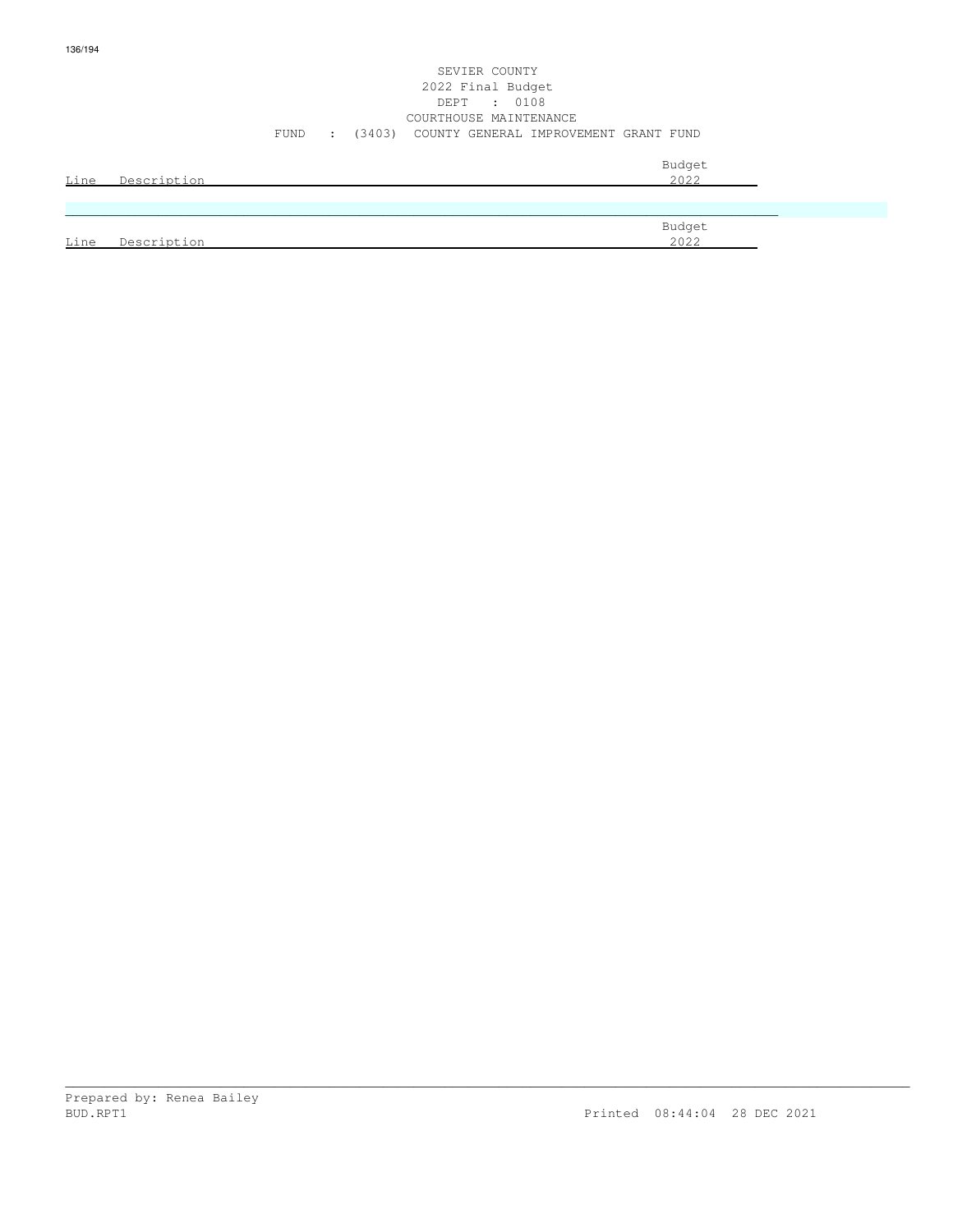### SEVIER COUNTY 2022 Final Budget DEPT : 0108 COURTHOUSE MAINTENANCE FUND : (3403) COUNTY GENERAL IMPROVEMENT GRANT FUND

| Line Description       | Budget<br>2022                 |
|------------------------|--------------------------------|
|                        |                                |
| Section 2: Supplies    |                                |
|                        |                                |
| Total Supplies         |                                |
|                        |                                |
| Dept 0108 Total Budget | 0.00                           |
|                        | ______________<br>------------ |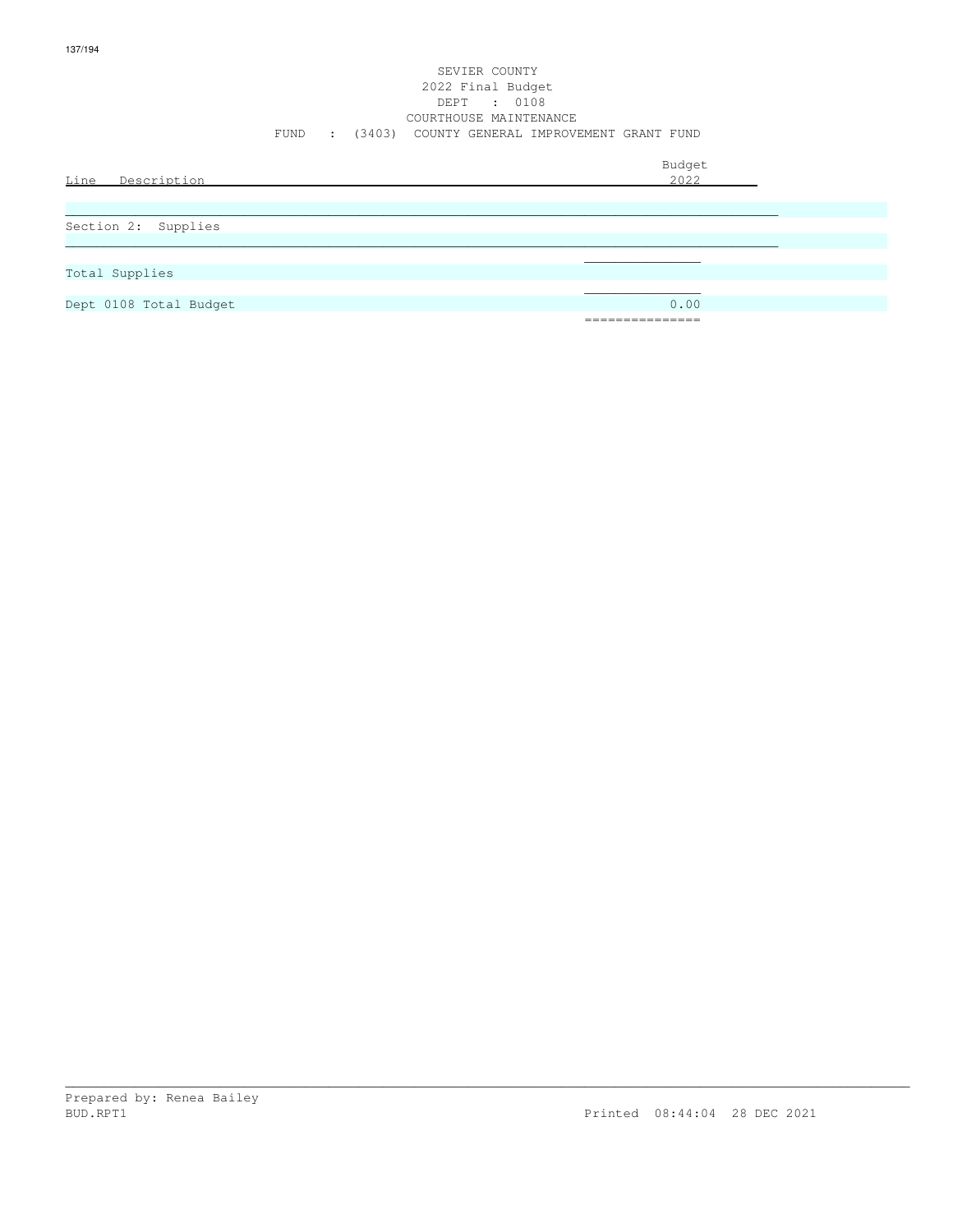### SEVIER COUNTY 2022 Final Budget DEPT : 0502 FIRE DEPARTMENTS FUND : (3403) COUNTY GENERAL IMPROVEMENT GRANT FUND

| <u>Line</u> | Description | Budget<br>2022 |
|-------------|-------------|----------------|
|             |             |                |
|             |             | Budget<br>2022 |
| Line        | Description |                |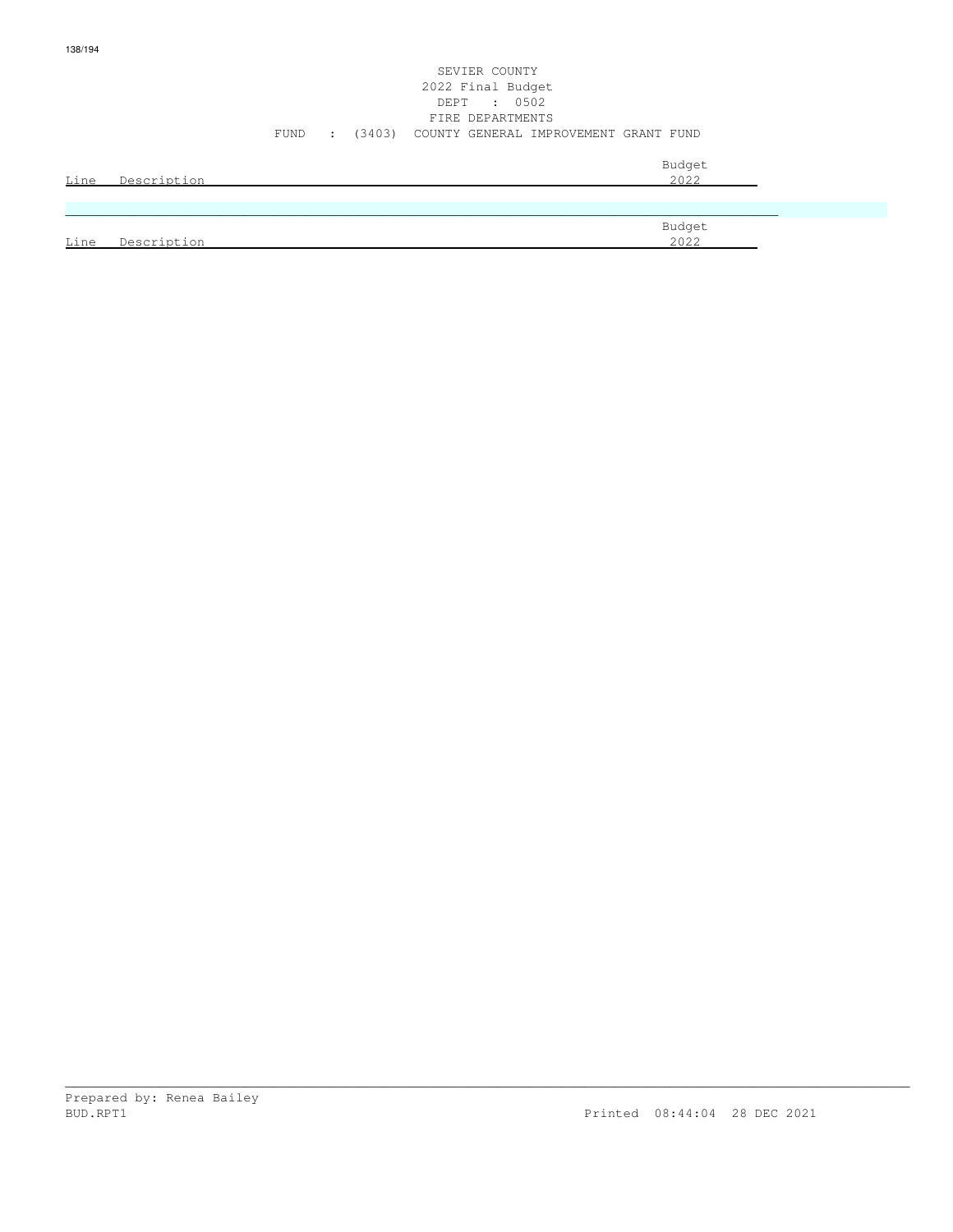### SEVIER COUNTY 2022 Final Budget DEPT : 0502 FIRE DEPARTMENTS FUND : (3403) COUNTY GENERAL IMPROVEMENT GRANT FUND

Budget

| Line Description          | puuget<br>2022 |
|---------------------------|----------------|
|                           |                |
| Section 2: Supplies       |                |
| Section 3: Other Charges  |                |
|                           |                |
| Section 4: Capital Outlay |                |
| Total Capital Outlay      |                |
| Dept 0502 Total Budget    | 0.00           |

===============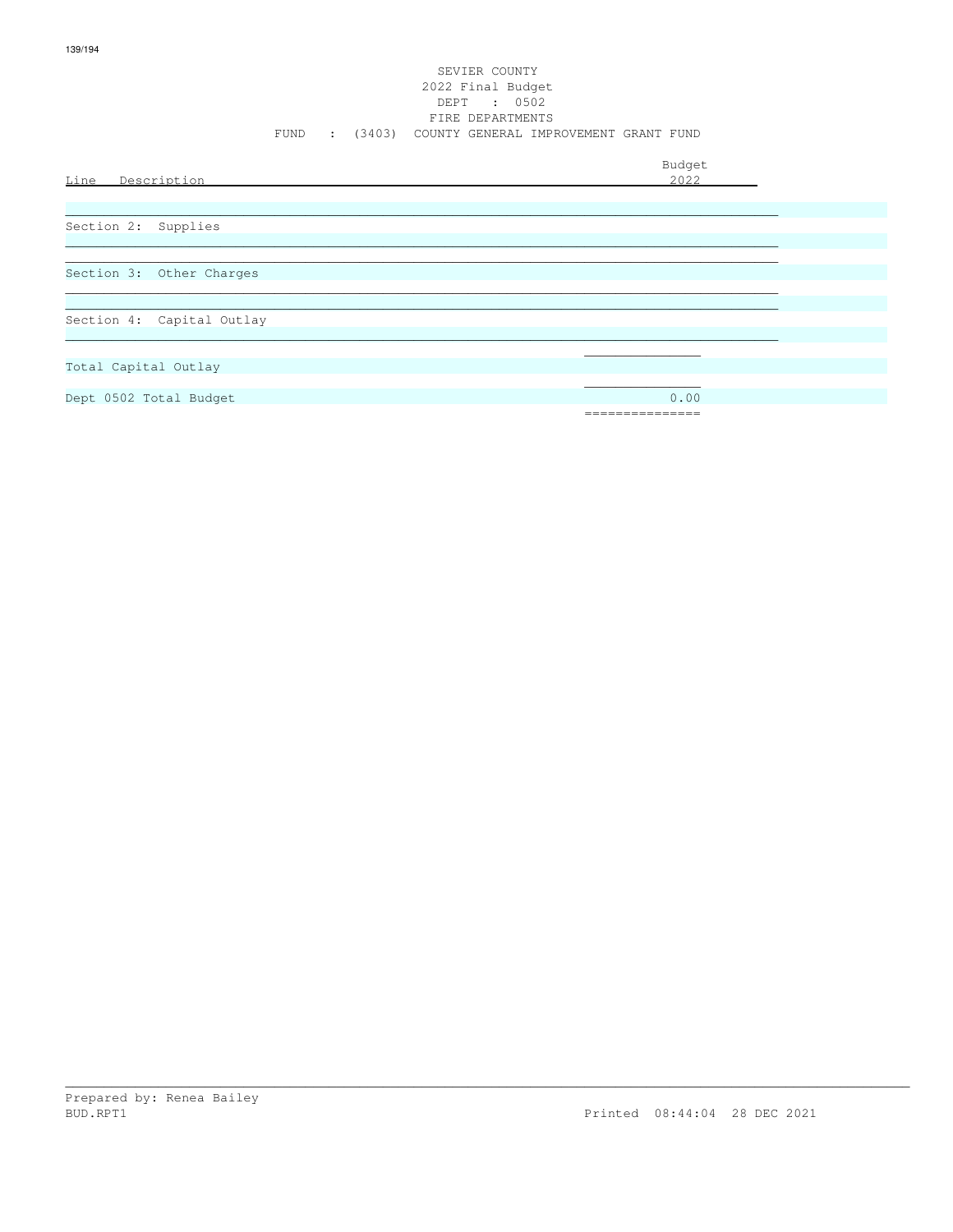|      |             |      |                          |                                                               | SEVIER COUNTY<br>2022 Final Budget<br>DEPT : 0418<br>CRIMINAL JUSTICE |                |  |
|------|-------------|------|--------------------------|---------------------------------------------------------------|-----------------------------------------------------------------------|----------------|--|
|      |             | FUND | <b>Contract Contract</b> | (3404) JAIL OPERATION & MAINTENANCE RESERVE DEPRECIATION FUND |                                                                       |                |  |
| Line | Description |      |                          |                                                               |                                                                       | Budget<br>2022 |  |

|                                | Budget               |
|--------------------------------|----------------------|
| Line<br>Descriptio<br>$\sim$ r | 2022<br><i>L</i> UZZ |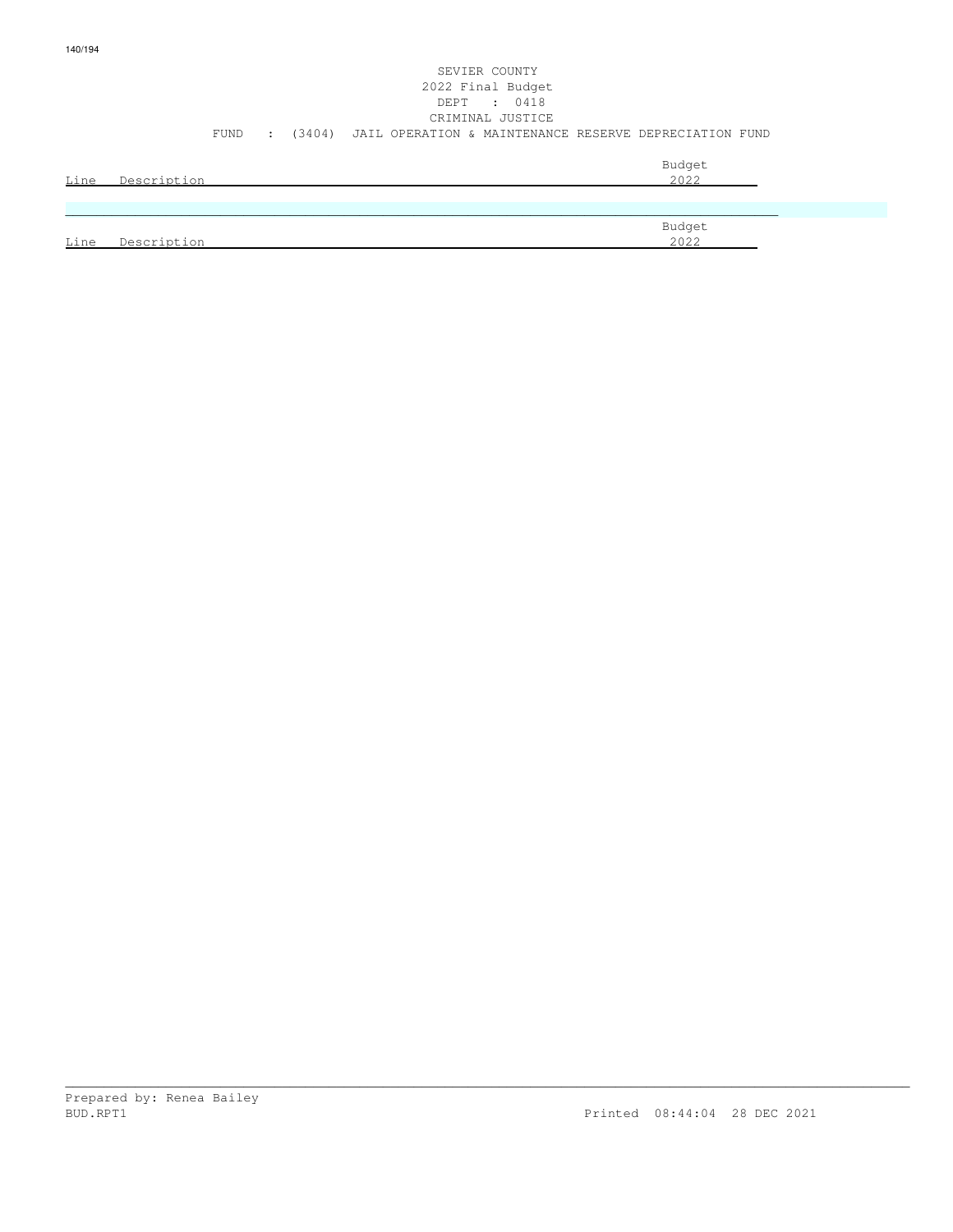# SEVIER COUNTY 2022 Final Budget DEPT : 0418<br>CRIMINAL JUSTICE FUND : (3404) JAIL OPERATION & MAINTENANCE RESERVE DEPRECIATION FUND  $Budgot$

| Line Description          | Buaget<br>2022 |
|---------------------------|----------------|
|                           |                |
| Section 2: Supplies       |                |
|                           |                |
| Section 3: Other Charges  |                |
|                           |                |
| Section 4: Capital Outlay |                |
|                           |                |
| Section 5: Transfers Out  |                |
|                           |                |
| Total Transfers Out       |                |
| Dept 0418 Total Budget    | 0.00           |
|                           |                |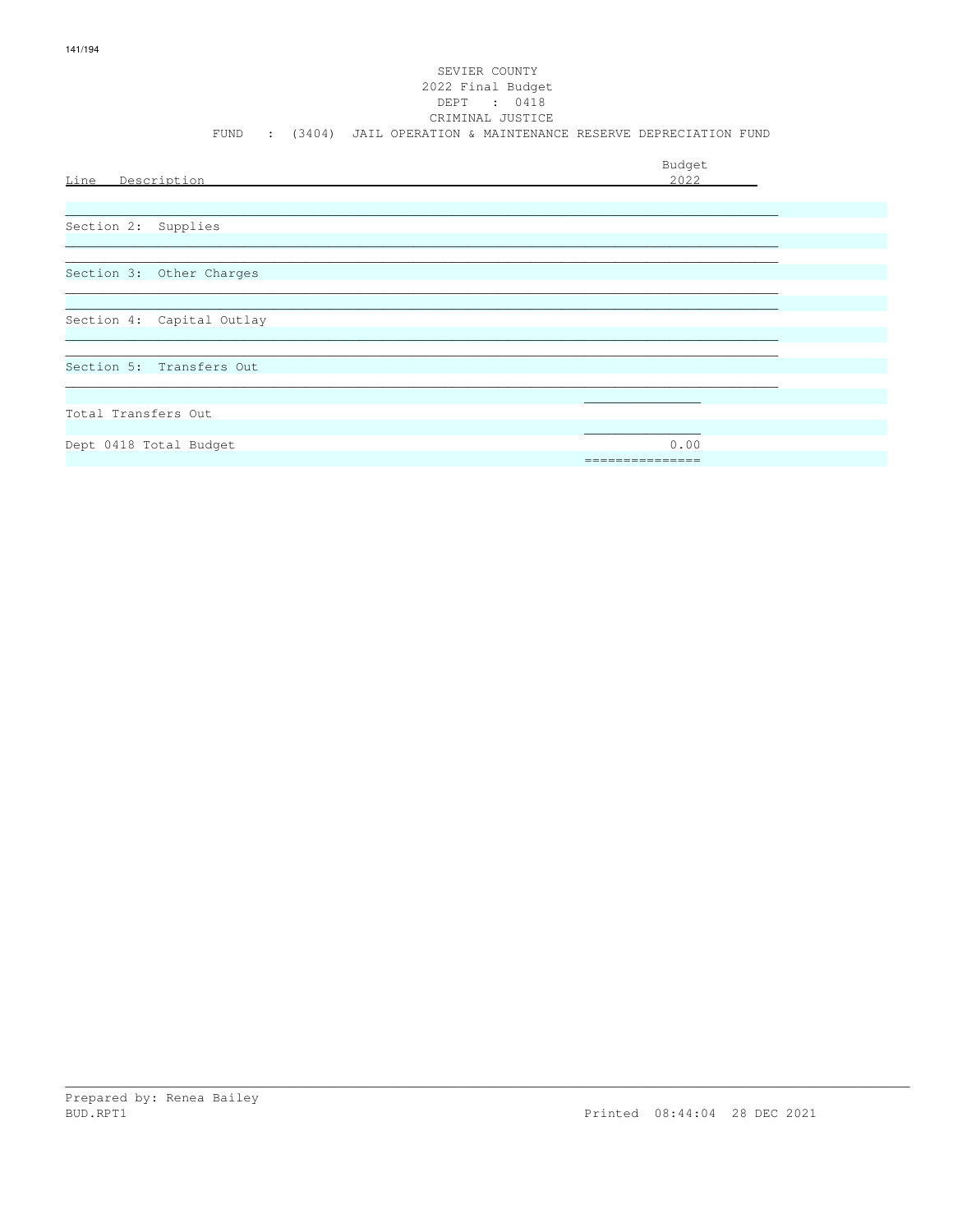### SEVIER COUNTY 2022 Final Budget DEPT : 0101 COUNTY CLERK FUND : (3405) DISASTER COVID-19 PANDEMIC

| Line | Description | Budget<br>2022 |
|------|-------------|----------------|
|      |             |                |
| Line | Description | Budget<br>2022 |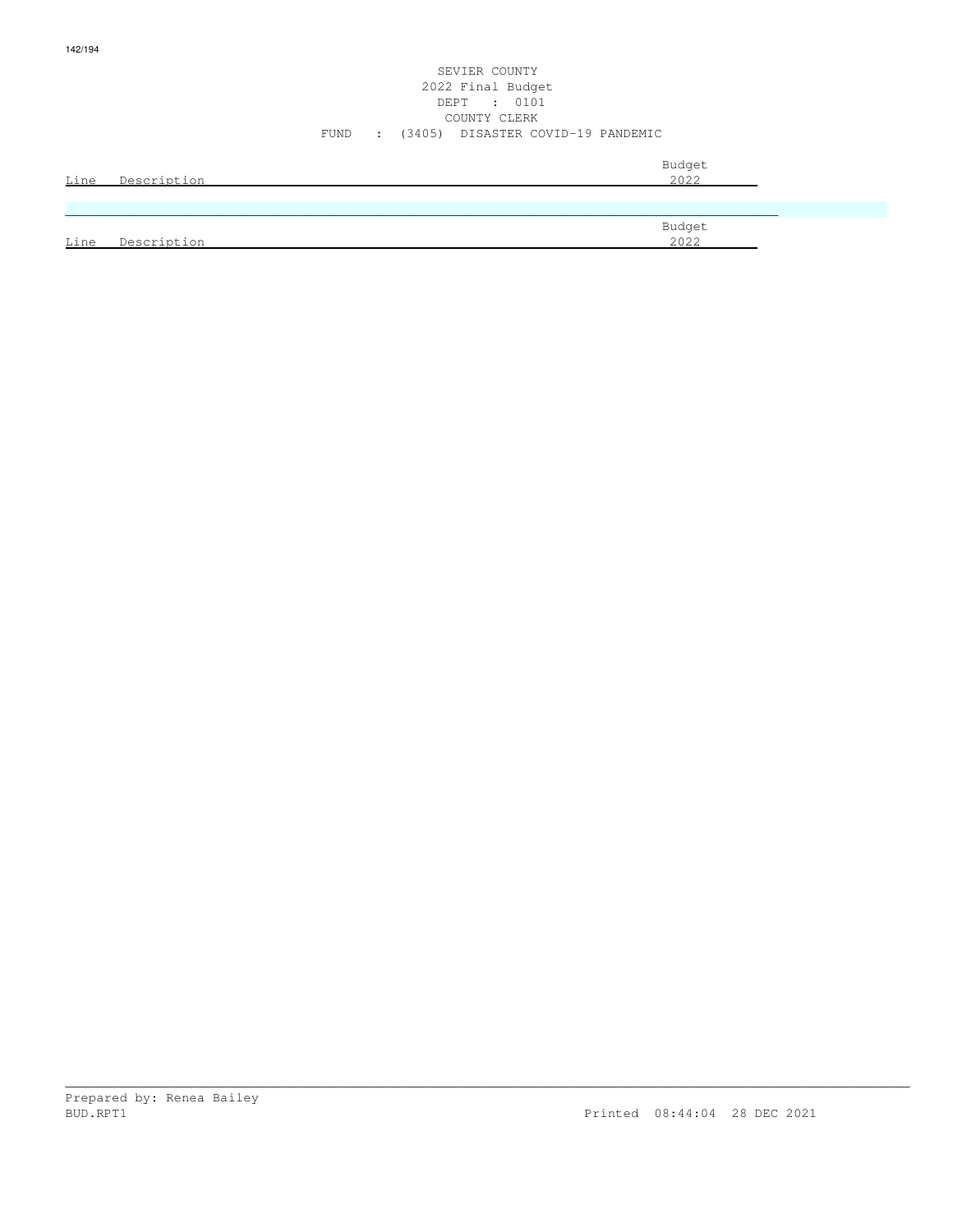### SEVIER COUNTY 2022 Final Budget DEPT : 0101 COUNTY CLERK FUND : (3405) DISASTER COVID-19 PANDEMIC

| Line Description       | Budget<br>2022            |
|------------------------|---------------------------|
| Section 2: Supplies    |                           |
| Total Supplies         |                           |
| Dept 0101 Total Budget | 0.00                      |
|                        | ------------<br>--------- |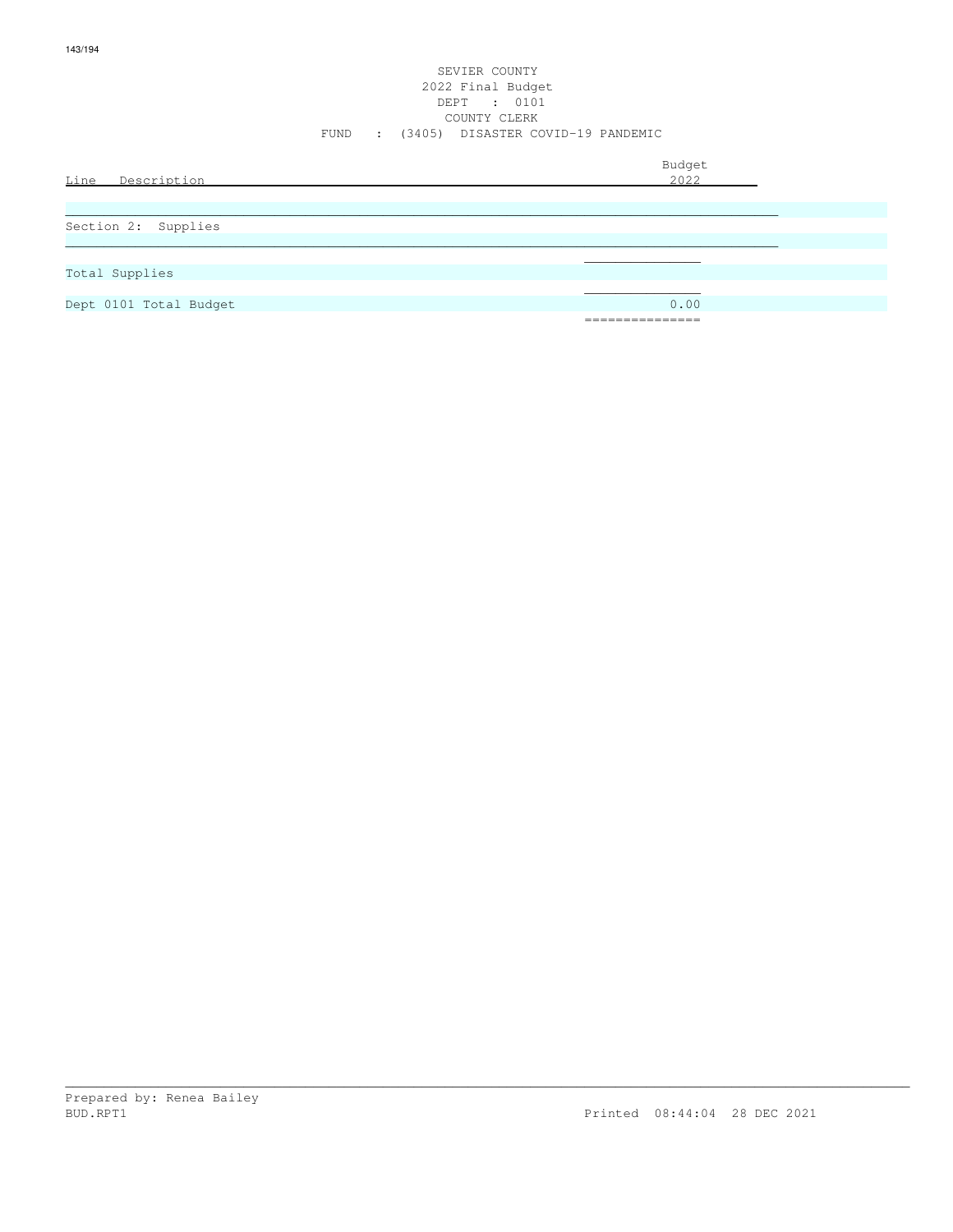### SEVIER COUNTY 2022 Final Budget DEPT : 0102 CIRCUIT CLERK FUND : (3405) DISASTER COVID-19 PANDEMIC

| Line | Description | Budget<br>2022 |
|------|-------------|----------------|
|      |             |                |
| Line | Description | Budget<br>2022 |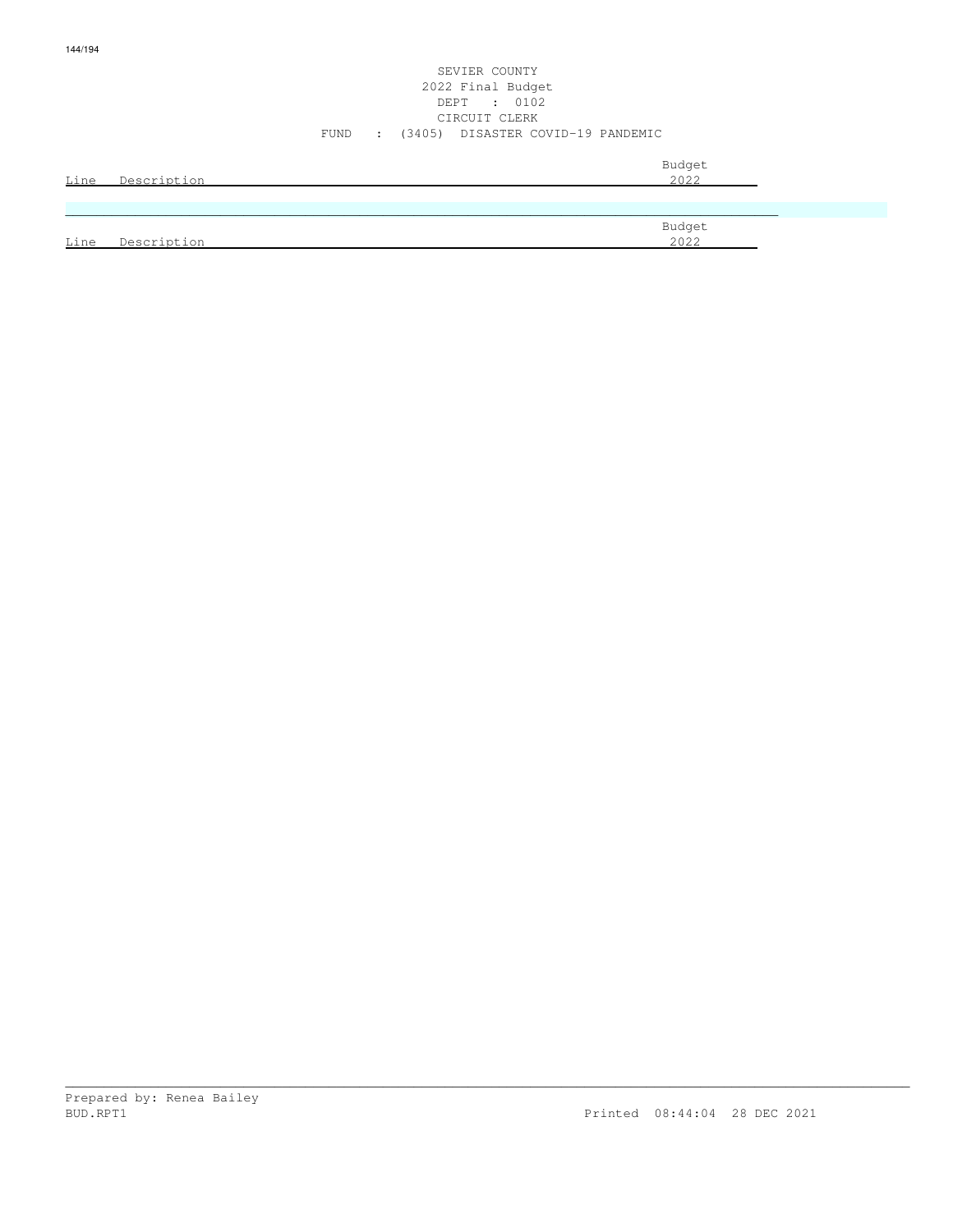### SEVIER COUNTY 2022 Final Budget DEPT : 0102 CIRCUIT CLERK FUND : (3405) DISASTER COVID-19 PANDEMIC

| Line Description       | Budget<br>2022                    |
|------------------------|-----------------------------------|
| Section 2: Supplies    |                                   |
| Total Supplies         |                                   |
| Dept 0102 Total Budget | 0.00<br>-----------<br>---------- |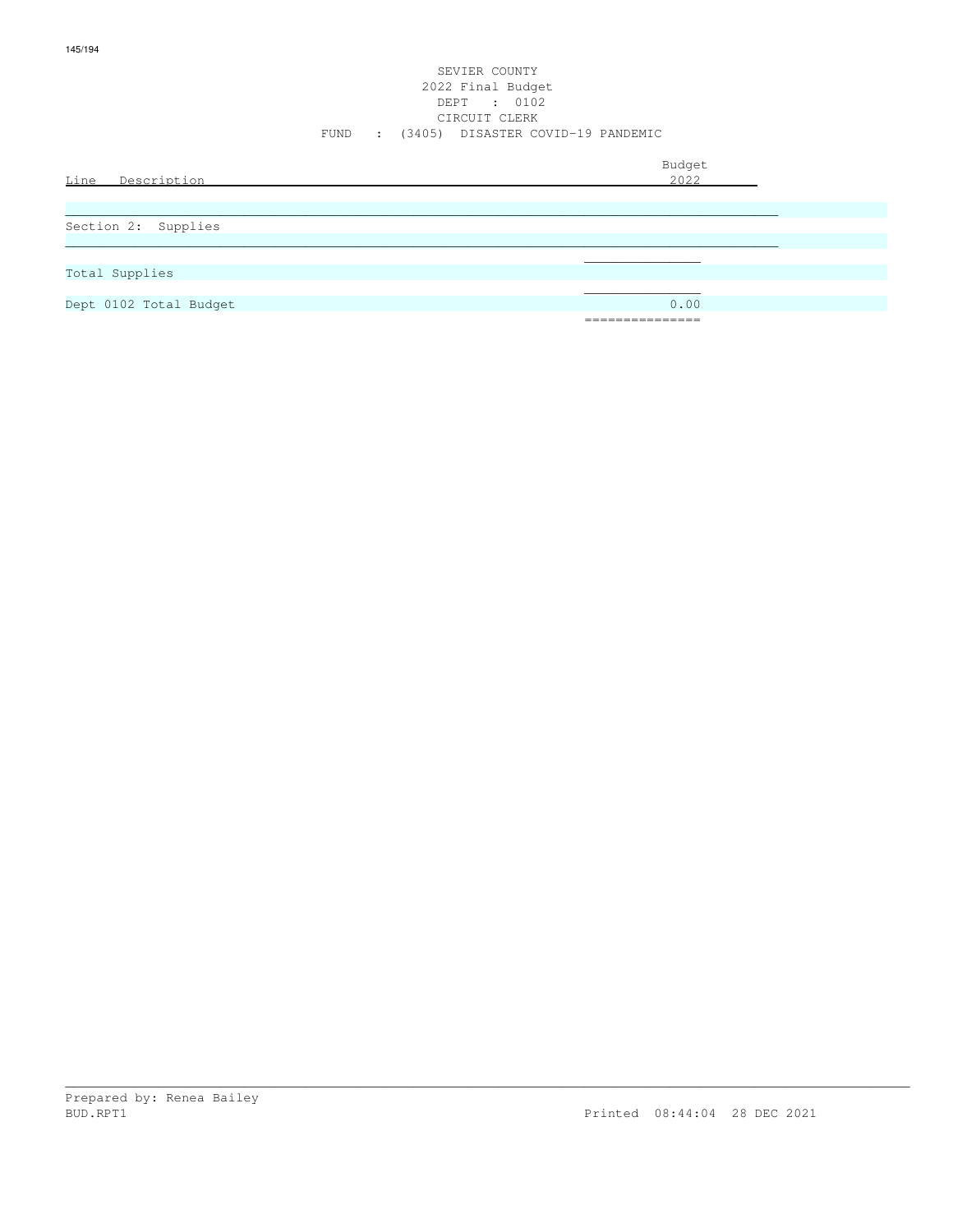### SEVIER COUNTY 2022 Final Budget DEPT : 0104 COLLECTOR FUND : (3405) DISASTER COVID-19 PANDEMIC

| Line | Description | Budget<br>2022 |
|------|-------------|----------------|
|      |             |                |
|      |             | Budget         |
| Line | Description | 2022           |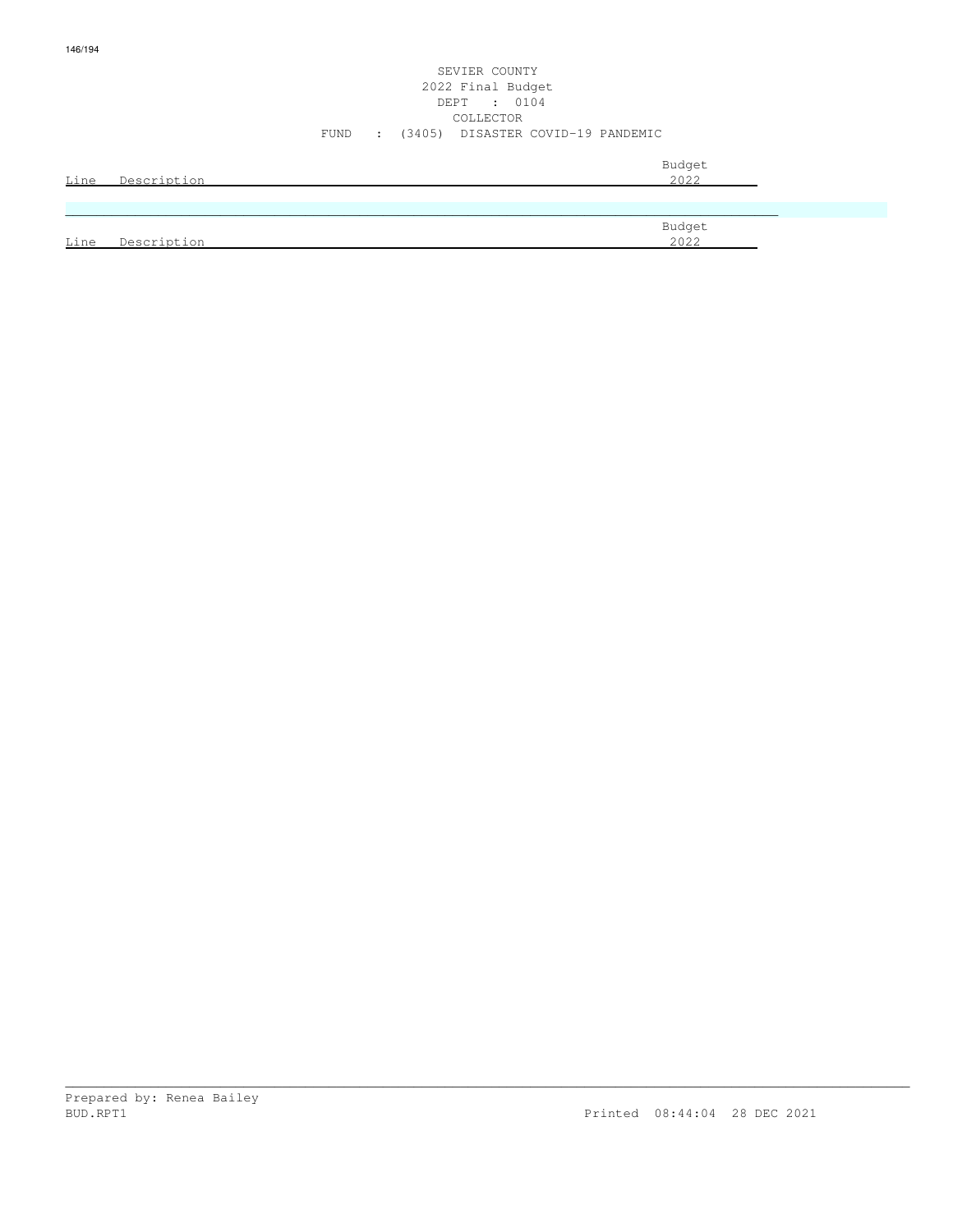### SEVIER COUNTY 2022 Final Budget DEPT : 0104 COLLECTOR FUND : (3405) DISASTER COVID-19 PANDEMIC

| Line<br>Description    | Budget<br>2022                          |
|------------------------|-----------------------------------------|
| Section 2: Supplies    |                                         |
| Total Supplies         |                                         |
| Dept 0104 Total Budget | 0.00<br>______________<br>------------- |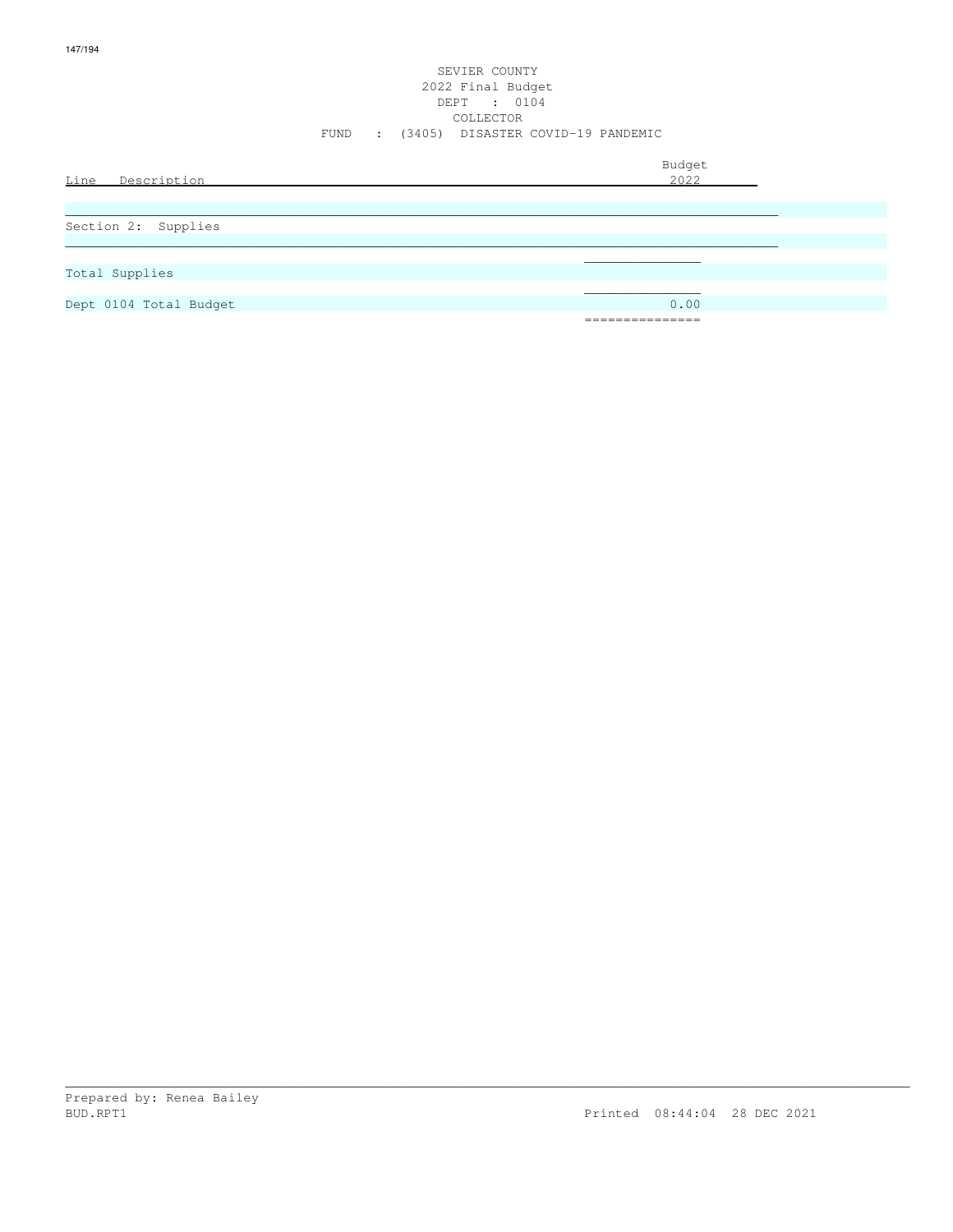### SEVIER COUNTY 2022 Final Budget DEPT : 0105 ASSESSOR FUND : (3405) DISASTER COVID-19 PANDEMIC

| Line | Description | Budget<br>2022 |
|------|-------------|----------------|
|      |             |                |
|      |             | Budget         |
| Line | Description | 2022           |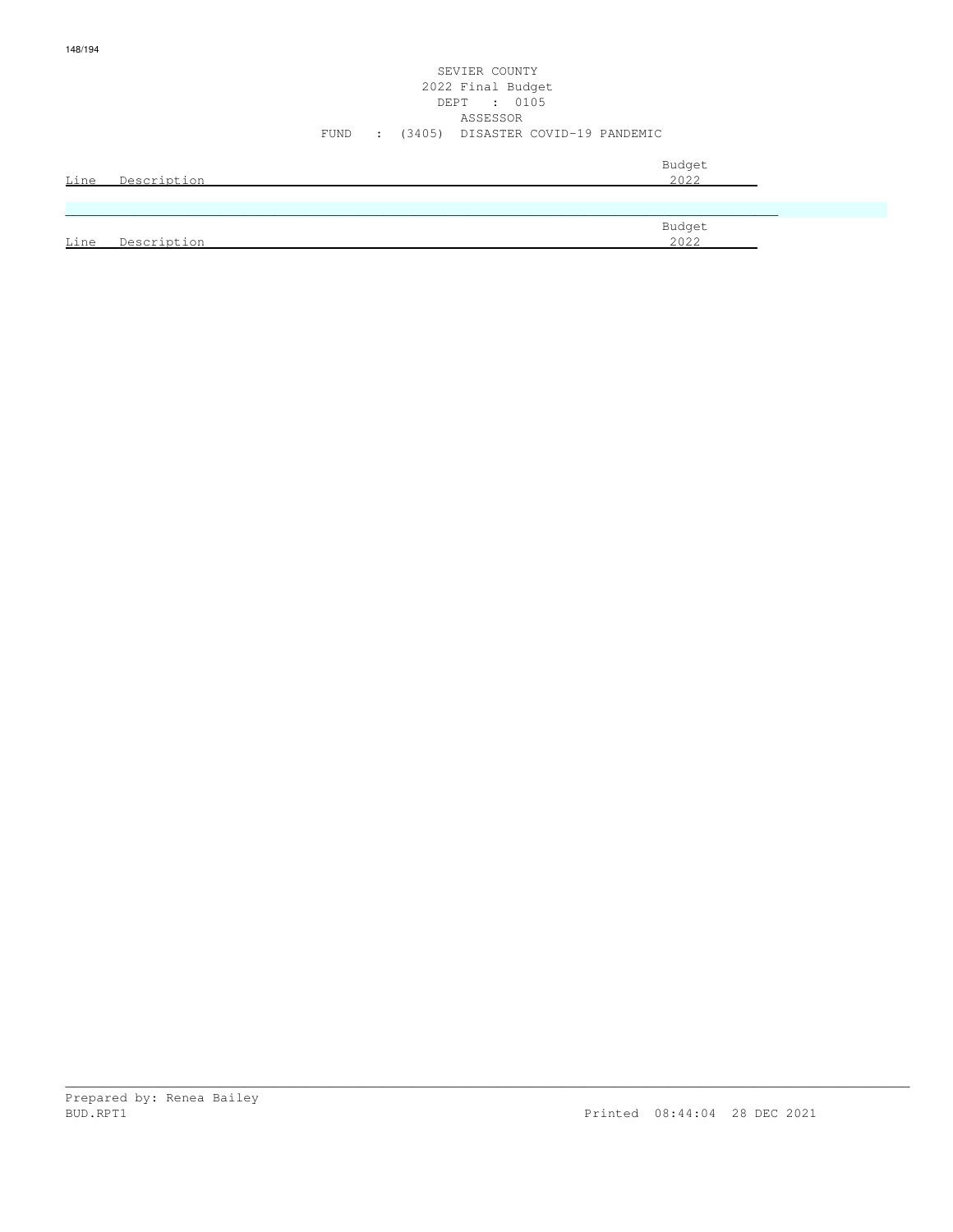### SEVIER COUNTY 2022 Final Budget DEPT : 0105 ASSESSOR FUND : (3405) DISASTER COVID-19 PANDEMIC

| Line Description       | Budget<br><u>2022</u> |
|------------------------|-----------------------|
| Section 2: Supplies    |                       |
| Total Supplies         |                       |
| Dept 0105 Total Budget | 0.00<br>============  |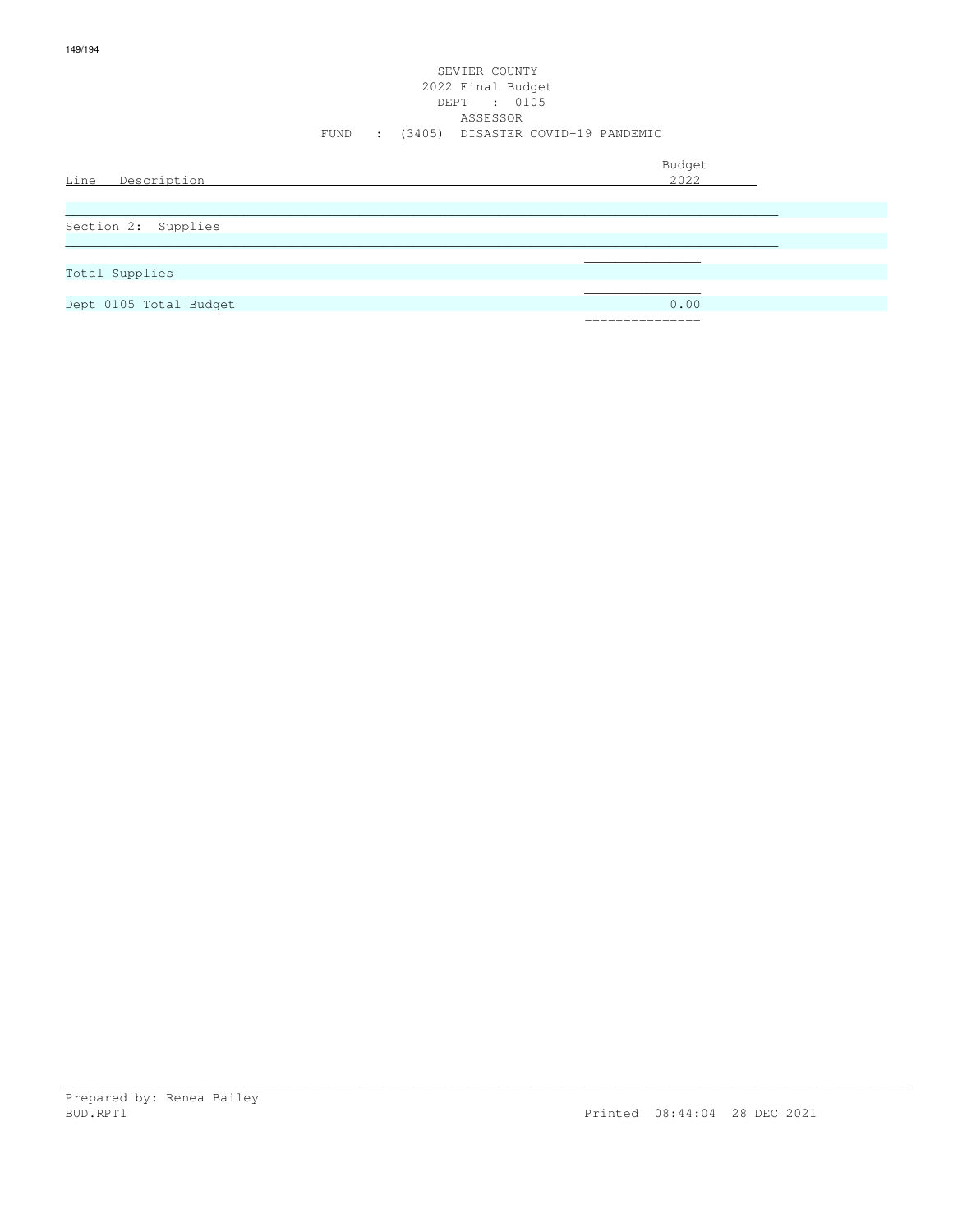#### SEVIER COUNTY 2022 Final Budget DEPT : 0108 Courthouse Maintenance FUND : (3405) DISASTER COVID-19 PANDEMIC

| Line | Description | Budget<br>2022 |
|------|-------------|----------------|
|      |             |                |
| Line | Description | Budget<br>2022 |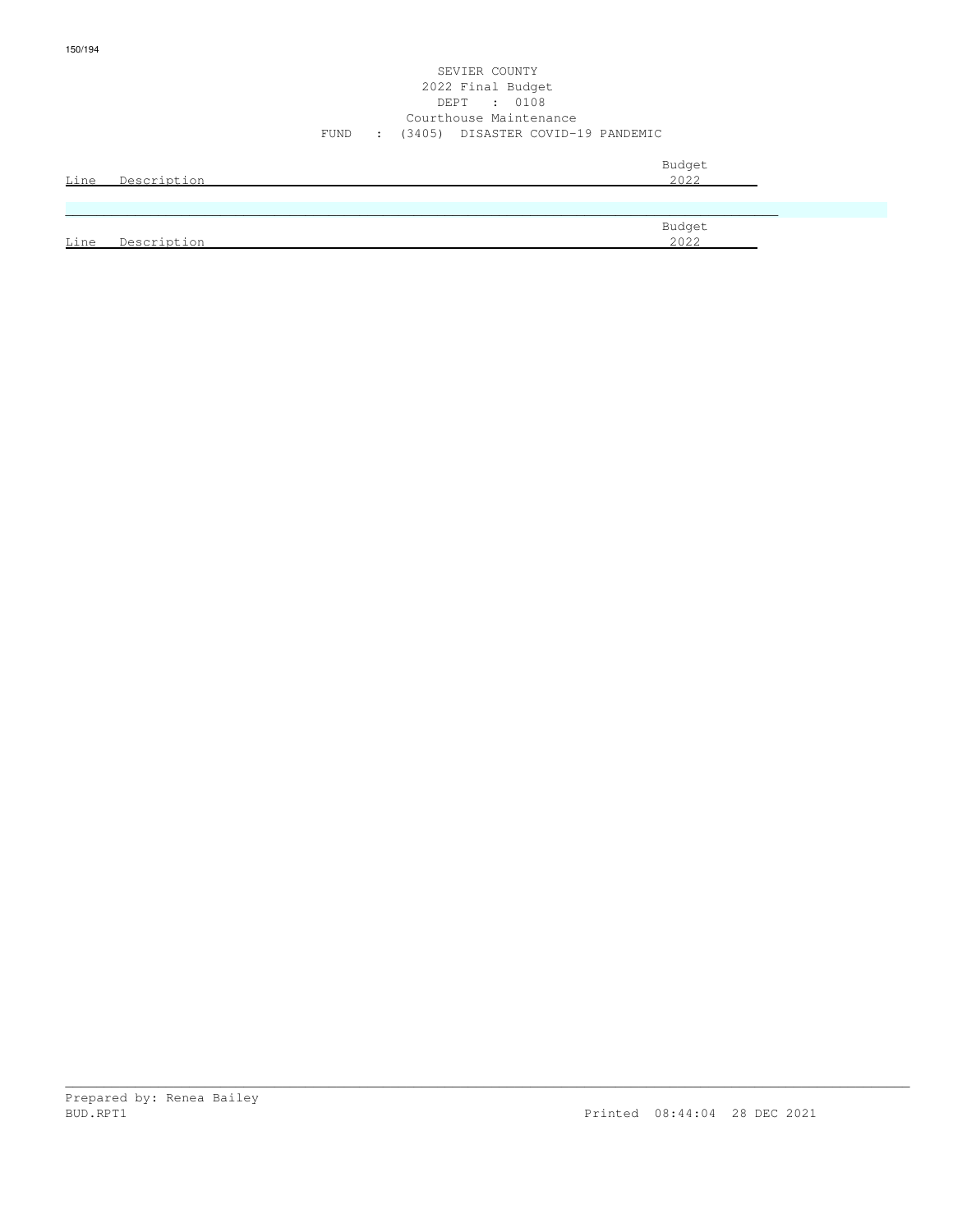#### SEVIER COUNTY 2022 Final Budget DEPT : 0108 Courthouse Maintenance FUND : (3405) DISASTER COVID-19 PANDEMIC

| Line Description         | Budget<br>2022 |
|--------------------------|----------------|
|                          |                |
| Section 2: Supplies      |                |
|                          |                |
| Total Supplies           |                |
|                          |                |
| Section 3: Other Charges |                |
|                          |                |
| Total Other Charges      |                |
| Dept 0108 Total Budget   | 0.00           |
|                          | ============   |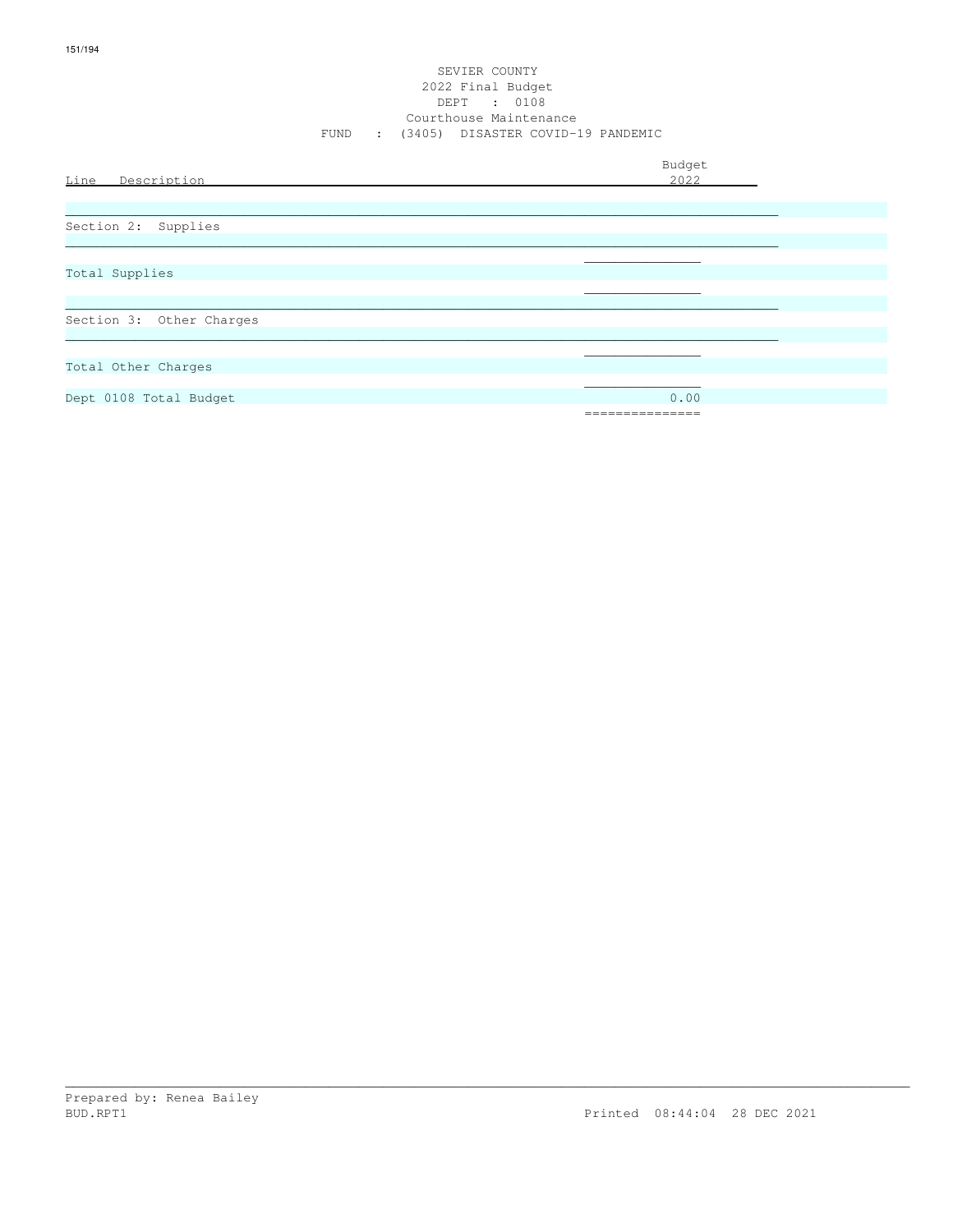### SEVIER COUNTY 2022 Final Budget DEPT : 0109 ELECTIONS FUND : (3405) DISASTER COVID-19 PANDEMIC

| Line        | Description | Budget<br>2022 |
|-------------|-------------|----------------|
|             |             |                |
|             |             | Budget         |
| <u>Line</u> | Description | 2022           |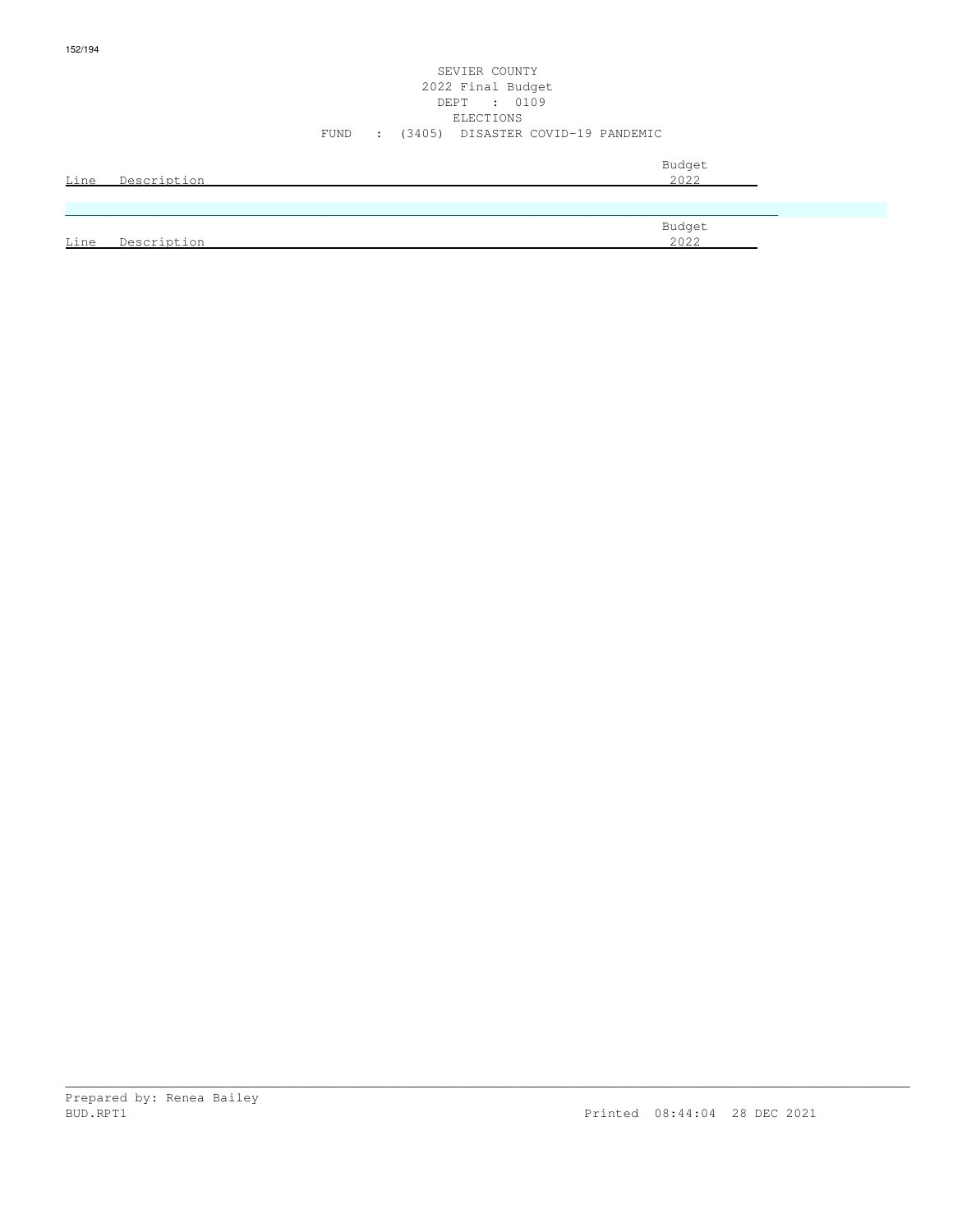### SEVIER COUNTY 2022 Final Budget DEPT : 0109 ELECTIONS FUND : (3405) DISASTER COVID-19 PANDEMIC

| Line<br>Description    | Budget<br>2022         |
|------------------------|------------------------|
| Section 2: Supplies    |                        |
| Total Supplies         |                        |
| Dept 0109 Total Budget | 0.00<br>============== |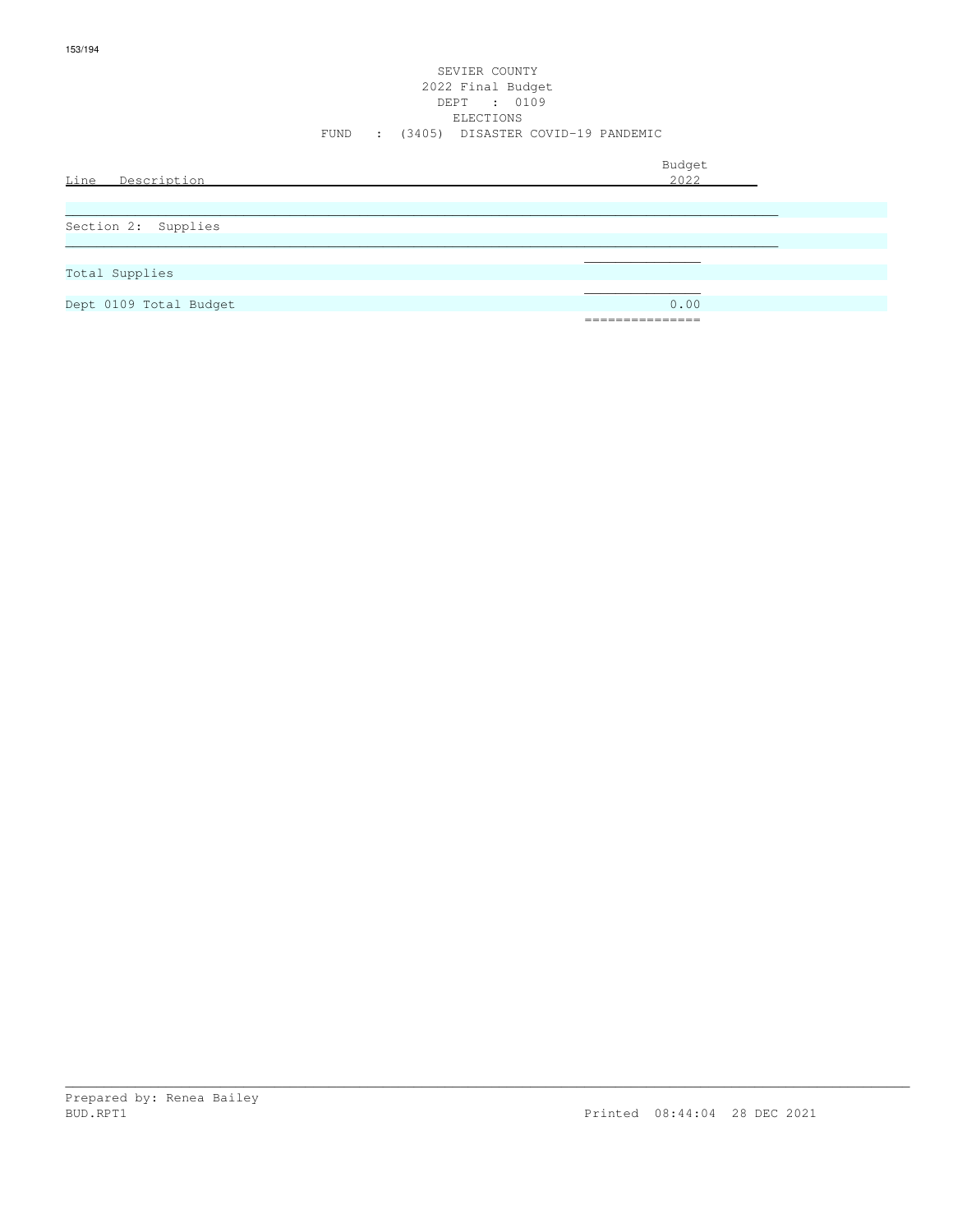### SEVIER COUNTY 2022 Final Budget DEPT : 0120 DISASTER FUND : (3405) DISASTER COVID-19 PANDEMIC

| Line<br>Description      | Budget<br><u>2022</u> |  |
|--------------------------|-----------------------|--|
|                          | Budget<br><u>2022</u> |  |
| Line<br>Description      |                       |  |
| Total Personnel Services |                       |  |

\_\_\_\_\_\_\_\_\_\_\_\_\_\_\_\_\_\_\_\_\_\_\_\_\_\_\_\_\_\_\_\_\_\_\_\_\_\_\_\_\_\_\_\_\_\_\_\_\_\_\_\_\_\_\_\_\_\_\_\_\_\_\_\_\_\_\_\_\_\_\_\_\_\_\_\_\_\_\_\_\_\_\_\_\_\_\_\_\_\_\_\_\_\_\_\_\_\_\_\_\_\_\_\_\_\_\_\_\_

 $\mathcal{L}_\mathcal{L}$  , we can assume that the contract of the contract of the contract of the contract of the contract of the contract of the contract of the contract of the contract of the contract of the contract of the contr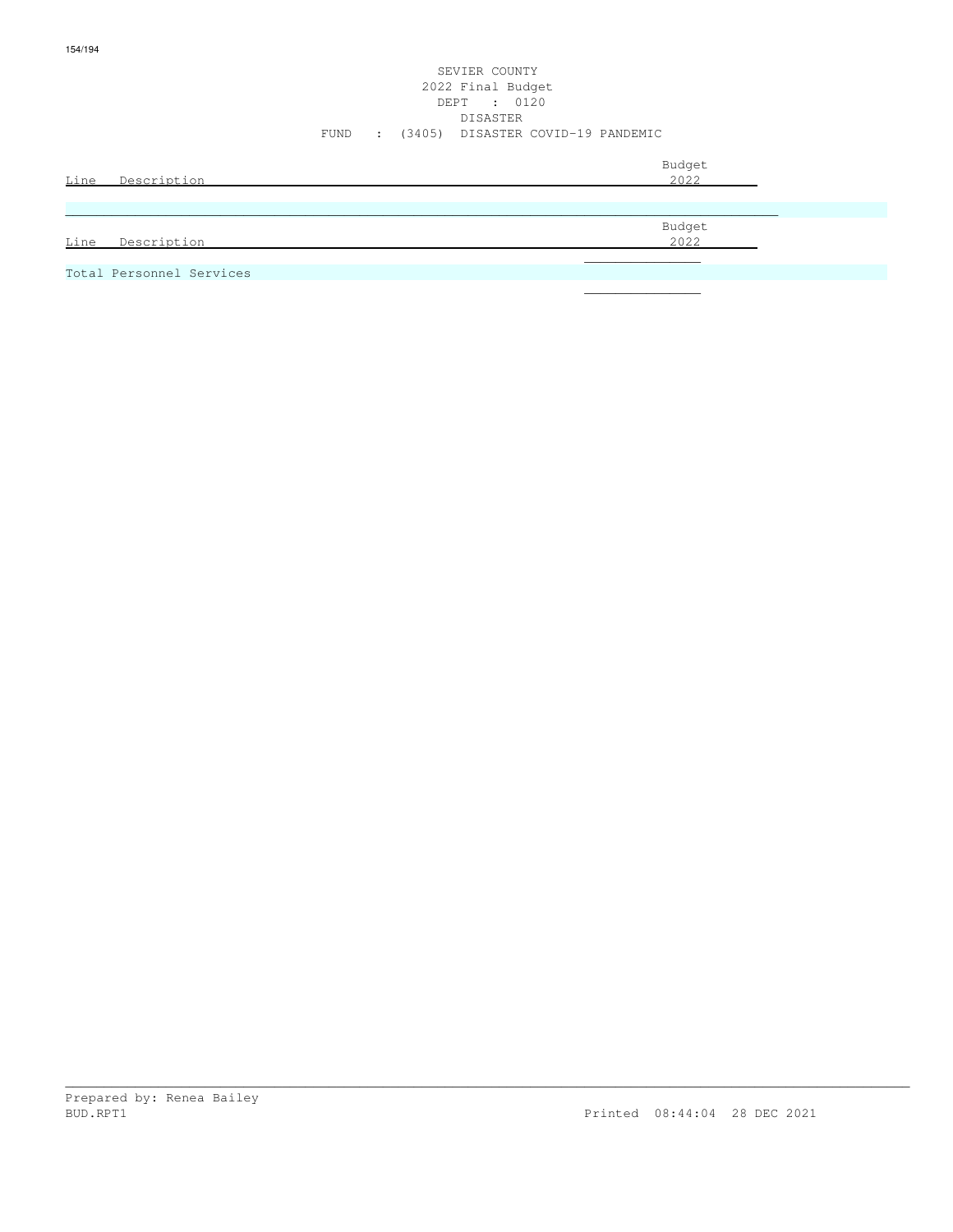### SEVIER COUNTY 2022 Final Budget DEPT : 0120 DISASTER FUND : (3405) DISASTER COVID-19 PANDEMIC

| Line Description          | Budget<br>2022          |
|---------------------------|-------------------------|
|                           |                         |
| Section 2: Supplies       |                         |
| Total Supplies            |                         |
| Section 3: Other Charges  |                         |
| Total Other Charges       |                         |
| Section 4: Capital Outlay |                         |
| Total Capital Outlay      |                         |
| Section 5: Transfers Out  |                         |
| Total Transfers Out       |                         |
| Dept 0120 Total Budget    | 0.00<br>=============== |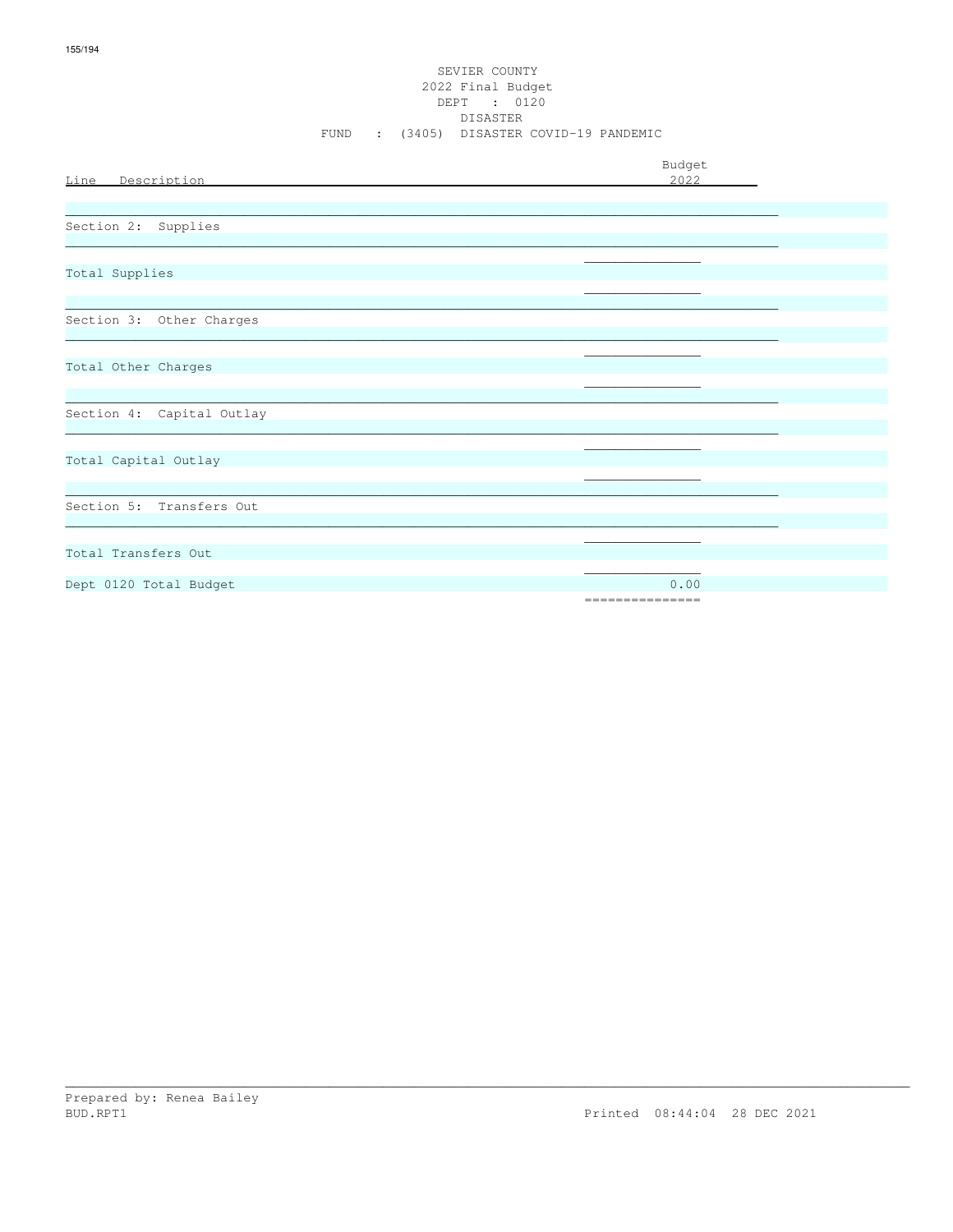### SEVIER COUNTY 2022 Final Budget DEPT : 0200 Road FUND : (3405) DISASTER COVID-19 PANDEMIC

| Line | Description | Budget<br>2022 |
|------|-------------|----------------|
|      |             |                |
|      |             | Budget         |
| Line | Description | 2022           |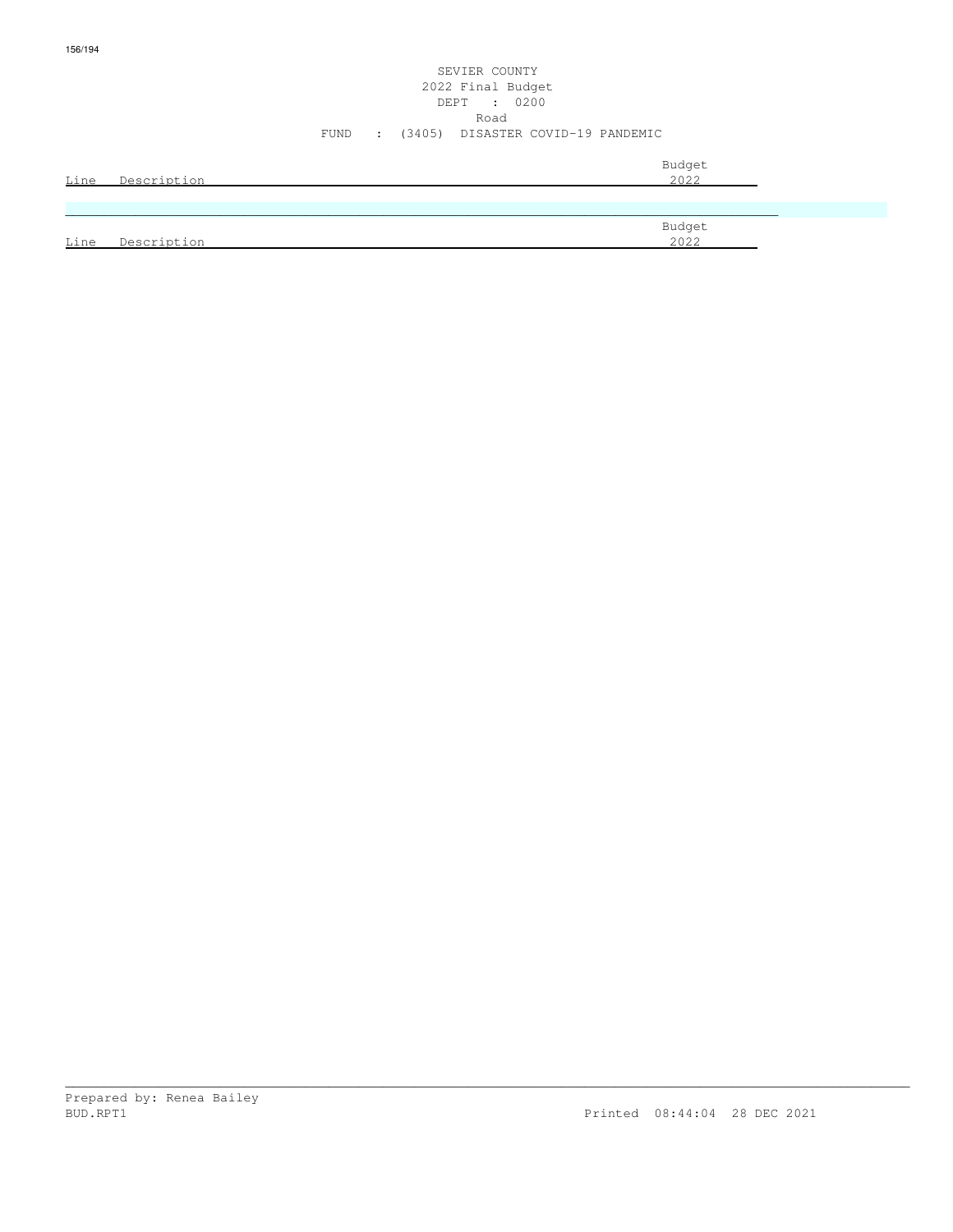### SEVIER COUNTY 2022 Final Budget DEPT : 0200 Road FUND : (3405) DISASTER COVID-19 PANDEMIC

| Line Description       | Budget<br>2022                   |
|------------------------|----------------------------------|
|                        |                                  |
| Section 2: Supplies    |                                  |
|                        |                                  |
|                        |                                  |
| Total Supplies         |                                  |
|                        |                                  |
| Dept 0200 Total Budget | 0.00                             |
|                        | ---------------<br>------------- |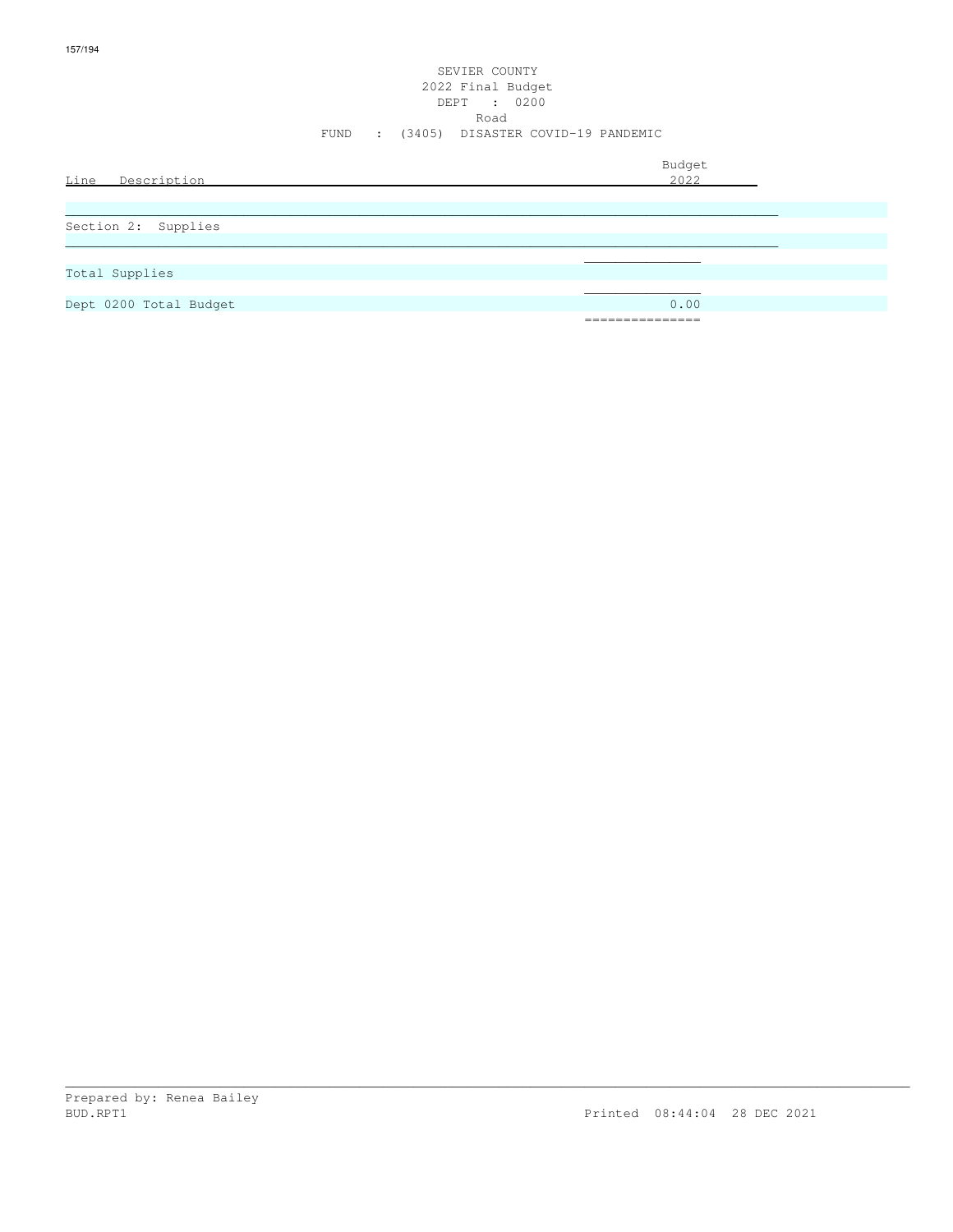### SEVIER COUNTY 2022 Final Budget DEPT : 0300 HEALTH DEPT. FUND : (3405) DISASTER COVID-19 PANDEMIC

|      | Line Description | Budget<br>2022 |
|------|------------------|----------------|
|      |                  |                |
|      |                  | Budget         |
| Line | Description      | 2022           |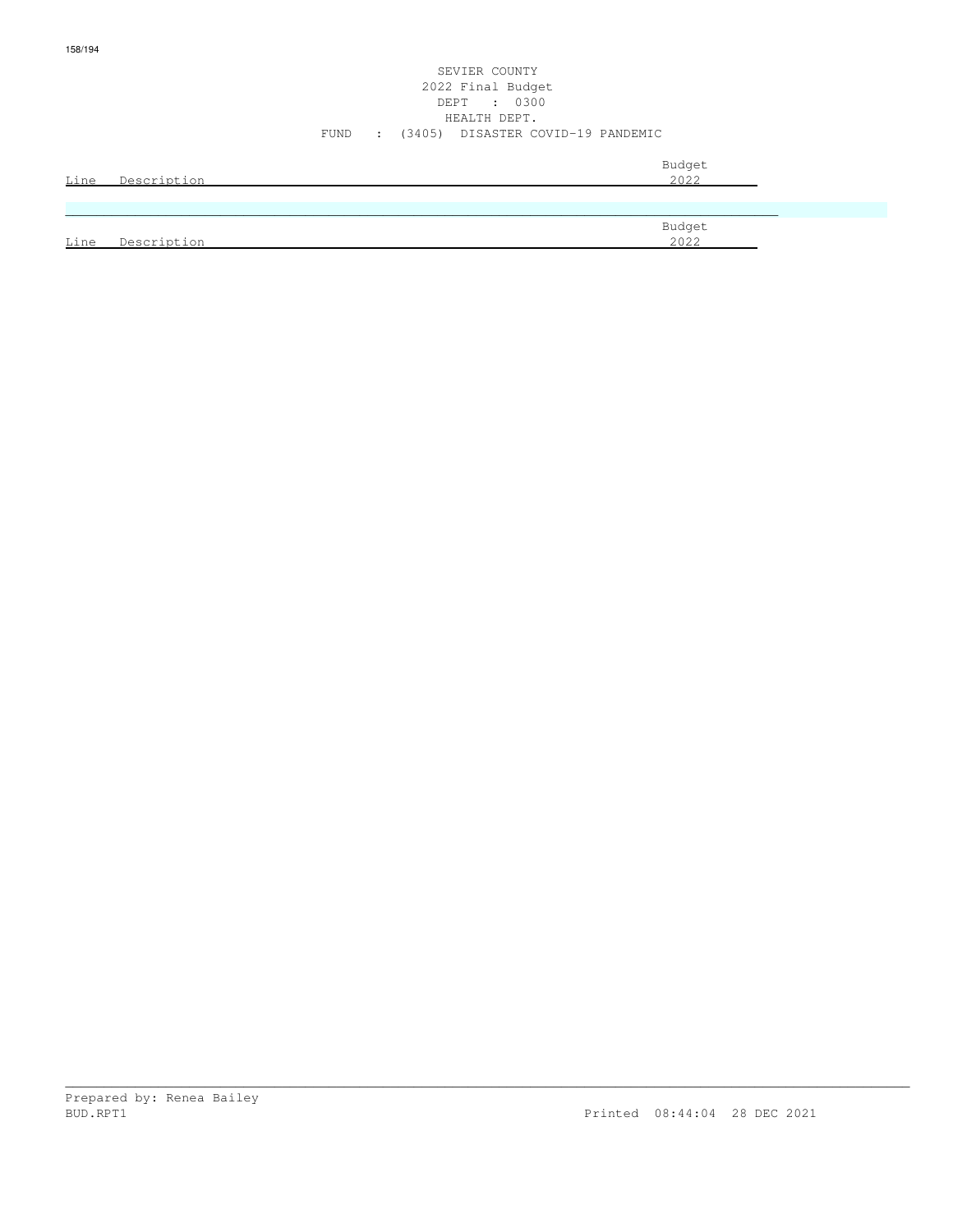### SEVIER COUNTY 2022 Final Budget DEPT : 0300 HEALTH DEPT. FUND : (3405) DISASTER COVID-19 PANDEMIC

| Line Description       | Budget<br>2022                          |
|------------------------|-----------------------------------------|
| Section 2: Supplies    |                                         |
| Total Supplies         |                                         |
| Dept 0300 Total Budget | 0.00<br>---------------<br>------------ |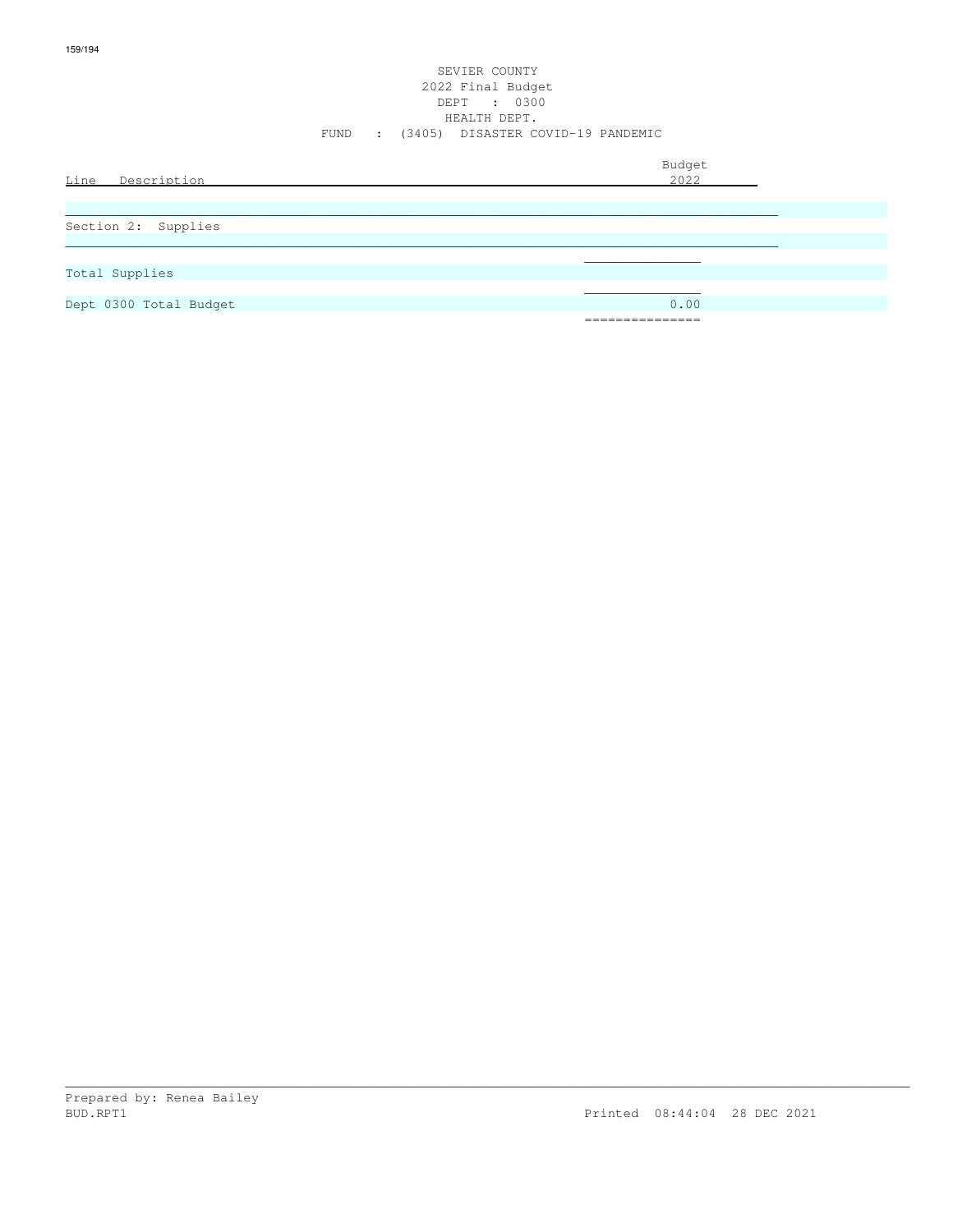### SEVIER COUNTY 2022 Final Budget DEPT : 0418 Criminal Justice FUND : (3405) DISASTER COVID-19 PANDEMIC

| Line | Description | Budget<br>2022 |
|------|-------------|----------------|
|      |             |                |
|      |             | Budget         |
| Line | Description | 2022           |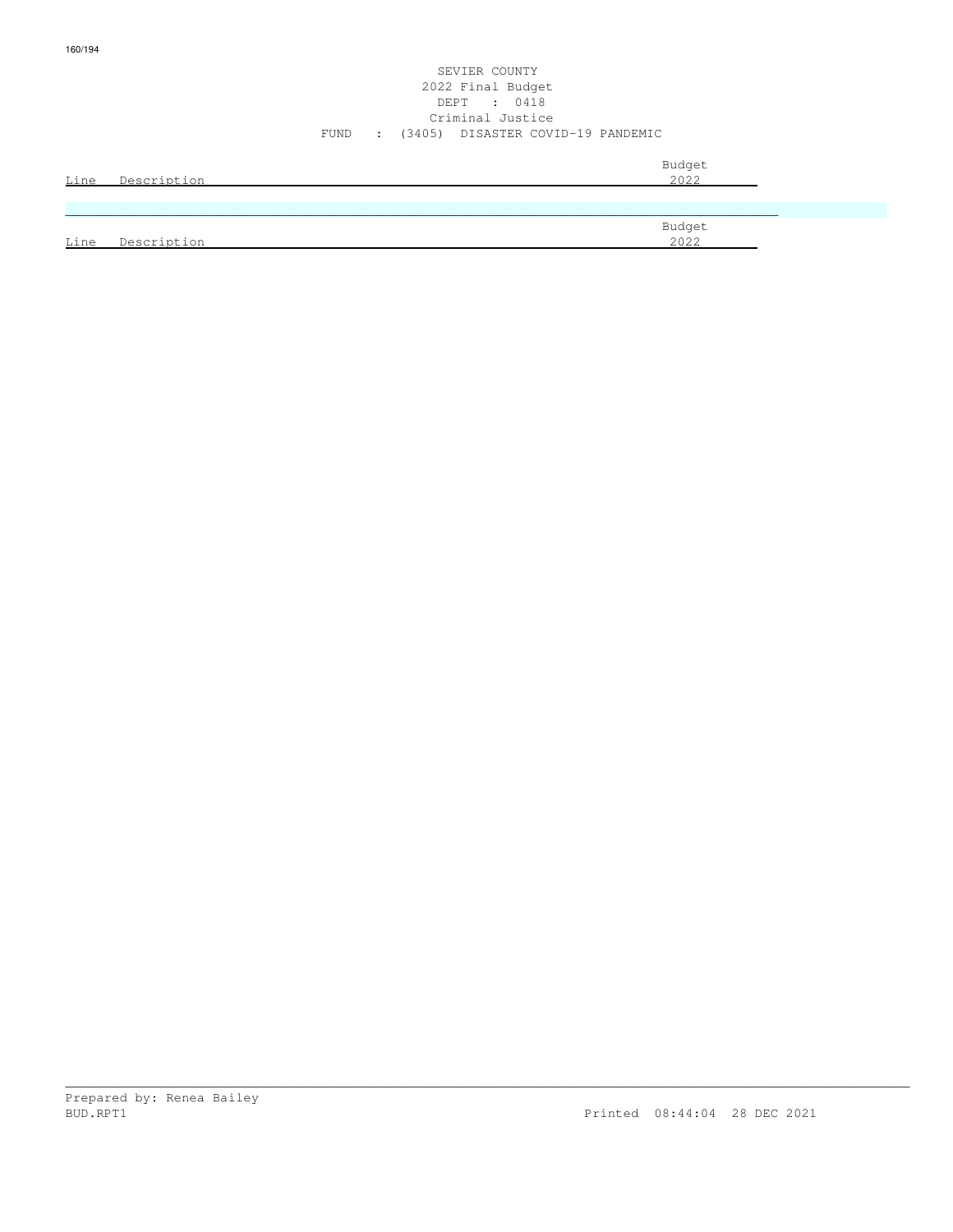### SEVIER COUNTY 2022 Final Budget DEPT : 0418 Criminal Justice FUND : (3405) DISASTER COVID-19 PANDEMIC

| Line Description         | Budget<br>2022 |
|--------------------------|----------------|
|                          |                |
| Section 2: Supplies      |                |
|                          |                |
| Total Supplies           |                |
| Section 3: Other Charges |                |
|                          |                |
| Total Other Charges      |                |
| Dept 0418 Total Budget   | 0.00           |
|                          | ============   |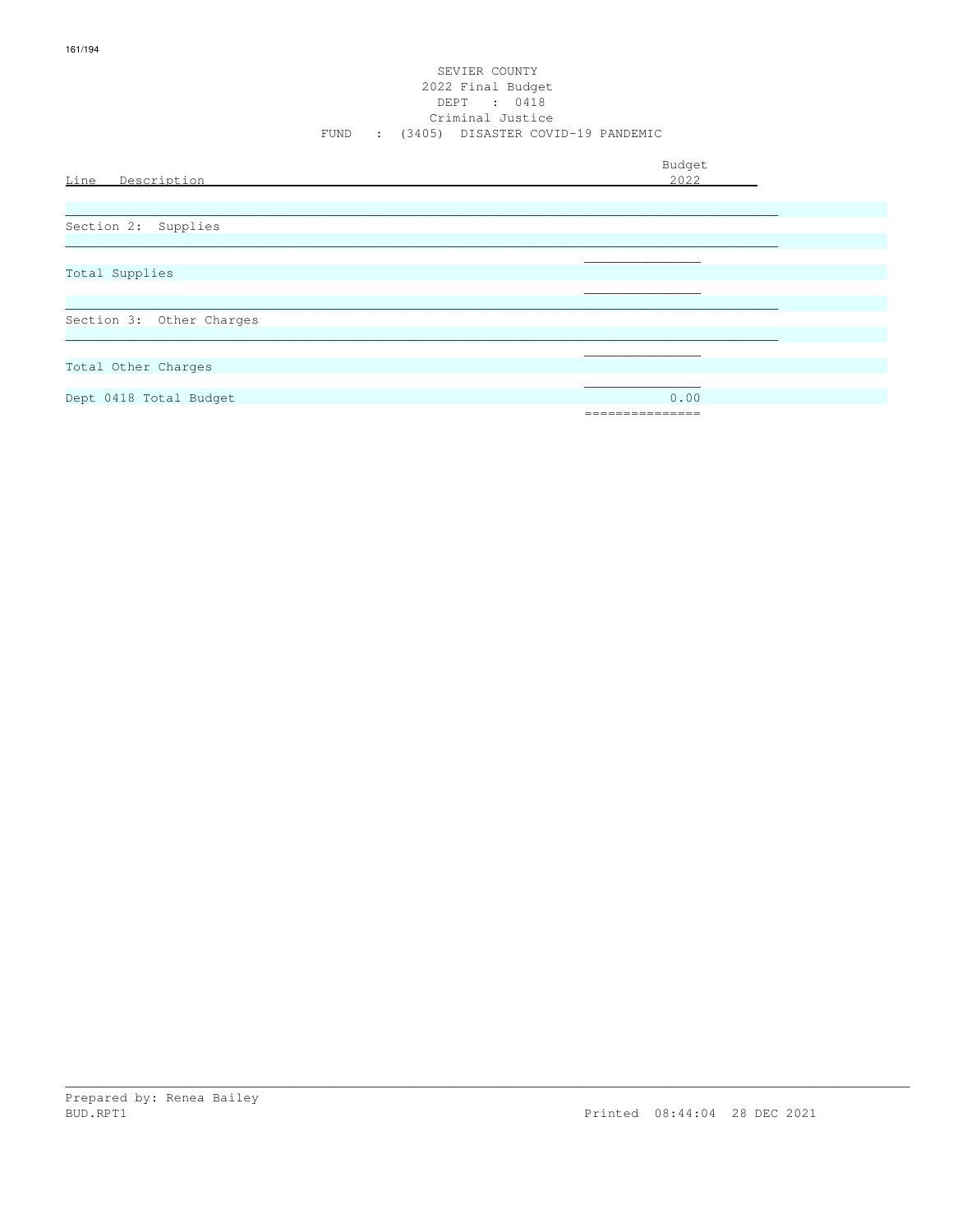### SEVIER COUNTY 2022 Final Budget DEPT : 0600 LIBRARY FUND : (3405) DISASTER COVID-19 PANDEMIC

| Line | Description | Budget<br>2022 |
|------|-------------|----------------|
|      |             |                |
|      |             | Budget         |
| Line | Description | 2022           |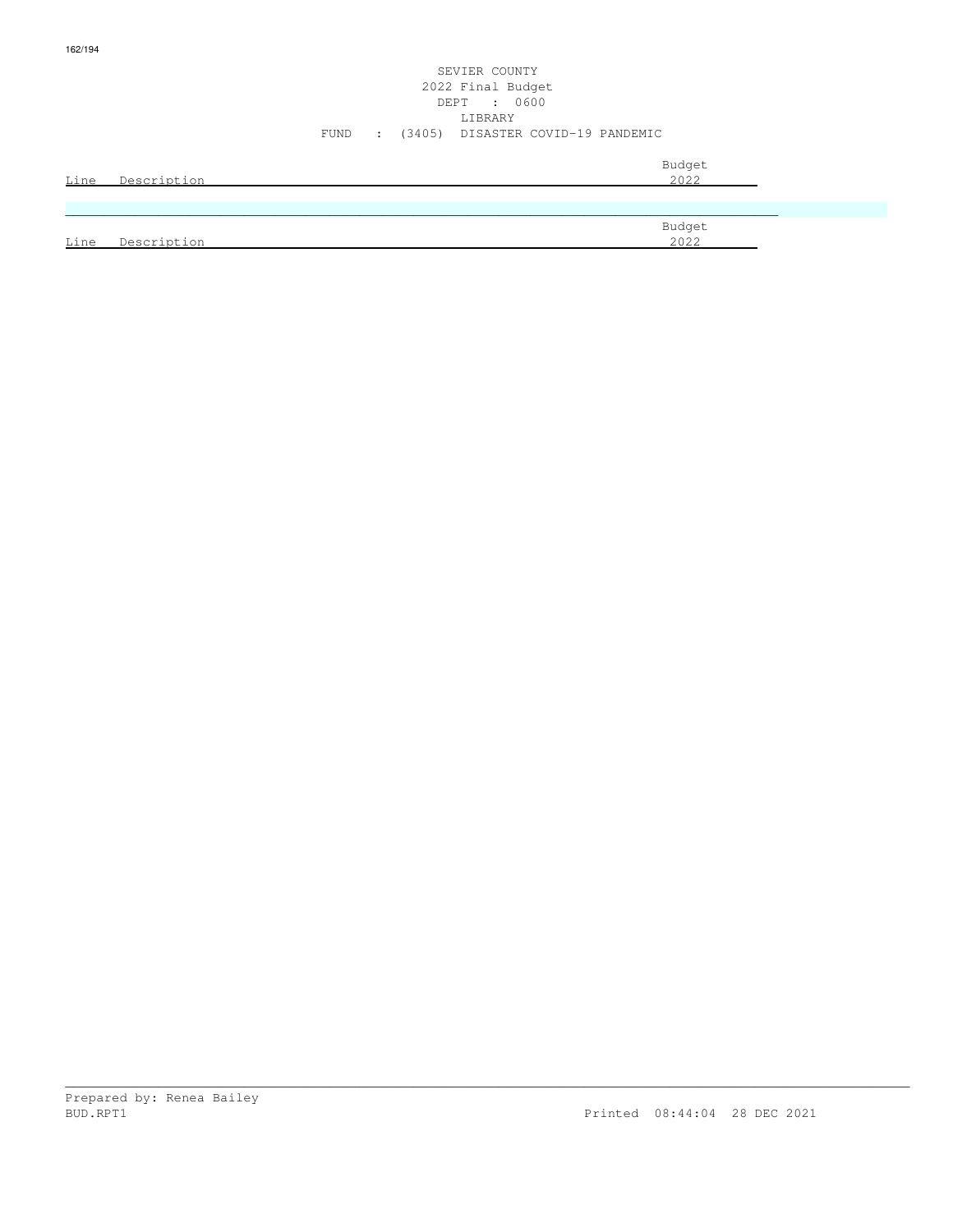### SEVIER COUNTY 2022 Final Budget DEPT : 0600 LIBRARY FUND : (3405) DISASTER COVID-19 PANDEMIC

| Line<br>Description    | Budget<br>2022                 |
|------------------------|--------------------------------|
|                        |                                |
| Section 2: Supplies    |                                |
|                        |                                |
|                        |                                |
| Total Supplies         |                                |
|                        |                                |
| Dept 0600 Total Budget | 0.00                           |
|                        | _______________<br>___________ |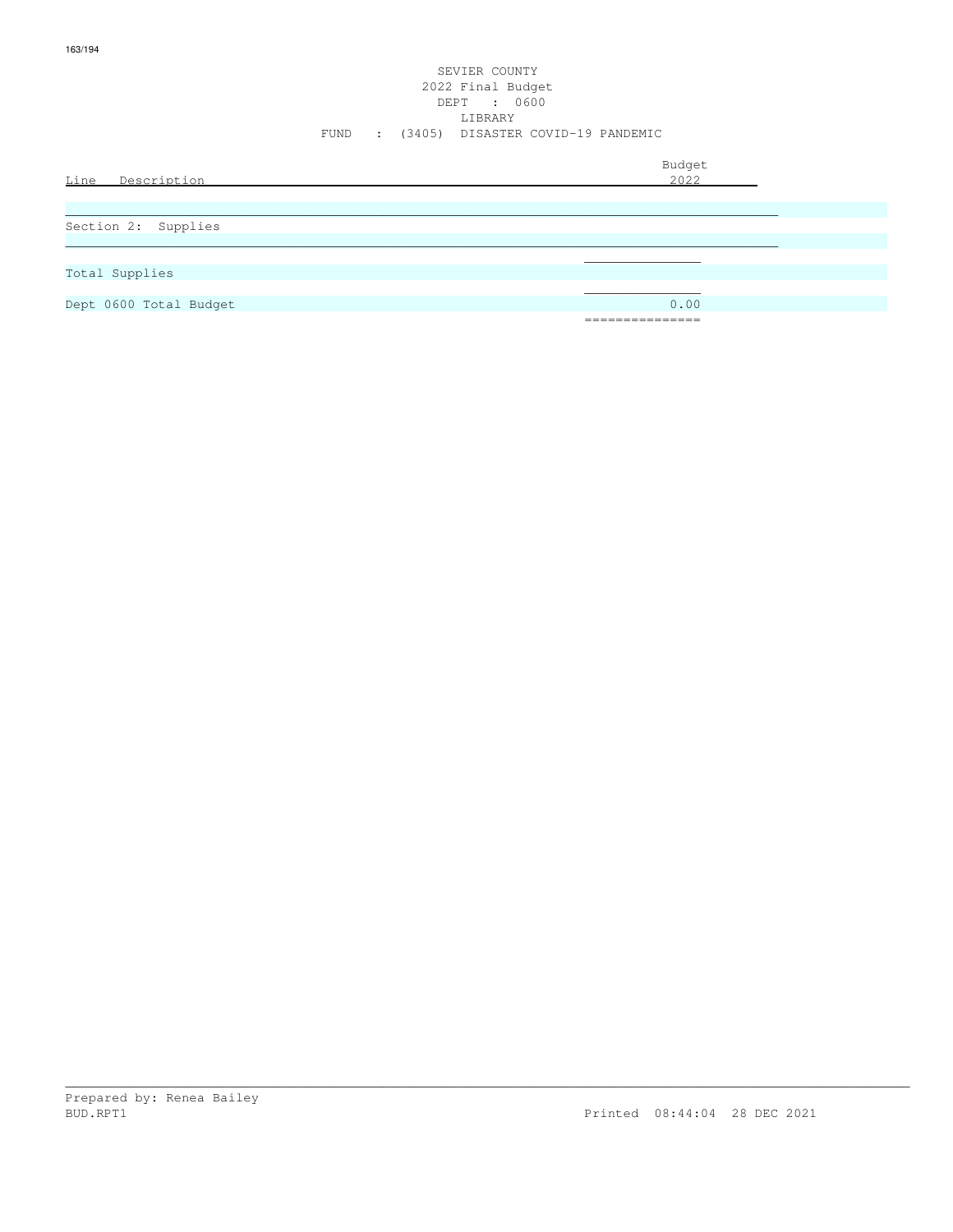### SEVIER COUNTY 2022 Final Budget DEPT : 0418 CRIMINAL JUSTICE FUND : (3406) JAIL REHABILITATION EDUCATION FUND

\_\_\_\_\_\_\_\_\_\_\_\_\_\_\_\_\_\_\_\_\_\_\_\_\_\_\_\_\_\_\_\_\_\_\_\_\_\_\_\_\_\_\_\_\_\_\_\_\_\_\_\_\_\_\_\_\_\_\_\_\_\_\_\_\_\_\_\_\_\_\_\_\_\_\_\_\_\_\_\_\_\_\_\_\_\_\_\_\_\_\_\_\_\_\_\_\_\_\_\_\_\_\_\_\_\_\_\_\_

| Line | Description | Budget<br>2022 |
|------|-------------|----------------|
|      |             |                |
|      |             |                |
|      |             | Budget         |

Line Description 2022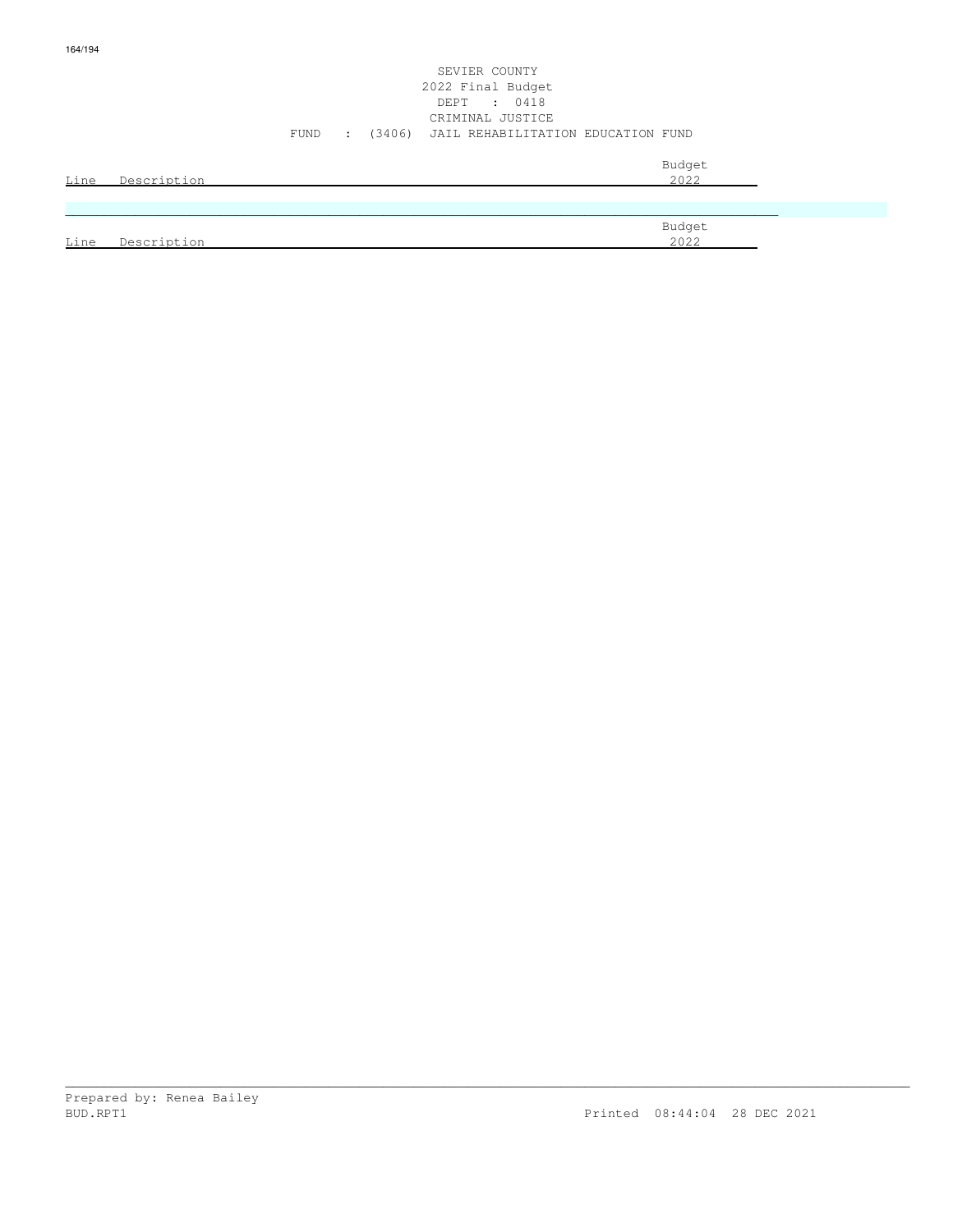### SEVIER COUNTY 2022 Final Budget DEPT : 0418 CRIMINAL JUSTICE FUND : (3406) JAIL REHABILITATION EDUCATION FUND

| Line Description         | Budget<br>2022   |
|--------------------------|------------------|
| Section 2: Supplies      |                  |
| Section 3: Other Charges |                  |
| Total Other Charges      |                  |
| Dept 0418 Total Budget   | 0.00<br>======== |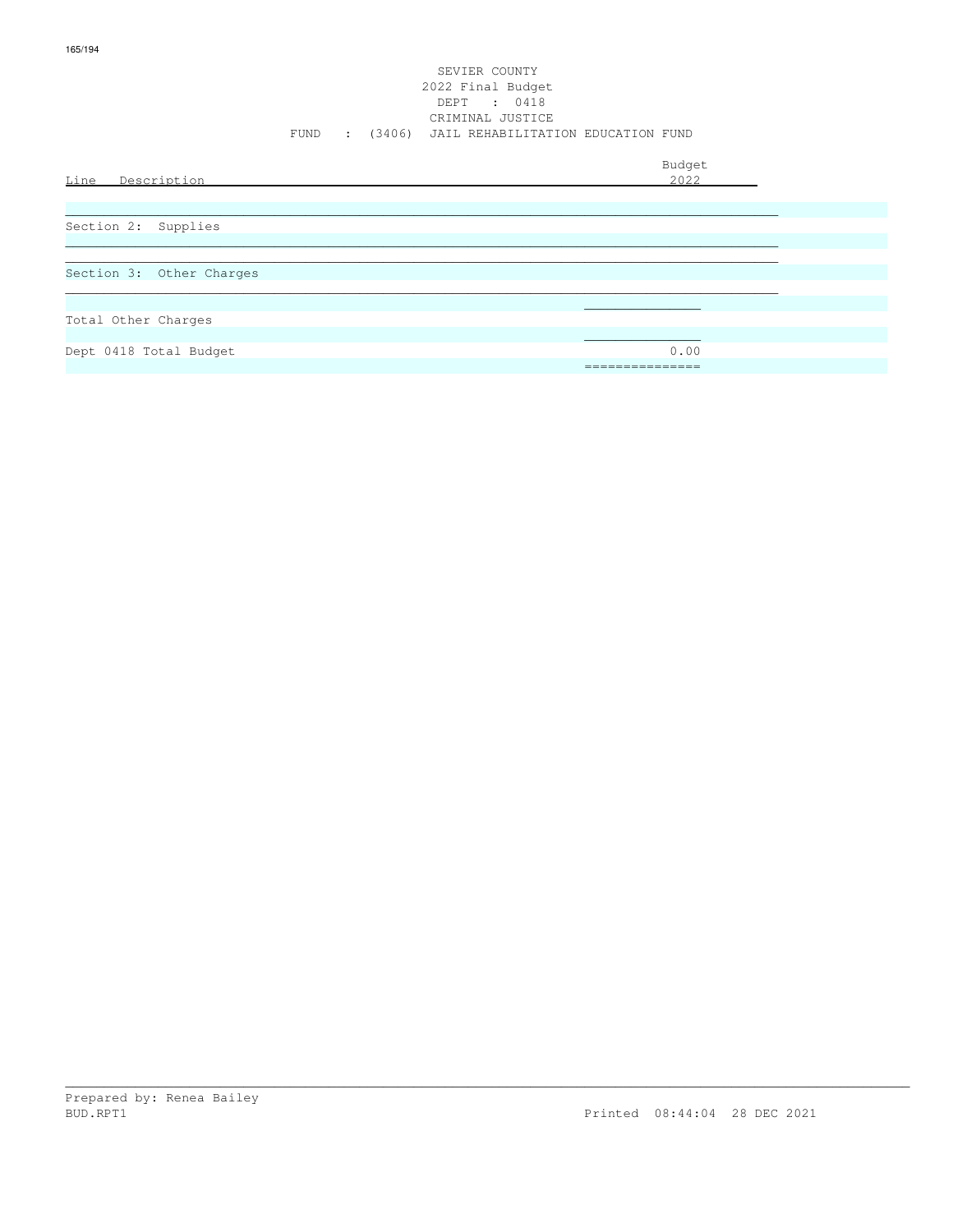### SEVIER COUNTY 2022 Final Budget DEPT : 0302 SEVIER COUNTY MEDICAL CENTER FUND : (3407) SEVIER COUNTY MEDICAL CENTER

|      |                           |       | Current Annual |              |
|------|---------------------------|-------|----------------|--------------|
| PCN  | Title                     | Grade | Salary         |              |
|      |                           |       |                |              |
| 0001 | <b>CEO</b>                |       | 165,000.00     |              |
| 0002 | CNO                       |       | 100,000.00     |              |
| 0003 | SENIOR CLINICAL INFORMATI |       | 60,000.00      |              |
| 0004 | DIRECTOR OF DIETARY & EVS |       | 60,000.00      |              |
| 0005 | ADMINISTRATIVE ASSISTANT  |       | 35,360.00      |              |
| 0006 | HEALTH INFORMATION MANAGE |       | 50,960.00      |              |
| 0007 | IT APPLICATION SPECIALIST |       | 70,000.00      |              |
| 0008 | DIRECTOR OF HUMAN SERVICE |       | 55,000.00      |              |
| 0009 | MATERIALS MANAGEMENT MANA |       | 60,000.00      |              |
| 0010 | DIRECTOR OF LABORATORY SE |       | 75,000.00      |              |
| 0011 | DIRECTOR OF RADIOLOGY SER |       | 75,000.00      |              |
| 0012 | CASE MANAGER/INFECTION CO |       | 75,000.00      |              |
| 0013 | DIRECTOR OF RESPIRATORY S |       | 75,000.00      |              |
| 0014 | DIRECTOR OF PATIENT CARE  |       | 75,000.00      |              |
| 0015 | DIRECTOR OF BUSINESS OFFI |       | 75,000.00      |              |
|      |                           |       |                |              |
|      | Total Salaries            |       | 1,106,320.00   |              |
|      |                           |       |                |              |
|      |                           |       |                | Budget       |
| Line | Description               |       |                | 2022         |
| 1001 |                           |       |                | 1,106,320.00 |
| 1006 |                           |       |                | 84,633.00    |
| 1007 |                           |       |                | 169,488.00   |
| 1009 | HEALTH INSURANCE MATCHING |       |                | 85,379.00    |
| 1011 | UNEMPLOYMENT COMPENSATION |       |                | 750.00       |

\_\_\_\_\_\_\_\_\_\_\_\_\_\_\_\_\_\_\_\_\_\_\_\_\_\_\_\_\_\_\_\_\_\_\_\_\_\_\_\_\_\_\_\_\_\_\_\_\_\_\_\_\_\_\_\_\_\_\_\_\_\_\_\_\_\_\_\_\_\_\_\_\_\_\_\_\_\_\_\_\_\_\_\_\_\_\_\_\_\_\_\_\_\_\_\_\_\_\_\_\_\_\_\_\_\_\_\_\_

1011 UNEMPLOYMENT COMPENSATION................................... 750.00 1016 LIFE INSURANCE.............................................. 1,830.00  $\mathcal{L}_\mathcal{L}$  , we can assume that the contract of the contract of the contract of the contract of the contract of the contract of the contract of the contract of the contract of the contract of the contract of the contr

 $\mathcal{L}_\mathcal{L}$  , which is a set of the set of the set of the set of the set of the set of the set of the set of the set of the set of the set of the set of the set of the set of the set of the set of the set of the set of

Total Personnel Services 1,448,400.00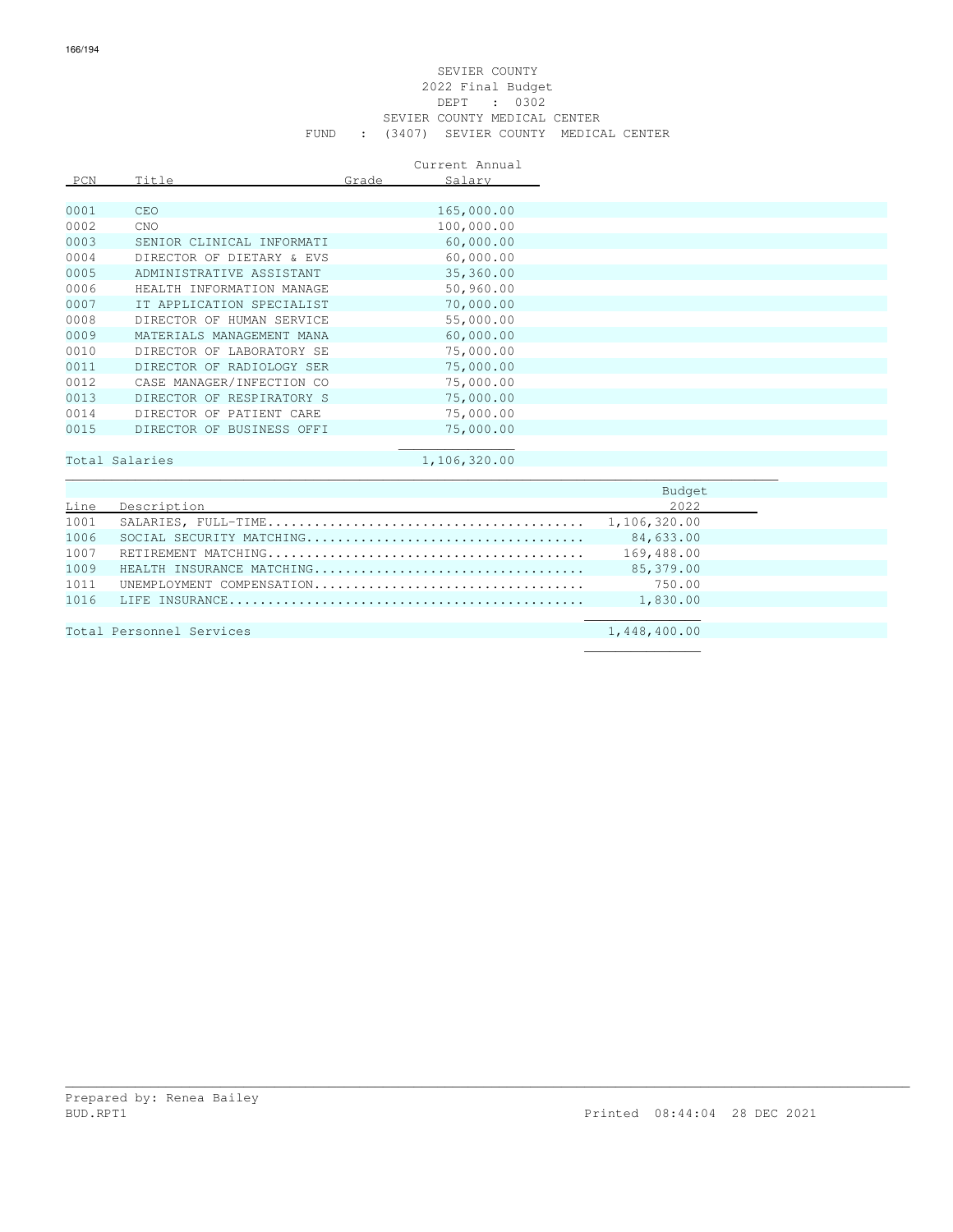### SEVIER COUNTY 2022 Final Budget DEPT : 0302 SEVIER COUNTY MEDICAL CENTER FUND : (3407) SEVIER COUNTY MEDICAL CENTER

| Line       | Description                   | Budget<br>2022  |  |
|------------|-------------------------------|-----------------|--|
|            |                               |                 |  |
| Section 2: | Supplies                      |                 |  |
| 2001       |                               | 4,538.00        |  |
| 2005       |                               | 1,250.00        |  |
|            | Total Supplies                | 5,788.00        |  |
|            | Section 3: Other Charges      |                 |  |
| 3009       | OTHER PROFESSIONAL SERVICES   | 115,200.00      |  |
| 3020       | TELEPHONE & FAX - LANDLINE    | 600.00          |  |
| 3021       |                               | 125.00          |  |
| 3023       |                               | 900.00          |  |
| 3030       |                               | 5,000.00        |  |
| 3040       | ADVERTISING & PUBLICATION     | 10,000.00       |  |
| 3054       |                               | 500.00          |  |
| 3060       |                               | 2,000.00        |  |
| 3062       |                               | 200.00          |  |
| 3072       |                               | 18,000.00       |  |
| 3073       | LEASE - MACHINERY & EOUIPMENT | 1,320.00        |  |
| 3100       |                               | 20,000.00       |  |
|            | Total Other Charges           | 173,845.00      |  |
|            | Section 4: Capital Outlay     |                 |  |
|            | Total Capital Outlay          |                 |  |
|            |                               |                 |  |
| Section 5: | Transfers Out                 |                 |  |
|            | Total Transfers Out           |                 |  |
|            |                               |                 |  |
| Section 6: |                               |                 |  |
| Total      |                               |                 |  |
|            |                               |                 |  |
|            | Dept 0302 Total Budget        | 1,628,033.00    |  |
|            |                               | --------------- |  |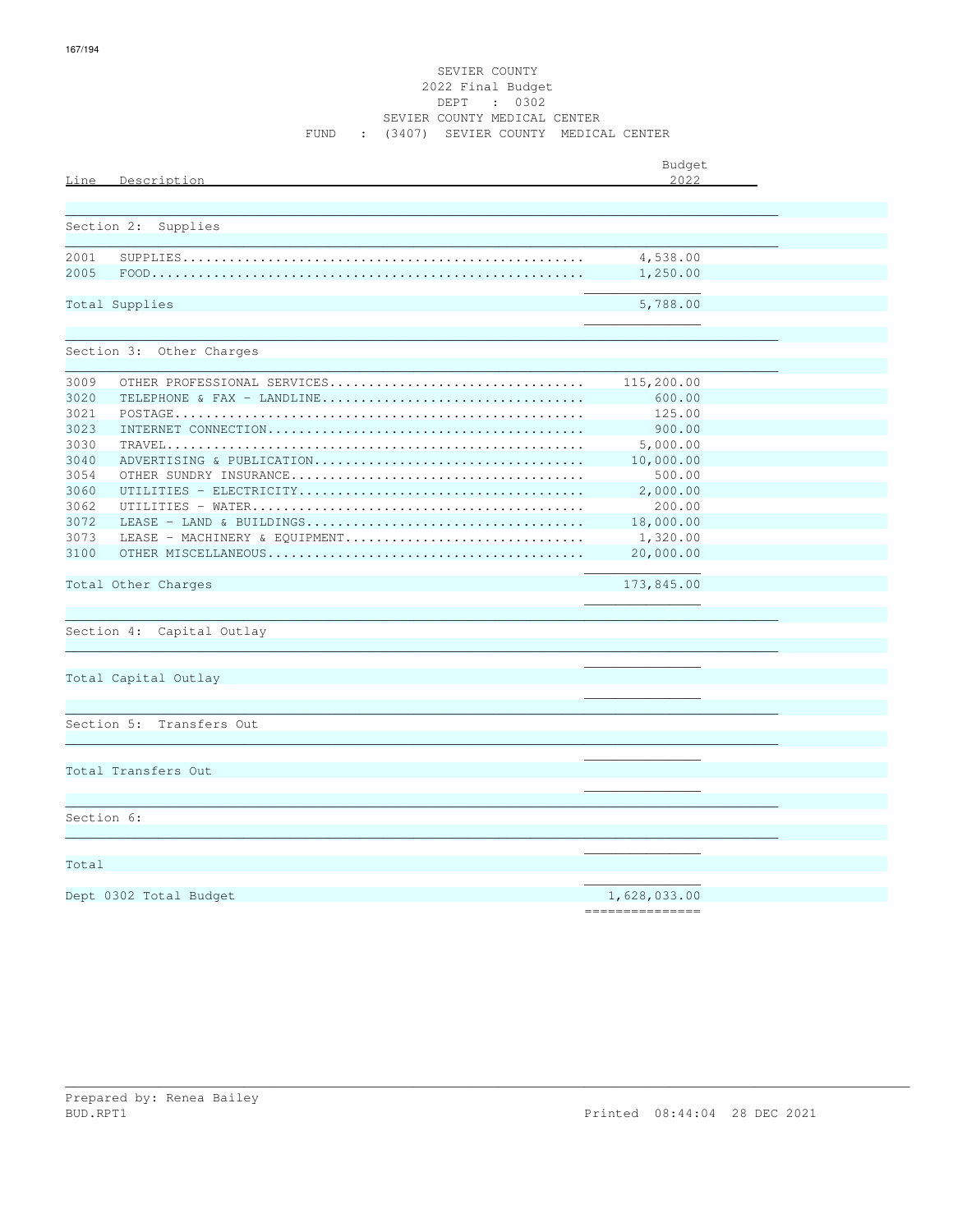# SEVIER COUNTY 2022 Final Budget DEPT : 0102 CIRCUIT CLERK FUND : (3502) AUTOMATED RECORDS SYSTEM GRANT FUND

|             |             | Budget |
|-------------|-------------|--------|
| <u>Line</u> | Description | 2022   |
|             |             |        |
|             |             |        |
|             |             |        |

|      |                            | Budget |  |
|------|----------------------------|--------|--|
| Line | $+$ ion<br>Descript:<br>-- | 2022   |  |
|      |                            |        |  |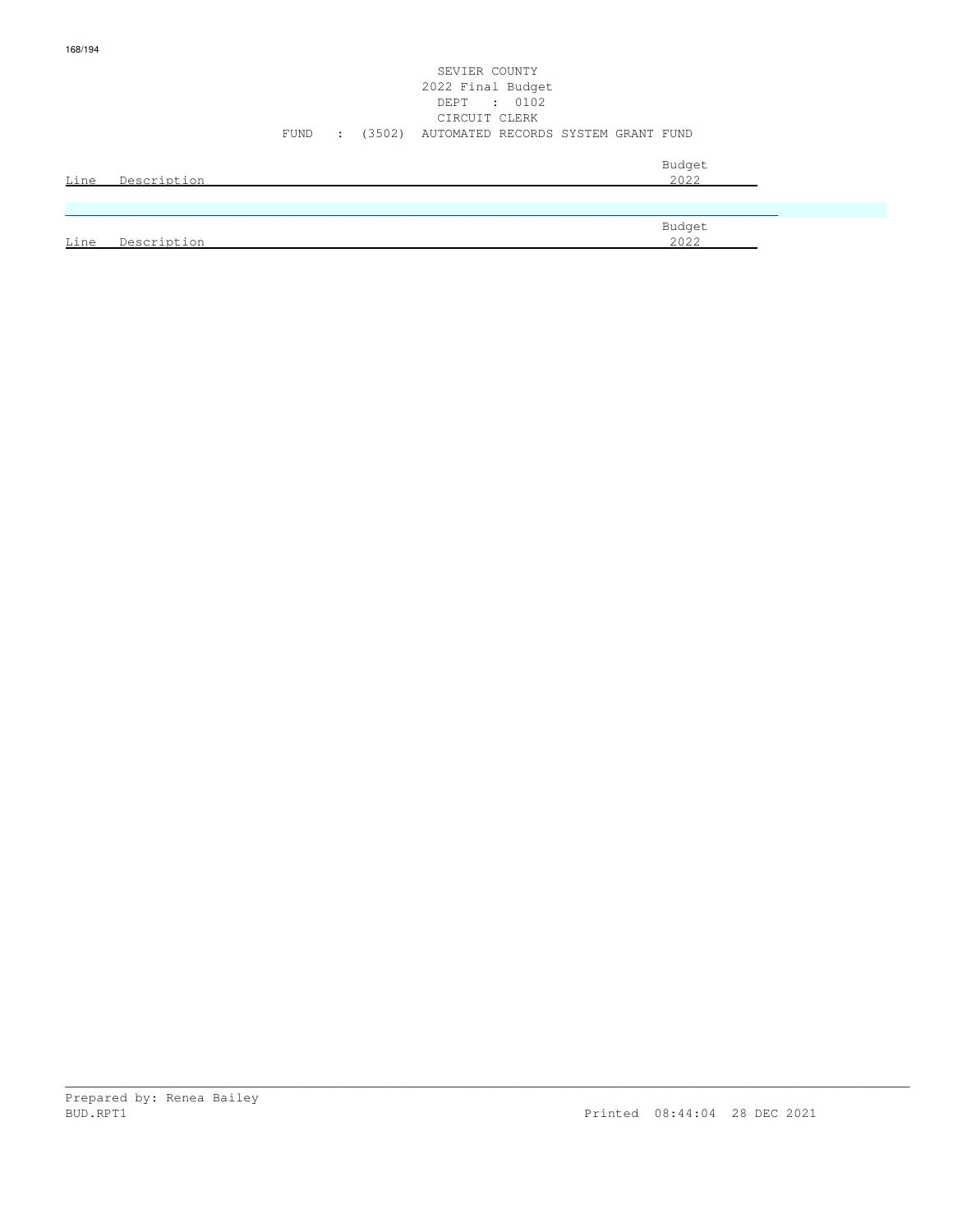### SEVIER COUNTY 2022 Final Budget DEPT : 0102 CIRCUIT CLERK FUND : (3502) AUTOMATED RECORDS SYSTEM GRANT FUND

Budget is a state of the state of the state of the state of the state of the state of the state of the state of the state of the state of the state of the state of the state of the state of the state of the state of the st Line Description 2022 \_\_\_\_\_\_\_\_\_\_\_\_\_\_\_\_\_\_\_\_\_\_\_\_\_\_\_\_\_\_\_\_\_\_\_\_\_\_\_\_\_\_\_\_\_\_\_\_\_\_\_\_\_\_\_\_\_\_\_\_\_\_\_\_\_\_\_\_\_\_\_\_\_\_\_\_\_\_\_\_\_\_\_\_\_\_\_\_\_\_\_\_ Section 2: Supplies  $\ldots$  . The contribution of the contribution of the contribution of the contribution of the contribution of the contribution of the contribution of the contribution of the contribution of the contribution of the contribut \_\_\_\_\_\_\_\_\_\_\_\_\_\_\_\_\_\_\_\_\_\_\_\_\_\_\_\_\_\_\_\_\_\_\_\_\_\_\_\_\_\_\_\_\_\_\_\_\_\_\_\_\_\_\_\_\_\_\_\_\_\_\_\_\_\_\_\_\_\_\_\_\_\_\_\_\_\_\_\_\_\_\_\_\_\_\_\_\_\_\_\_ Section 3: Other Charges \_\_\_\_\_\_\_\_\_\_\_\_\_\_\_\_\_\_\_\_\_\_\_\_\_\_\_\_\_\_\_\_\_\_\_\_\_\_\_\_\_\_\_\_\_\_\_\_\_\_\_\_\_\_\_\_\_\_\_\_\_\_\_\_\_\_\_\_\_\_\_\_\_\_\_\_\_\_\_\_\_\_\_\_\_\_\_\_\_\_\_\_  $\mathcal{L}_\text{max}$  , and the set of the set of the set of the set of the set of the set of the set of the set of the set of the set of the set of the set of the set of the set of the set of the set of the set of the set of the Total Other Charges  $\mathcal{L}_\text{max}$  , and the contract of the contract of the contract of the contract of the contract of the contract of the contract of the contract of the contract of the contract of the contract of the contract of the contr Dept 0102 Total Budget 0.00 ===============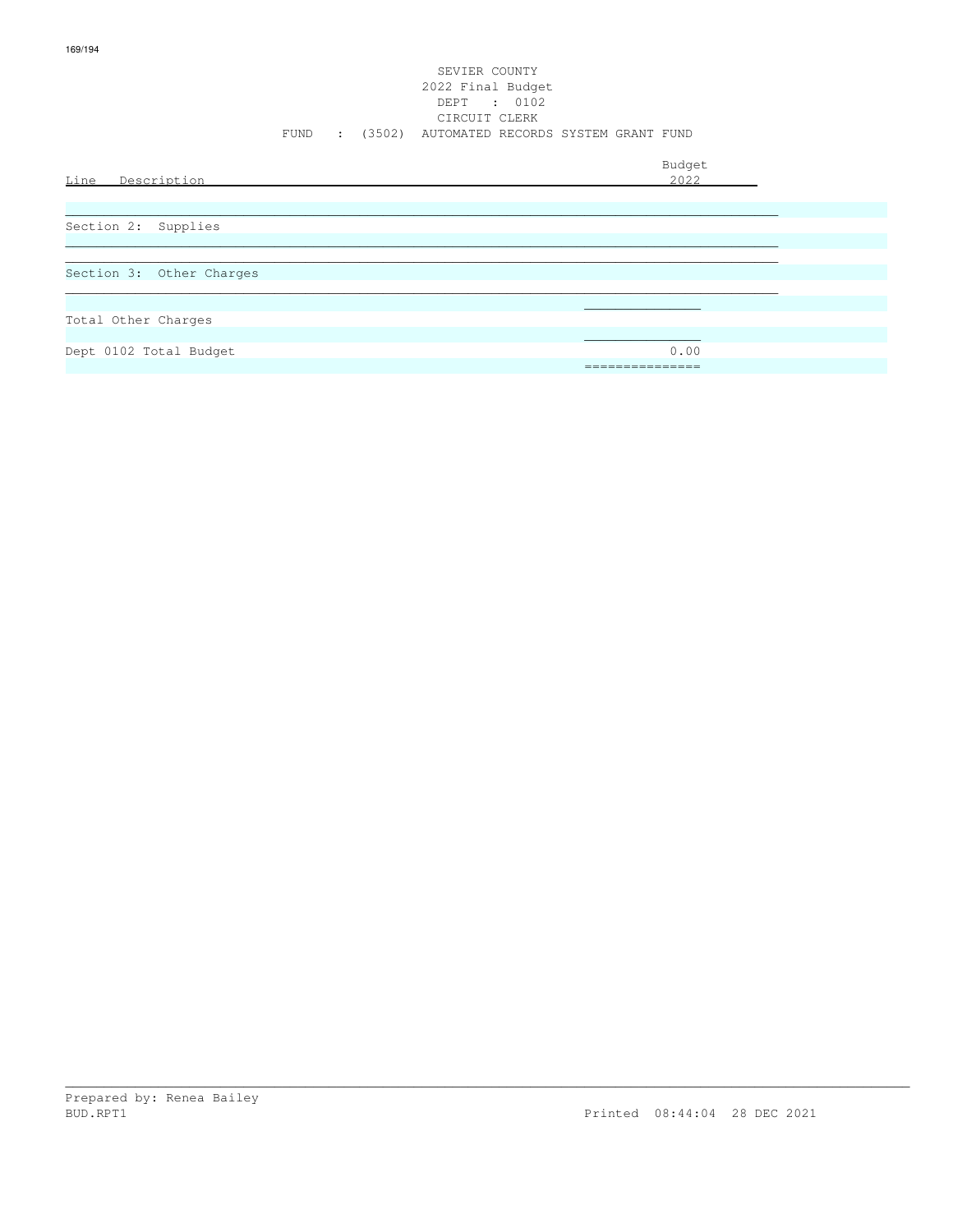### SEVIER COUNTY 2022 Final Budget DEPT : 0418 RSAT FUND : (3503) RESIDENTIAL SUBSTANCE ABUSE TREATMENT

|      |                         |       | Current Annual |
|------|-------------------------|-------|----------------|
| PCN  | Title                   | Grade | Salary         |
|      |                         |       |                |
| 0001 | RSAT Coordinator        |       | 30,191.00      |
| 0002 | RSAT COORDINATOR        |       | 29,660.00      |
| 0003 | RSAT Coordinator        |       | 14,193.00      |
| 0004 | PEER RECOVER SPECIALIST |       | 14,193.00      |
| 0005 | RSAT DIRECTOR           |       | 10,000.00      |
|      |                         |       |                |
|      | Total Salaries          |       | 98,237.00      |
|      |                         |       |                |

|      |                           | Budget    |  |
|------|---------------------------|-----------|--|
| Line | Description               | 2022      |  |
| 1001 |                           | 69,851.00 |  |
| 1002 |                           | 28,386.00 |  |
| 1006 |                           | 6,750.00  |  |
| 1007 |                           | 11,344.00 |  |
| 1009 | Health Insurance Matching | 10,800.00 |  |
| 1010 |                           | 400.00    |  |
| 1011 |                           | 600.00    |  |
| 1016 |                           | 245.00    |  |
|      |                           |           |  |
|      |                           |           |  |

| Total Personnel Services |  | 128,376.00 |
|--------------------------|--|------------|
|                          |  |            |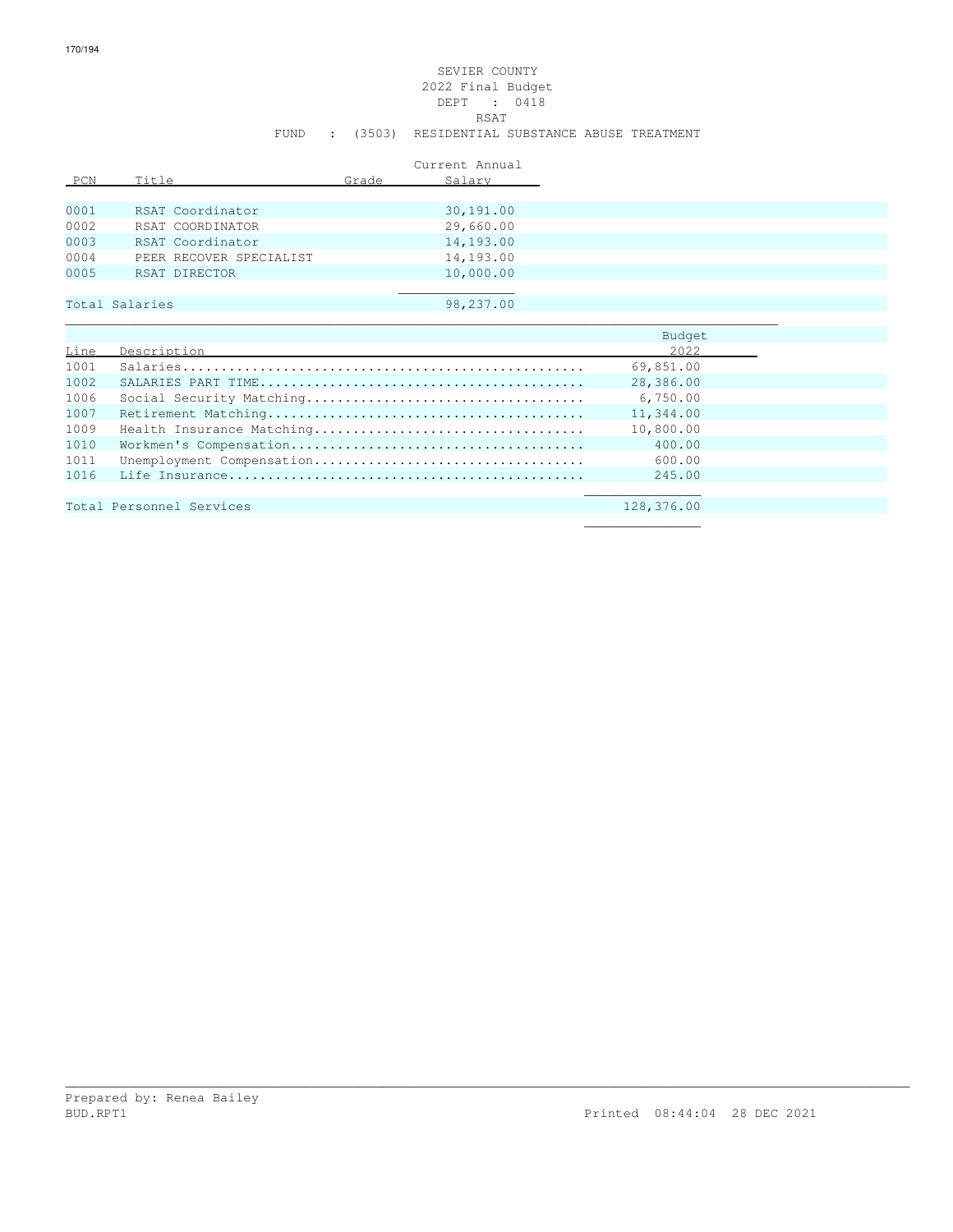### SEVIER COUNTY 2022 Final Budget DEPT : 0418 **RSAT** FUND : (3503) RESIDENTIAL SUBSTANCE ABUSE TREATMENT

|                                     | Budget           |  |
|-------------------------------------|------------------|--|
| Line<br>Description                 | 2.022            |  |
|                                     |                  |  |
| Section 2: Supplies                 |                  |  |
|                                     |                  |  |
| 2001                                | 5,600.00         |  |
| Total Supplies                      | 5,600.00         |  |
|                                     |                  |  |
| Section 3: Other Charges            |                  |  |
| 3009<br>Other Professional Services | 30,996.00        |  |
| 3101                                | 3,000.00         |  |
|                                     |                  |  |
| Total Other Charges                 | 33,996.00        |  |
|                                     |                  |  |
| Section 4: Capital Outlay           |                  |  |
|                                     |                  |  |
|                                     |                  |  |
| Total Capital Outlay                |                  |  |
|                                     |                  |  |
| Dept 0418 Total Budget              | 167,972.00       |  |
|                                     | ================ |  |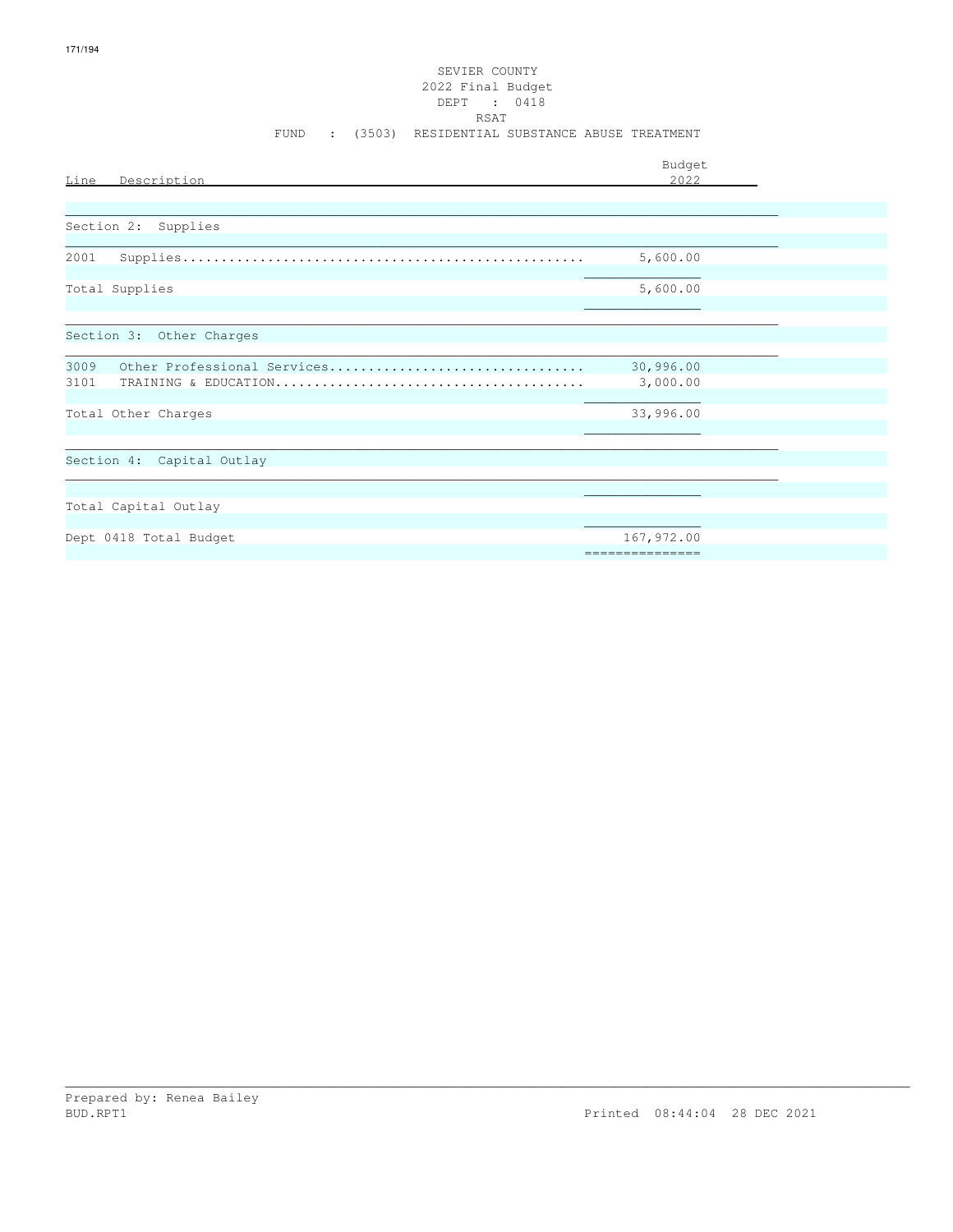### SEVIER COUNTY 2022 Final Budget DEPT : 0109 ELECTION COMMISSION FUND : (3504) CENTER FOR TECH AND CIVIC LIFE GRANT

|             | Line Description | Budget<br>2022 |
|-------------|------------------|----------------|
|             |                  |                |
| <u>Line</u> | Description      | Budget<br>2022 |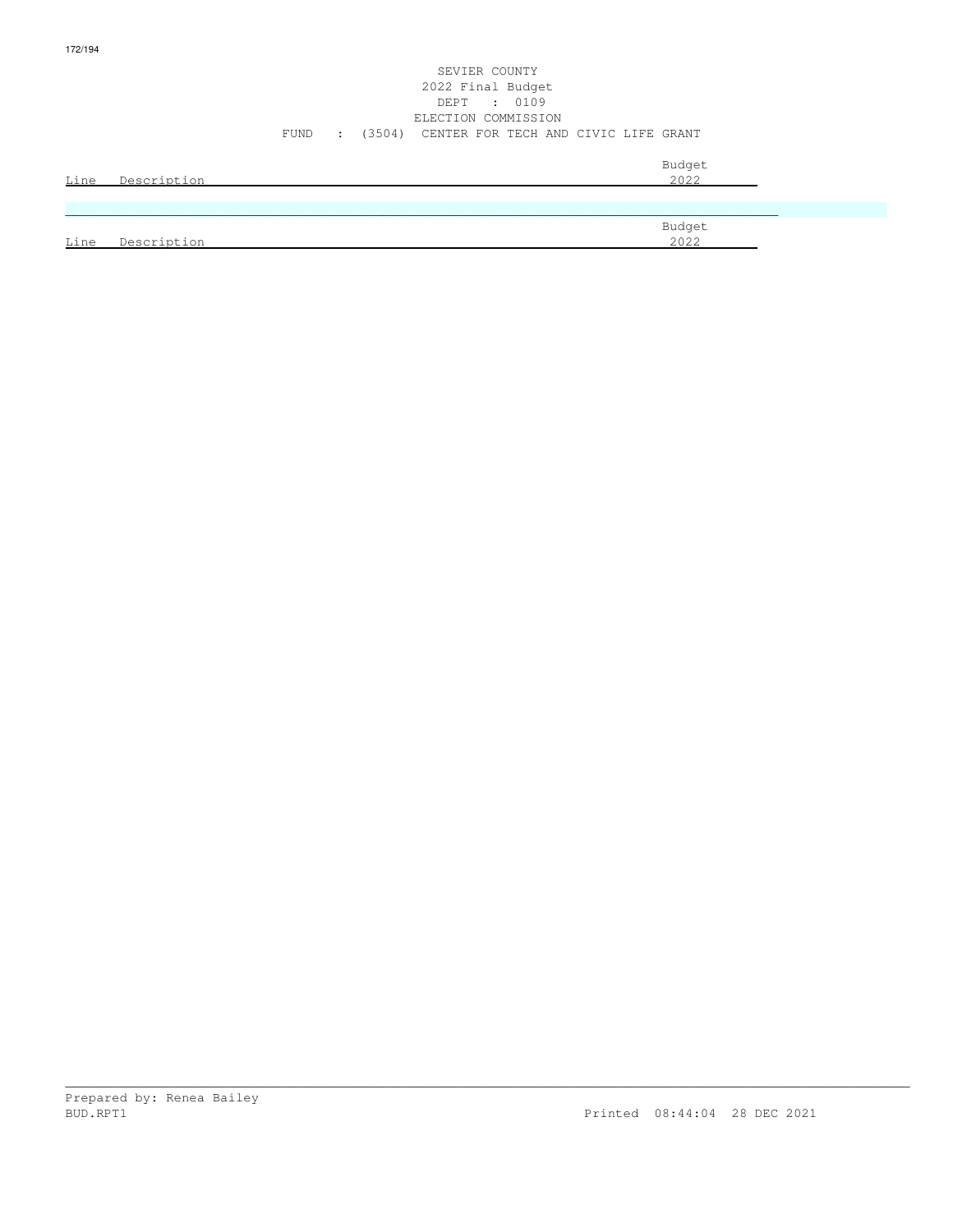### SEVIER COUNTY 2022 Final Budget DEPT : 0109 ELECTION COMMISSION FUND : (3504) CENTER FOR TECH AND CIVIC LIFE GRANT

| Line Description         | Budget<br>2022 |
|--------------------------|----------------|
|                          |                |
| Section 2: Supplies      |                |
|                          |                |
| Total Supplies           |                |
|                          |                |
|                          |                |
| Section 3: Other Charges |                |
|                          |                |
|                          |                |
| Total Other Charges      |                |
|                          |                |
| Dept 0109 Total Budget   | 0.00           |
|                          | =============  |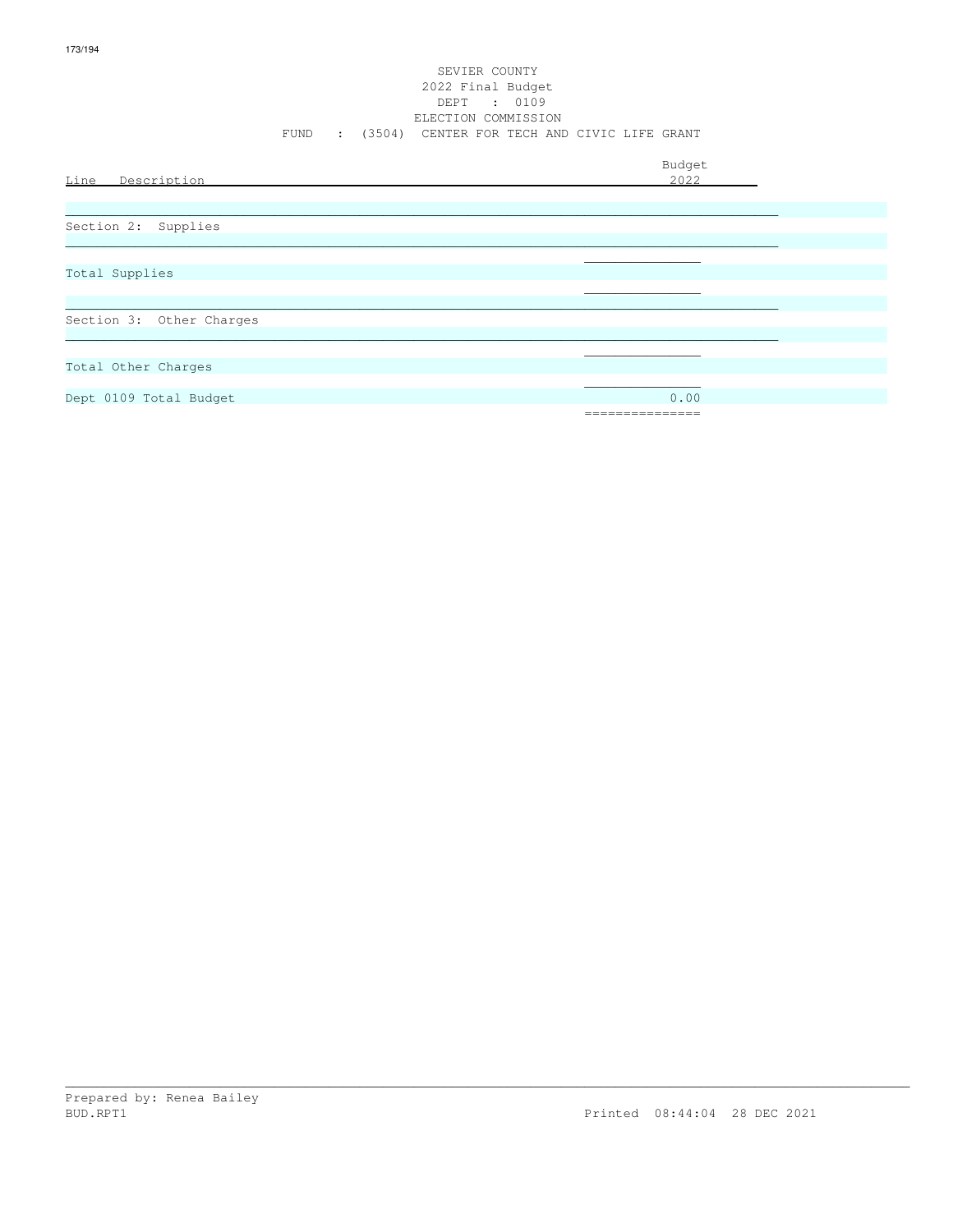### SEVIER COUNTY 2022 Final Budget DEPT : 0418 CRIMINAL JUSTICE FUND : (3505) COMPREHENSIVE OPIOID ABUSE SITE BASED PROGRAM

|      |                           |       | Current Annual |           |
|------|---------------------------|-------|----------------|-----------|
| PCN  | Title                     | Grade | Salary         |           |
|      |                           |       |                |           |
| 0001 | COAP COORDINATOR          |       | 13,520.00      |           |
| 0002 | COAP DIRECTOR             |       | 10,000.00      |           |
|      |                           |       |                |           |
|      | Total Salaries            |       | 23,520.00      |           |
|      |                           |       |                |           |
|      |                           |       |                | Budget    |
| Line | Description               |       |                | 2022      |
| 1001 |                           |       |                | 10,000.00 |
| 1002 |                           |       |                | 13,520.00 |
| 1006 |                           |       |                | 1,800.00  |
| 1010 |                           |       |                | 600.00    |
| 1011 | UNEMPLOYMENT COMPENSATION |       |                | 600.00    |
|      |                           |       |                |           |
|      | Total Personnel Services  |       |                | 26,520.00 |
|      |                           |       |                |           |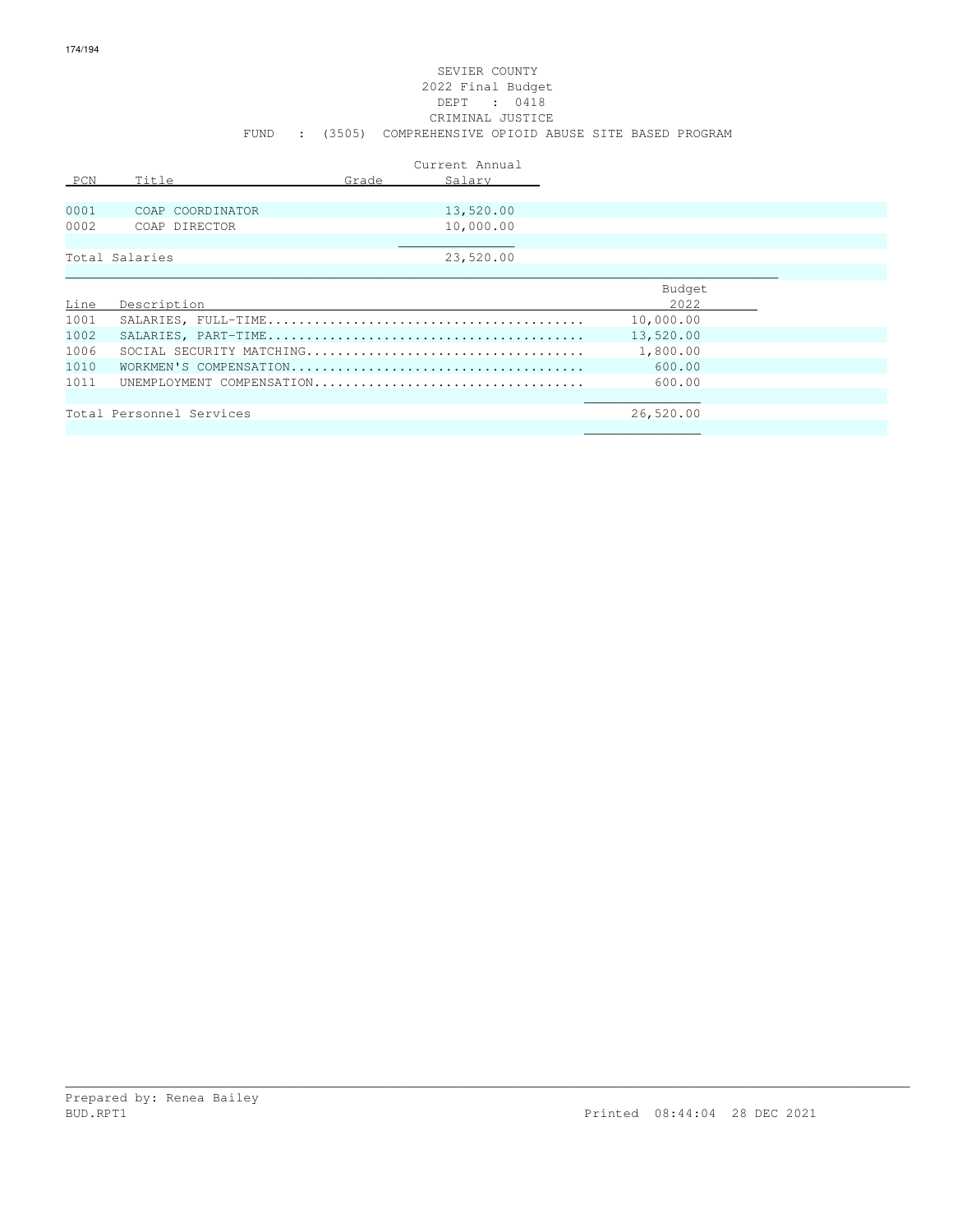### SEVIER COUNTY 2022 Final Budget DEPT : 0418 CRIMINAL JUSTICE FUND : (3505) COMPREHENSIVE OPIOID ABUSE SITE BASED PROGRAM

| Line<br>Description                         | Budget<br>2022               |  |
|---------------------------------------------|------------------------------|--|
| Section 2: Supplies                         |                              |  |
| 2001                                        | 8,500.00                     |  |
| Total Supplies                              | 8,500.00                     |  |
| Section 3: Other Charges                    |                              |  |
| 3009<br>OTHER PROFESSIONAL SERVICES<br>3101 | 9,580.00<br>5,400.00         |  |
| Total Other Charges                         | 14,980.00                    |  |
| Dept 0418 Total Budget                      | 50,000.00<br>=============== |  |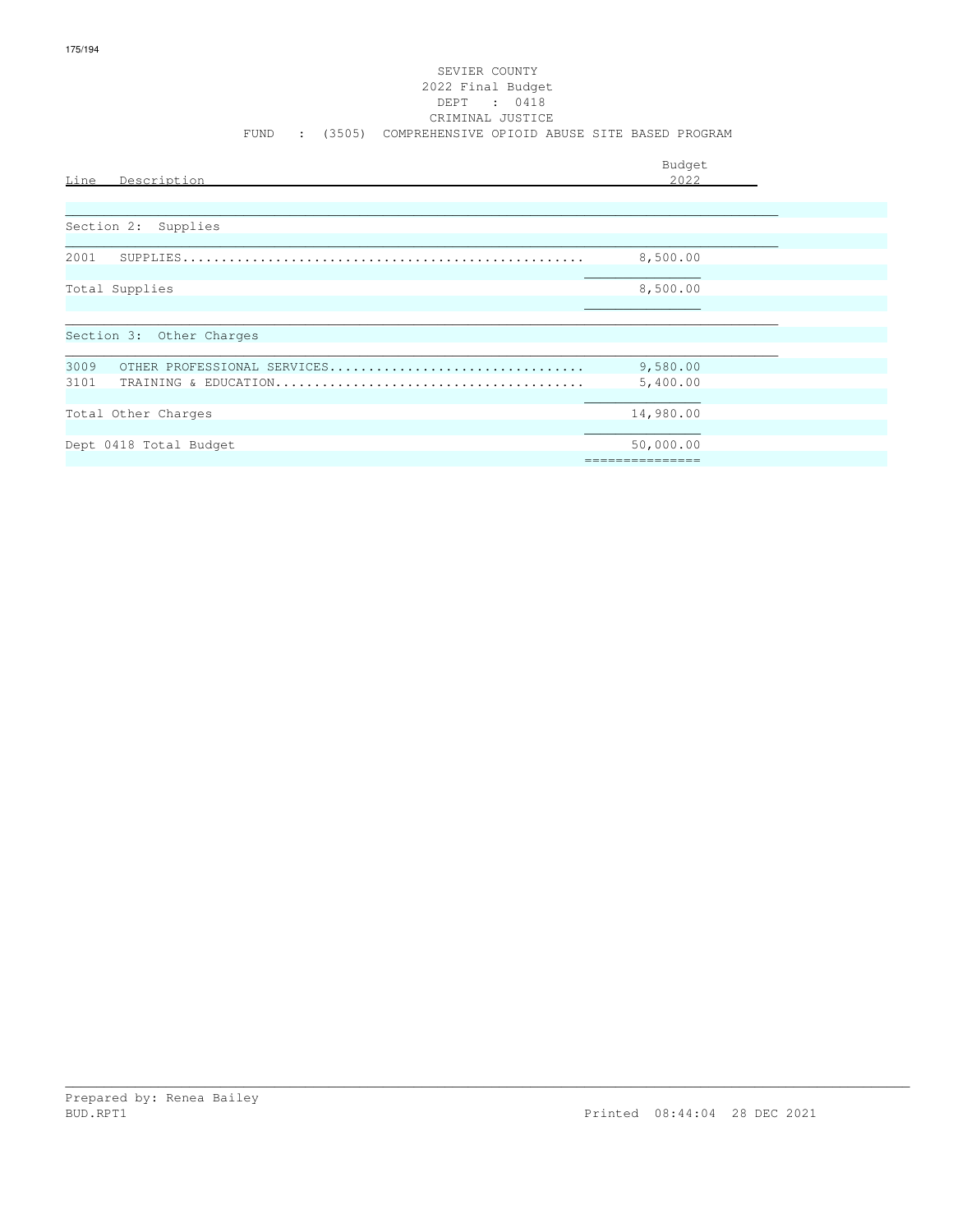# SEVIER COUNTY 2022 Final Budget DEPT : 0418 CORONAVIRUS EMERGENCY FUND : (3506) CORONAVIRUS EMERGENCY SUPPLEMENTAL FUNDING PROGRAM

|      |             | Budget |
|------|-------------|--------|
| Line | Description | 2022   |
|      |             |        |
|      |             |        |
|      |             | Budget |
| Line | Description | 2022   |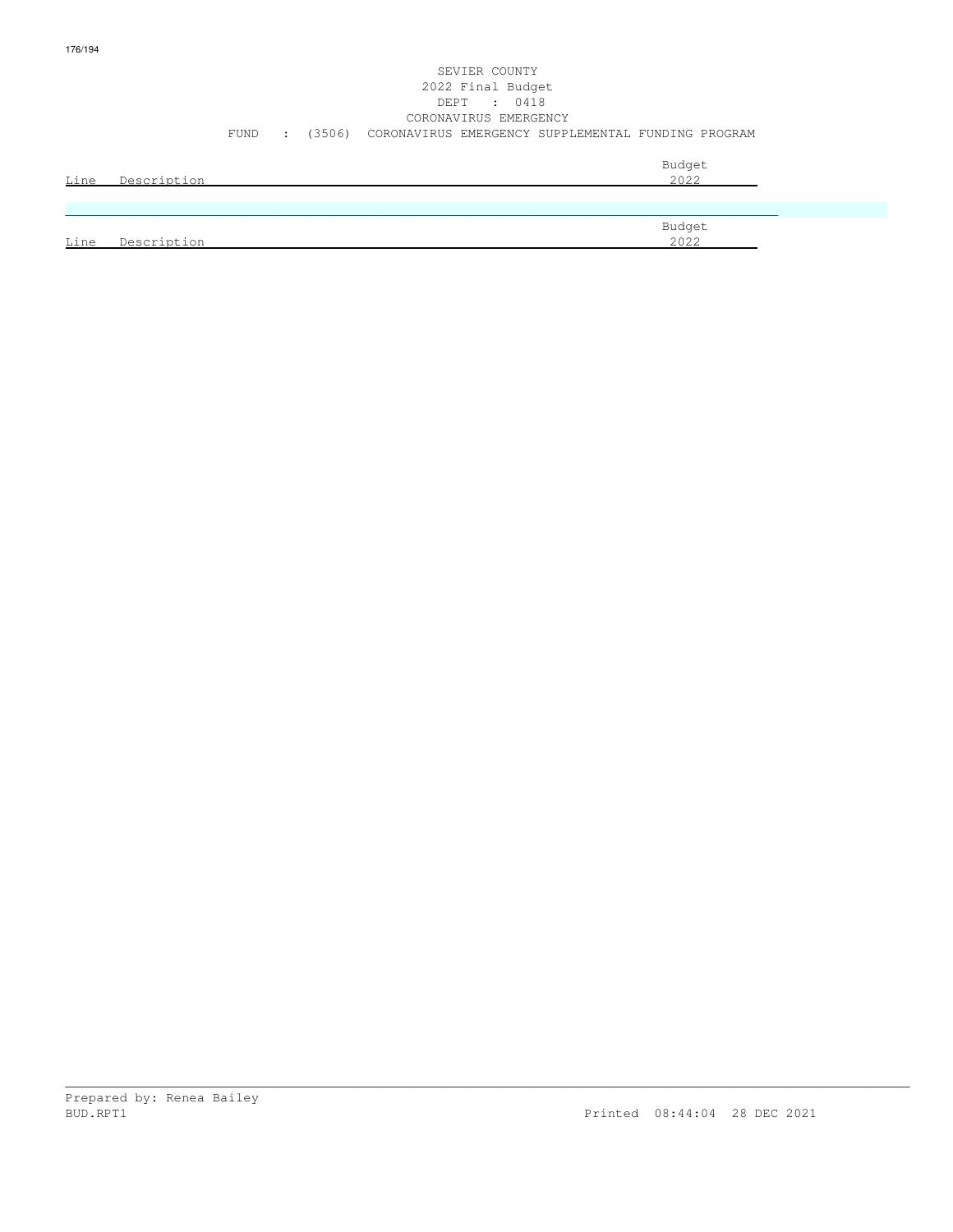# SEVIER COUNTY 2022 Final Budget DEPT : 0418<br>CORONAVIRUS EMERGENCY FUND : (3506) CORONAVIRUS EMERGENCY SUPPLEMENTAL FUNDING PROGRAM

| Line Description          | Budget<br>2022 |
|---------------------------|----------------|
| Section 2: Supplies       |                |
| Total Supplies            |                |
| Section 3: Other Charges  |                |
| Section 4: Capital Outlay |                |
| Total Capital Outlay      |                |
| Dept 0418 Total Budget    | 0.00           |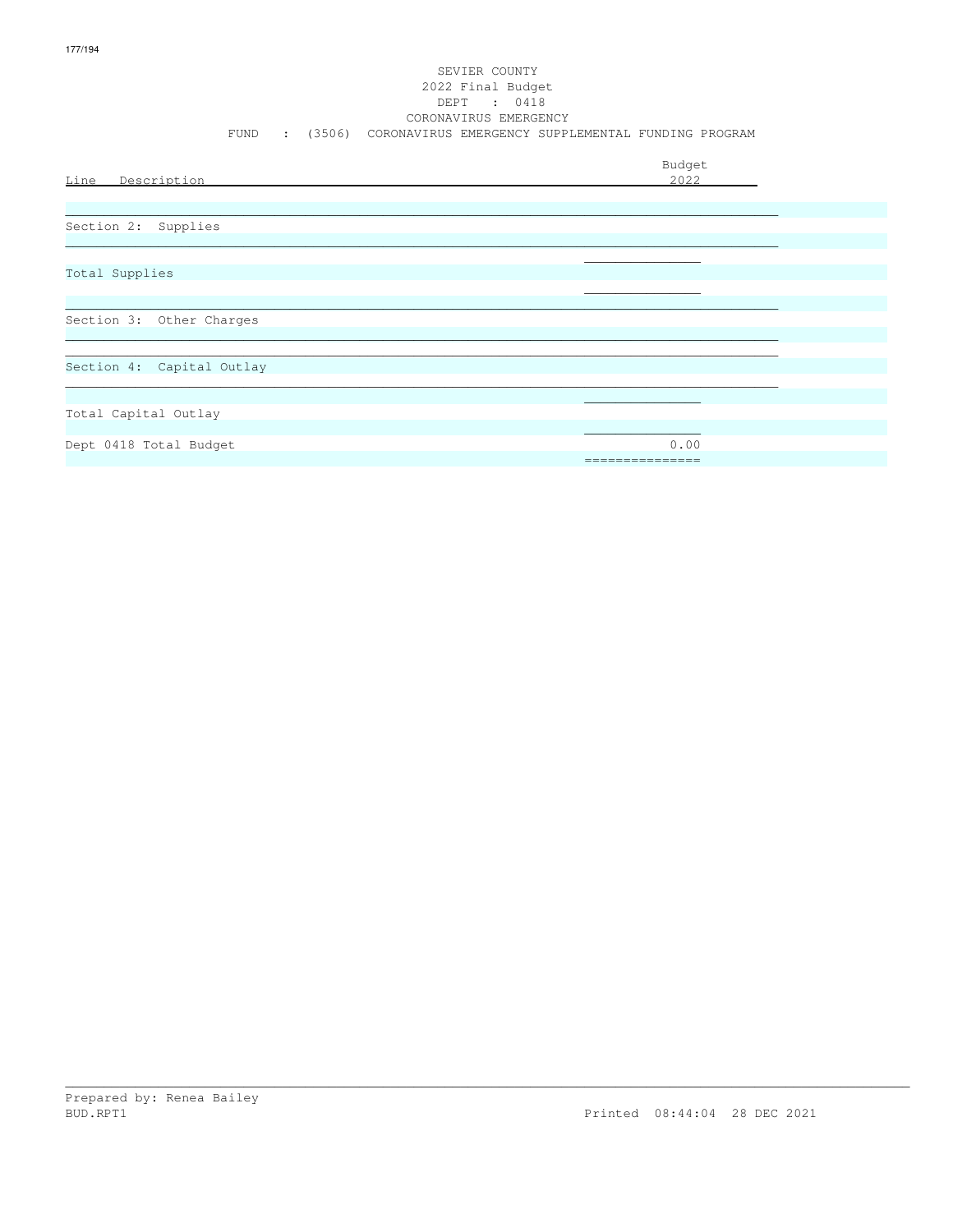# SEVIER COUNTY 2022 Final Budget DEPT : 0900 AIRPORT FUND : (3507) AIRPORT CORONAVIRUS RESPONSE GRANT PROGRAM

| Line | Description | Budget<br>2022 |
|------|-------------|----------------|
|      |             |                |
|      |             |                |
|      |             | Budget         |
| Line | Description | 2022           |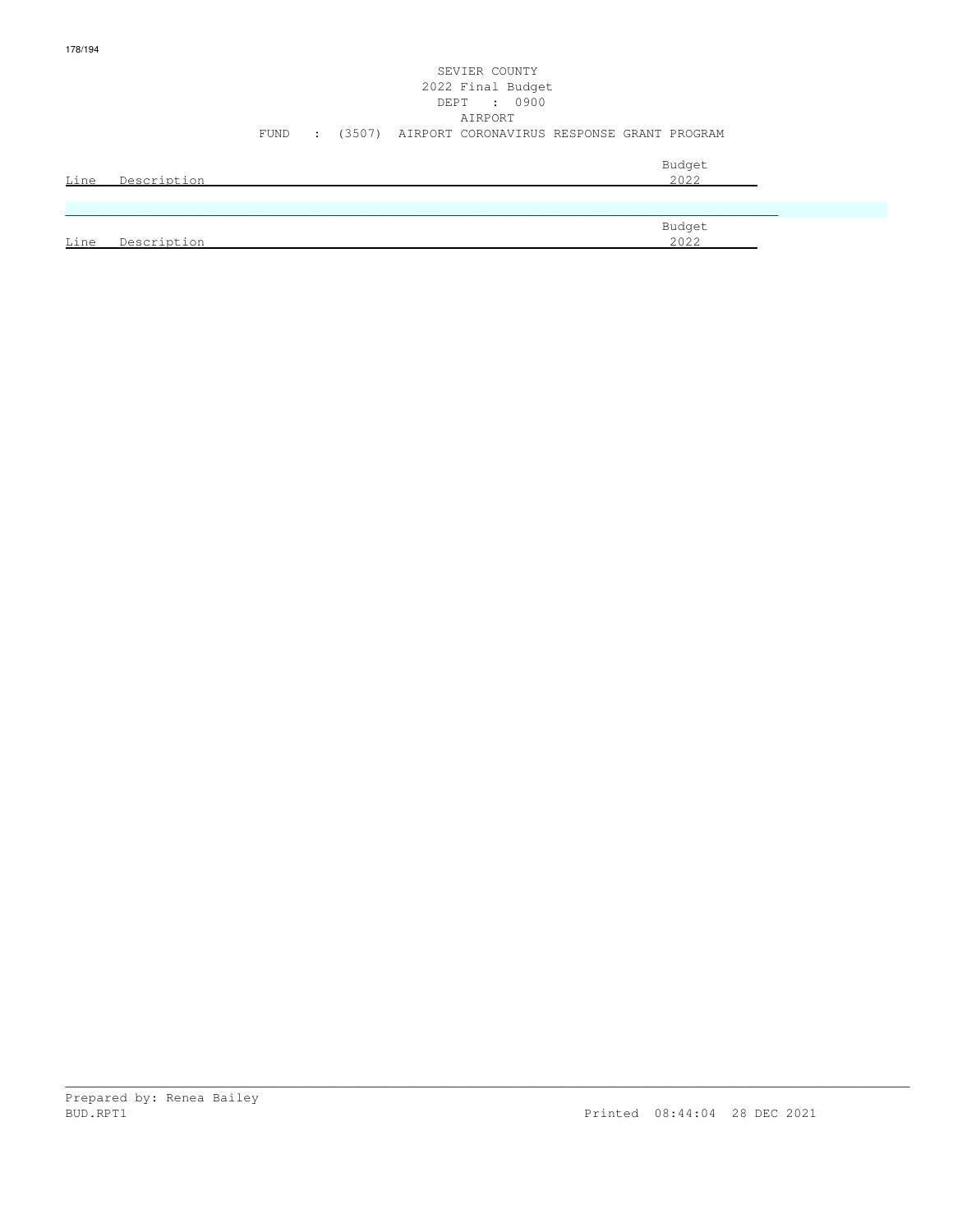# SEVIER COUNTY 2022 Final Budget DEPT : 0900 AIRPORT FUND : (3507) AIRPORT CORONAVIRUS RESPONSE GRANT PROGRAM

| Line<br>Description    | Budget<br>2022 |  |
|------------------------|----------------|--|
|                        |                |  |
| Section 2: Supplies    |                |  |
| 2007                   | 9,000.00       |  |
| Total Supplies         | 9,000.00       |  |
| Dept 0900 Total Budget | 9,000.00       |  |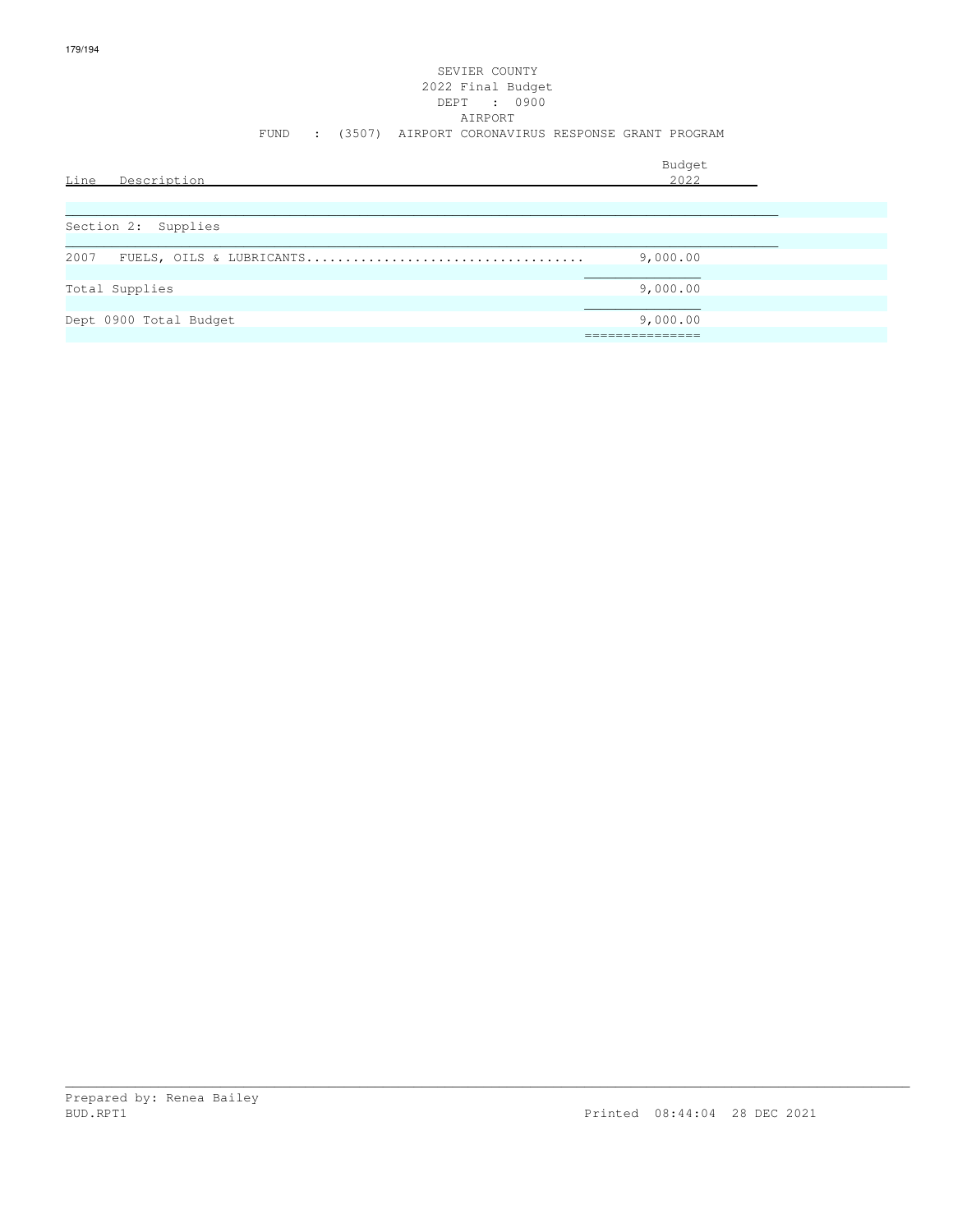### SEVIER COUNTY 2022 Final Budget DEPT : 0900 AIRPORT FUND : (3508) AIRPORT RESCUE GRANT PROGRAM

| <u>Line</u> | Description | Budget<br>2022 |
|-------------|-------------|----------------|
|             |             |                |
| Line        | Description | Budget<br>2022 |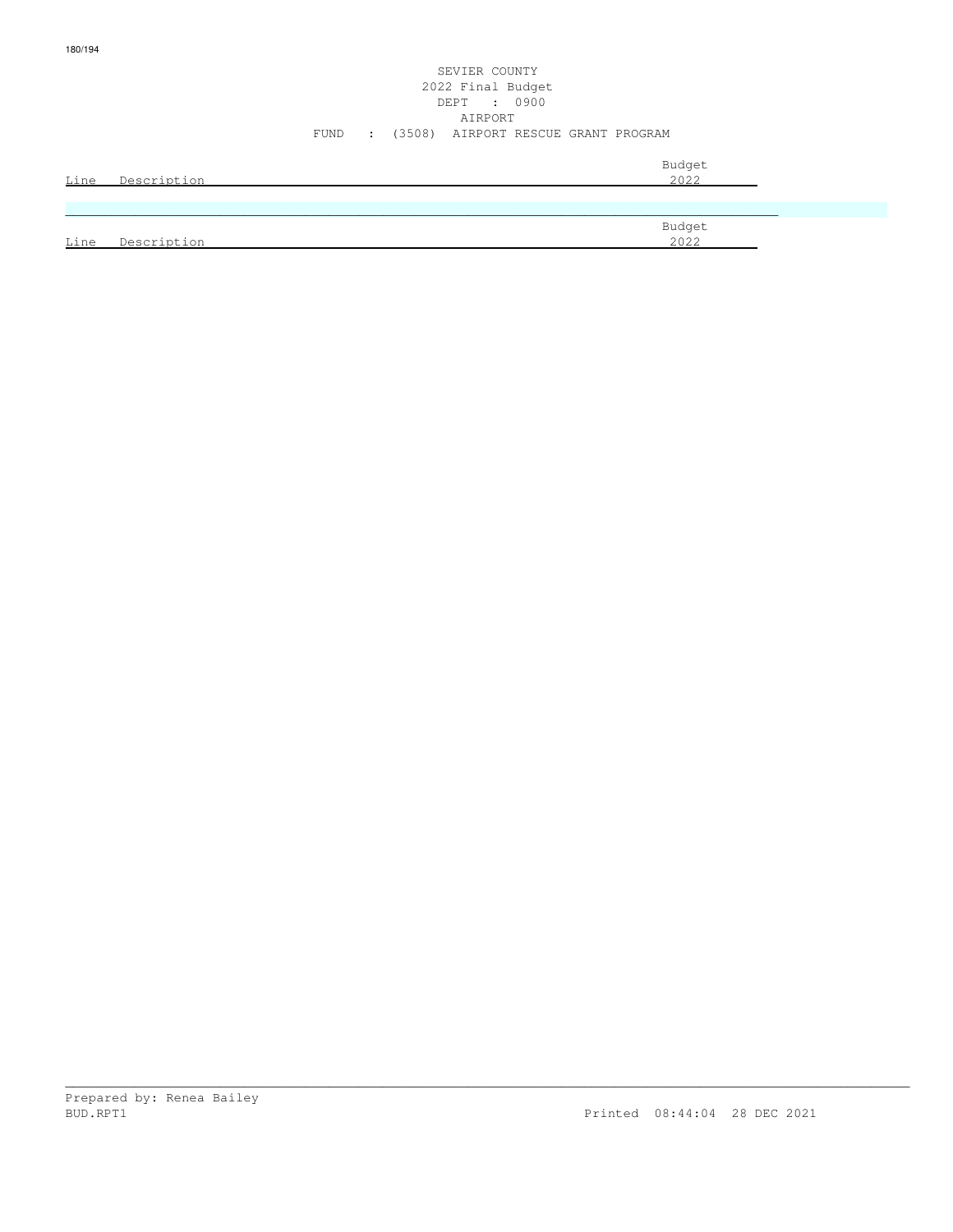### SEVIER COUNTY 2022 Final Budget DEPT : 0900 AIRPORT FUND : (3508) AIRPORT RESCUE GRANT PROGRAM

| Line Description       | Budget<br>2022               |
|------------------------|------------------------------|
| Section 2: Supplies    |                              |
| 2007                   | 22,000.00                    |
| Total Supplies         | 22,000.00                    |
| Dept 0900 Total Budget | 22,000.00<br>_______________ |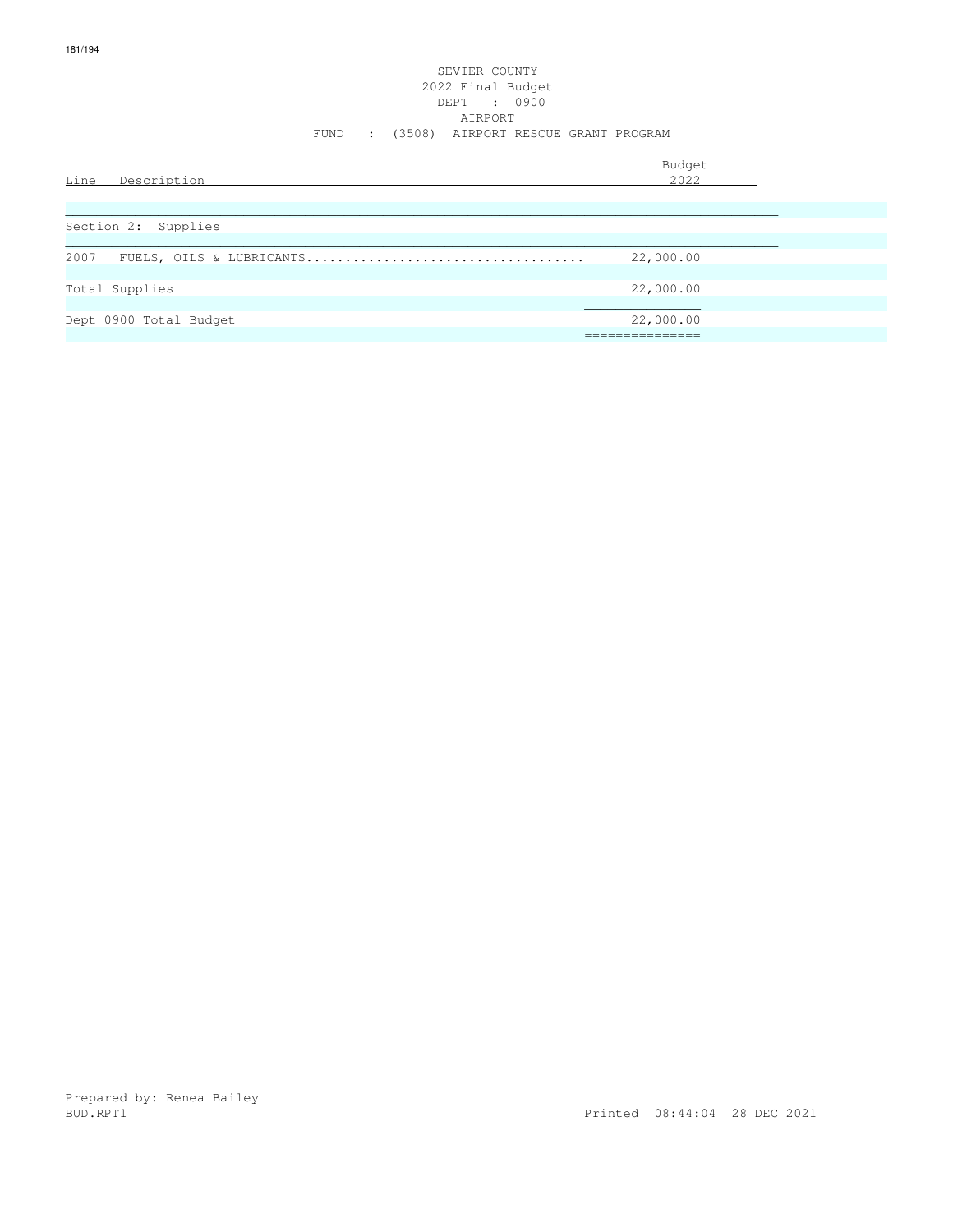#### SEVIER COUNTY 2022 Final Budget DEPT : 0302 HOSPITAL CONSTRUCTION FUND : (4001) HOSPITAL CONSTURCTION FUND

| <u>Line</u> | Description | Budget<br>2022 |
|-------------|-------------|----------------|
|             |             |                |
| Line        | Description | Budget<br>2022 |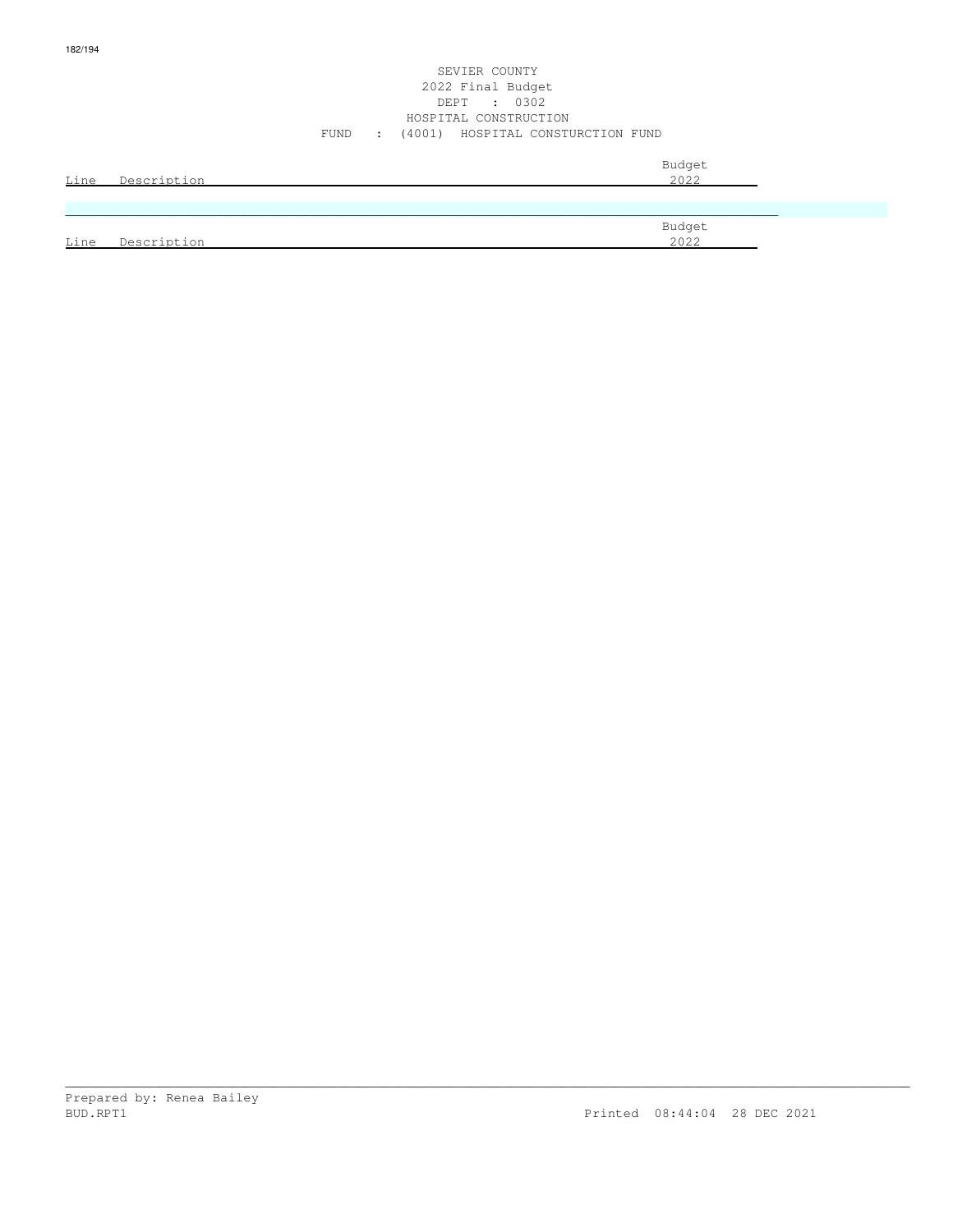#### SEVIER COUNTY 2022 Final Budget DEPT : 0302 HOSPITAL CONSTRUCTION FUND : (4001) HOSPITAL CONSTURCTION FUND

| Line Description                          | Budget<br>2022                |
|-------------------------------------------|-------------------------------|
| Section 2: Supplies                       |                               |
|                                           |                               |
| Total Supplies                            |                               |
| Section 3: Other Charges                  |                               |
| Total Other Charges                       |                               |
| Section 4: Capital Outlay                 |                               |
| 4003<br>IMPROVEMENTS OTHER THAN BUILDINGS | 225,000.00                    |
| Total Capital Outlay                      | 225,000.00                    |
| Dept 0302 Total Budget                    | 225,000.00<br>=============== |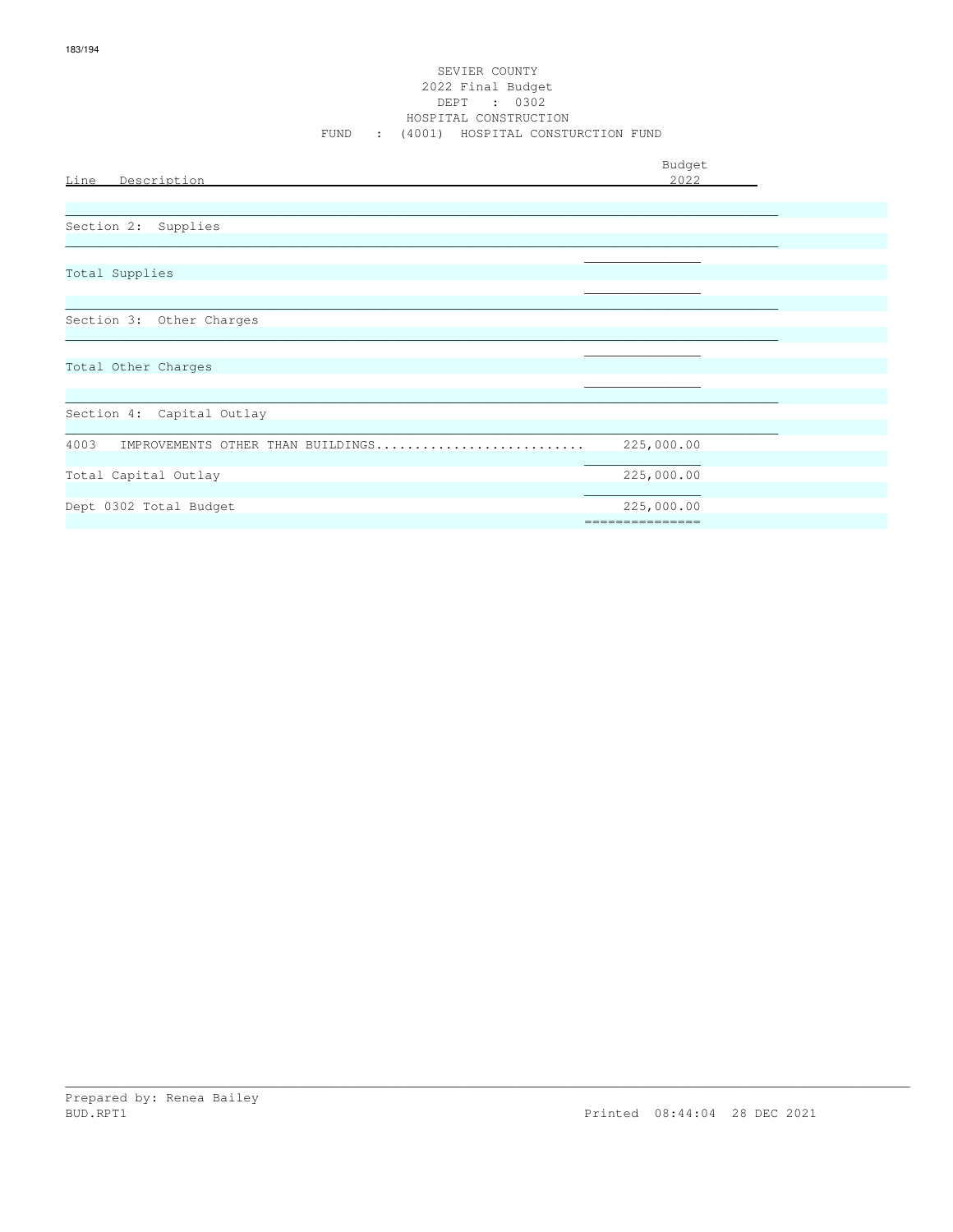#### SEVIER COUNTY 2022 Final Budget DEPT : 0401 CIRCUIT COURT FUND : (6009) COUNTY LAW LIBRARY

| Line | Description | Budget<br>2022 |
|------|-------------|----------------|
|      |             |                |
|      |             |                |
| Line | Description | Budget<br>2022 |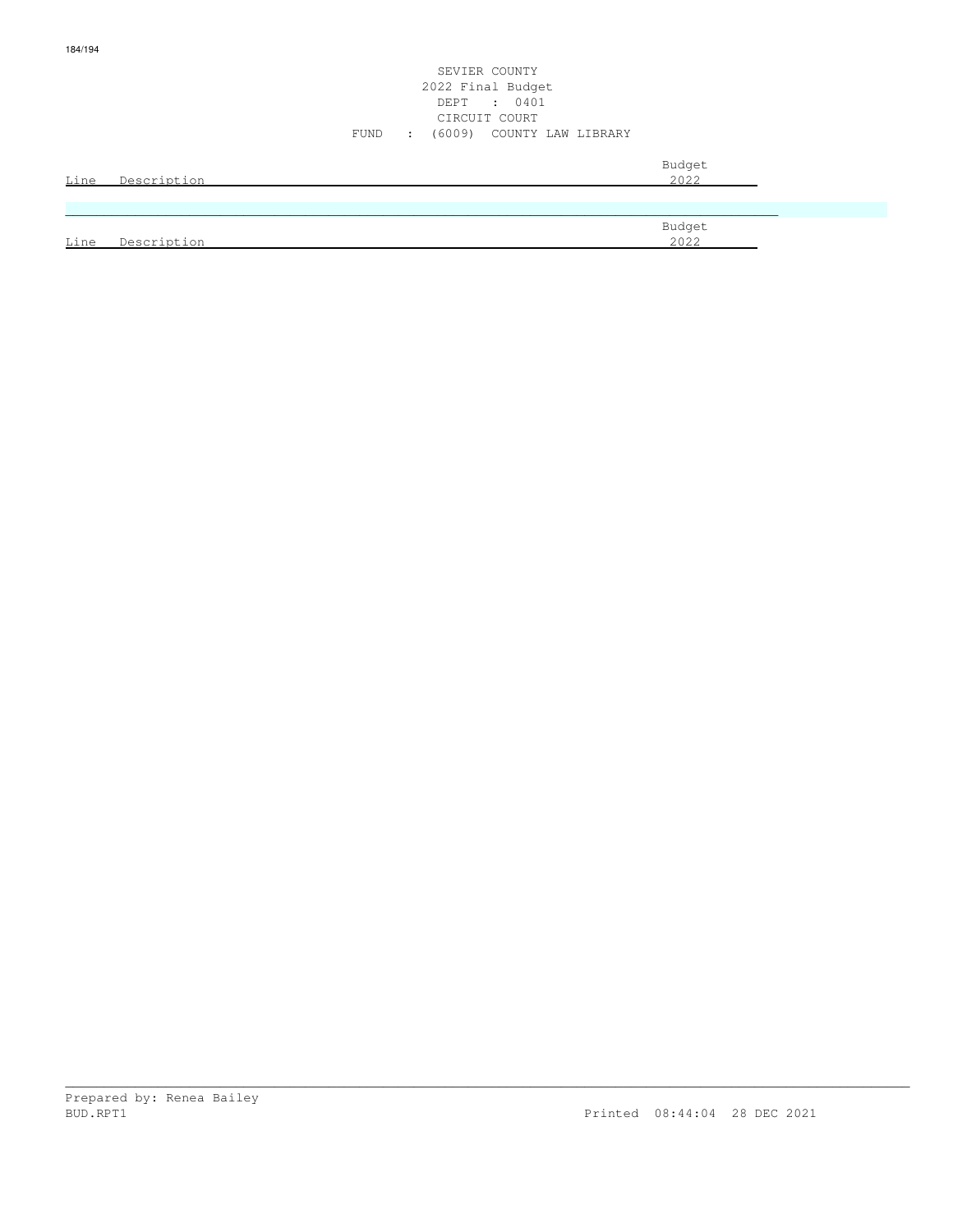#### SEVIER COUNTY 2022 Final Budget DEPT : 0401 CIRCUIT COURT FUND : (6009) COUNTY LAW LIBRARY

Budget is a state of the state of the state of the state of the state of the state of the state of the state of the state of the state of the state of the state of the state of the state of the state of the state of the st

### Line Description 2022

| Section 2: Supplies |  |
|---------------------|--|
|                     |  |
|                     |  |

## Total Supplies

| Section 3: Other Charges                                   |          |
|------------------------------------------------------------|----------|
|                                                            |          |
| 3102<br>COMPUTER SOFTWARE, SUPPORT & MAINTENANCE AGREEMENT | 7,730.00 |
|                                                            |          |
| Total Other Charges                                        | 7,730.00 |
|                                                            |          |
| Dept 0401 Total Budget                                     | 7,730.00 |
|                                                            |          |

\_\_\_\_\_\_\_\_\_\_\_\_\_\_\_\_\_\_\_\_\_\_\_\_\_\_\_\_\_\_\_\_\_\_\_\_\_\_\_\_\_\_\_\_\_\_\_\_\_\_\_\_\_\_\_\_\_\_\_\_\_\_\_\_\_\_\_\_\_\_\_\_\_\_\_\_\_\_\_\_\_\_\_\_\_\_\_\_\_\_\_\_\_\_\_\_\_\_\_\_\_\_\_\_\_\_\_\_\_

\_\_\_\_\_\_\_\_\_\_\_\_\_\_\_\_\_\_\_\_\_\_\_\_\_\_\_\_\_\_\_\_\_\_\_\_\_\_\_\_\_\_\_\_\_\_\_\_\_\_\_\_\_\_\_\_\_\_\_\_\_\_\_\_\_\_\_\_\_\_\_\_\_\_\_\_\_\_\_\_\_\_\_\_\_\_\_\_\_\_\_\_

 $\mathcal{L}_\mathcal{L}$  , we can assume that the contract of the contract of the contract of the contract of the contract of the contract of the contract of the contract of the contract of the contract of the contract of the contr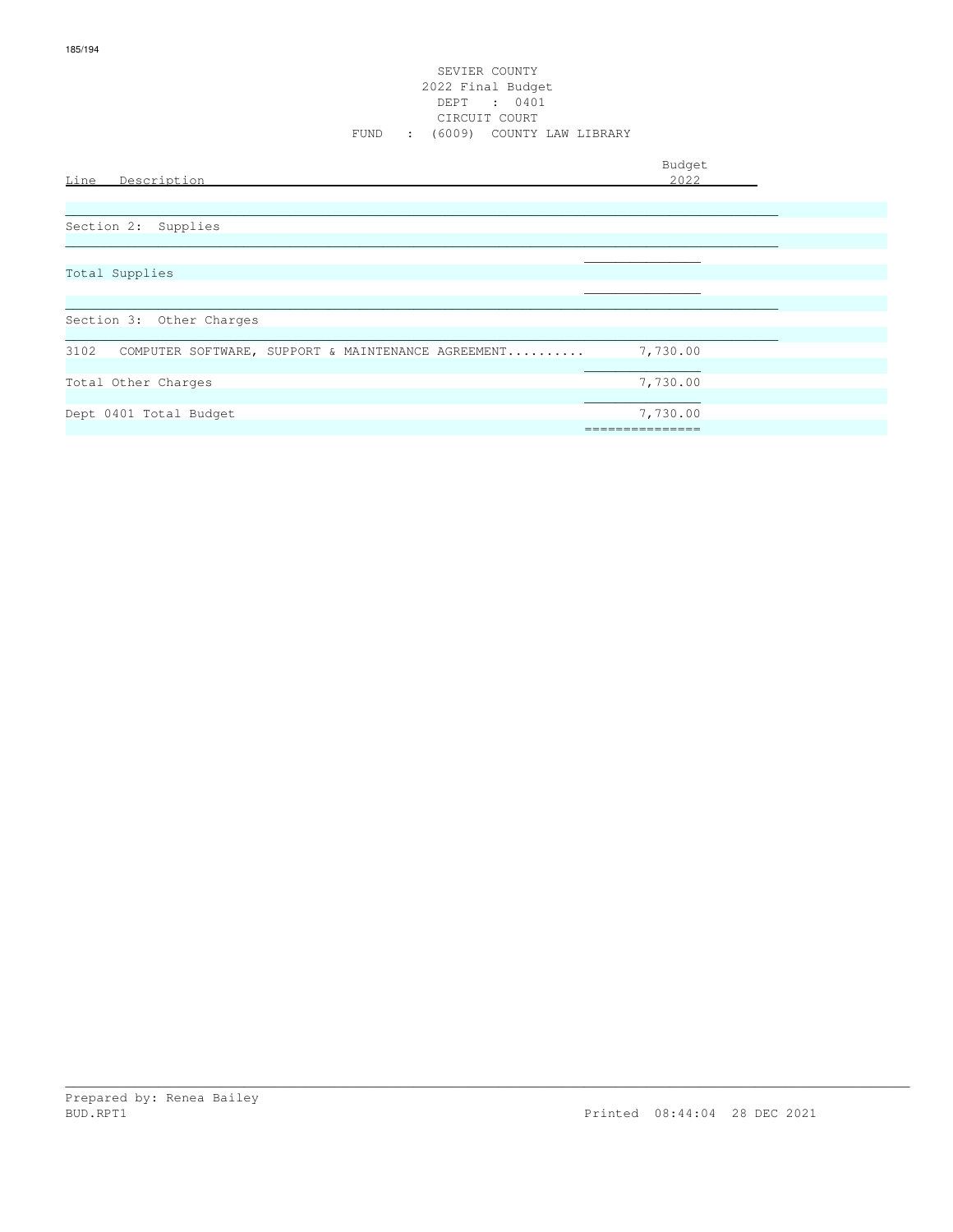#### SEVIER COUNTY 2022 Final Budget DEPT : 0502 FIRE DEPARTMENTS FUND : (6500) COSSATOT VFD FUND

|      | Line Description | Budget<br>2022 |
|------|------------------|----------------|
|      |                  |                |
|      |                  | Budget         |
| Line | Description      | 2022           |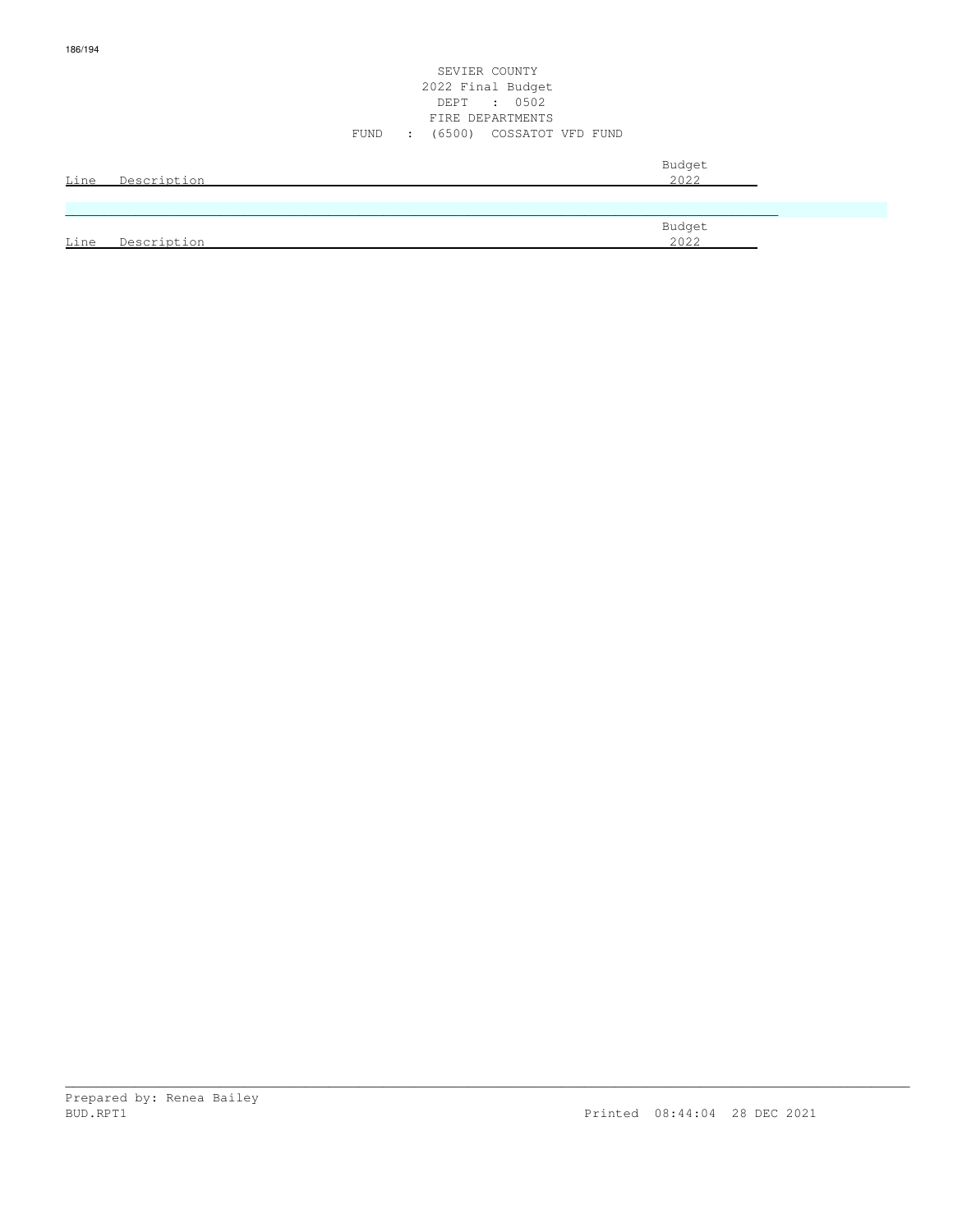#### SEVIER COUNTY 2022 Final Budget DEPT : 0502 FIRE DEPARTMENTS FUND : (6500) COSSATOT VFD FUND

| Line Description         | Budget<br>2022      |
|--------------------------|---------------------|
| Section 2: Supplies      |                     |
| Section 3: Other Charges |                     |
| Total Other Charges      |                     |
| Dept 0502 Total Budget   | 0.00<br>=========== |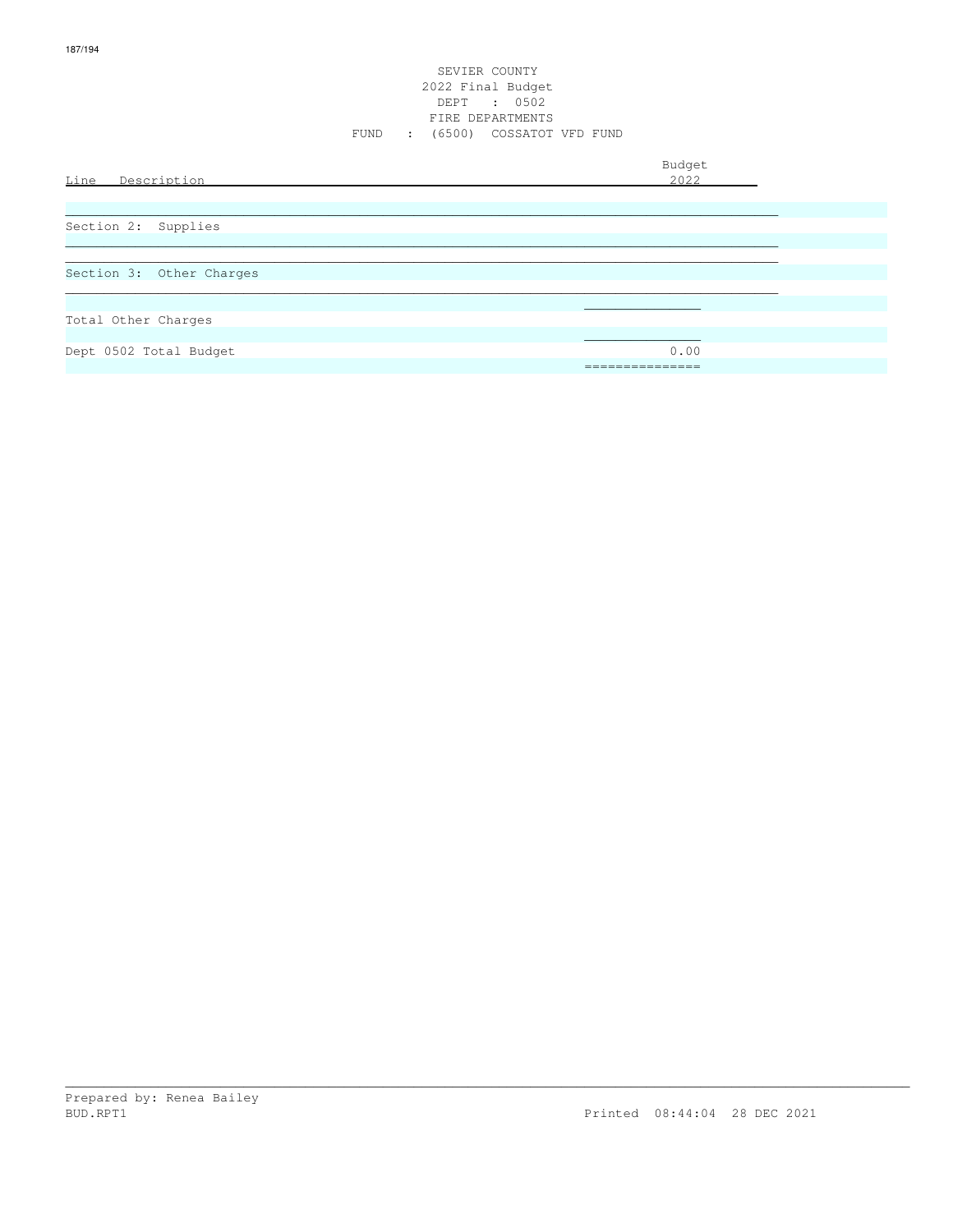#### SEVIER COUNTY 2022 Final Budget DEPT : 0502 FIRE DEPARTMENTS FUND : (6501) GREEN'S CHAPEL VFD FUND

| Line | Description | Budget<br>2022 |
|------|-------------|----------------|
|      |             |                |
|      |             | Budget         |
| Line | Description | 2022           |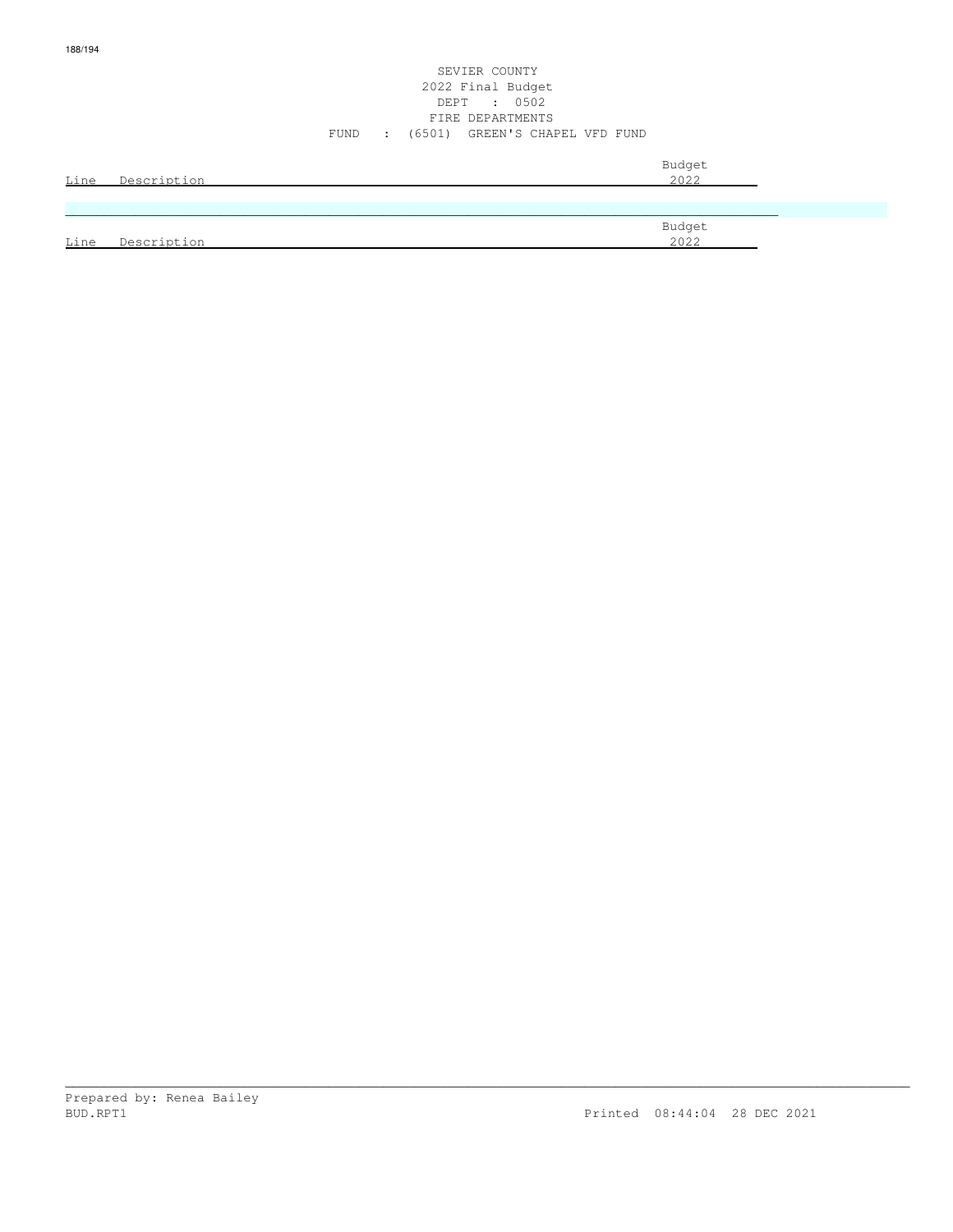#### SEVIER COUNTY 2022 Final Budget DEPT : 0502 FIRE DEPARTMENTS FUND : (6501) GREEN'S CHAPEL VFD FUND

| Line<br>Description      | Budget<br>2022          |
|--------------------------|-------------------------|
| Section 2: Supplies      |                         |
| Section 3: Other Charges |                         |
| Total Other Charges      |                         |
| Dept 0502 Total Budget   | 0.00<br>_______________ |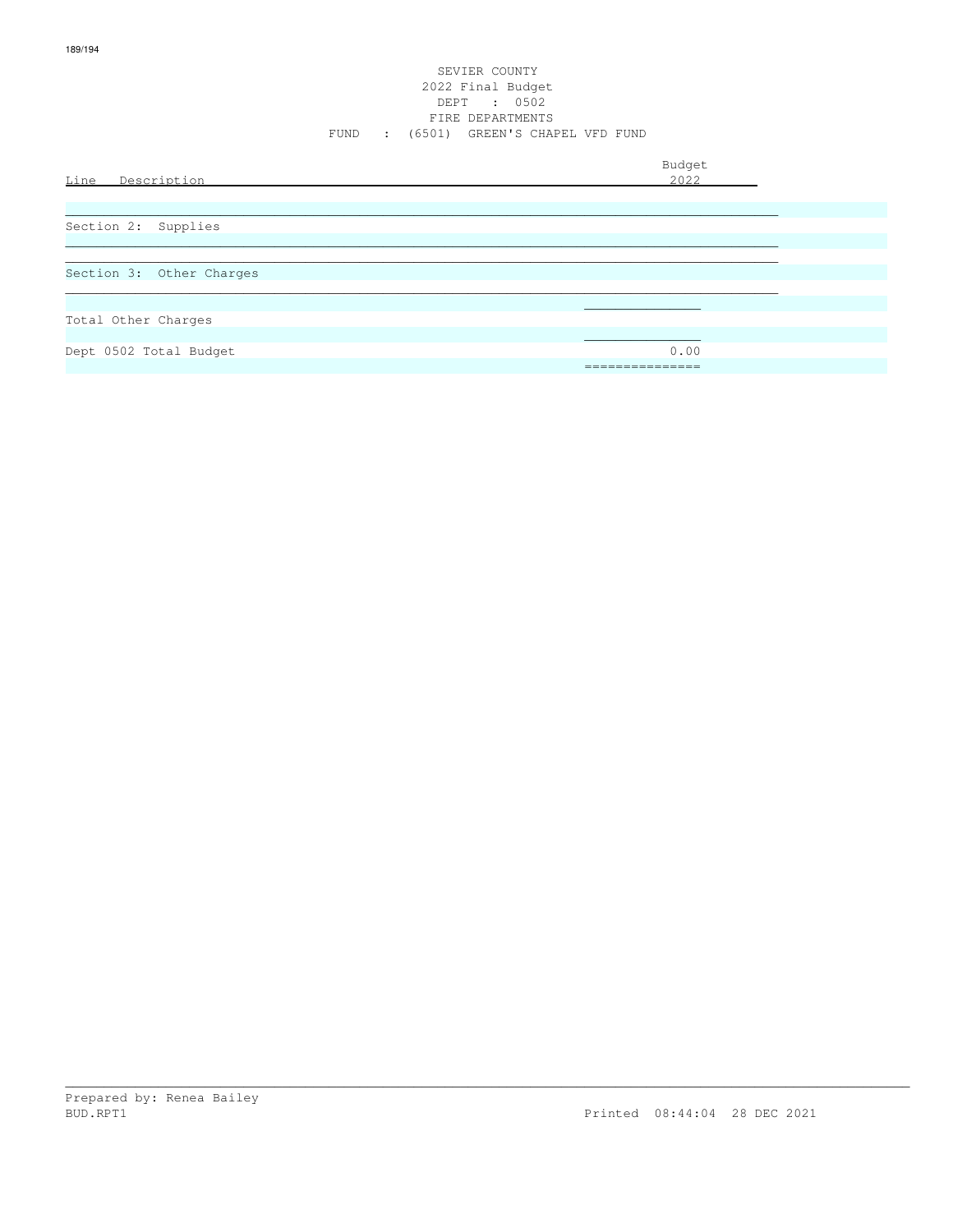#### SEVIER COUNTY 2022 Final Budget DEPT : 0502 FIRE DEPARTMENTS FUND : (6502) CENTRAL VFD FUND

| Line | Description | Budget<br>2022 |
|------|-------------|----------------|
|      |             |                |
| Line | Description | Budget<br>2022 |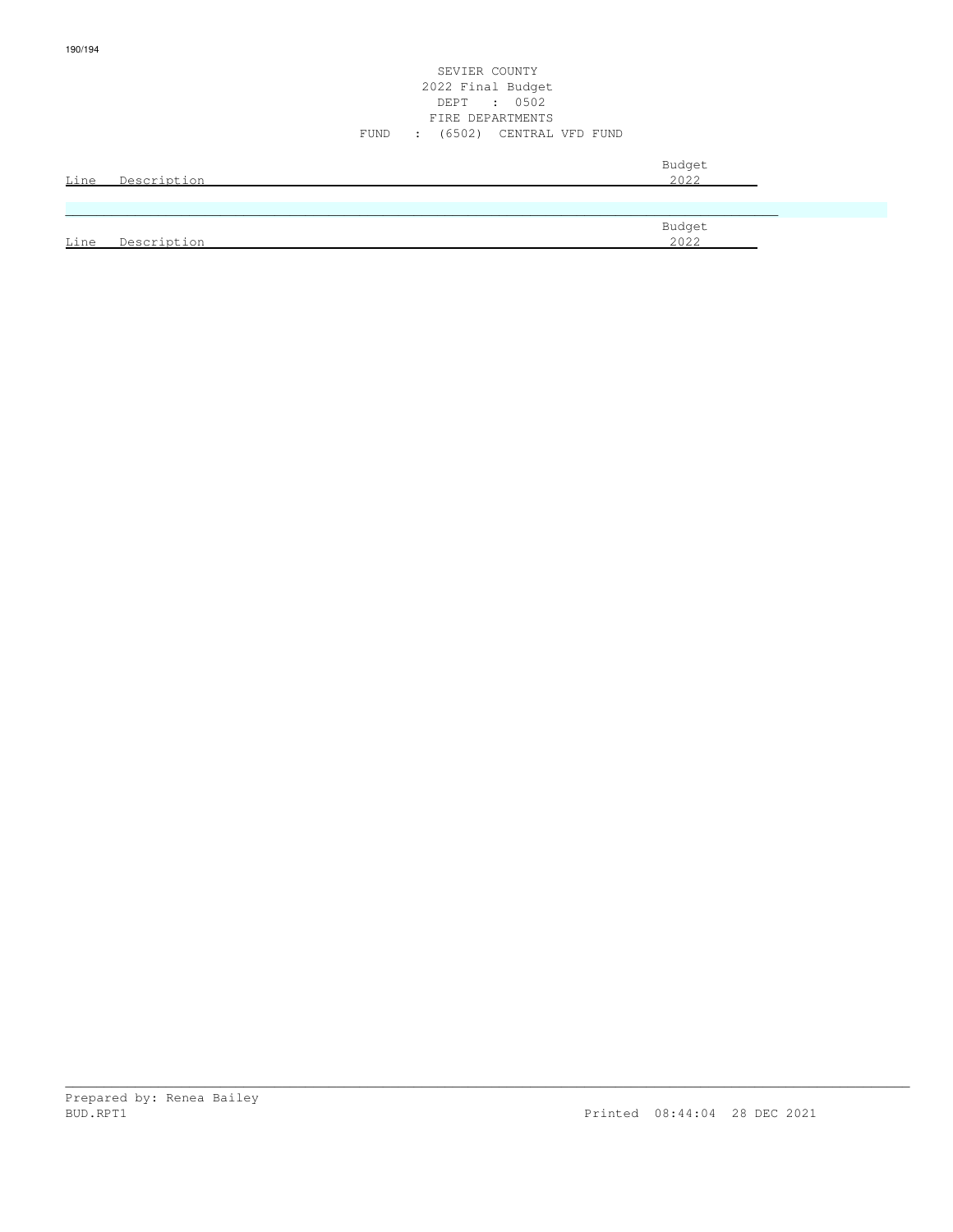# SEVIER COUNTY 2022 Final Budget DEPT : 0502<br>FIRE DEPARTMENTS FUND : (6502) CENTRAL VFD FUND

| Line Description         | Budget<br>2022                       |
|--------------------------|--------------------------------------|
| Section 2: Supplies      |                                      |
| Section 3: Other Charges |                                      |
| Total Other Charges      |                                      |
| Dept 0502 Total Budget   | 0.00<br>_______________<br>--------- |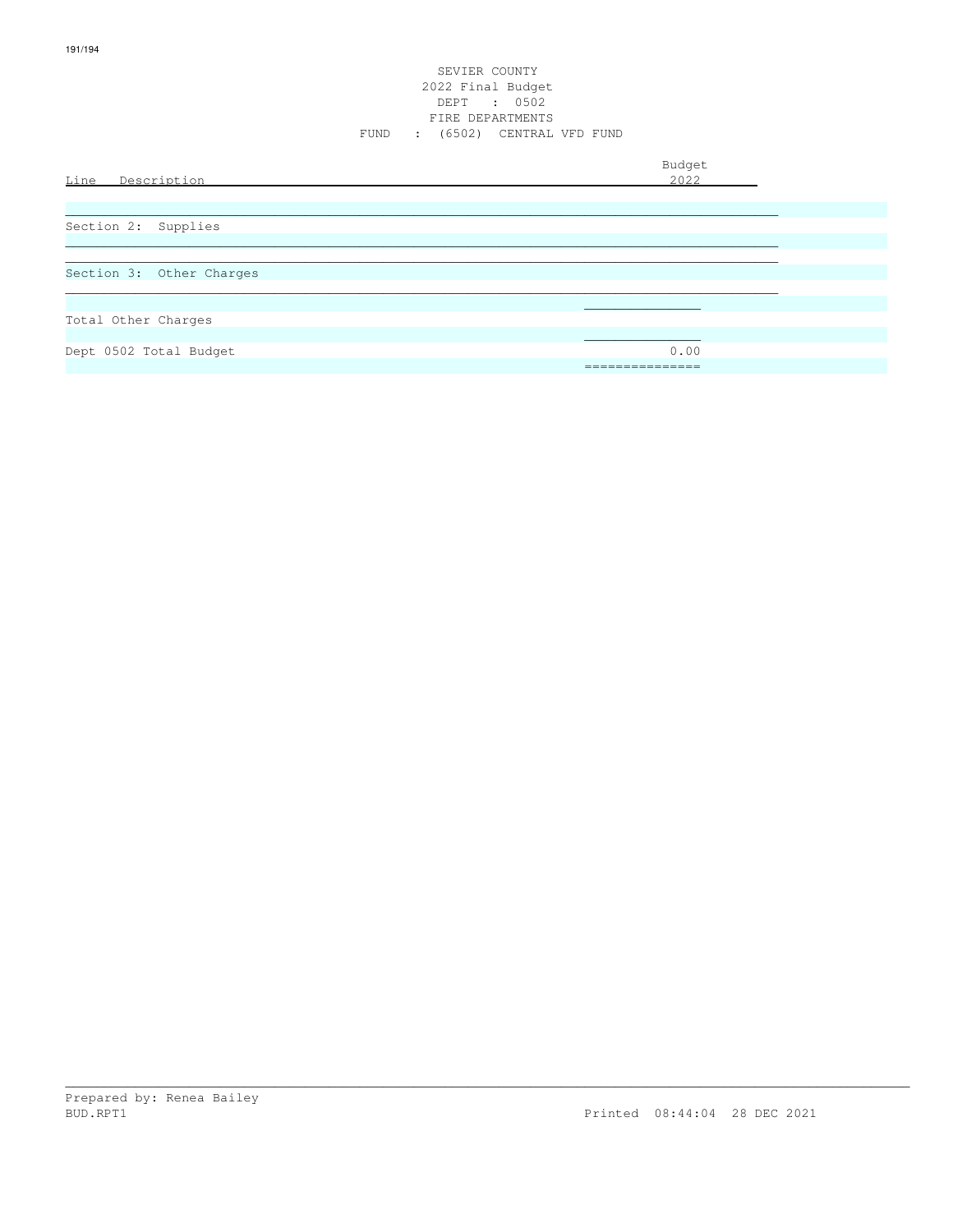#### SEVIER COUNTY 2022 Final Budget DEPT : 0502 FIRE DEPARTMENTS FUND : (6503) PROVO VFD FUND

| Line | Description | Budget<br>2022 |
|------|-------------|----------------|
|      |             |                |
|      |             | Budget         |
| Line | Description | 2022           |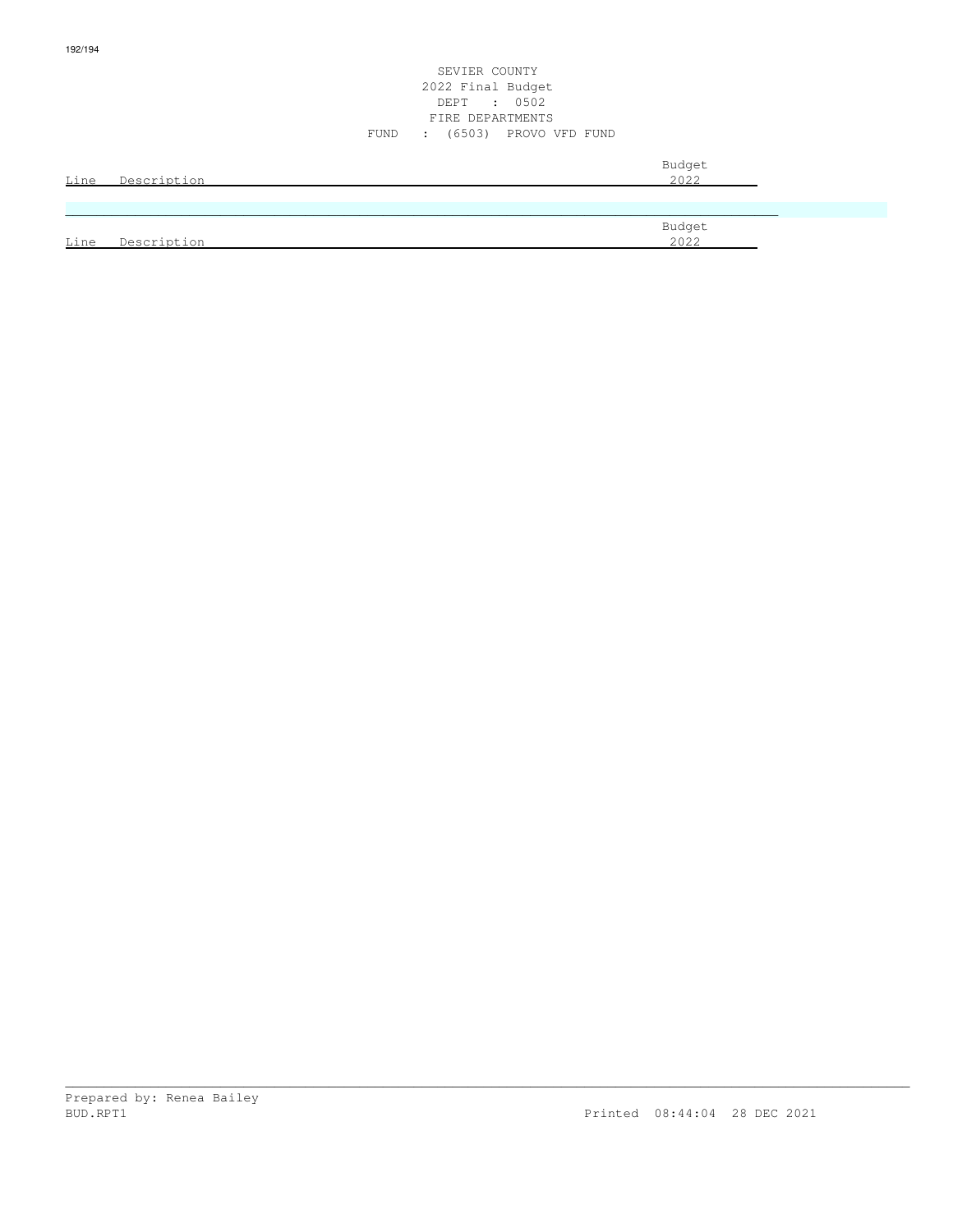# SEVIER COUNTY 2022 Final Budget DEPT : 0502<br>FIRE DEPARTMENTS FUND : (6503) PROVO VFD FUND

| Line Description         | Budget<br>2022         |
|--------------------------|------------------------|
| Section 2: Supplies      |                        |
| Section 3: Other Charges |                        |
| Total Other Charges      |                        |
| Dept 0502 Total Budget   | 0.00<br>______________ |